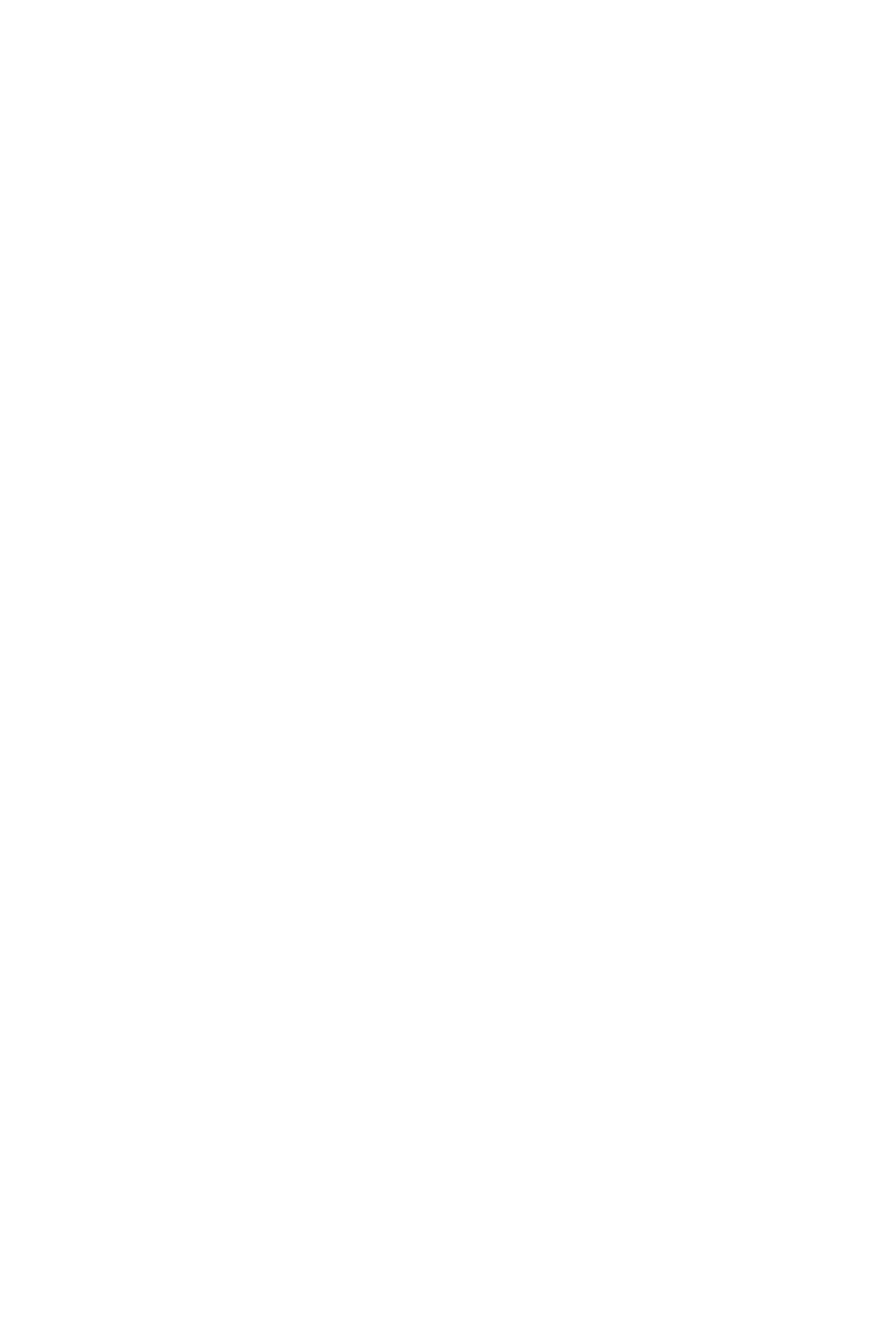# NMH's NMH's INCOMPLETE INCOMPLETE DICTIONARY DICTIONARY OF OF STATISTICS STATISTICS

Nils M Holm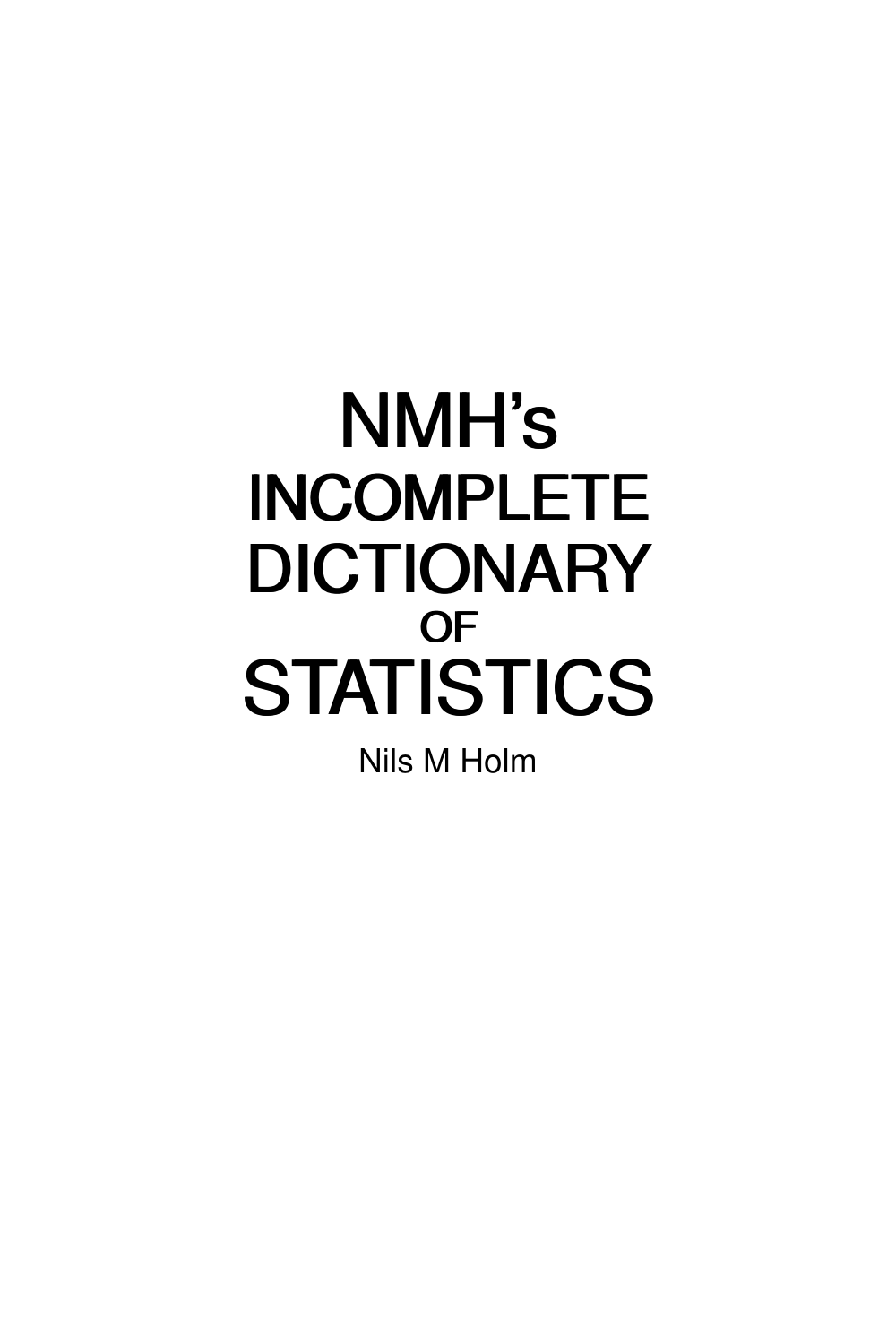NMH's Incomplete Dictionary of Statistics

Nils M Holm, 2017

Print and Distribution: Lulu Press, Inc.; Raleigh, NC; USA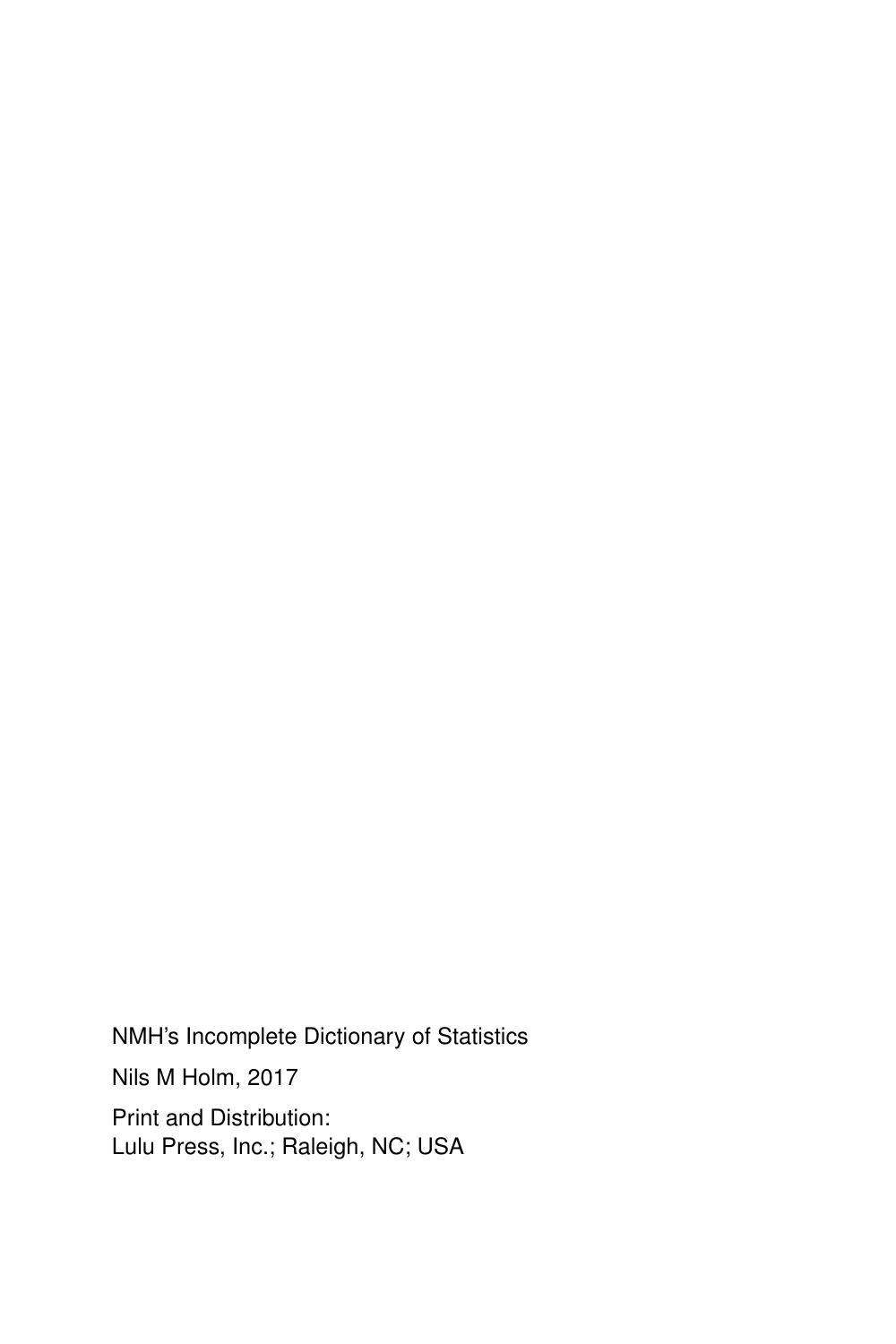To

Hanne Günter († 2016) Franz († 1992) Andrea Benjamin Nana / Nick Célina

Thanks!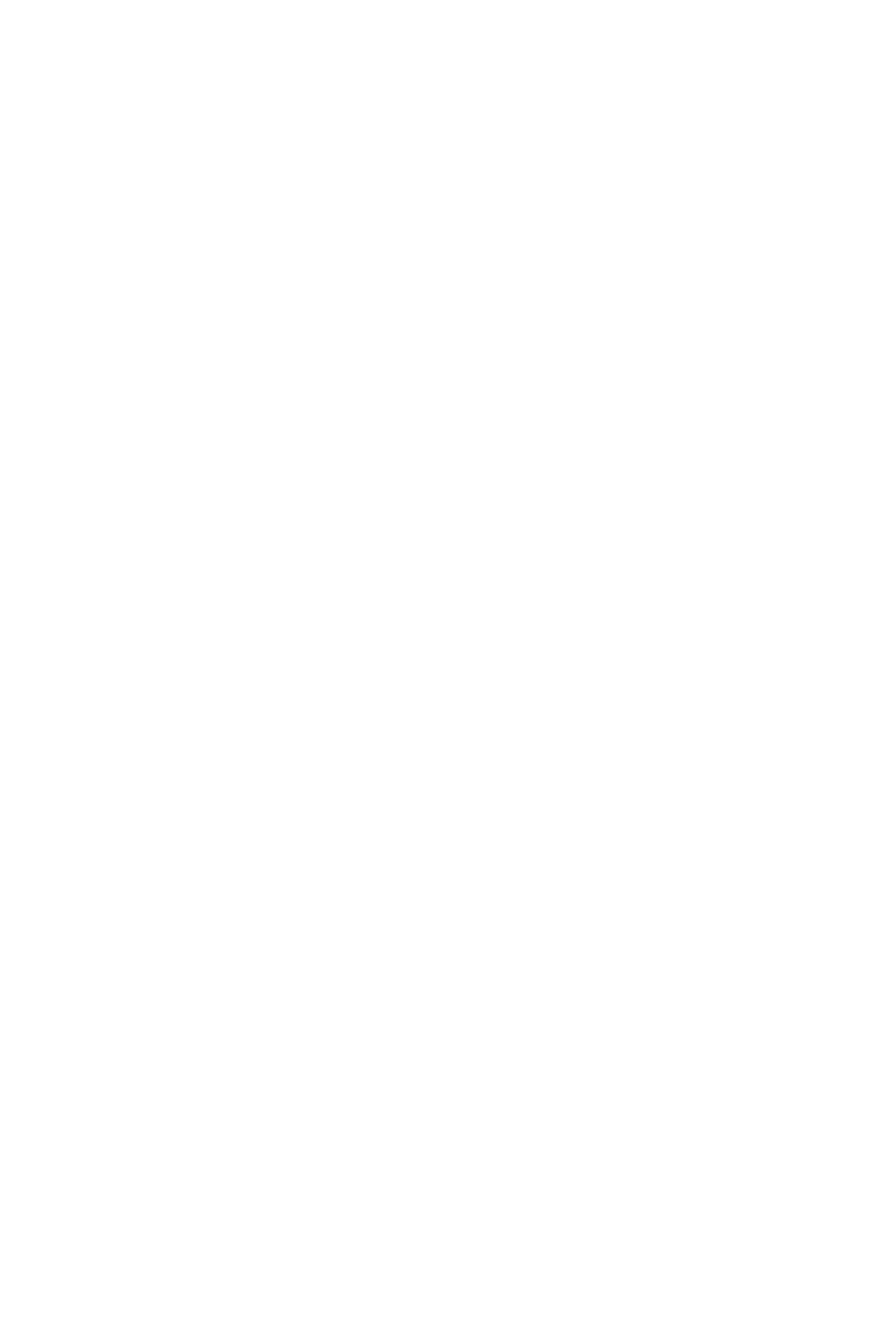# Preface

This book is incomplete for two reasons: there is obviously so much more to statistics than covered in this tiny volume, so it is a work in slow progress. It will probably be extended whenever I learn something new and interesting. Then it focuses on the most obvious and simple applications of each item it describes. Most more complete works and even Wikipedia these days attempt to cover any subject in a broad and in-depth fashion but, while focusing on correctness and completeness, they often drown the reader in formulae and proofs without ever saying what a concept is about. This volume attempts to give the reader an intuition about the use and meaning of each concept explained.

This book is primarily a note to myself. As I move on from one topic to another, I often forget things, simple because I never use them again. Then an occasion may come up where some of the past knowledge may come in handy, and at this point I would like to avoid the frustrating process of re-gaining the knowledge—and learning mathematics, in particular, is extraordinarily frustrating due terrible textbooks and highly inconsistent terminology and use of symbols. So I have written this book in order to save myself some future pain.

As usual, this book has been typeset with Troff, Pic, Eqn, and Tbl. All diagrams in the book have been made with the Klong statistics library and plotter. You can find the Klong language and libraries on my homepage at **t3x.org**.

Nils M Holm, 2017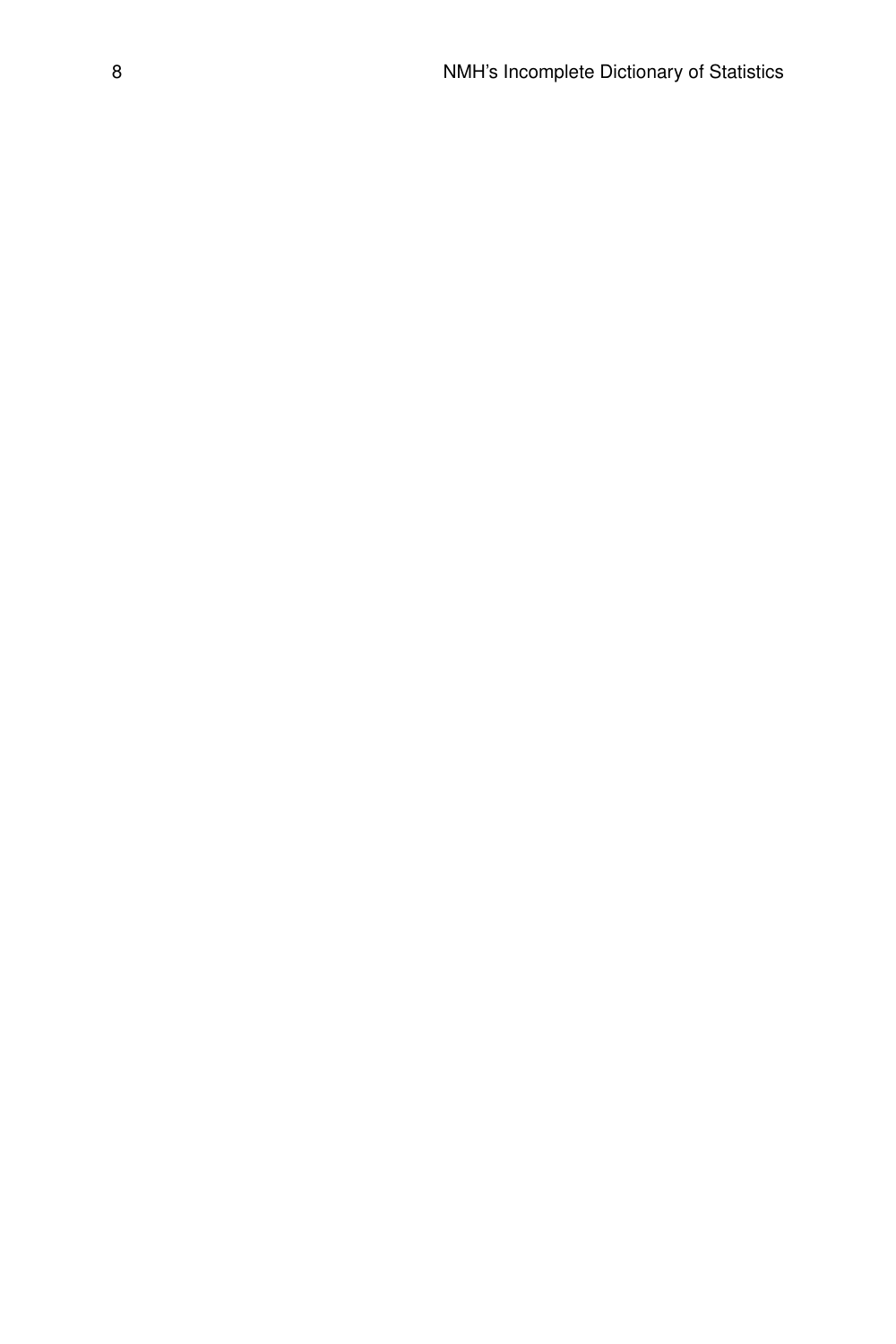#### **alpha level**  $(\alpha)$

 $\rightarrow$  level of significance

#### alternative hypothesis  $(H_A,\,H_1)$

A hypothesis to be tested in a hypothesis test. It can be accepted if, and only if, the corresponding *null hypothesis*  $H_0$  must be rejected. For example, if  $H_A$  states that a die is loaded, then  $H_0$ would state that the die is fair. The two hypotheses are mutually exclusive.

 $H_A$  is called the "alternative hypothesis", because the null hypothesis  $H_0$  is often based on some ideal *model* that would deliver a perfect explanation for a phenomenon. If  $H_0$  must be rejected, *H<sup>A</sup>* provides an alternative explanation.

#### **anticorrelation**

The negative correlation of two random variables. A form of correlation where the value of one variable grows larger as the value of the other variables grows smaller. See figure ACO.



Figure **ACO:** anticorrelation, correlation coefficient:  $r = -0.42$ 

Formally, two variables are anticorrelated, when their *correlation* coefficient is negative.

#### **average**

Mostly the *mean*, but see also *median, mode*.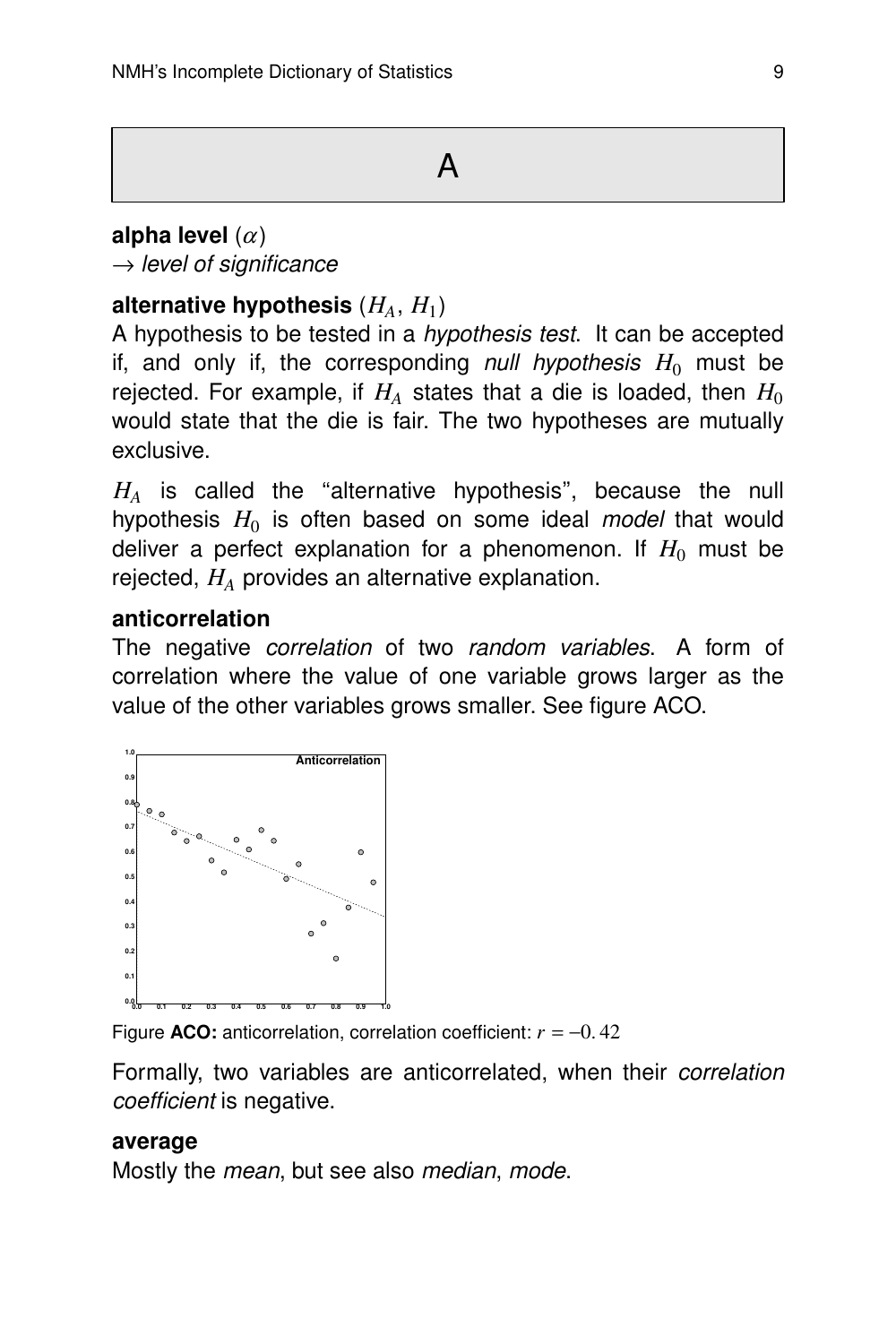B

#### **Bayes theorem** (Bayes rule)

 $\rightarrow$  reverse conditional probability

**bell curve** (Gauss curve)  $\rightarrow$  normal distribution

#### **Bernoulli trial**

A trial with exactly two outcomes which are typically called "success" and "failure". The *probability* of success  $(p)$  and failure  $(q = 1 - p)$  is constant in an experiment consisting of a series of Bernoulli trials.

The term "success" here describes the *observation* of an event and "failure" describes the absence of such an observation.

#### **Bessel's correction**

A method to remove *bias* from the sample variance  $s^2$  (and standard deviation *s*) by multiplying it by a factor of  $\frac{n}{n-1}$ . Bessel's correction then results in the following formula for the sample variance:

$$
s^{2} = \frac{n}{n-1} \cdot \frac{1}{n} \sum_{i=1}^{n} (x - \bar{x})^{2} = \frac{1}{n-1} \sum_{i=1}^{n} (x - \bar{x})^{2}
$$

#### **bias**  $(bias(\hat{\theta}))$

The difference between an estimator's expected value  $(\rightarrow$ expectation) and the true value of the *statistic* being estimated. An estimator is called ''biased'', if its bias is non-zero, otherwise it is called "unbiased". The bias of an estimator  $\hat{\theta}$ , which estimates the value of a statistic  $\theta$ , is defined as

$$
bias(\hat{\theta}) = E[\hat{\theta} - \theta] = E[\hat{\theta}] - \theta
$$

An estimator is called "negatively biased", if  $bias(\hat{\theta}) < 0$  and "positively biased", if  $bias(\hat{\theta}) > 0$ . See also *bias-variance trade-off.* 

#### **bias-variance trade-off**

In a statistical *model*, the *reducible error* is the sum of the *bias* and variance of the model (see mean squared error). Hence reducing the bias will increase the variance and vice versa. The trade-off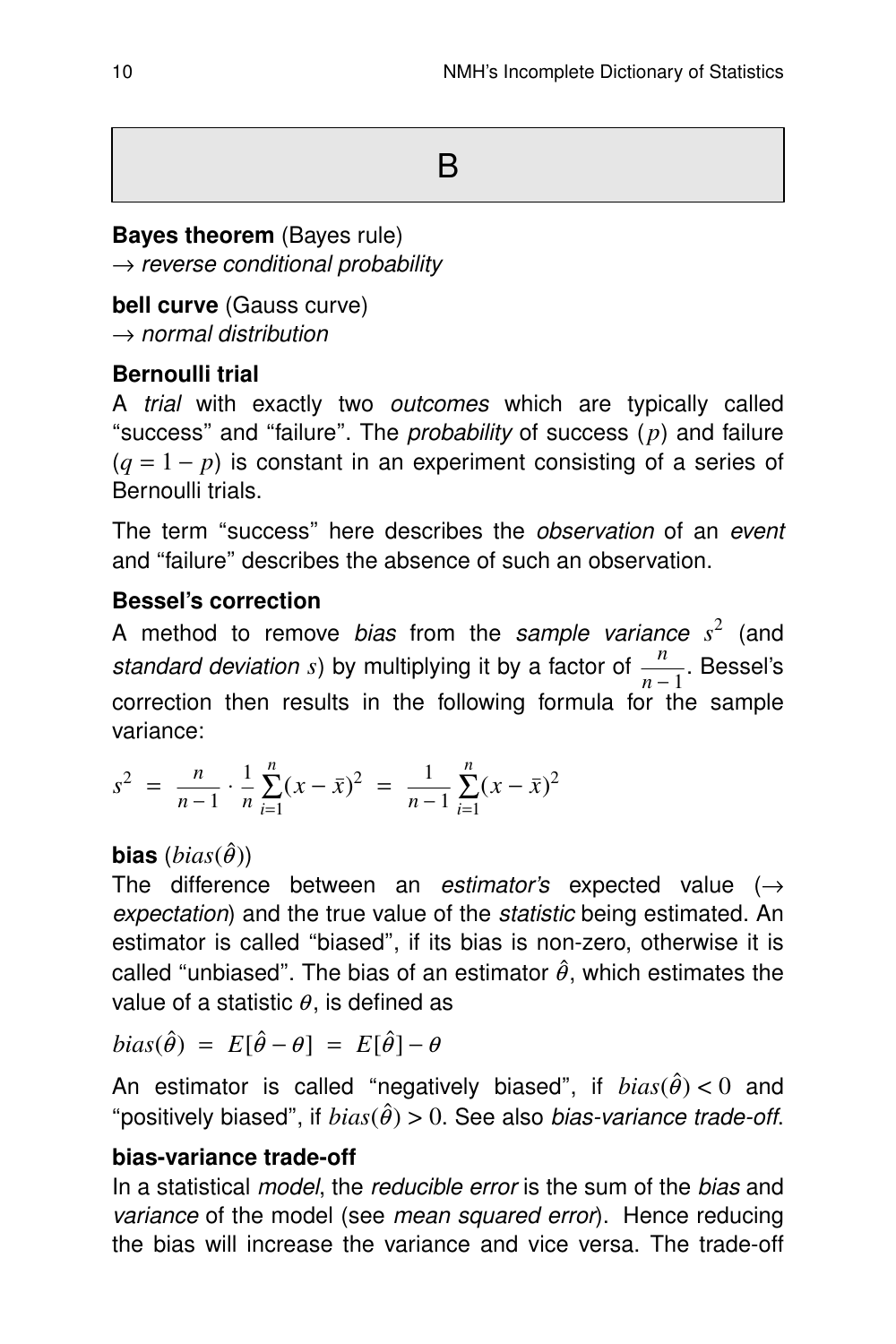between bias and variance has to be considered on an individual basis, depending on the application of the model.

In non-linear models, reducing the variance to zero will result in overfitting, i.e. the model will measure the irreducible error (or noise) that is inherent in the *observation*. Overfitting causes the bias to grow, because the estimates of the model fluctuate heavily between the known *data points* used to create the model.

Using a model that is too simple (underfitting), on the other hand, will create a large variance and a minimal bias. See figure BVT for a visualization.



Figure **BVT:** extremes of bias-variance trade-off; left: no variance, all data points are matched perfectly, but huge bias due to modeling the irreducible error; right: no bias (negative and positive differences cancel out each other), but huge variance due to omitting a correlation

#### **bimodal** (adj)

A data set that has two modes.

#### **binomial coefficient**  $({}_nC_k)$

Pronounced ''*n* choose *k*''. The number of unique *k*-combinations (configurations of *k* elements) that can be created from a set of *n*

> $\lambda$  $\overline{1}$

items without replacement. Alternative notation: l *n k*

The binomial coefficient is computed as follows:

$$
{}_{n}C_{k} = \frac{n!}{(n-k)! \cdot k!} = \frac{(n-k+1) \cdot \cdots \cdot (n-1) \cdot n}{k!}
$$

In a combination, the order of elements does not matter. When ordering plays a role, configurations are called *permutations*. The number of combinations can be expressed using the number of *k*-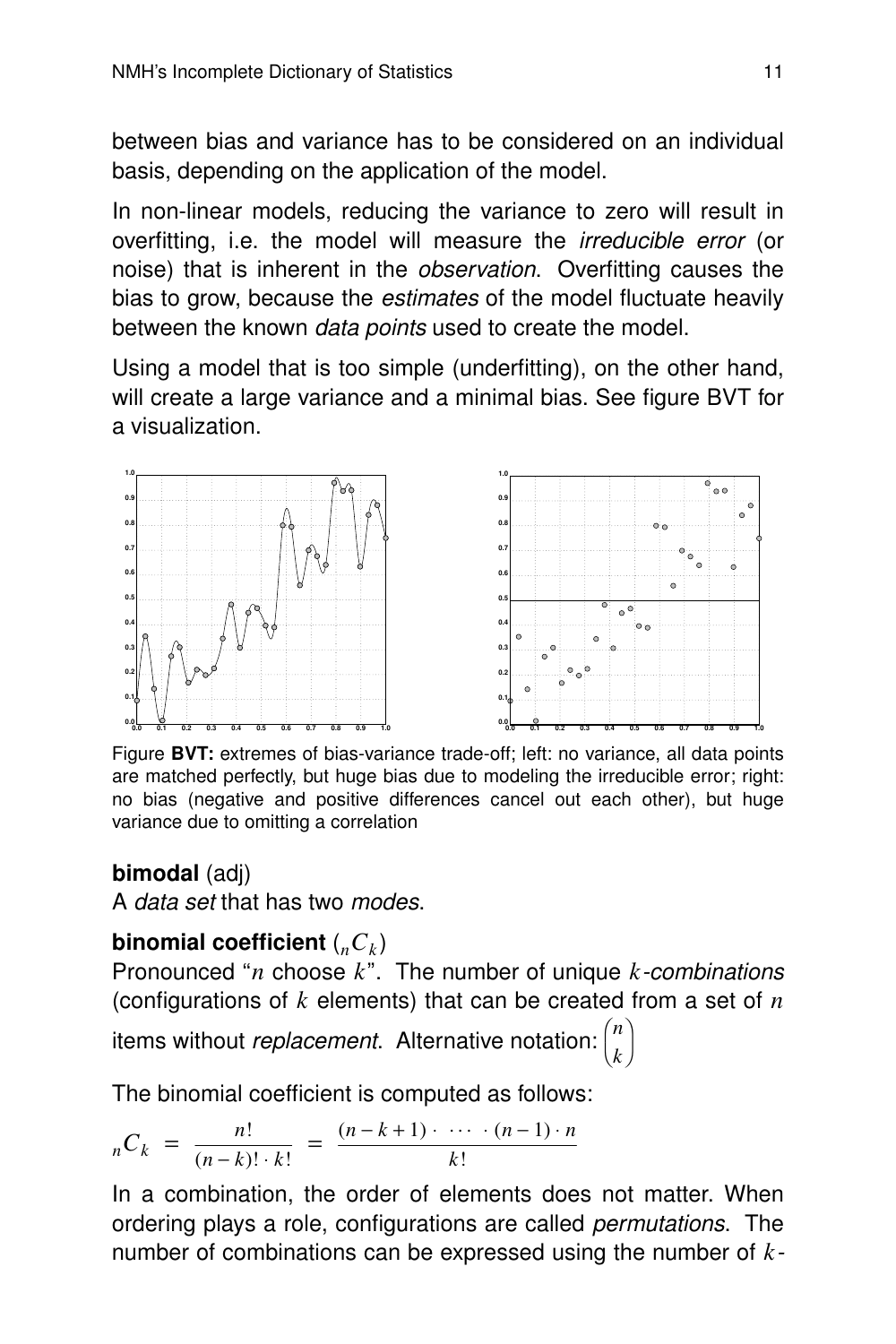permutations as follows:

$$
{}_{n}C_{k} = \frac{{}_{n}P_{k}}{k!}
$$

The series  ${}_{n}C_{i}$  for  $i = 0, \dots, n$  is exactly equal to the series  $2^{n} f_{B}(i)$ , where  $f_{B}$  is the *probability mass function* of the *binomial* distribution  $X \sim B(n, \frac{1}{2})$  $\frac{1}{2}$ ).

#### **binomial distribution**  $(X \sim B(n, p))$

A discrete probability distribution modeling the probability of a specific number of *successes* given a fixed number of *trials* and a fixed probability of success. A variable  $X \sim B(n, p)$  is said to be binomially distributed with *n* trials and a probability of success of *p*. See figure BDD for details and figure BDC for function plots.



Figure **BDC:** binomial distr. probability functions; left: PMF of *X˜ B*(13; 0. 7) (solid) and  $X \sim B(7; 0.5)$  (dashed); right: CDF of same distributions

For example, the probability of *x* out of 7 children being girls follows the probability distribution  $X \sim B(7, 0, 5)$ , assuming that the probability for a child being a girl is  $P(Girl) = 0.5$ .

Given this distribution, the probability of three out of seven children being girls would be

$$
P(X = 3) = f_B(3) = {\binom{7}{3}} \cdot 0.5^3 \cdot 0.5^{7-3} \approx 0.273
$$

where  $\Big($ *n x*  $\overline{\phantom{a}}$  $\int$  is the *binomial coefficient.* 

The probability  $P(X \le 3)$  of up to three out of seven children being girls would be: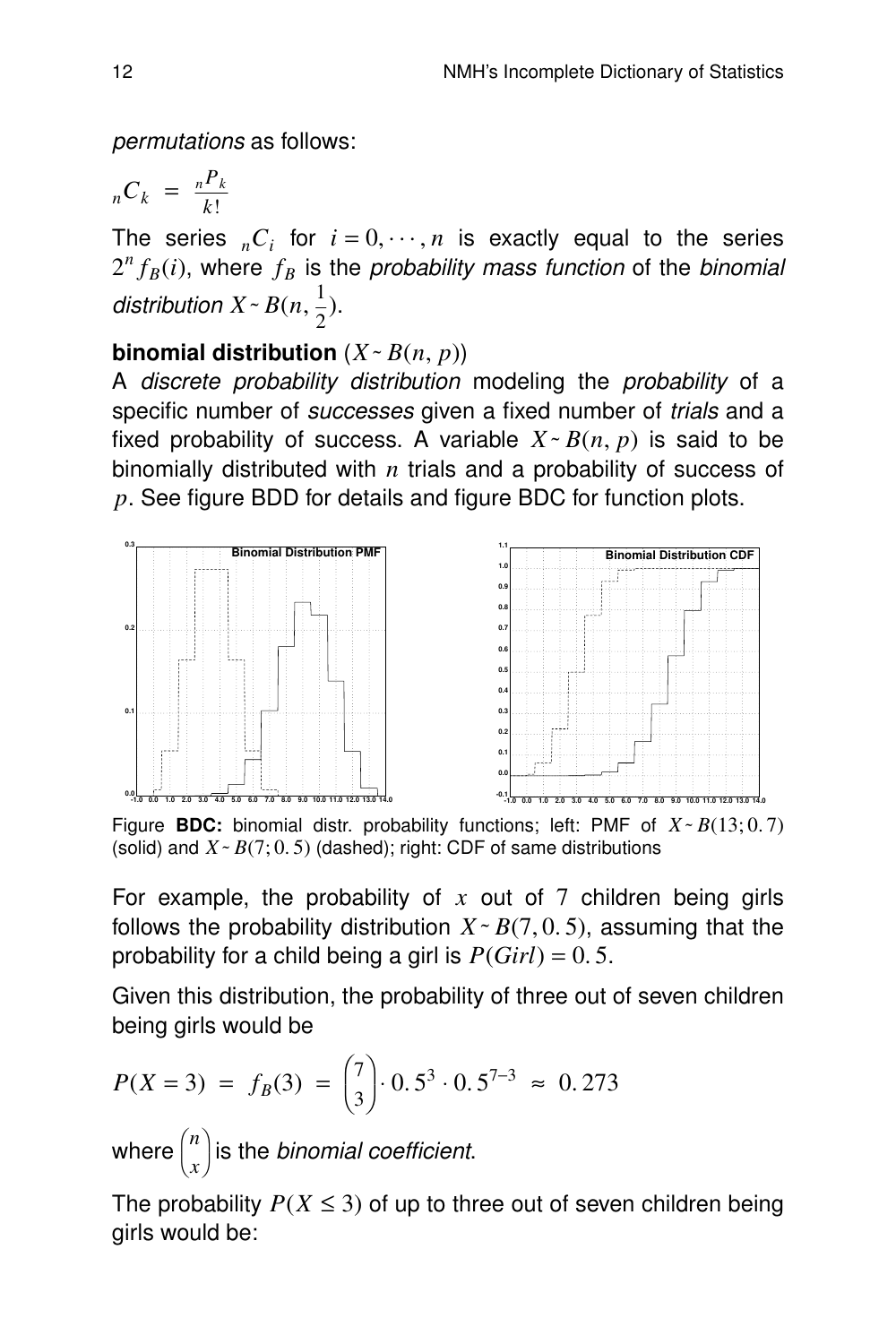$$
F_B(3) = \sum_{w=0}^{3} f_B(w) = 0.5
$$
  
\n**PMF**  $f(x) = {n \choose x} \cdot p^x \cdot q^{n-x}$   
\n**CDF**  $F(x) = \sum_{i=0}^{x} {n \choose i} \cdot p^i \cdot q^{n-i}$   
\n $F(x) = I_q(n-x, 1+x)$   
\n**Statistic**  $x \in N_0, x \le n$ : number of successes  
\n $n \in N_0$ : number of trials  
\nParameters  $p \in [0, 1]$ : probability of success  
\n $q: 1 - p$  (probability of failures)  
\n $\mu$  np  
\n $\sigma^2$  npq  
\nSkewness ( $\gamma_1$ )  $\frac{q-p}{\sqrt{npq}}$   
\nApproximations  $\frac{N(np, npq) \text{ for } np > 5, nq > 5}{Poi(np) \text{ for } n \ge 50, p < 0.1}$ 

Figure **BDD:** binomial distribution; *I <sup>x</sup>* (*a*, *b*) is the regularized incomplete Β (beta) function, a common method for computing the CDF of the distribution

#### **bivariate** (adj)

 $\rightarrow$  multivariate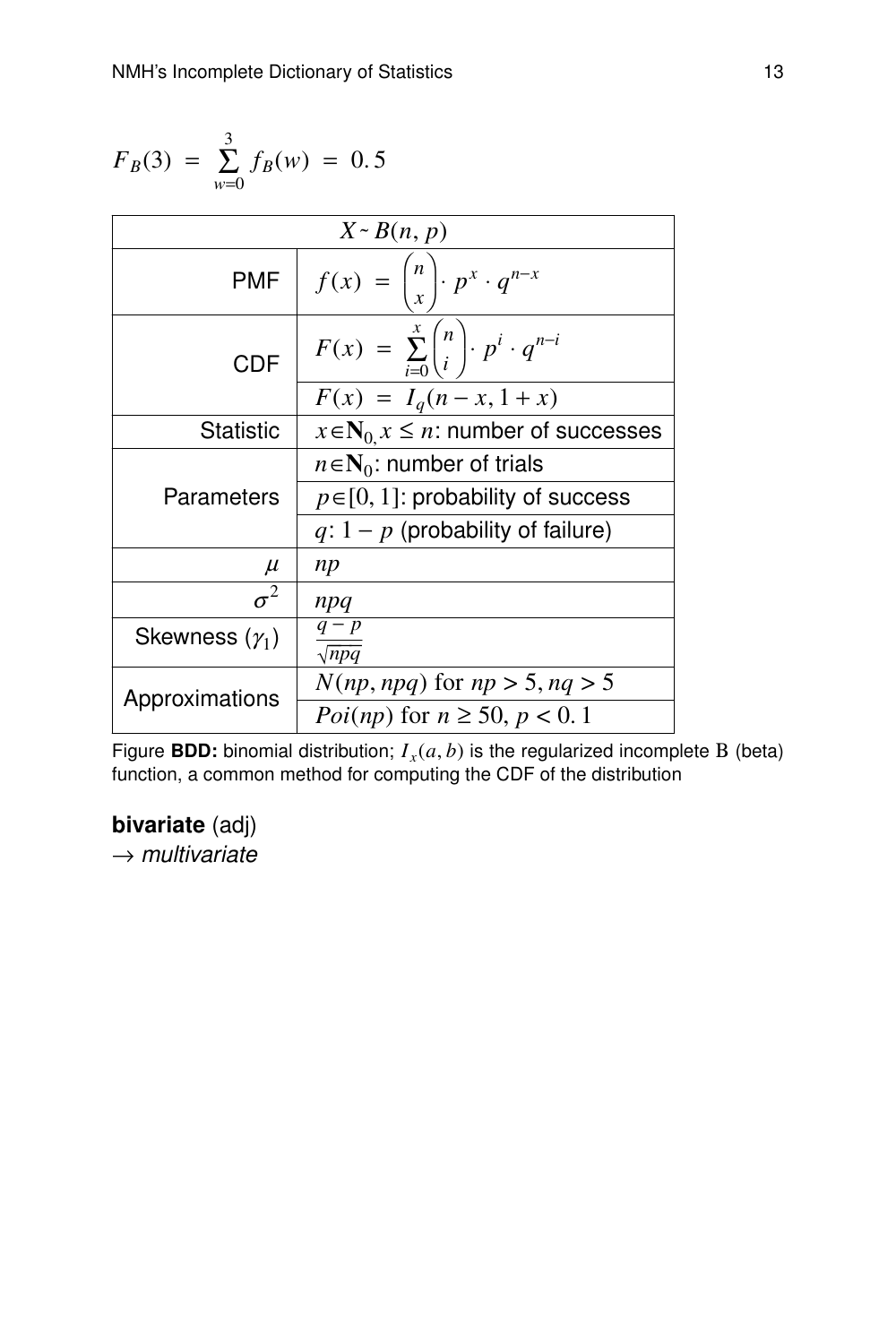#### **categor y**

One of a limited set of values that a *random variable* can assume. Categories are often non-numerical, e.g.: car brands, political parties, or favorite meals. Categorical data are typically modeled using *frequency distributions*, where a frequency is assigned to each category.

#### **CDF**

 $\rightarrow$  cumulative distribution function

#### **central limit theorem** (CLT)

A central (no pun intended) theorem of statistics that states that the sampling distribution of the mean  $\bar{X}$  will be asymptotically normal ( $\rightarrow$  normal distribution), no matter what the distribution of the underlying population looks like. The necessary prerequisites for the CLT are that the population has a finite *mean*  $\mu$  and a finite and non-zero variance  $\sigma^2$ , and the random variables of the sampling distribution are *independent and identically distributed*. The sampling distribution of the mean  $\bar{X}$  will then be an asymptotically normal distribution with  $\mu_{\bar{X}} = \mu$  and  $\sigma_{\bar{X}}^2$  $\frac{2}{\bar{X}} = \frac{\sigma^2}{k}$ *k* (*k* being the number of samples).

More precisely, let  $S_k = X_1 + X_2 + \cdots + X_k$  be the sum of *k* random variables (associated with *k* samples). Then  $\frac{S_k}{k}$  is their sampling distributions of the mean. Assuming that this distribution is normal, it can be converted to a standard normal distribution as follows:

$$
Z_k = \frac{S_k - k\mu}{\sqrt{k\sigma^2}} = \frac{S_k - k\mu}{\sigma\sqrt{k}}
$$

As  $\frac{S_k}{k}$  is assumed to be asymptotically normal,  $Z_k$  should be asymptotically equal to the standard normal distribution *Z*, i.e.:

$$
\lim_{k \to \infty} P(Z_k \le x) = \frac{1}{\sqrt{2\pi}} \cdot \int_{-\infty}^{x} e^{-\frac{w^2}{2}} dw
$$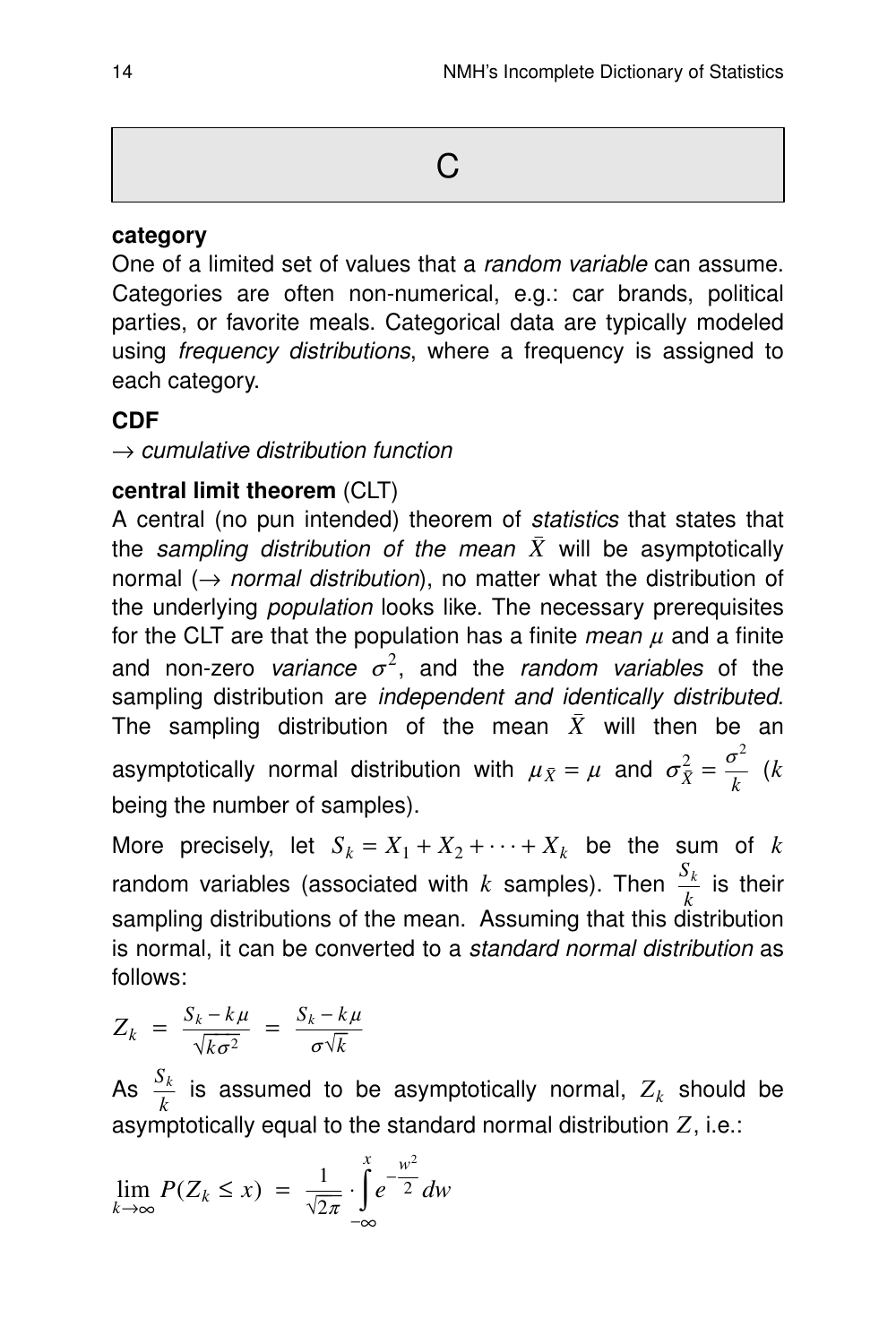where the right-hand side of the equation is exactly the *cumulative* distribution function (CDF) of Z. And this is precisely what the CLT proves. See figure CLT for a visualization.

The CLT is important, because it shows that many distributions can be asymptotically normal under certain conditions, thus frequently allowing to use tools intended for the normal distribution instead of more complex, specialized tools of other distributions.



Figure **CLT:** central limit theorem: all four panels show the normalized sampling distribution of the mean,  $Z_k$ , with samples drawn from a uniform distribution; upper left panel:  $k = 200$ , upper right panel:  $k = 500$ , lower left panel:  $k = 1000$ , lower right panel:  $k = 2000$ ; shape tends toward the  $Z$ -distribution

#### **central tendency**

 $\rightarrow$  location

# chi-square distribution  $(X \cdot \chi^2(\nu))$

A continuous probability distribution that models the improbability of an outcome *O* given an expectation *E*, where both *O* and *E* may be multiple events. The  $\chi^2$ -distribution maps a  $\chi^2$  statistic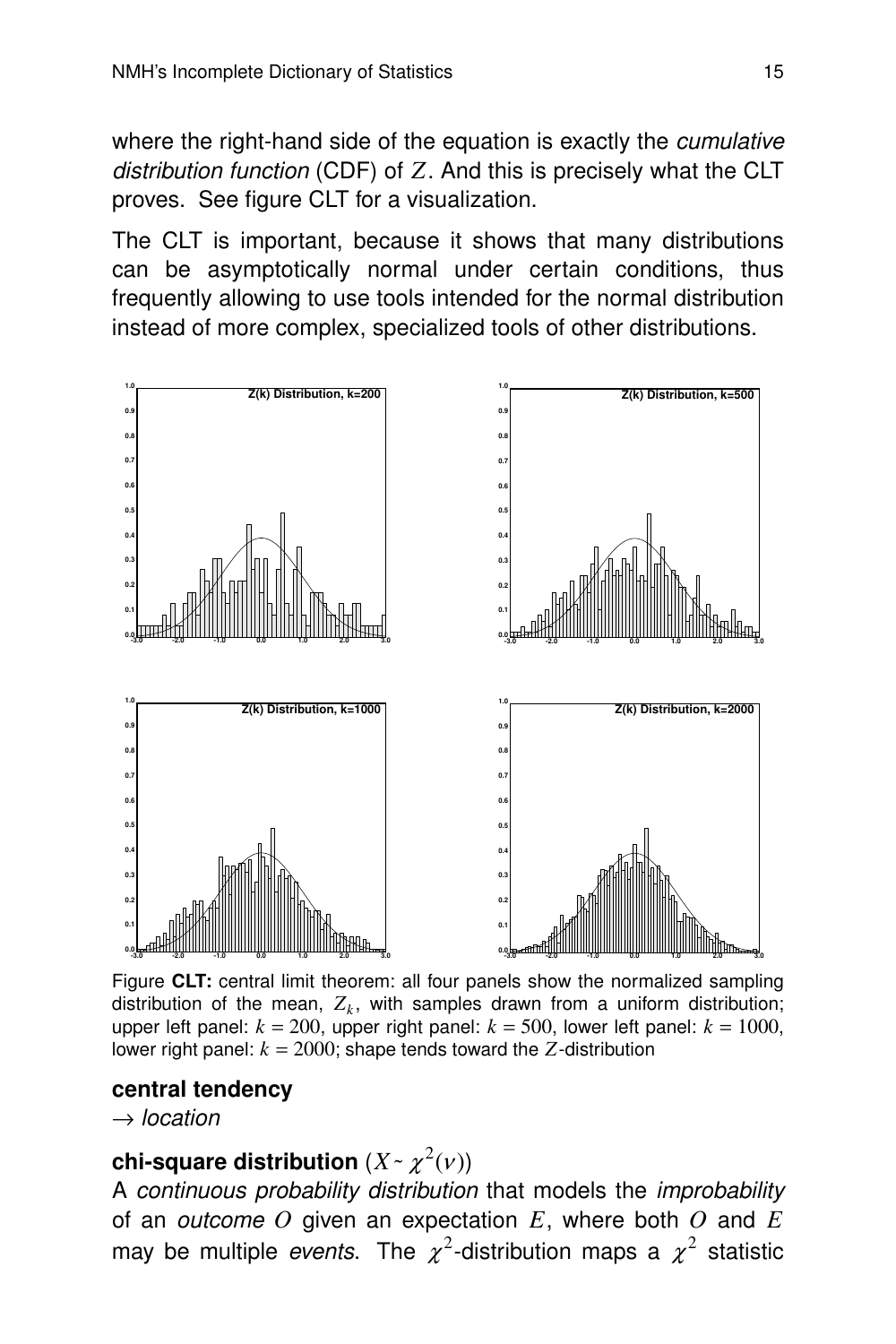$\rightarrow$  chi-square statistic) to the improbability of O arising by chance given the expectation *E*.

A random variable  $X \sim \chi^2(\nu)$  is  $\chi^2$ -distributed with  $\nu$  (nu) degrees *of freedom.* Sometimes the notation  $X \sim \chi^2$  is used instead. Often the symbol  $\chi^2$  is also used to denote a  $\chi^2$ -distributed random variable or a  $\chi^2$  statistic, which can be confusing.

See figure XSD for a summary of the distribution and figure XSC for sample curves of the associated probability functions.



Figure XSC:  $\chi^2$ -distribution probability functions; left: PDF of distributions with  $v = 1$  degrees of freedom (dashed),  $v = 3$  (solid), and  $v = 5$  (dotted); right: CDF with the same parameters

The following example describes a test for goodness of fit. For a test for independence, see contingency table.

If 67 white marbles and 33 black marbles are drawn from a box given the expectation that there is a fair chance for drawing either color, the resulting  $\chi^2$  statistic would be

$$
\chi^2 = \sum \frac{(67-50)^2}{50} = \frac{(67-50)^2}{50} = 5.78
$$

Here the expectation would be  $E(X) = 50$ , because  $67 + 33 = 100$ marbles are drawn in total. The statistic could also use the distance  $33 - 50$  (white marbles minus expectation) instead, because the squared deviation would be the same.

The  $\chi^2$  test for goodness of fit used to find the improbability of the outcome has one degree of freedom here, because one marble count can be derived from the other. The CDF of the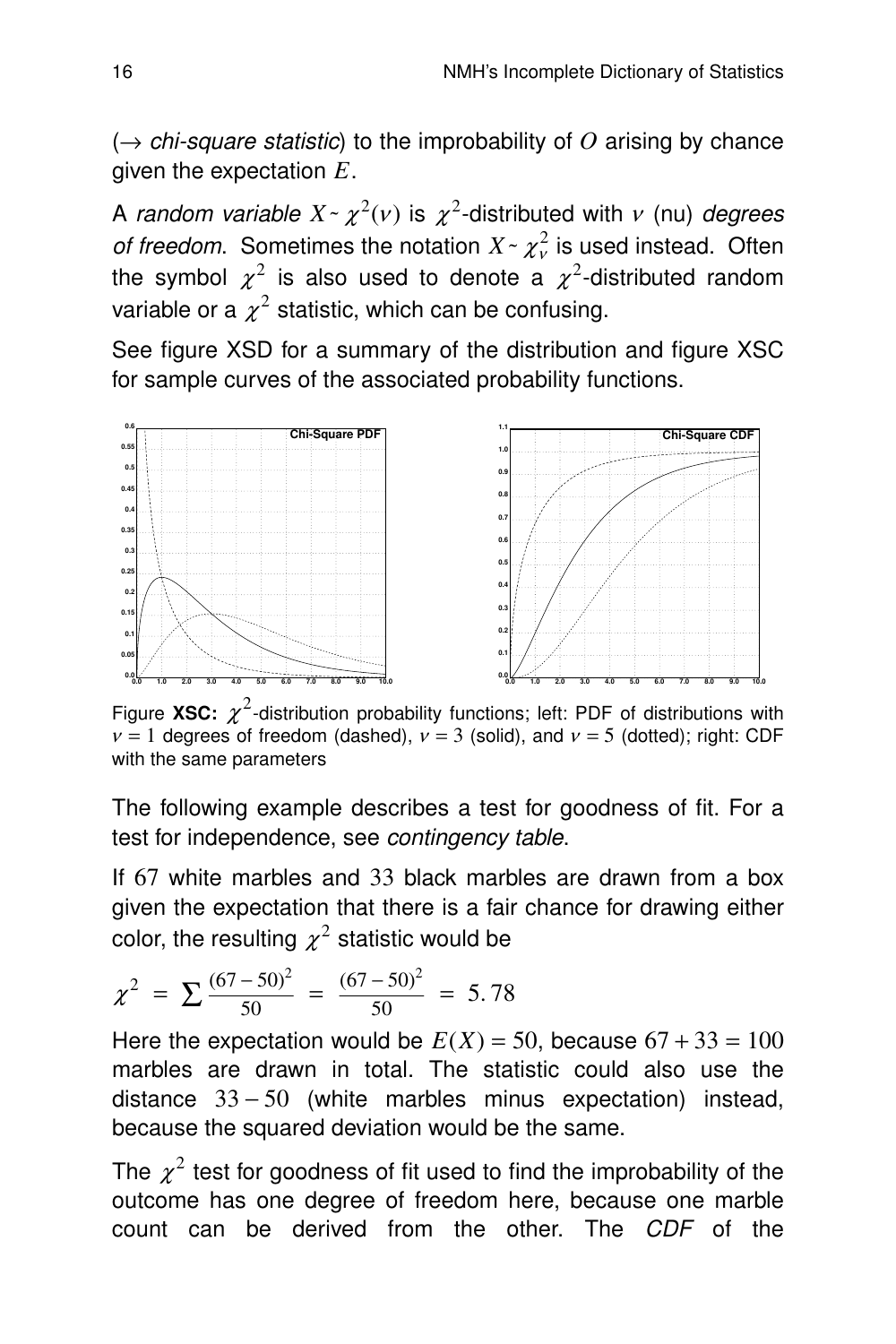$\chi^2$ -distribution with one degree of freedom gives

 $F_{\chi^2(1)}(5.78) \approx 0.984$ 

So the probability of the outcome to arise by chance given that the expectation is true is  $p \approx 1 - 0.984 = 0.016$  and therefore the outcome does not fit the expectation well.

When this result would occur in the experiment of a hypothesis test, it might be significant ( $\rightarrow$  significance).

| $X \sim \chi^2(\nu)$  |                                                                                                                             |  |  |
|-----------------------|-----------------------------------------------------------------------------------------------------------------------------|--|--|
| PDF                   | $f(x) = \frac{1}{2^{\frac{v}{2}} \cdot \Gamma(\frac{v}{2})} \cdot x^{\frac{v}{2}-1} \cdot e^{-\frac{x}{2}}$                 |  |  |
| <b>CDF</b>            | $F(x) = \frac{1}{2^{\frac{v}{2}} \cdot \Gamma(\frac{v}{2})} \cdot \int_{0}^{x} w^{\frac{v}{2}-1} \cdot e^{-\frac{w}{2}} dw$ |  |  |
|                       | $F(x) = P(\frac{v}{2}, \frac{x}{2})$                                                                                        |  |  |
| <b>Statistic</b>      | $x \in \mathbf{R}_0^+$ : $\chi^2$ statistic                                                                                 |  |  |
| Parameter             | $v \in N^+$ : degrees of freedom                                                                                            |  |  |
| $\mu$                 | v                                                                                                                           |  |  |
| $\sigma^2$            | $2\nu$                                                                                                                      |  |  |
| Skewness $(\gamma_1)$ |                                                                                                                             |  |  |
| Approximation         | $2\chi^2 - \sqrt{2}\nu - 1 \sim N(0, 1)$ for $\nu \ge 30$                                                                   |  |  |

Figure XSD:  $\chi^2$ -distribution;  $P(a, x)$  is the regularized incomplete Γ function, a common method for computing the CDF of the distribution

#### $\mathsf{chi}\text{-}\mathsf{square}$  statistic  $(\chi^2,\, \mathrm{X}^2)$

A score that equals the sum of normalized squared deviations between observed outcomes and expected outcomes  $(\rightarrow$ obser vation, expectation):

$$
\chi^2 = \sum_{i=1}^n \frac{(E_i - O_i)^2}{E_i}
$$

where each  $O_i$  is an outcome and  $E_i$  is the corresponding expectation.

The statistic can be used in a  $\chi^2$  test for goodness of fit or a  $\chi^2$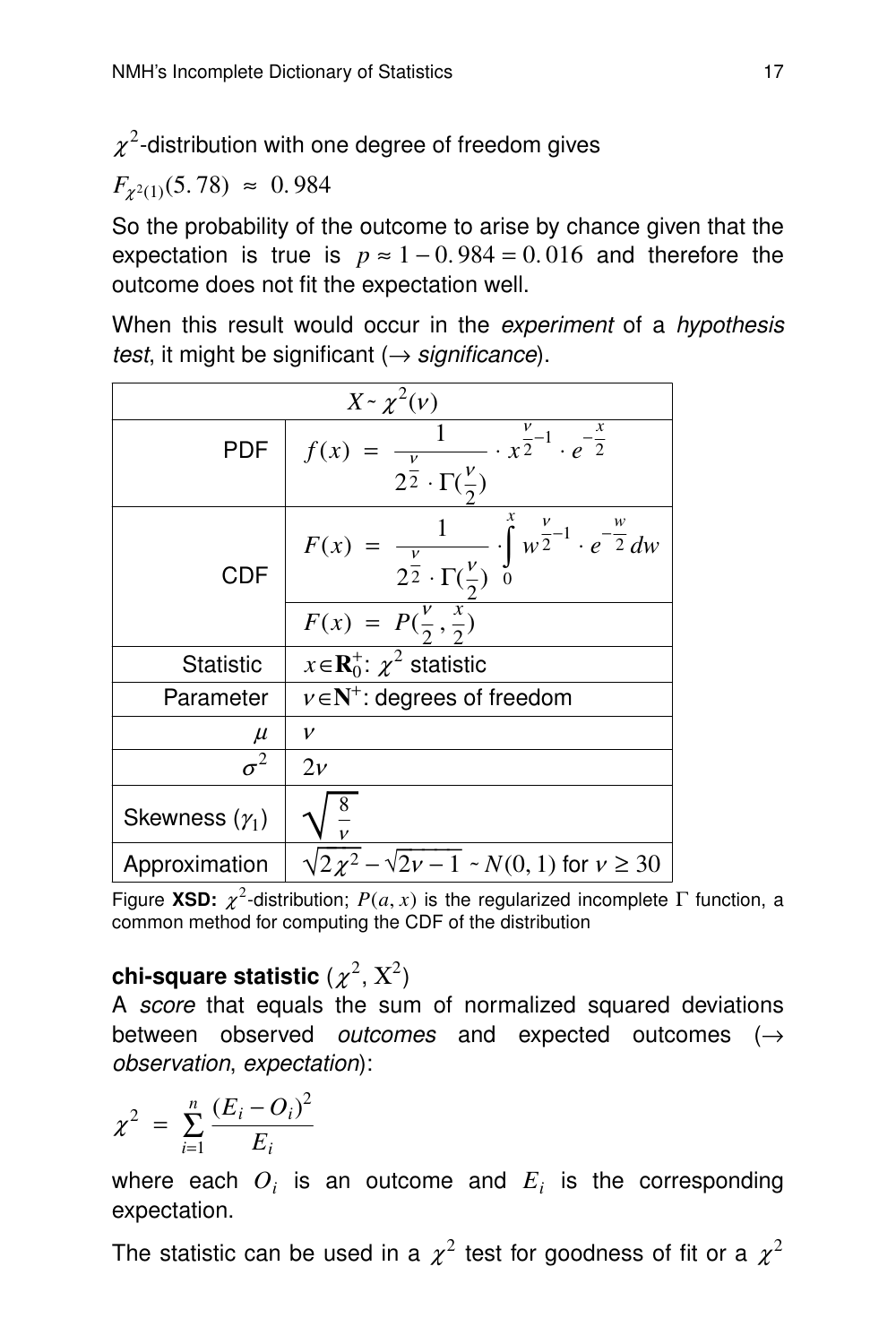test for independence. See chi-square distribution, contingency table. The symbol  $\chi^2$  is used for both the distribution and the corresponding statistic. Sometimes the upper case  $\mathrm{X}^2$  is used for the statistic to avoid confusion.

#### **CLT**

 $\rightarrow$  central limit theorem

#### **coefficient of determination** (*r* 2 )

A normalized measure of discrepancy that expresses the fraction of variance that is explained by a statistical model ("explained variance"). The coefficient is usually denoted by the symbol  $r^2$ . Its value is in the interval  $[0, 1]$ . A large fraction of explained variance indicates a good fit of the model to the data. The coefficient of determination is calculated as follows:

$$
r^{2} = \frac{TSS - RSS}{TSS} = 1 - \frac{RSS}{TSS} = 1 - \frac{\sum(y - f(x))^{2}}{\sum(y - \bar{y})^{2}}
$$

where  $y$  is an actual outcome,  $\bar{y}$  is the mean of outcomes, and  $f(x)$  is a prediction based on an *independent variable x* made by the model *f* . The residual sum of squares (RSS) measures the unexplained variance and the *total sum of squares* (TSS) the total variance. Their difference is the explained variance. See figure COD. See also: linear regression.



Figure **COD:** left: total variance (TSS); right unexplained variance (RSS) given a linear model; their difference is the explained variance (TSS-RSS) of the model

# **combination**

 $\rightarrow k$ -combination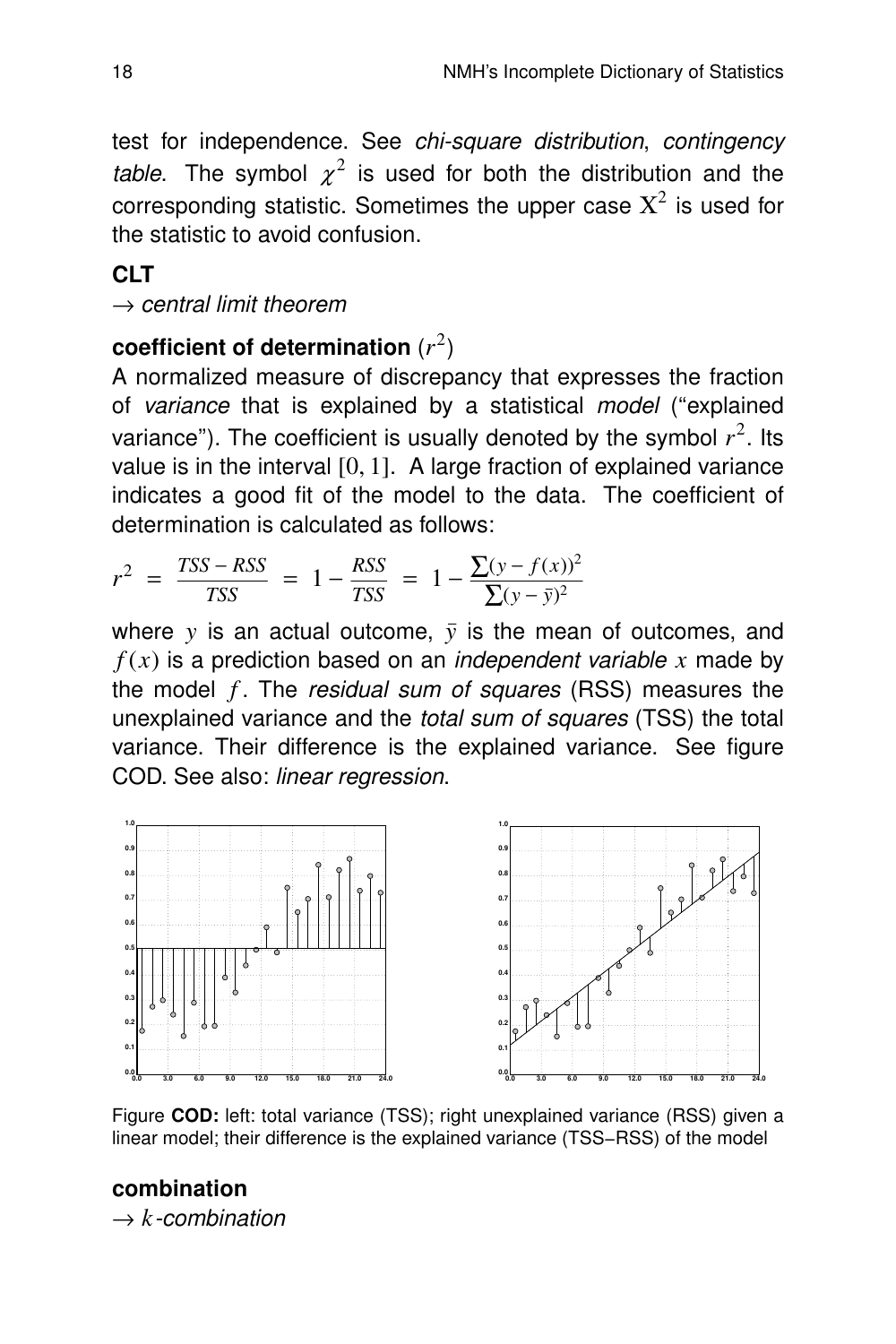#### **complement** (*A*, *A*′)

An event that does not occur. When the *probability* of an event A to occur is  $P(A)$ , then the complementary probability of the event is  $P(\overline{A}) = 1 - P(A)$ . Therefore, every event A must either occur or not occur. The events  $A$  and  $\overline{A}$  are called "complementary events". Probability is often expressed using the letter *p* and, similarly, complementary probability is expressed using  $q = 1 - p$ .

For example, rolling a 3 with a six-sided die has a probability of  $p=\frac{1}{\epsilon}$  $\frac{1}{6}$ , so the probability of not rolling a 3 is  $q = 1 - \frac{1}{6}$  $\frac{1}{6} = \frac{5}{6}$  $\frac{5}{6}$ .

#### **conditional probability**

The *probability* of an *event B* in the case that the event  $A$  already has occurred:

*P*(*B*|*A*)

This is also called the probability of ''*B* given *A*''. Iff *A* and *B* are independent ( $\rightarrow$  *independence*), the probability of  $P(B|A)$  is equal to  $P(B)$ . The probability  $P(A|B)$  is called the reverse conditional probability. It is computed using Bayes theorem. Conditional probability can be visualized using a decision tree.

#### **confidence interval** (CI)

An interval estimate ( $\rightarrow$  estimator) that specifies a range of values so that there is a given *probability* for an unknown parameter to lie within that range. The given probability is known as the level of confidence, c. A confidence interval is specified as

 $P(a \leq X \leq b) = c$ 

i.e. there is a probability of  $c$  for the *random variable X* to take a value between (and including) *a* and *b*, where *X* follows the probability distribution of the unknown parameter. Typical values of *c* are 0. 9, 0. 95, 0. 99, and 0. 999. With increasing levels of confidence, the range of the confidence interval also increases.

Due to the *central limit theorem*, the *random variable*  $\bar{X}$ , which is the sampling distribution of the mean, is normally distributed ( $\rightarrow$ normal distribution). So when the unknown parameter is  $\mu$ , the population mean, and  $X = \overline{X}$ , then X can be normalized ( $\rightarrow$ standard normal distribution), thereby transforming the above formula to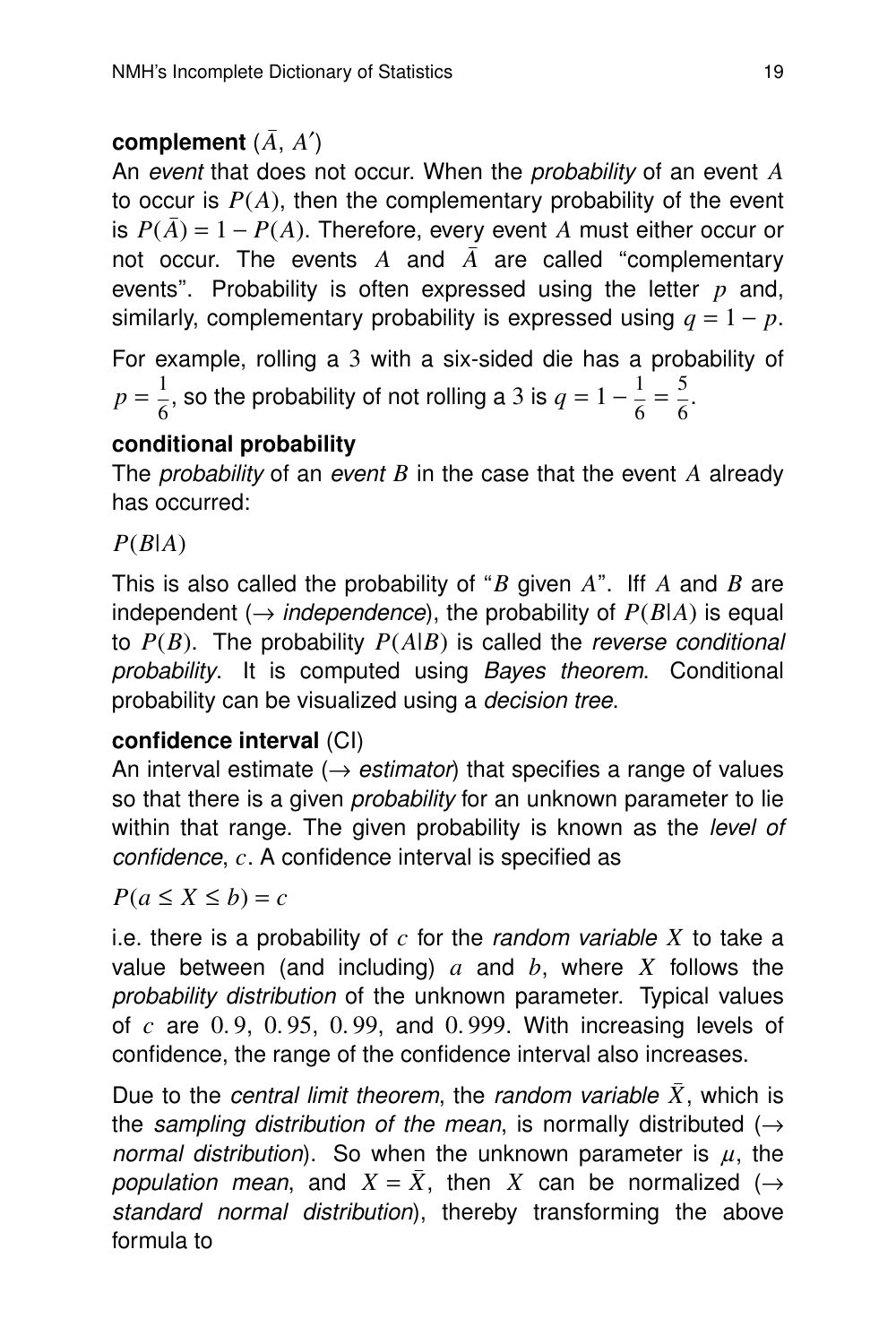$$
P(-z \le Z \le z) = P(\frac{a-\hat{\mu}}{\sigma} \le Z \le \frac{b-\hat{\mu}}{\sigma}) = c
$$

At this point, the *quantile function*  $F_Z^{-1}$  of  $Z$  can be used to find the values for  $\frac{a-\hat{\mu}}{\sigma}$  and  $\frac{b-\hat{\mu}}{\sigma}$  and hence for  $a$  and  $b$ :  $z = F_Z^{-1}(c + \frac{\alpha}{2})$ 

Because the normal distribution is a *two-tailed* distribution, half the size of the *critical region* has to be added to the confidence level *c* (where 
$$
\alpha = 1 - c
$$
). Once *z* is known, the confidence interval can be specified as

$$
P(-z\sigma + \hat{\mu} \le X \le z\sigma + \hat{\mu}) = c
$$

The meaning of this statement is that there is a  $\alpha = 1 - c$ probability for the parameter  $\mu$  to lie outside of the given interval while the sample  $X$  was skewed by chance. See also: hypothesis test, significance, level of significance.



Figure **CFI:** confidence interval on the standard normal distribution with confidence level  $c = 0.95$ ; light gray area: (probability of the) confidence interval; dark gray area: (probability of the) critical regions; significance level  $\alpha = 0.05$ , two critical regions with probability  $\frac{\alpha}{2} = 0.025$ .

Example: Given a sampling distribution of the mean  $\bar{X}$  of diameters of marbles with estimated mean  $\hat{\mu} = 12.5$ *mm* and  $\sigma = 0.2$ *mm*, the confidence interval for the *mean* at a  $c = 0.95$ level of confidence would be computed as follows:

$$
P(-z \le Z \le z) = P(\frac{a - 12.5}{0.2} \le Z \le \frac{b - 12.5}{0.2}) = 0.95
$$
  

$$
z = F_Z^{-1}(0.95 + \frac{0.05}{2}) \approx 1.96
$$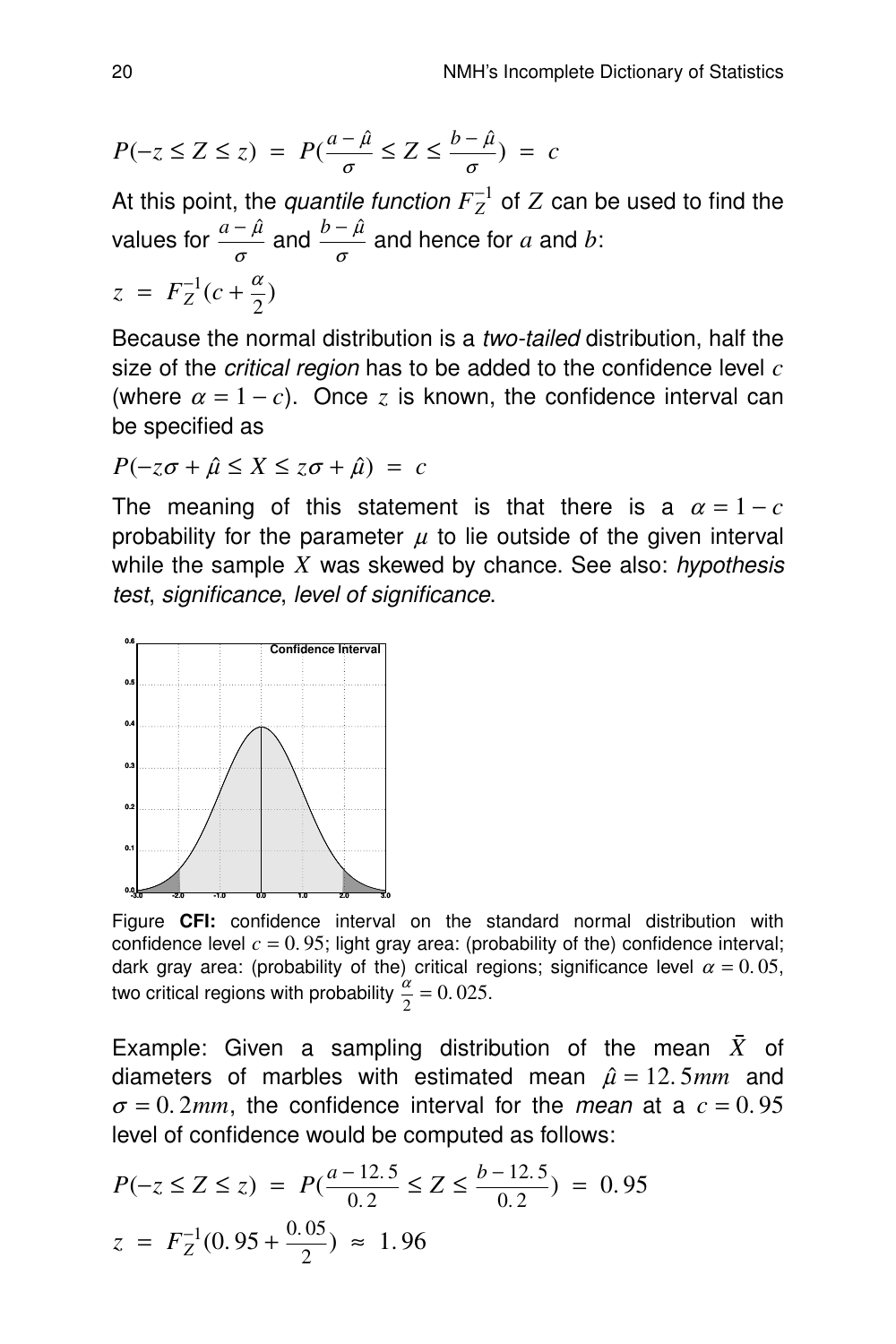$P(-1.96 \cdot 0.2 + 12.5 \leq X \leq 1.96 \cdot 0.2 + 12.5) \approx 0.95$ 

 $P(12. 11 \le \bar{X} \le 12.89) \approx 0.95$ 

I.e., the probability for the true mean  $\mu$  of the diameter to not lie within the given interval (and the sample being skewed by chance) would be  $1 - 0.95 = 0.05$ . See figure CFI for an illustration.

#### **confidence level**

 $\rightarrow$  level of confidence

#### **conting ency table**

A multivariate frequency table. The most common variant of the contingency table is the *bivariate* version, which lists the categories of one variable in the top row and those of the other in the left column. In addition it lists the marginal total of each category at the opposite end of the corresponding row/column and a grand total in the lower right corner. See figure CTT.

|       | $X_1$        | $X_k$        |                                |
|-------|--------------|--------------|--------------------------------|
| $Y_1$ | $X_1Y_1$     | $X_kY_1$     | $^{\prime}$ $_{\mathcal{N}}$ . |
|       |              |              |                                |
| $Y_h$ | $X_1Y_h$     | $X_k Y_h$    | $\sum_{Y_h}$                   |
|       | $\sum_{X_1}$ | $\sum_{X_k}$ | $\sum_{X,Y}$                   |

Figure CTT: contingency table of the size  $k \times h$ ; the variable X has k categories and *Y* has *h* categories

The fields of the table list the intersections of the categories. For example, the field  $X_1 Y_1$  lists the number of items that belong to category  $X_1$  and to category  $Y_1$ . The grand total  $\sum_{X,Y}$  of the table is the sum of either  $\sum_X$  or  $\sum_Y$ , i.e. the sum of all fields in the table.

Various probabilities can be derived from the table, for instance:

$$
P(X_c) = \sum_{X_c} / \sum_{X,Y}
$$
  
\n
$$
P(X_c \cap Y_d) = P(X_c Y_d) = \frac{X_c Y_d}{\sum_{X,Y}}
$$
  
\n
$$
P(X_c Y_d | X_c) = \frac{X_c Y_d}{\sum_{X_c}}
$$

The *expectation* of the contingency table is a table in which the variables are independent. Its fields are calculated as follows: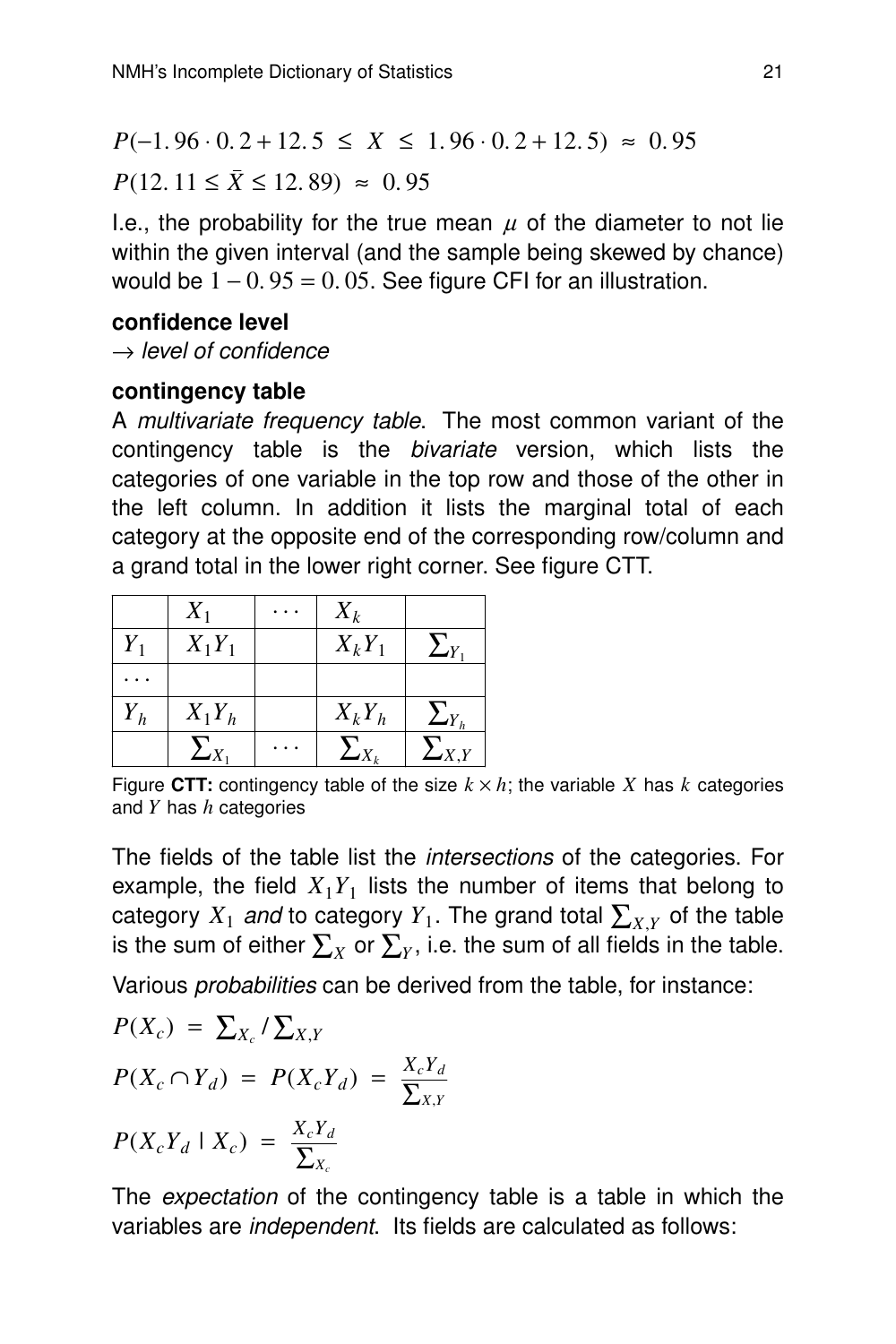$$
E(X_i Y_j) = \frac{\sum_{X_i} \sum_{Y_j}}{\sum_{X,Y}}
$$

Because the table rows and columns implement conditional probabilities and the expectation assumes that the variables X and *Y* are independent, the expectation will be close to the corresponding value in the table if, and only if, *X* and *Y* are weakly correlated  $(\rightarrow correlation)$ .

The accumulated sum of deviations from the expectation can be used to perform a  $\chi^2$  test ( $\rightarrow$  chi-square distribution, hypothesis test) with  $v = (k - 1) \cdot (h - 1)$  degrees of freedom. This test estimates ( $\rightarrow$  *estimate*) the probability of the variables *X* and *Y* being independent, i.e. it is a "test of independence". The  $\chi^2$  test score is calculated as follows:

$$
\chi^2 = \sum_{i=1}^k \sum_{j=1}^h \frac{[E(X_i Y_j) - X_i Y_j]^2}{E(X_i Y_j)}
$$

For this method to work, no field in the table should have a value less than 5.

Example: The following table lists people by behavioral priority  $(X)$ and gender (*Y*). Expectations are given in parentheses.

|              |        | Priority $(X)$ |          |       |  |
|--------------|--------|----------------|----------|-------|--|
|              |        | Assertiveness  | Empathy  | Total |  |
| Gender $(Y)$ | Male   | 87 (82.3)      | 13(17.7) | 100   |  |
|              | Female | 57(61.7)       | 18(13.3) | 75    |  |
|              | Total  | 144            | .31      | 175   |  |

Given this table, for instance, the probability of

- being a woman is  $P(Y = Female) = 75/175 \approx 0.43$
- preferring empathy given being male is  $P(X = Empathy | Y = Male) = 13/100 \approx 0.13$ ,

The  $\chi^2$  score of the table is  $\chi^2 \approx 3.59$  with one degree of freedom, giving a probability of  $1-F_{\chi^2(1)}(3.59) \approx 0.06$  for the variables being independent while the observations in the table arose by chance ( $F_{\chi^2}$  being the *cumulative distribution function* of the  $\chi^2$ -distribution).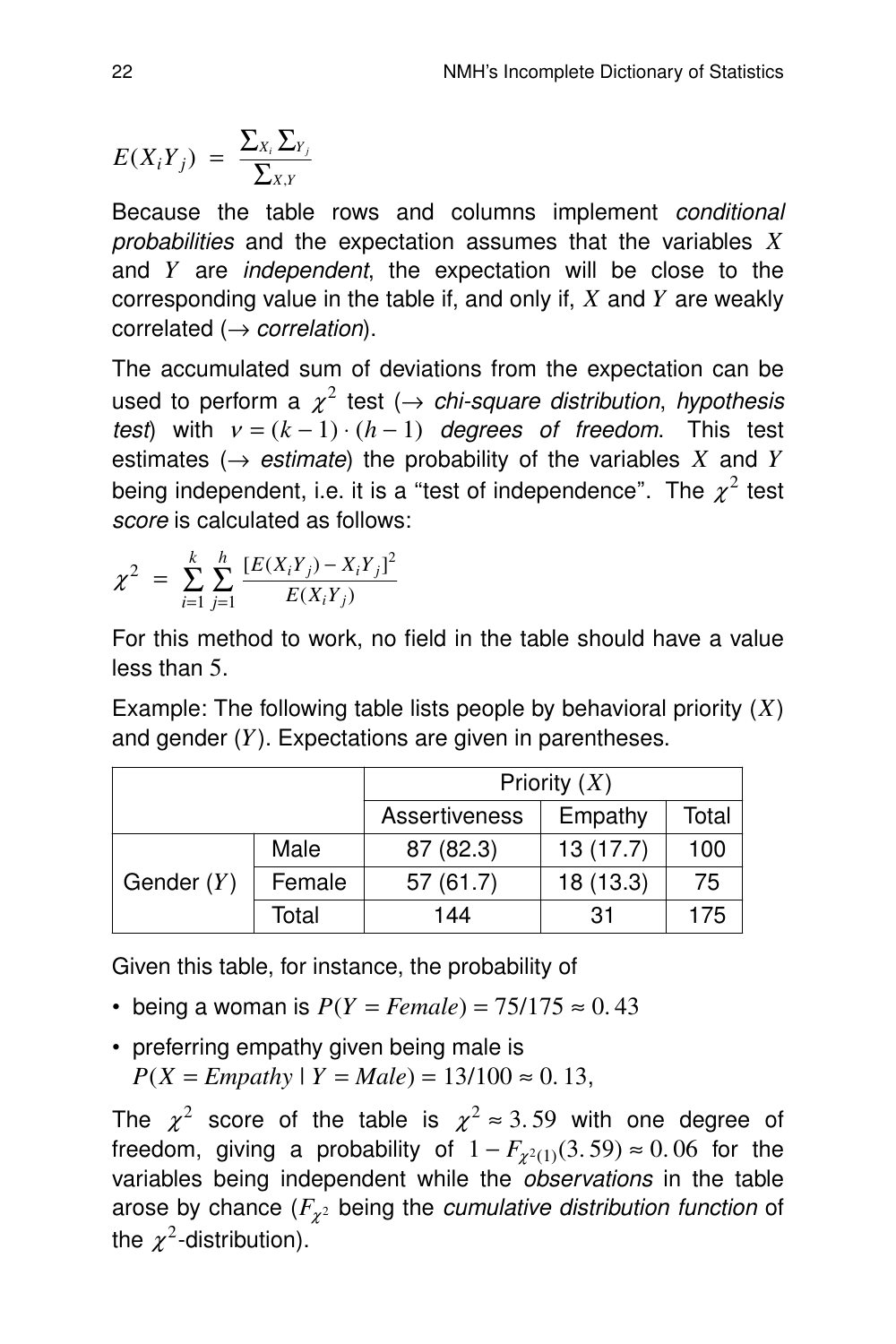#### **continuous** (adj)

Something that is not composed of individual units. For instance, an interval of real numbers or a period of time cannot be broken down into inseparable, individual parts. Even when divided into smaller parts, these parts can always be divided into still smaller parts. Continuous *probability distributions* assign probabilities to continuous measures, like time, size, weight, etc. Compare: discrete distribution.

#### **continuous uniform distribution**  $(X \sim U(a, b))$

A probability distribution that models equal probability across its sample space, i.e. its probability density function is a constant function, so all equally sized intervals in its distribution are associated with the same probability. See figure CUD for details, figure CUC for the curves of the distribution functions.



Figure CUC: continuous uniform distribution probability functions; left: PDF of  $X \sim U(3, 7)$ , right: CDF of same distribution

Example: The probability of randomly drawing a real number between one and ten is uniformly distributed. The corresponding random variable follows the uniform distribution  $X \sim U(1, 10)$ . So, for instance, the probability of drawing a number in the interval  $[5, 7]$  would be:

$$
F_U(7) - F_U(5) = \frac{6}{9} - \frac{4}{9} = \frac{2}{9}
$$

#### **correlation**

An indicator for some form of relationship between two random variables. Variables that are not correlated are said to be uncorrelated or independent  $(\rightarrow$  *independence*). Formally, the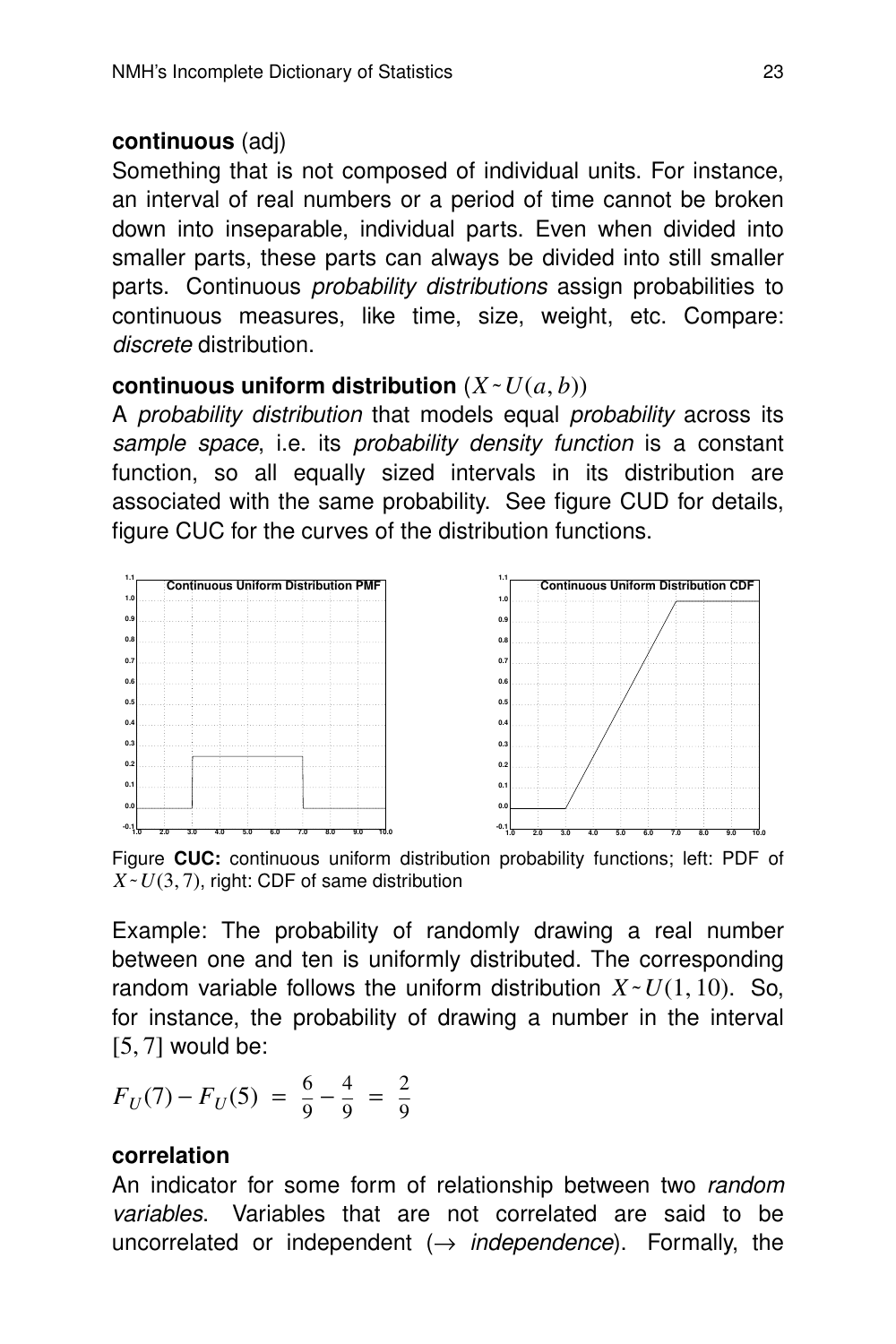correlation coefficient is used to determine the degree of correlation of two variables. Variables are rarely completely uncorrelated, but the correlation can be very weak. A visual hint about the correlation of two variables can be obtained by creating a scatter plot of the variables. When the value of one variable grows smaller as the value of the other variable grows larger, this is called "negative correlation" or anticorrelation.

| $X \sim U(a, b)$      |                                                                                                             |  |  |
|-----------------------|-------------------------------------------------------------------------------------------------------------|--|--|
|                       | if $x < a$<br>$\overline{0}$                                                                                |  |  |
|                       | PDF $f(x) = \begin{cases} \frac{1}{b-a} & \text{if } a \leq x \leq b \\ 0 & \text{if } x > b \end{cases}$   |  |  |
|                       |                                                                                                             |  |  |
|                       | if $x < a$<br>$\overline{0}$                                                                                |  |  |
|                       | CDF $F(x) = \begin{cases} \frac{x-a}{b-a} & \text{if } a \leq x \leq b \\ 1 & \text{if } x > b \end{cases}$ |  |  |
|                       |                                                                                                             |  |  |
| <b>Statistic</b>      | $x \in \mathbb{R}$ : outcome                                                                                |  |  |
| Parameters            | $a, b \in \mathbf{R}; a \leq b$ : range                                                                     |  |  |
| $\mu$                 | $a + b$                                                                                                     |  |  |
| $\sigma^2$            | $(b-a)^2$<br>12                                                                                             |  |  |
| Skewness $(\gamma_1)$ | $\theta$                                                                                                    |  |  |

Figure **CUD:** continuous uniform distribution

#### **correlation coefficient** (Pearson's *r*, *r*, <sup>ρ</sup>)

A normalized measure indicating the degree of *correlation* between two *random variables X* and *Y*, where  $r \approx 0$  means that the variables are asymptotically uncorrelated,  $r = 1$  indicates perfect correlation  $(X = Y)$  and  $r = -1$  indicates perfect anticorrelation  $(X = -Y)$ . The correlation coefficient is defined as:

$$
\rho_{X,Y} = \frac{cov(X,Y)}{\sigma_X \sigma_Y}
$$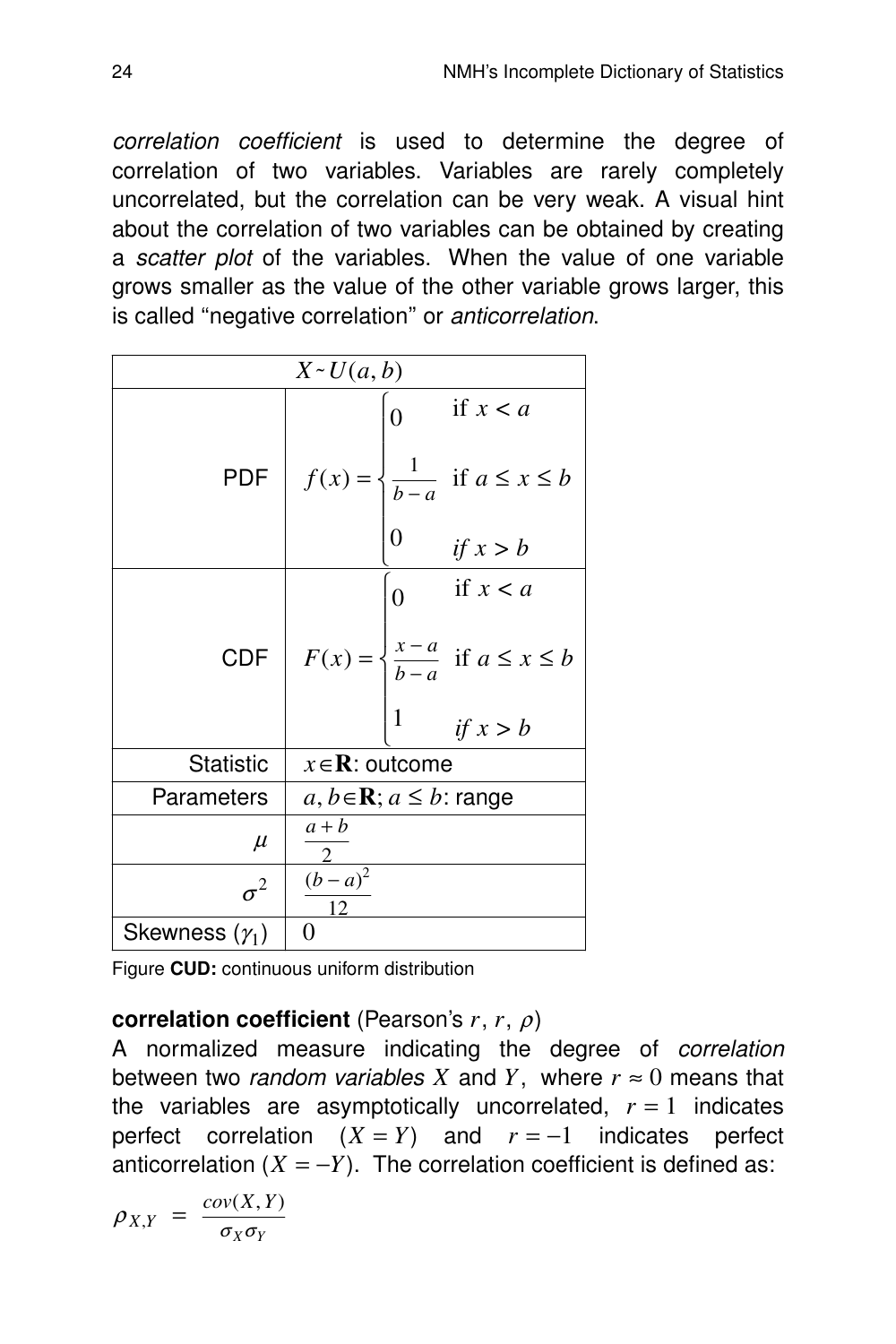where  $cov(X, Y)$  is the *covariance* of X and Y and  $\sigma_Y$  and  $\sigma_Y$  are the standard deviations of *X* and *Y*, respectively.

A similar operator exists for samples but, since no Bessel's correction is needed  $(\rightarrow$  covariance), it is in fact equal to the above. Formally, it is defined as:

$$
r_{x,y} = \frac{s_{x,y}}{s_x s_y}
$$

#### **covariance**

A measure of the *correlation* of two random variables formed by the *mean* of the product of their deviations:

$$
cov(X,Y) = \frac{1}{n} \sum (X - \mu_X)(Y - \mu_Y)
$$

When the covariance of two variables is a positive value, the variables are (positively) correlated and when the covariance is negative, they are anticorrelated or negatively correlated  $($   $\rightarrow$ anticorrelation). To express the degree of correlation, the normalized covariance is used. See *correlation coefficient*.

The *sample* covariance is defined as

$$
s_{x,y} = \frac{1}{n} \sum (x - \bar{x})(y - \bar{y})
$$

Because covariance is a measure of correlation rather than dispersion ( $\rightarrow$  variance), no Bessel's correction is performed.

#### **critical region**

The interval (or intervals) on the domain of a *probability* distribution that lie outside of a *confidence interval* (CI). The probability of a *random variable X* taking a value in the critical region is  $\alpha = 1 - c$ , where *c* is the *level of confidence* associated with the CI. The parameter *a* is called the level of significance.

When the probability distribution in which the CI lies is a *one-tailed* distribution, then there is one critical region, and when the distribution is two-tailed, there are two critical regions, one in each tail of the distribution, each with a probability of  $\frac{\alpha}{2}$ .

See hypothesis test, confidence interval, and *z*-test for location for further explanation and illustrations.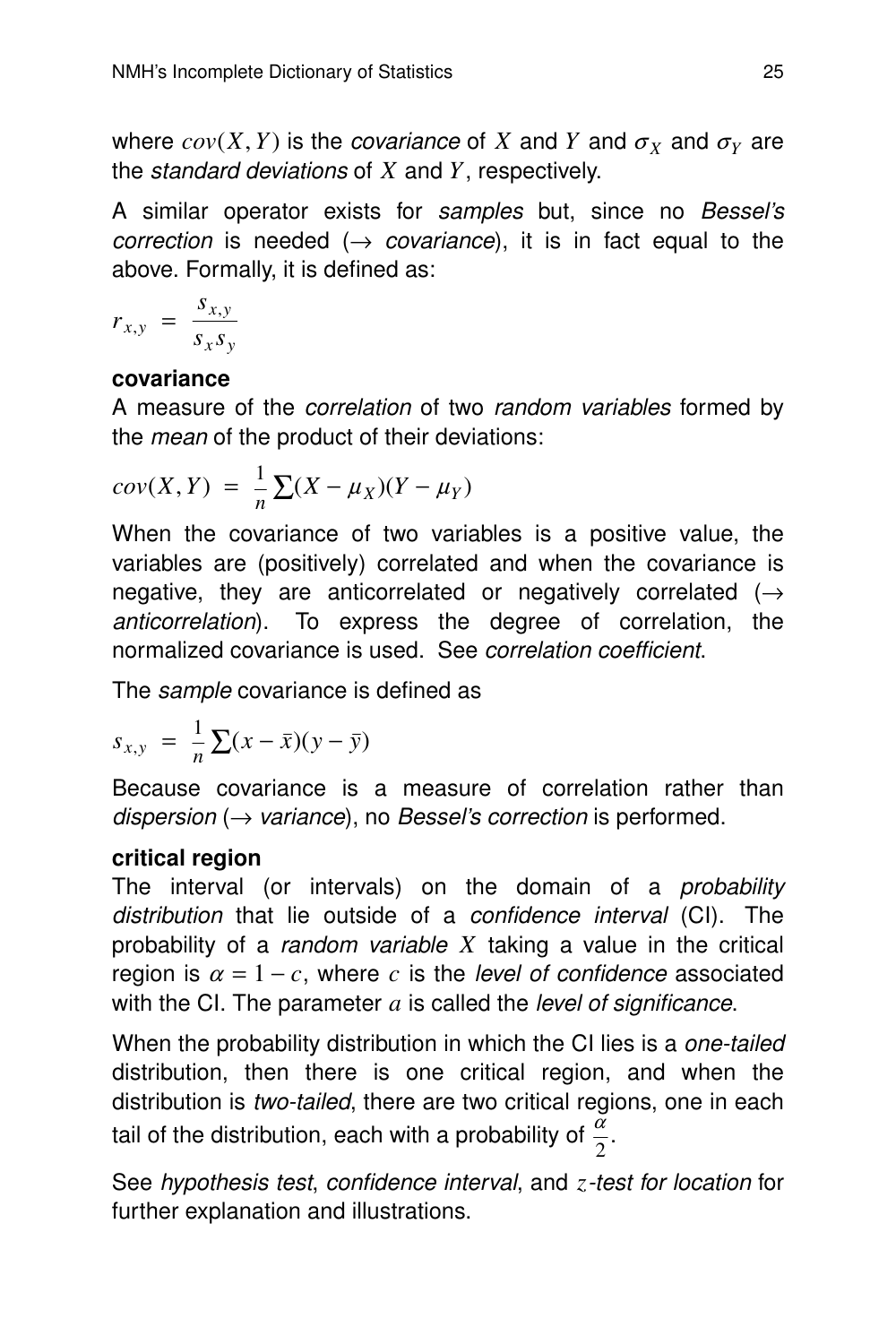#### **cross validation** (CV)

The process of measuring the cross validation error (CVE) of a model.

#### **cross validation error** (CVE)

An absolute measure of discrepancy for the predictions made by a given model, where smaller values indicate a better fit of the model to the data. It differs from the *mean squared error* (MSE), because it measures the *test error* instead of the *training error*, *i.e.* it approximates the quality of the predictions made by a model. There are different ways to compute the CVE. A simple variant is the ''leave one out CV'' (or LOOCV), which is computed as follows:

$$
CVE = \frac{1}{n} \sum_{i=1}^{n} (f_i(x_i) - y_i)^2
$$

where  $f_i$  is a model fitted on the data set  $S_i$  which is the original data set  $S$  with the  $i^{th}$  value left out, i.e.:

$$
S_i = \{x_1, \cdots, x_{i-1}, x_{i+1}, \cdots, x_n\}
$$

So the LOOCV uses a subset *S<sup>i</sup>* of *S* to fit a model and then computes the *error* of the omitted element  $\hat{y}_i = f_i(x_i)$ , whose actual value  $y_i$  is known from the data. This process is repeated for each pair  $x_i, y_i \in S$ . The CVE is the mean of all of the computed errors. Because LOOCV has to fit the model *f n* times, it is expensive to compute.

Other means of computing the CVE are the LpOCV, which leaves out *p* elements instead of one, and the validation set approach, which divides the set  $S$  into a "training set" and a "test set" and then uses the training set for model fitting and the test set for computing the CVE. The latter method is biased, though,  $(\rightarrow$  bias) because the CVE here depends on the choice of the test set.

#### **cumulative distribution function** (CDF,  $F_X$ ,  $F$ )

The integral of the probability density function (PDF) or a sum over the probability mass function (PMF) of a probability distribution. It is denoted by the symbol  $F_Y$  (or just  $F$ , if  $X$  is implied), where  $X$  is the *random variable X* or the probability distribution of  $X$ . Each distribution has its own specific CDF.

The CDF  $F_X(x)$  accumulates the *probabilities* of all values in the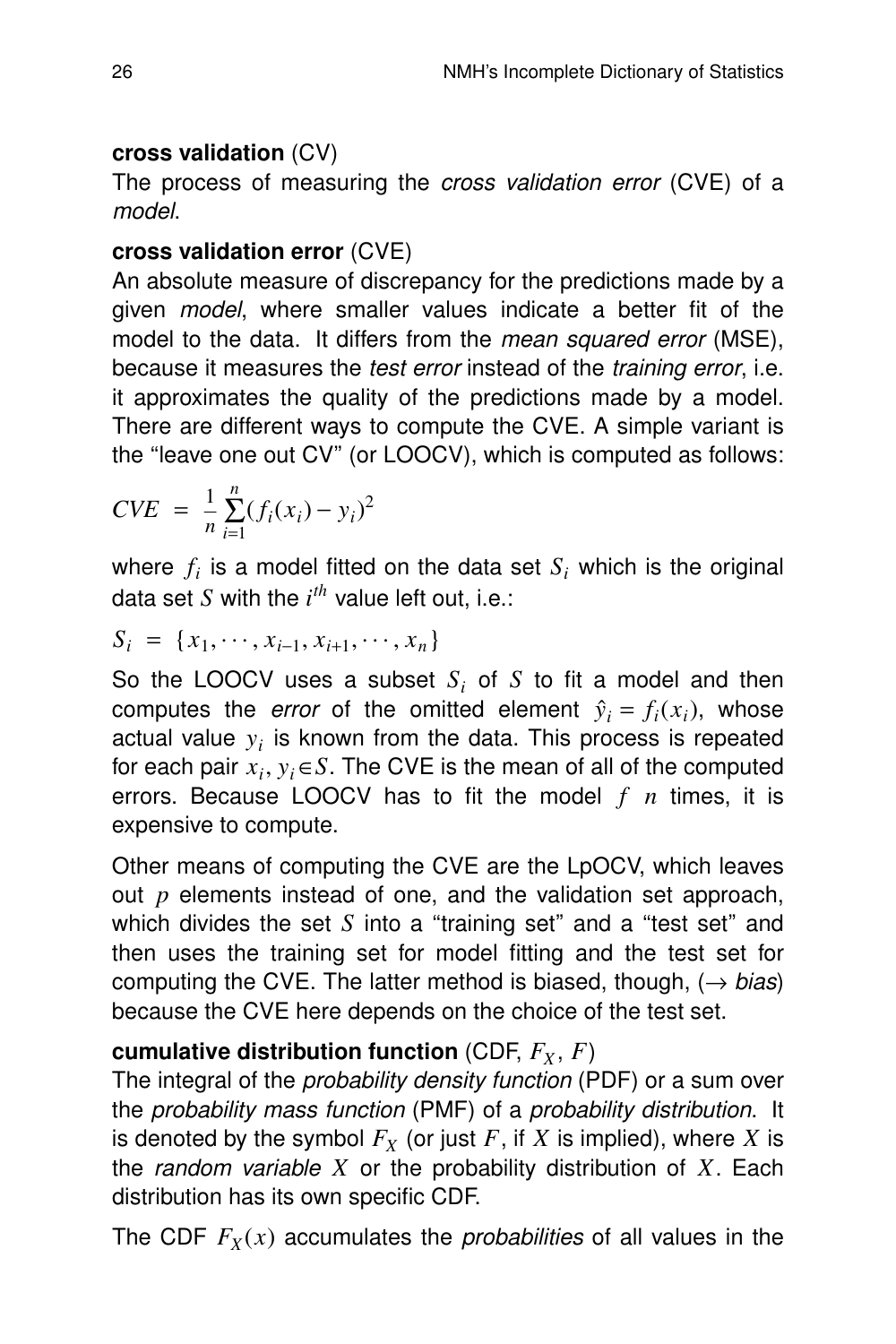sample space of *X* between (and including) the minimum *min*(*X*) of *X* and its argument *x*, i.e. it expresses the probability  $P(X \leq x)$ of *X* taking a value no larger than *x*. For discrete random variables, it is defined as the sum

$$
F(x) = \sum_{w = min(X)}^{x} f(w)
$$

and for continuous variables, it is the integral

$$
F(x) = \int_{min(X)}^{x} f(w)dw
$$

The CDF is often used to describe the probability of a random variable taking a value that falls into a specific interval in the sample space of a random variable. The probability  $P(a \le X \le b)$ of *X* taking a value between (and including) *a* and *b* is

$$
P(a \le X \le b) = F(b) - F(a)
$$

The probability  $F_X(x)$  of a continuous random variable X can be visualized as the area under the corresponding PDF curve from  $min(X)$  to x. Its value is the proportion of the area between  $min(X)$  and x and the area under the entire curve. Because the entire curve equals the sample space of *X*, the area under the whole PDF curve always equals  $\int_{min(X)}^{max(X)}$  $f(x)dx = 1$ . Hence the value  $F_X(x)$  is exactly the probability  $P(X \leq x)$ .

Example: the probability of a *z*-score falling within the interval  $[1, 2]$  is

$$
P(1 \le Z \le 2) = F_Z(2) - F_Z(1)
$$
  
= 
$$
\int_{-\infty}^{2} f_Z(x) dx - \int_{-\infty}^{1} f_Z(x) dx
$$
  

$$
\approx 0.977 - 0.841 = 0.136
$$

where *F<sup>Z</sup>* is the CDF of the standard normal distribution. See figure CDX for an illustration.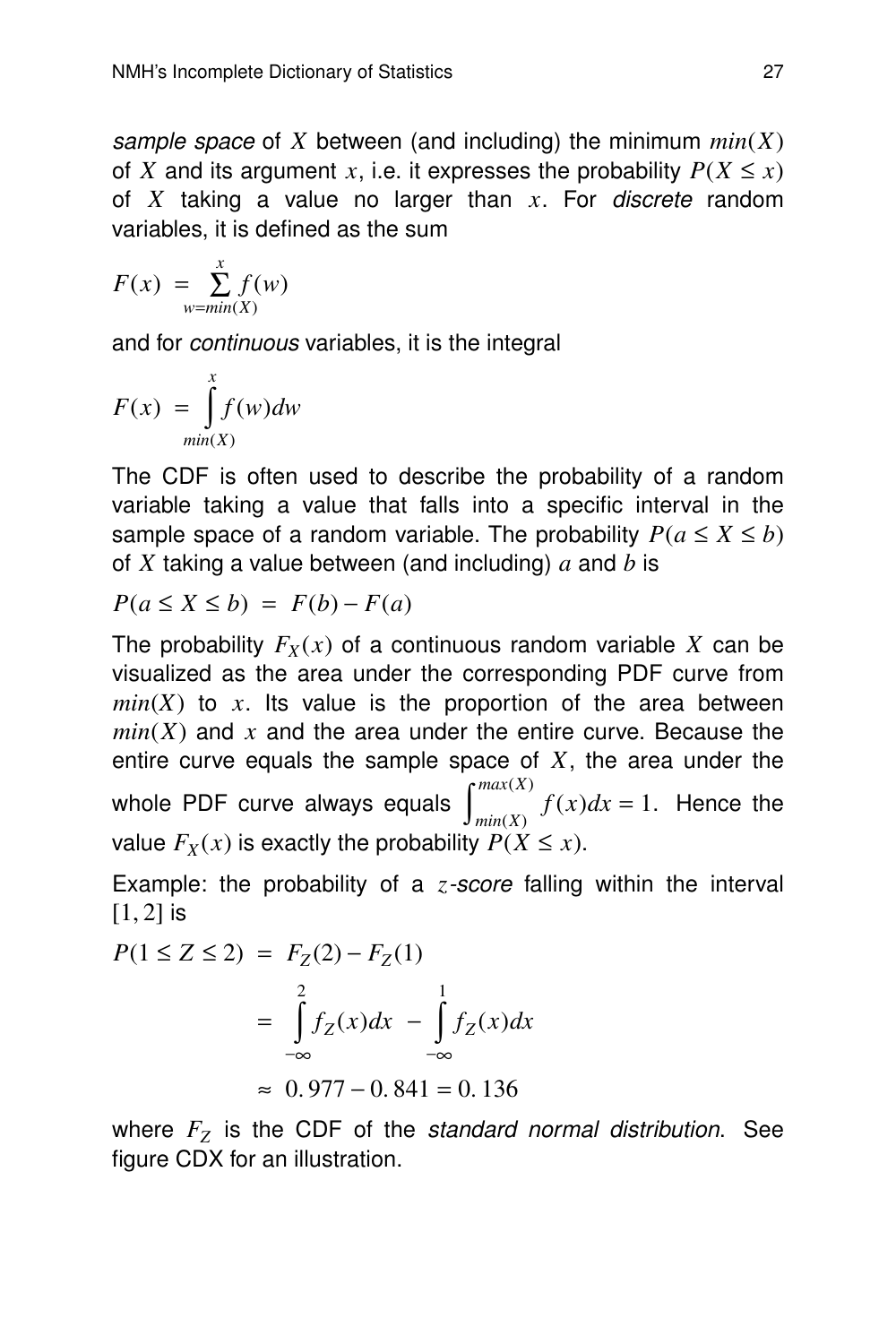

Figure CDX: interval under the PDF; complete gray area:  $F_Z(2)$ ; light gray area: *F*<sub>Z</sub>(1); dark gray area:  $F_Z(2) - F_Z(1)$ ; note: the domain of  $F_Z$  is (−∞, ∞), so not the entire curve is shown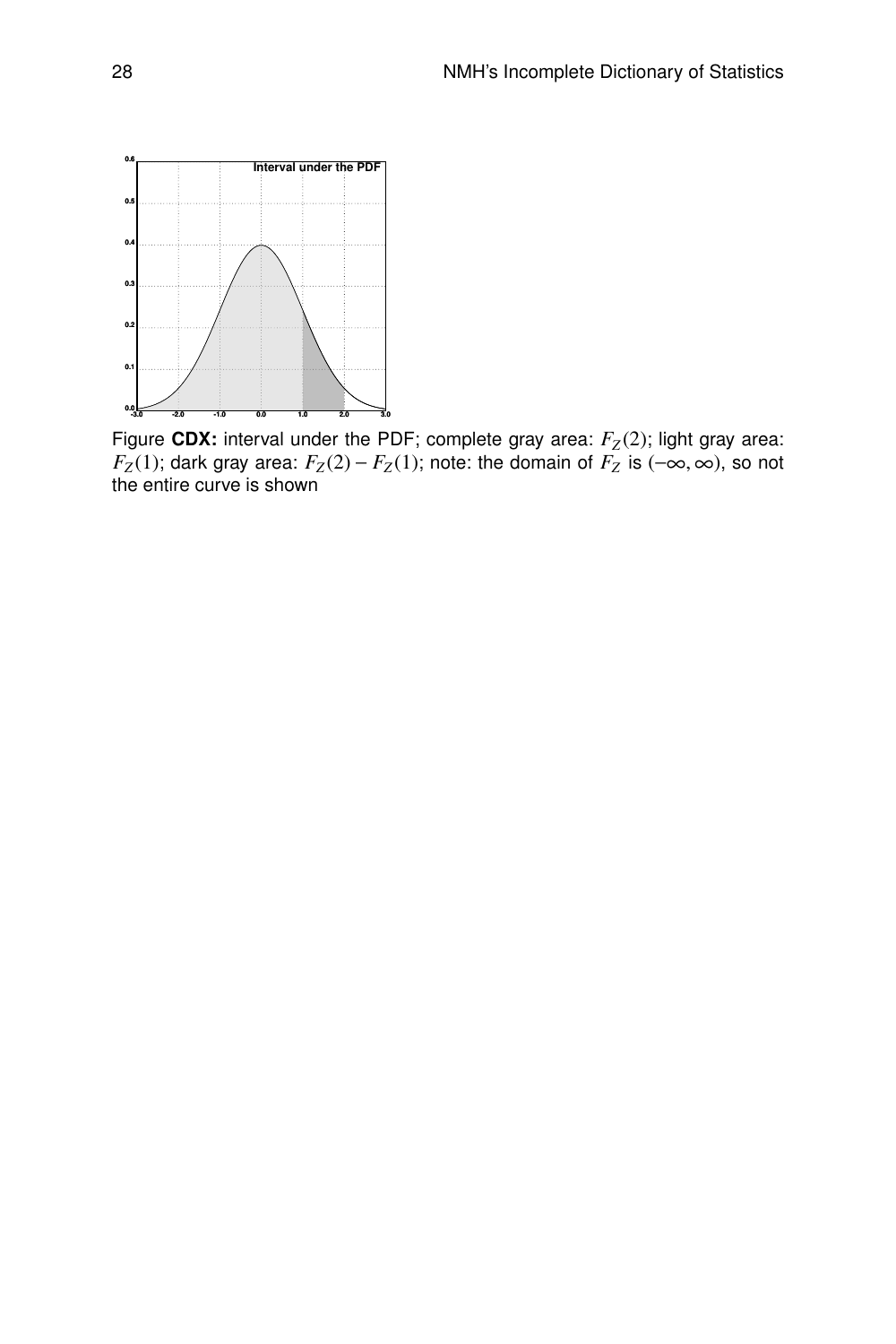# D<sub>1</sub>

#### **data generating function** (DGF)

An assumed function that generates the data of a data set without any reducible error, i.e. a function that matches any observed data points perfectly within the limits set by the inherent variance of the data generating process (the irreducible error). The data generating function is an ideal function and cannot normally be observed in practice. The purpose of a statistical *model* is to match the data generating function as closely as possible.

#### **data point**

A value contained in a data set.

#### **data set**

A collection *S* of values  $s_1, \dots, s_n$ . A data set is different from a mathematical set, because it may contain the same value multiple times, i.e.  $s_i = s_j$  where  $i \neq j$  is possible. In mathematical terms, a data set is vector. When a data set contains values describing some quantifiable property of a set of *specimens* or the *outcomes* of an experiment, it is called a sample.

#### **decision tree**

A tree diagram with probabilities and conditional probabilities on its edges. See figure DCT. The leaf nodes usually contain conclusions. In the figure, they list joint probabilities.



Figure **DCT:** decision tree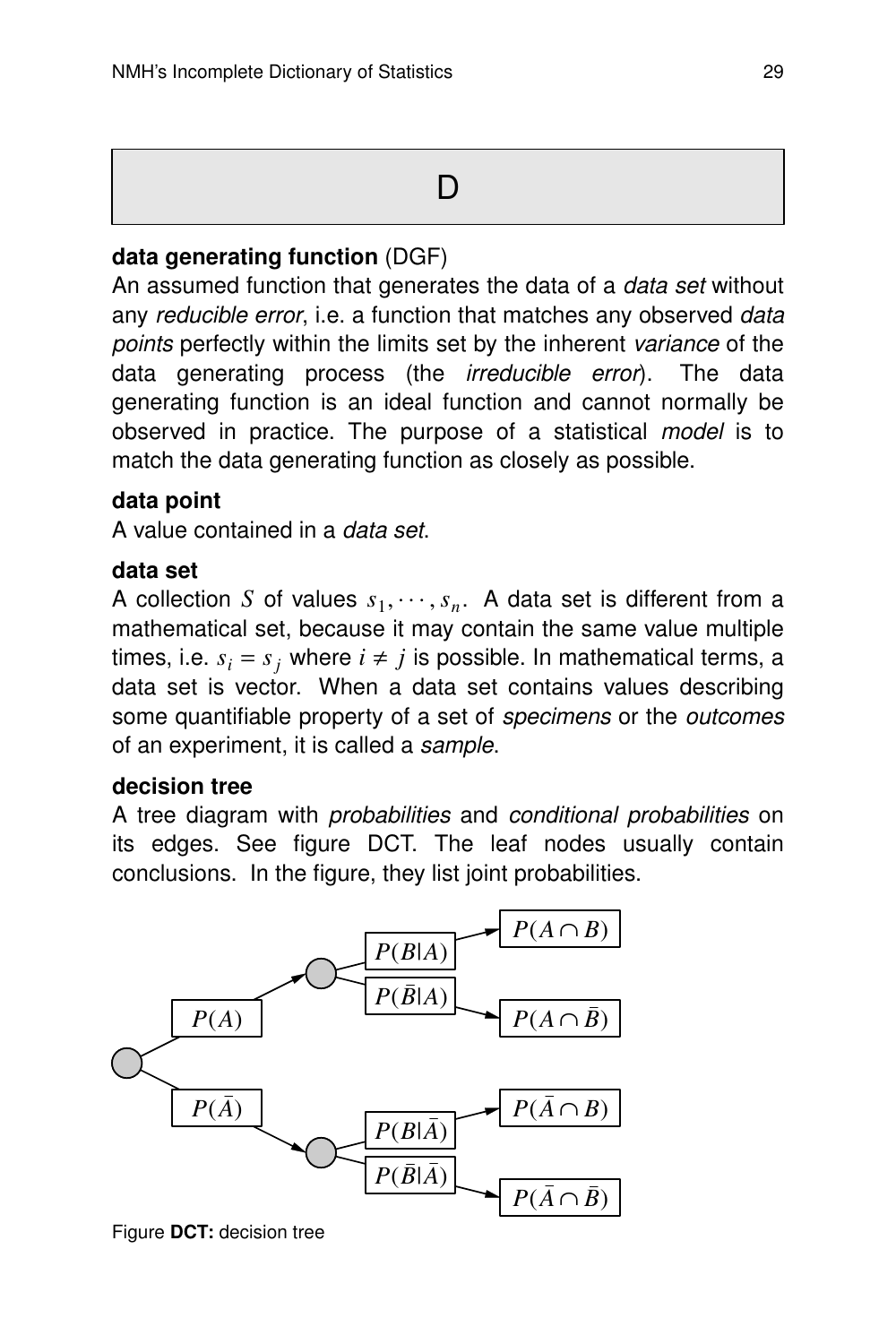The figure shows a decision tree with two variables and hence two levels. The first level, originating from the root node to the left, determines whether or not the event *A* occurs. When the event occurs, the  $P(A)$  branch is followed, else the  $P(\bar{A})$  branch ( $\rightarrow$ *complement*) is taken. At the next level A versus  $\overline{A}$  is already known, so it lists the probabilities of  $P(B|A)$  ("B given A") and  $P(\bar{B}|A)$  in the upper branch and  $P(B|\bar{A})$  and  $P(\bar{B}|\bar{A})$  in the lower one.

At each vertex, the probability of all branches sums up to  $p = 1$ . For instance,  $P(A) + P(\bar{A}) = 1$  and  $P(B|A) + P(\bar{B}|A) = 1$ . The joint probabilities (like  $P(A \cap B)$ ) are computed by multiplying the probabilities that lead to their respective leaf vertexes (e.g.  $P(A \cap B) = P(A) \cdot P(B|A).$ 

Decision trees are useful for visualizing conditional probability and reverse conditional probability.

#### **degrees of freedom** (<sup>ν</sup> (nu), d.f.)

The number of values that may vary in the computation of a statistic. For example, the computation of the expectation of rolling a six-sided die involves 5 degrees of freedom, because there are 6 possible *outcomes*  $s_1, \cdots, s_6$ , but only the frequencies of  $5$  of them are free to vary, because in order to compute the expectation, the number of trials (*n*) has to be fixed, and

 $n = s_1 + s_2 + s_3 + s_4 + s_5 + s_6$ 

Varying all 6 frequencies would not necessarily add up to *n*, so only 5 of the parameters contribute a degree of freedom.

Another, more precise way to express the degrees of freedom is the number of outcomes minus the number of necessary relations between the outcomes. Degrees of freedom are often required in combination with certain probability distributions, like the  $\chi^2$ -distribution ( $\rightarrow$  chi-square distribution) or the t-distribution. The required number of degrees of freedom is explained in the entry about the corresponding distribution.

#### **dependent variable**

A variable whose value will be determined by a *model* or function and hence cannot be chosen freely. Examples would be the *y* in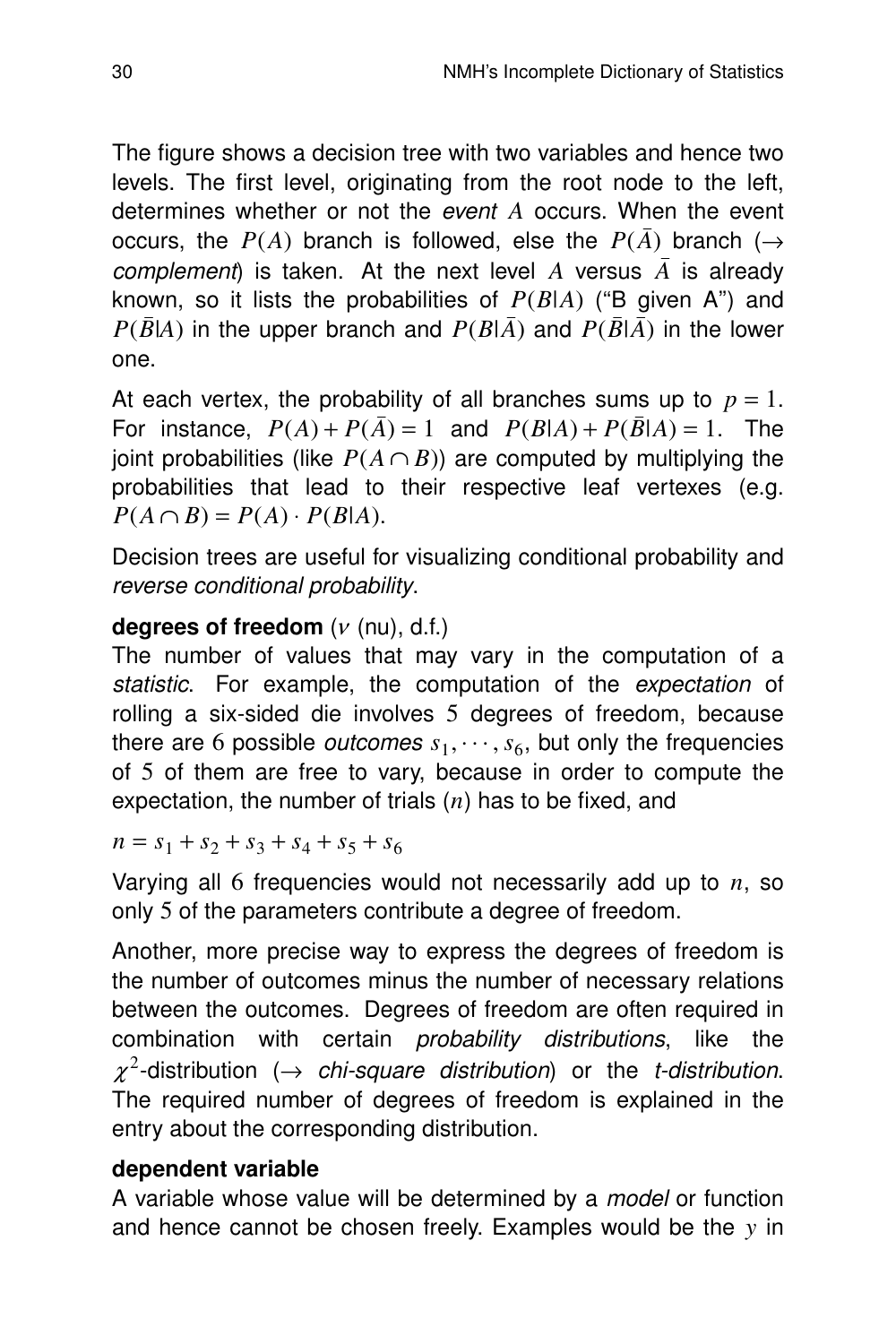$y = f(x)$  or the *explained variable* in statistical models. Compare: independent variable.

#### **discrete** (adj)

Something that is composed of separate, individual units. For example, a number is composed of digits and a flock is composed of birds. It does not make any sense to talk about fragments of digits or birds. Discrete *probability distributions* assign probabilities to *frequencies*. Compare: *continuous* distribution.

#### discrete uniform distribution  $(X \sim U(a, b))$

A discrete probability distribution that models equal probability across its sample space, i.e. each of its outcomes has the same probability of occurring. See figure DUD for details, figure DUC for the curves of the distribution functions.

| $X \sim U(a, b)$      |                                                                                         |  |  |
|-----------------------|-----------------------------------------------------------------------------------------|--|--|
|                       | if $x < a$<br>$\overline{0}$                                                            |  |  |
| <b>PMF</b>            | $f(x) = \begin{cases} \frac{1}{b-a+1} & \text{if } a \leq x \leq b \end{cases}$         |  |  |
|                       | if $x > b$                                                                              |  |  |
|                       | if $x < a$<br>$\overline{0}$                                                            |  |  |
|                       | CDF $F(x) = \begin{cases} \frac{x-a+1}{b-a+1} & \text{if } a \leq x \leq b \end{cases}$ |  |  |
|                       | 1<br>if $x > b$                                                                         |  |  |
| <b>Statistic</b>      | $x \in \mathbf{Z}$ : outcome                                                            |  |  |
| Parameters            | $a, b \in \mathbb{Z}$ ; $a \leq b$ : range                                              |  |  |
| $\mu$                 | $a + b$                                                                                 |  |  |
| $\sigma^2$            | $(b-a+1)^2-1$<br>12                                                                     |  |  |
| Skewness $(\gamma_1)$ | $\overline{0}$                                                                          |  |  |

Figure **DUD:** discrete uniform distribution

Example: The probability of each face of a six-sided die to show up is uniformly distributed. The corresponding random variable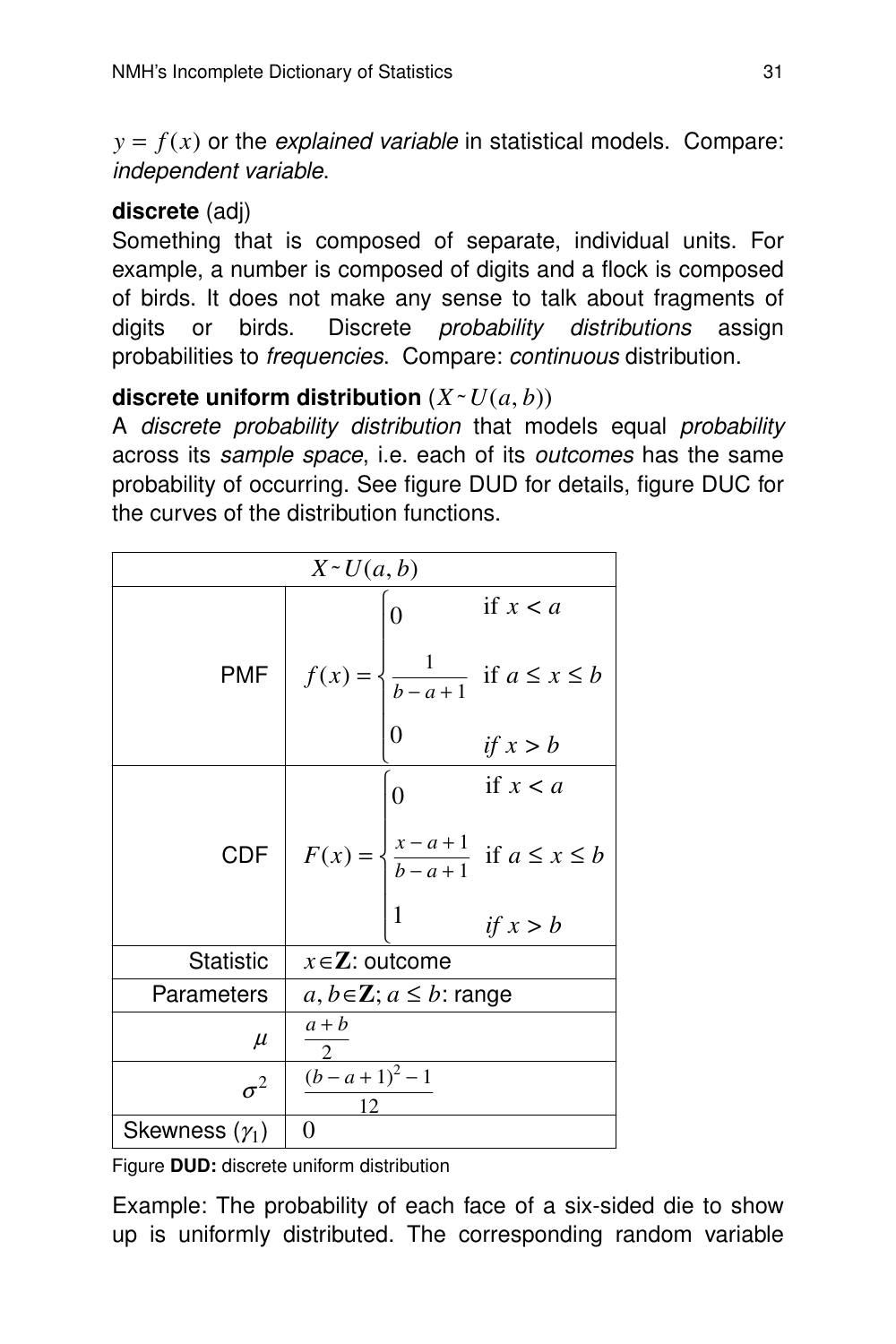follows the uniform distribution  $X \sim U(1, 6)$ . Hence

$$
f_U(1) = f_U(2) = \dots = f_U(6) = \frac{1}{6 - 1 + 1} = \frac{1}{6}
$$

and, for instance, the probability of rolling anything smaller than a 4 would be:



Figure DUC: discrete uniform distribution probability functions; left: PMF of  $X \sim U(3, 7)$ , right: CDF of same distribution

#### **dispersion**

The extent to which *observations* differ from a given *expectation*. Most common measures of dispersion include the range, the interquartile range, the variance, and the standard deviation. Larger values of a measure of dispersion typically indicate that data points are spread out farther from the central tendency. Figure DIS illustrates the dispersion of data points around a central tendency, in this case the mean.

#### **distribution parameter**

A parameter influencing the shape or location of the density curve  $(\rightarrow$  probability density function) of a probability distribution. Shape parameters influence the form of the curve, like the  $\sigma$  parameter of the *normal distribution* or the v parameter of the  $\chi^2$  ( $\rightarrow$  chi-square distribution) and *t*-distribution. Location parameters typically specify the location of the origin or *mean* of the distribution on the *x*-axis of a Cartesian coordinate system.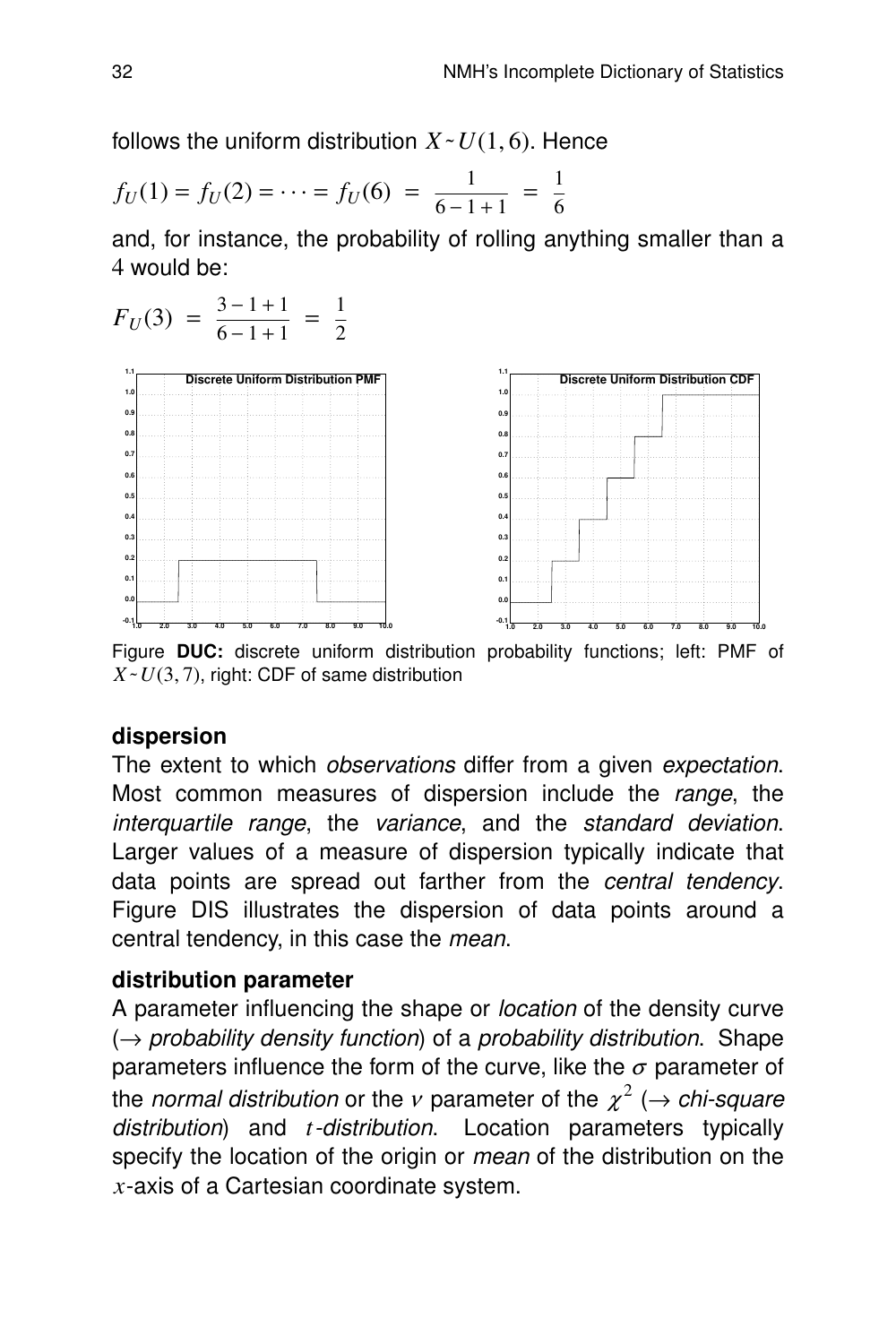

Figure **DIS:** dispersion, dashed line = mean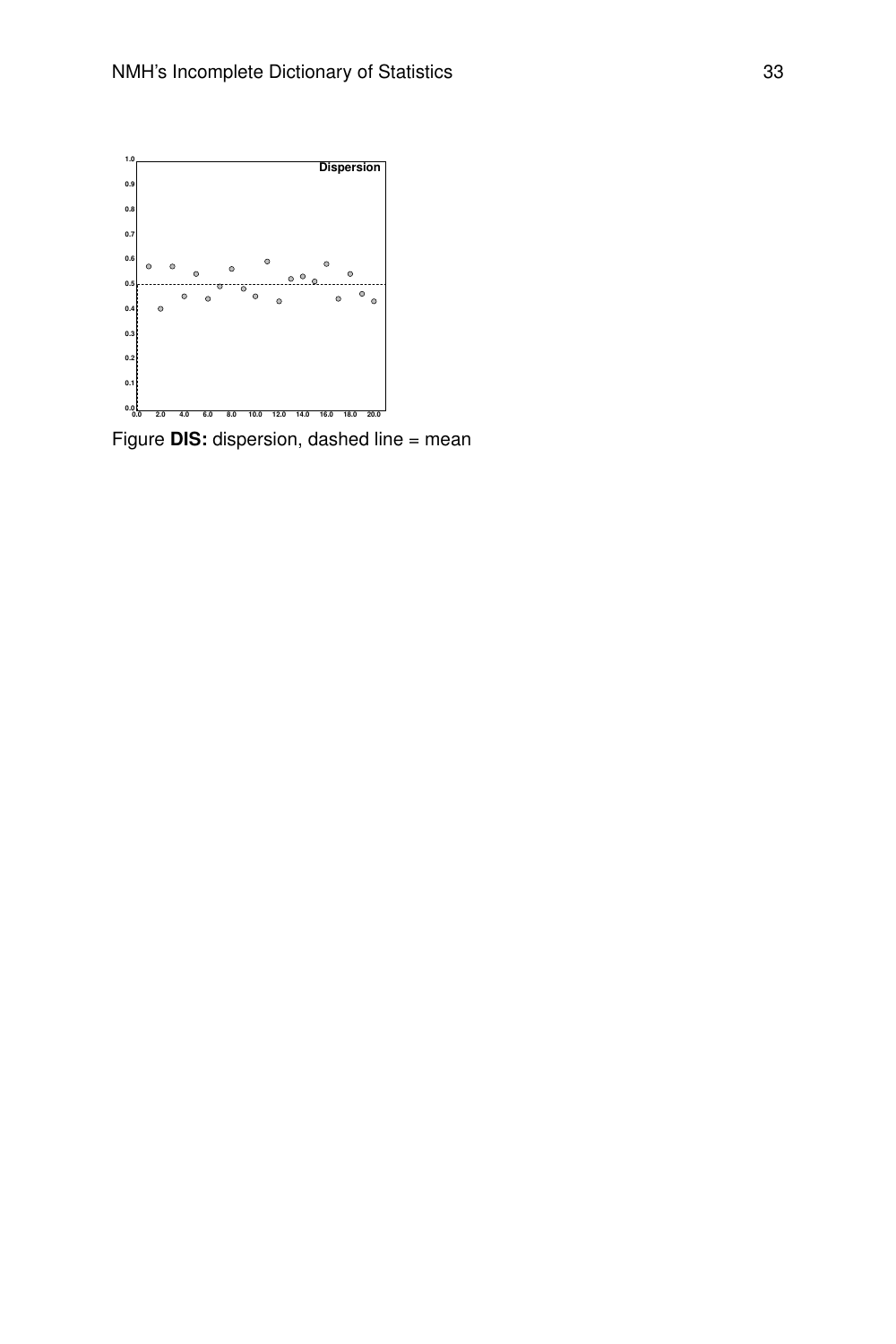#### **error**

The difference between an estimate and a corresponding observation. In most practical cases, there is no known perfect model for describing a series of observations, which is why there is some inherent "noise" in each sample, which is called the ''irreducible error''. No matter how well a model fits the given data, there will always be some variance due to the irreducible error. The ''reducible error'' is the difference between the total error and the irreducible error. The process of statistical modeling attempts to minimize the reducible error.

Methods for measuring the error of an estimate include, among others, the standard error of the estimate, the mean squared error (MSE), and the residual sum of squares (RSS). See model for a visualization. See type I error and type II error for other uses.

#### **error of the first kind**

 $\rightarrow$  type I error

**error of the second kind**

 $\rightarrow$  type II error

#### **estimate**

A value produced by an estimator.

#### **estimator**  $(\hat{\theta})$

A function that is used to infer  $(\rightarrow$  *inference*) an estimate of an unknown parameter of a statistical *model*, like the *mean* of a population or the data generating function of a data set or probability distribution. The estimator  $\hat{\theta}$  estimates the unknown parameter  $\theta$ . When  $\theta$  is a random variable the estimator itself is a function  $\hat{\theta}(X)$  on that random variable, and the estimate for a specific value  $X = x$  is demoted by  $\hat{\theta}(x)$ . Sometimes  $\hat{\theta}$  itself is treated as a random variable. The *error* of the estimator is  $\hat{\theta}(x) - \theta$ .

A ''hat'' is typically used to indicate an estimator. For example, the estimator of the population mean is equal to the sample mean:

$$
\hat{\mu} = \bar{x} = \frac{1}{n-1} \sum_{i=1}^{n} x_i
$$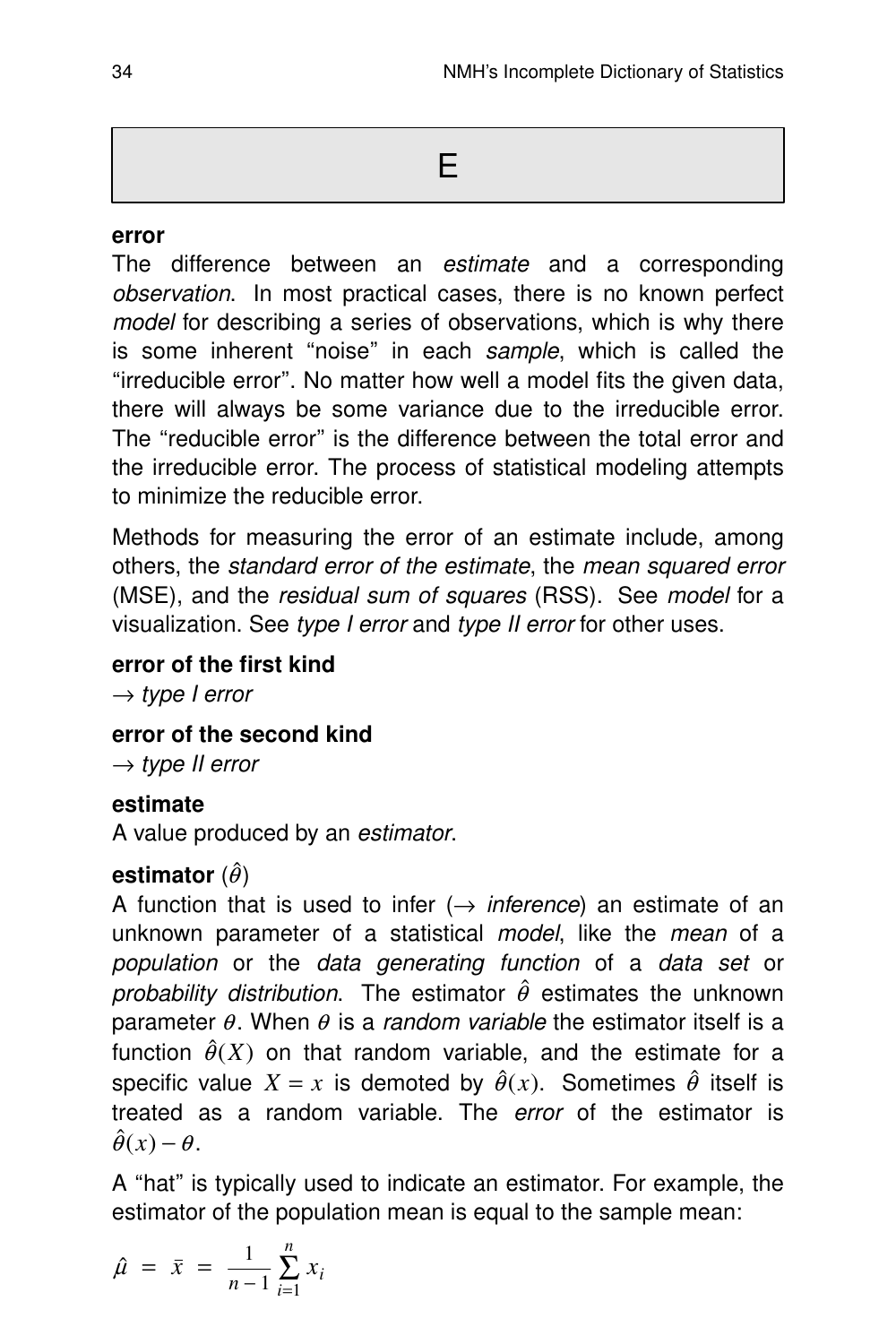The parameter  $\theta$  would in this case be the true population mean,  $\mu$ .

#### **event**

A set of *outcomes* with a *probability* assigned to them. In each trial, an event does happen or does not happen  $(\rightarrow$  Bernoulli trial). For example, rolling a die has the sample space  $S = \{1, 2, 3, 4, 5, 6\}$ , so, for instance, the event  $X = 3$  of rolling a 3 has the probability  $P(X = 3) = \frac{1}{6}$  $\frac{1}{6}$  assigned to it, because the probability for each outcome to occur is  $\frac{1}{6}$ . The probability assigned to the event of rolling an odd number would be  $P(X \in \{1, 3, 5\}) = \frac{3}{6}$  $\frac{5}{6}$ .

The probability assigned to the event of a die having a weight between 10 and 20 grams would be  $P(10 \le X \le 20)$ , but an experiment would need to be conducted in order to find out what the actual probability is.

**excess kurtosis** (ex. kurtosis)

 $\rightarrow$  kurtosis

#### **expectation**  $(E(X), \mu)$

The *average* value of all possible values of a *random variable*. weighted by *probability*. The expectation is also referred to as the mean and then the letter  $\mu$  is used to refer to it. For the computation of the mean value of a *data set*, see *mean*. The expectation of a numeric frequency distribution is computed as follows:

$$
E(X) = \sum_{i=1}^{n} x_i \cdot P(x_i)
$$

For instance, when buying lottery tickets at a cost of 1 currency unit each, the random variable  $X$  described by the following frequency table may list the probabilities of winning a prize:

|      | $\overline{\phantom{0}}$ |      | 50    | 100    |
|------|--------------------------|------|-------|--------|
| P(X) | 0.9655                   | 0.03 | 0.004 | 0.0005 |

Then the expectation  $E(X)$  of the variable is:

 $0.9655 - 1 + 0.03 \cdot 10 + 0.004 \cdot 50 + 0.0005 \cdot 100 \approx -0.42$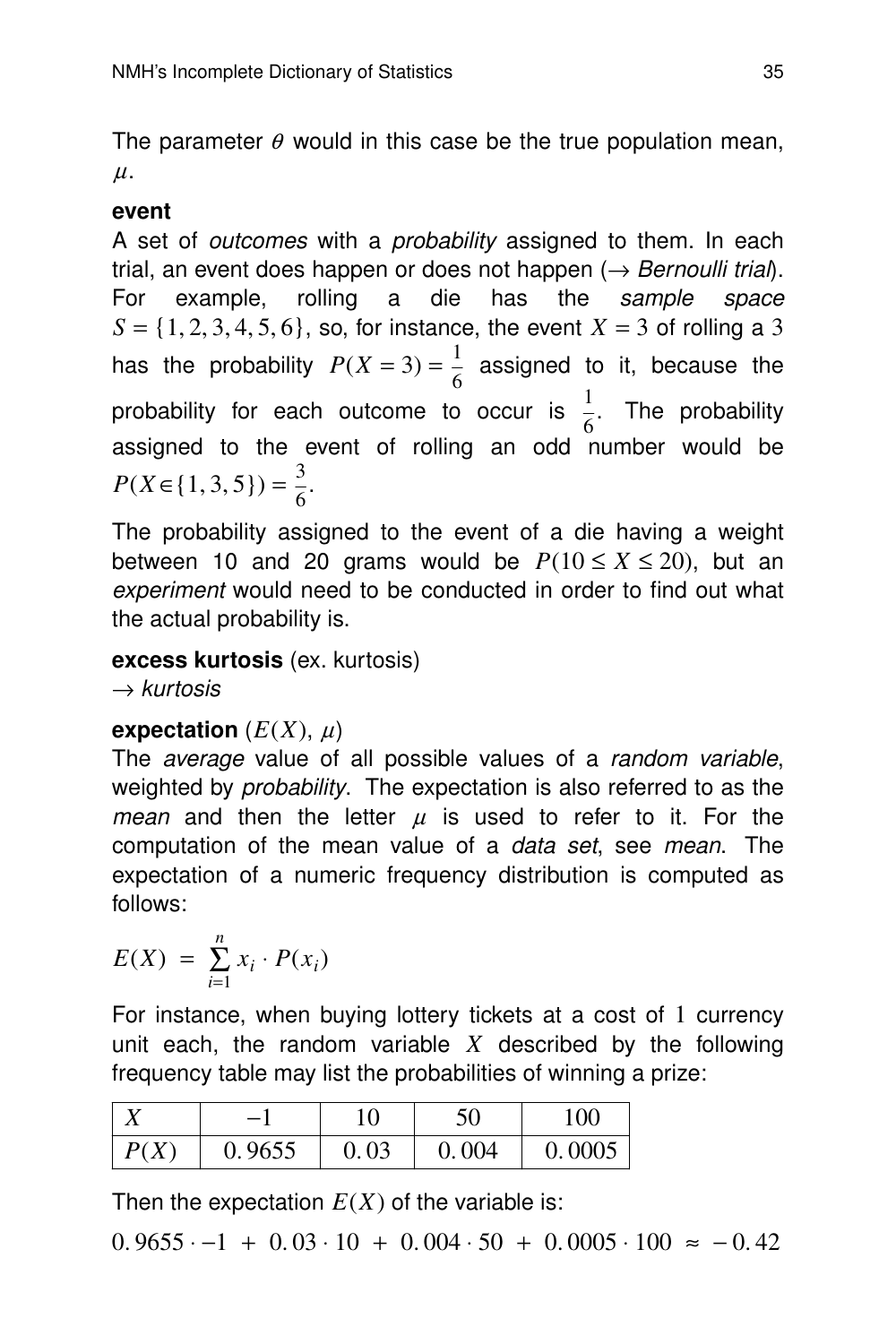That is, the average return from buying a ticket will be  $-0.42$ currency units.

The expectation of a probability distribution is the value *x* for which the *cumulative distribution function* (CDF)  $F$  of the distribution yields  $F(x) = 0.5$ , i.e. the point x at which the area under the CDF curve is split in half or, more formally, where  $P(X \le x) = 0.5$  and  $P(X \ge x) = 0.5$ . The expectation of a probability distribution can be computed using the *quantile function F*<sup>-1</sup> of that distribution or by using a closed formula that is specific to the distribution.

#### **experiment**

A fixed number of *trials* resulting in a sample (a set of observations). Each observation in an experiment must be contained in the *sample space* of the experiment. For instance, the sample space of tossing a coin is  $S = \{heads, tails\}$ , so only these outcomes can be considered. When the coin lands on its edge or disappears, the trial must be discarded.

More generally, any process that generates a sample may be called an experiment. For example, asking questions to people on the street or selecting and quantifying random specimens of a population are experiments.

#### **explained variable**

See dependent variable, linear regression, regression analysis.

#### **explained variance**

 $\rightarrow$  coefficient of determination

#### **explanatory variable**

See independent variable, linear regression, regression analysis.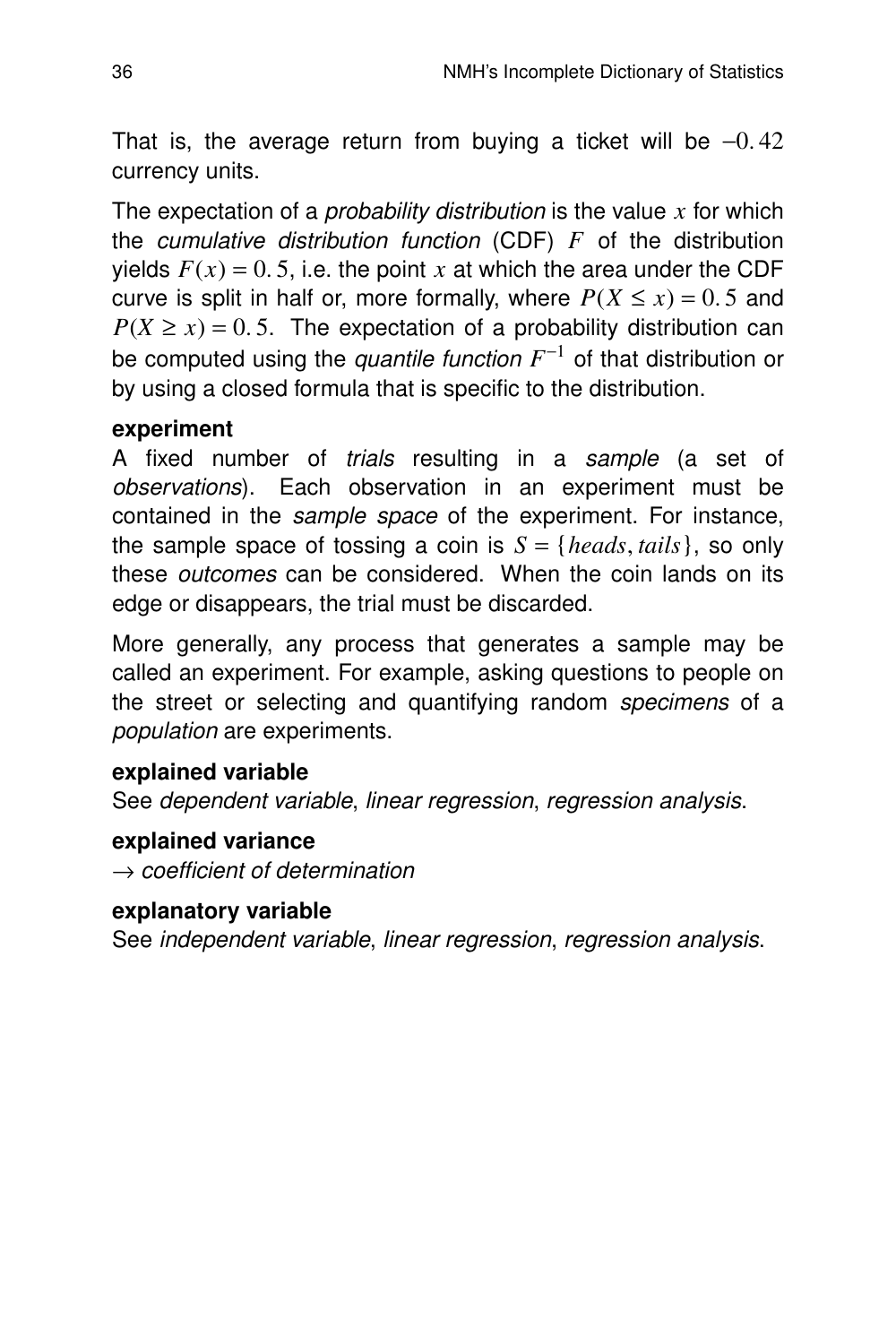F

## **failure**

 $\rightarrow$  Bernoulli trial

## **frequency**

The number of times an *outcome* appears in an *experiment*. See frequency table.

# **frequency distribution**

A random variable mapping a category to a frequency. The most common way to express a frequency distribution is the frequency table, the most common way to visualize it is the *histogram*. Since the frequency distribution assigns frequencies to categories, it is a special case of the discrete probability distribution.

## **frequency table**

A table listing the frequencies of outcomes. A frequency table is typically used when the outcomes of an experiment fall into categories. The following table lists the frequencies of vehicles passing a point on a road.

| Vehicles by type |                                                                      |  |    |  |   |     |  |
|------------------|----------------------------------------------------------------------|--|----|--|---|-----|--|
| <b>Type</b>      | <b>Total</b><br><b>Bicyle</b><br>Other<br>Truck<br>Motorcycle<br>Car |  |    |  |   |     |  |
| <b>Frequency</b> | 57                                                                   |  | 90 |  | b | 180 |  |

The probability of each category in the table can be computed by dividing the frequency of the category by the total sum of frequencies. Hence the frequency table implements a random variable. In the above table the probability for a car to pass the point would be  $P(X = Car) = \frac{90}{180}$  $\frac{56}{180} = 0.5$ .

A common way to visualize a frequency table is the histogram. Multivariate frequency tables exist, see contingency table.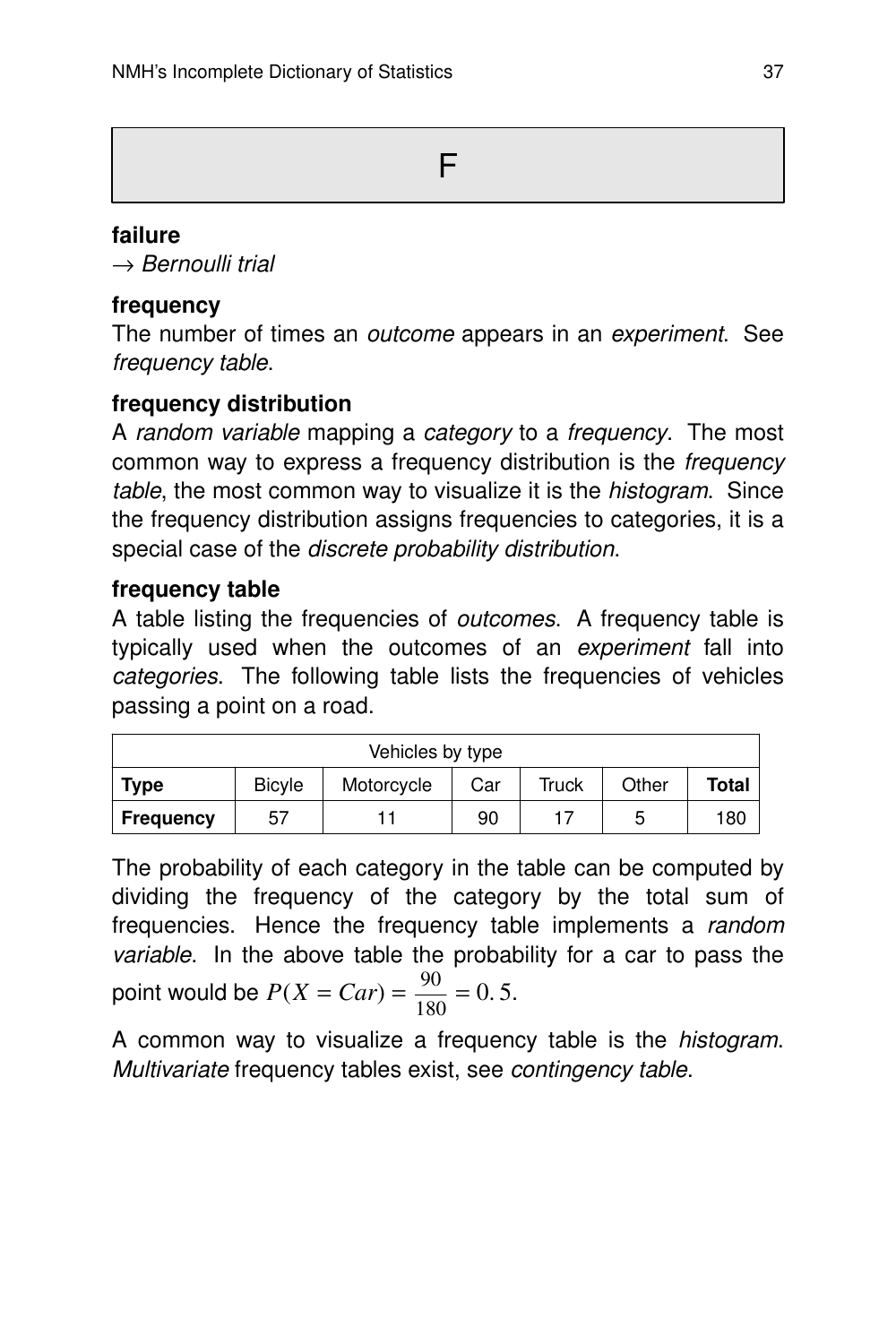# G

#### **Gauss curve** (bell curve)

 $\rightarrow$  normal distribution

#### **Gaussian distribution**

 $\rightarrow$  normal distribution

## **geometric distribution**  $(X \sim Geo(p))$

A discrete probability distribution that models the probability of a given number of failures up to (and including) the first success in a fixed number of *Bernoulli trials*. The *random variable*  $X \sim Geo(p)$ is geometrically distributed with a probability of success of *p*.

| $X \sim \text{Geo}(p)$ |                                         |  |  |  |  |  |  |
|------------------------|-----------------------------------------|--|--|--|--|--|--|
| PMF                    | $f(x) = q^{x-1} \cdot p$                |  |  |  |  |  |  |
| <b>CDF</b>             | $F(x) = 1 - q^x$                        |  |  |  |  |  |  |
| Statistic              | $x \in N^+$ : number of trials          |  |  |  |  |  |  |
| Parameters             | $p \in [0, 1]$ : probability of success |  |  |  |  |  |  |
|                        | $q: 1-p$                                |  |  |  |  |  |  |
| $\mu$                  |                                         |  |  |  |  |  |  |
| $\sigma^2$             | $\overline{p^2}$                        |  |  |  |  |  |  |
| Skewness $(\gamma_1)$  | $2-p$                                   |  |  |  |  |  |  |

Figure **GED:** geometric distribution

For example, the geometrically distributed random variable *X˜ Geo*(0. 5) models the number of coin flips up to getting ''heads'' for the first time. Given that, the probability of getting heads immediately would be  $f_X(1) = 0.5^0 \cdot 0.5 = 0.5$  and the probability of success on the third trial would be  $f_X(3) = 0.5^2 \cdot 0.5 = 0.125$ . See figure GEC for the corresponding plot.

The CDF of the geometric distribution models the case of not getting *x* failures in a row, i.e. the probability of getting success at least once in the given number of trials. E.g.: the probability of getting heads at least once in three coin flips would be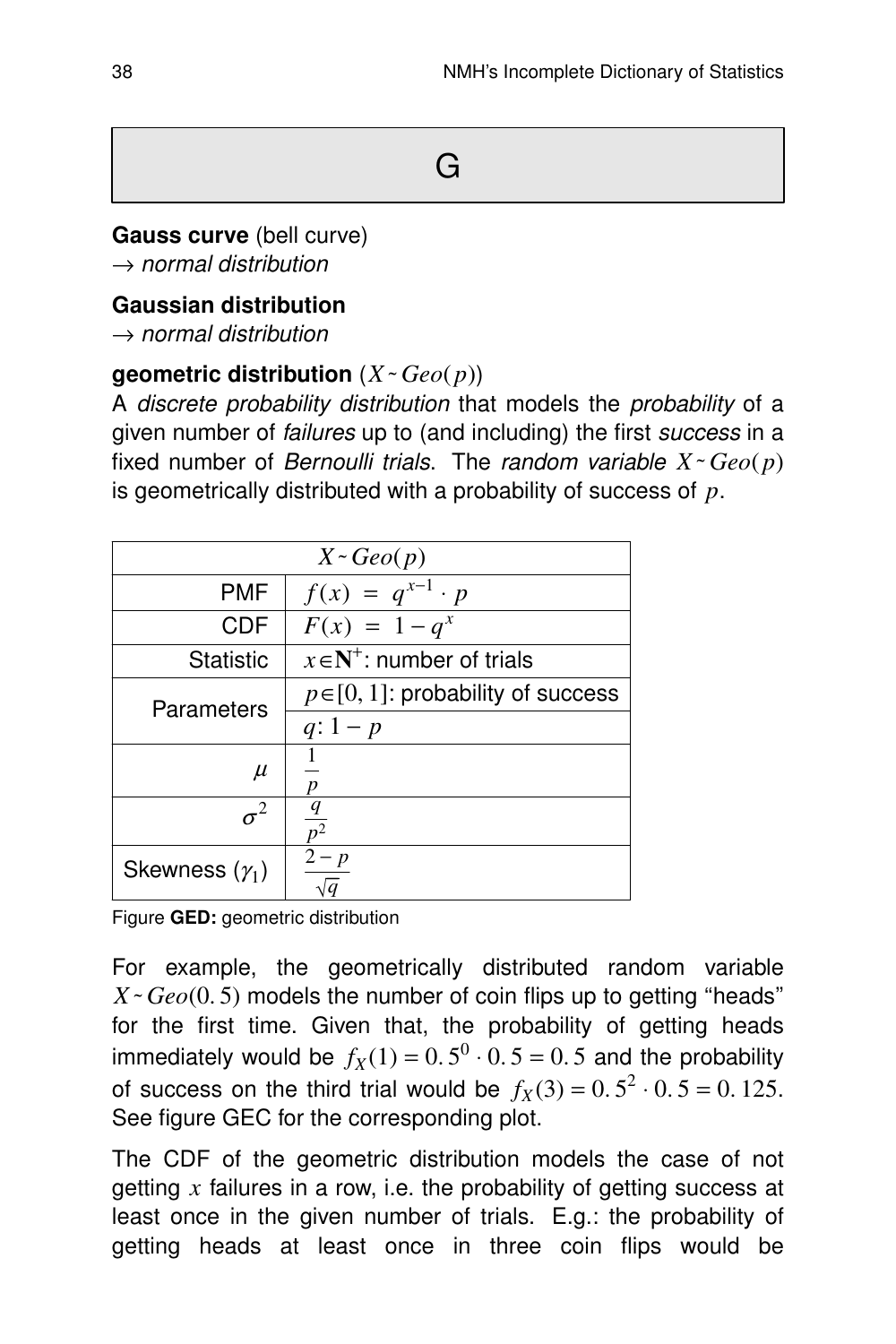$F_X(3) = 1 - 0.5^3 = 0.875.$ 

For a distribution modeling the probability of a number of successes given a fixed number of trials, see binomial distribution.



Figure **GEC:** geometric distribution probability functions; left: PMF; right: CDF; both with  $p = 0.5$ 

#### **gradient**

 $\rightarrow$  slope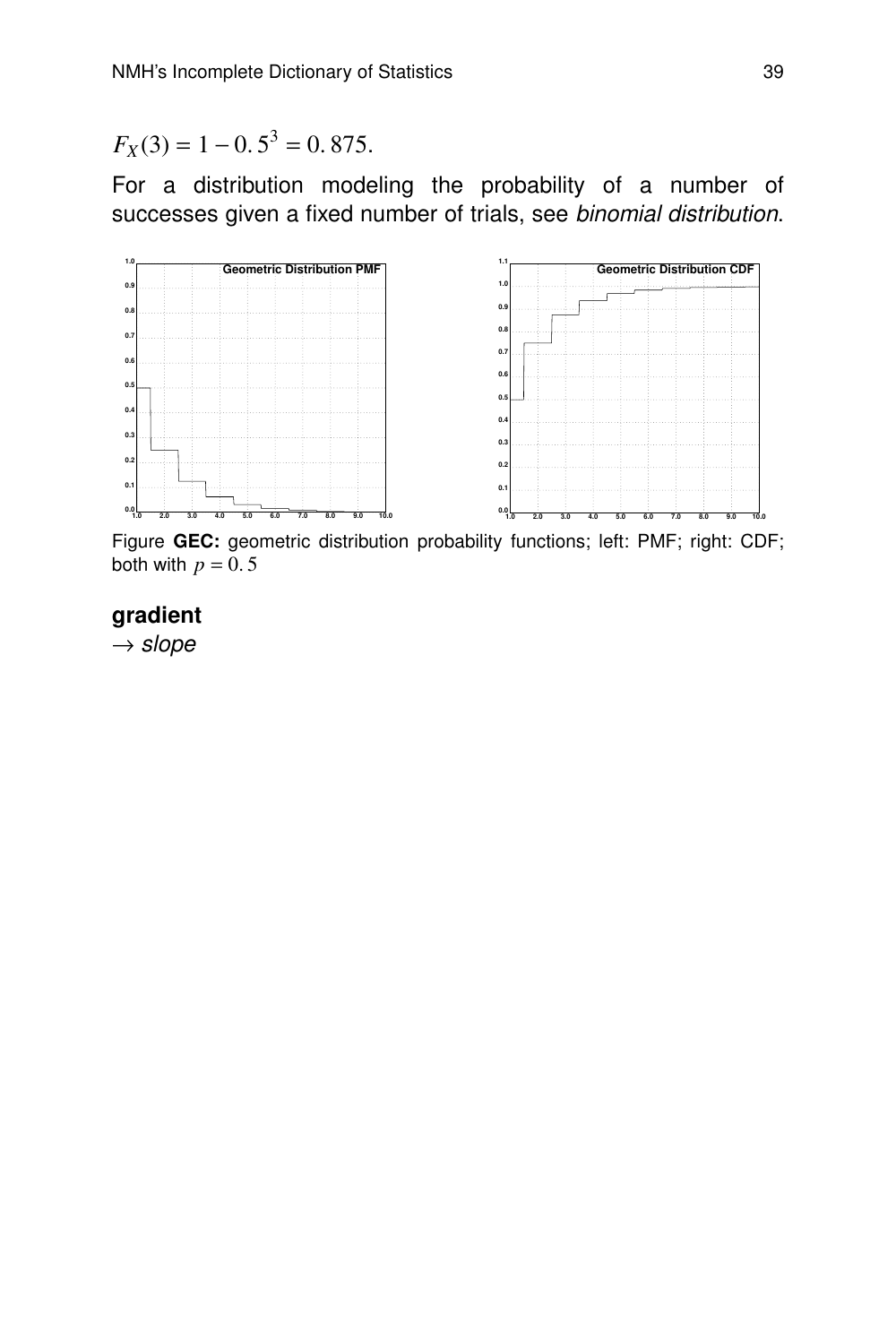#### **histogram**

A common way to visualize frequency distributions and discrete probability distributions. A histogram consists of a bar for each  $outcome$  (value or *category*) or set of outcomes of the distribution where the height of the bar indicates the frequency of the outcome. See figure HSG (left) for an example.



Figure **HSG:** left: histogram from categorical data of the categories C1 ... C10; right: histogram from 8-quantiles of normally distributed data

A histogram can also be created from a continuous probability distribution, for example by plotting its q-quantiles ( $\rightarrow$  quantile). See figure HSG (right).

#### **hypothesis test**

A method for gaining confidence in a hypothesis  $(H_A)$  by succeeding to reject a contradictory hypothesis, the null  $h$ ypothesis  $(H_0)$ . The amount of confidence gained by performing the test depends on the *power of the test* which, in turn, depends on the chosen level of significance. For instance, when succeeding to reject a null hypothesis at an  $\alpha = 0.01$  level of significance, the *probability* of (erroneously) rejecting a true null hypothesis is  $1\%$ .

The following procedure is used to conduct a hypothesis test:

- (1) A null hypothesis  $H_0$  is stated.
- (2) An alternative hypothesis  $H_A$  is stated.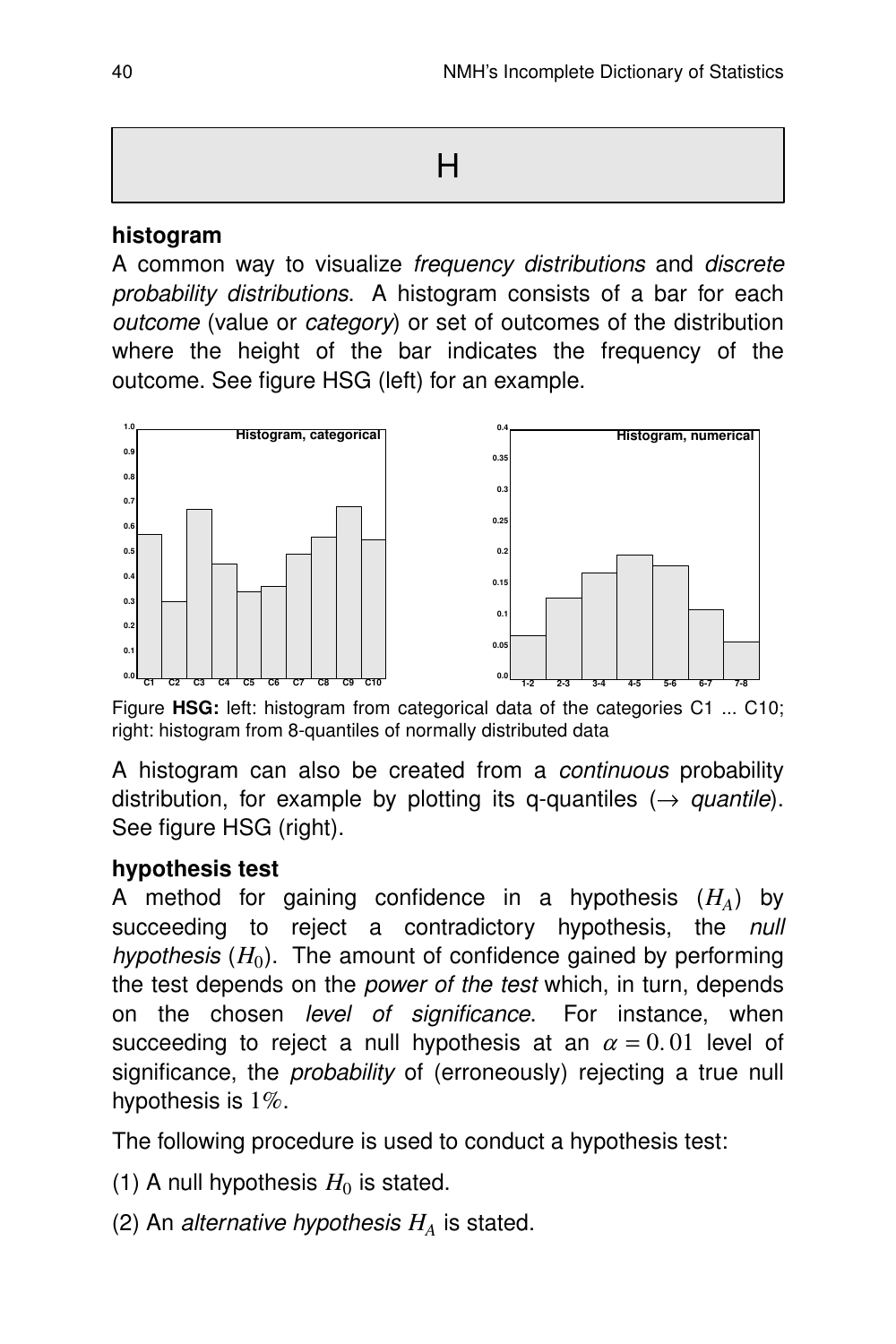- (3) A level of significance  $\alpha$  is stated.
- (4) An experiment is conducted, resulting in *observations*.
- (5) A test statistic *T* is computed from the observations.

(6) If  $P(T) > 1 - \alpha$ ,  $H_0$  is rejected and  $H_A$  may be accepted.

Hypothesis tests use specific probability distributions, like the  $\chi^2$ -distribution ( $\rightarrow$  *chi-square distribution*) or the *t*-distribution to calculate the *improbability* of an observation given a null hypothesis. I.e., the value  $P(T) = F_X(T)$  of the *cumulative* distribution function (CDF) of the distribution  $X$  is exactly the improbability of the observation from which the test statistic *T* was computed. The *complement*  $1 - T$  of *T* is commonly called the *p*value.

The level of significance  $\alpha$  is the complement of the threshold where an observation is deemed so improbable that the null hypothesis has to be rejected. For instance, if  $\alpha = 0.05$ , then a value of  $F_X(T) \geq 0.95$  would lead to the rejection of  $H_0$ . (There are also left-tailed tests, where the condition for rejecting  $H_0$  would be  $F_X(T) \leq \alpha$ ).

The intervals between  $1 - \alpha$  and 1 and/or 0 and  $\alpha$  are called the critical regions of a test. A test statistic  $T$  whose probablity falls within a critical region means that  $H_0$  has to be rejected. The interval outside of the critical region(s) may be considered to be a confidence interval at a confidence level of *c* for the observed data to be explained by the null hypothesis.

Some tests use two-tailed probability distributions. In this case, there are two critical regions and, subsequently, two conditions for rejecting  $H_0: F_X(T) \leq \frac{\alpha}{2}$  $\frac{\alpha}{2}$  and  $F_X(T) \ge c + \frac{\alpha}{2}$  $\frac{\alpha}{2}$ . See figure HTD for illustrations. For an illustration of a left-tailed test, see *z*-test for location.

When the null hypothesis  $H_0$  can be rejected during a hypothesis test with a significance level of  $\alpha$ , the result of the test is stated as "the null hypothesis could be rejected at a  $\alpha$  level of significance" or, alternatively, "the alternative hypothesis could be accepted at a  $\alpha$  level of significance". Both wordings indicate that there is a probability of  $p = \alpha$  of the null hypothesis still being valid while the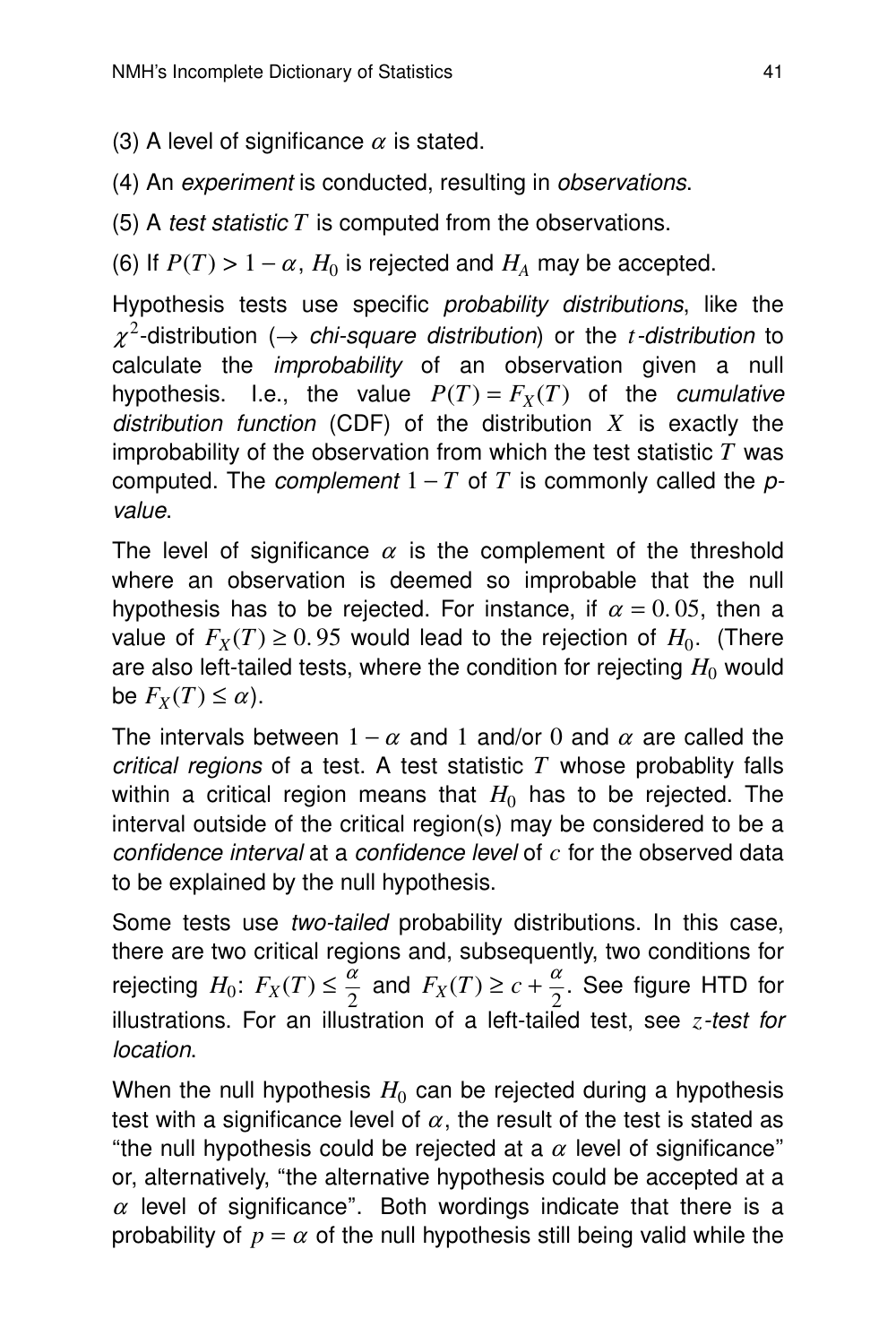data gathered in the experiment arose by chance. In other words, there is a probability of  $p = \alpha$  of committing a type I error.



Figure HTD: hypothesis test distributions; left: one-tailed  $\chi^2(3)$ -distribution with one critical region with probability  $p = \alpha$ ; right: two-tailed  $Z$ -distribution with two critical regions with probability  $p = \frac{\alpha}{2}$  each; both panels: light gray area: confidence interval, dark gray area(s): critical region(s);  $\alpha = 0.1$ ,  $c = 0.9$ 

When the null hypothesis cannot be rejected during a test, the test has no result. In particular, failure to reject  $H_0$  does not mean that the null hypothesis is valid or the alternative hypothesis is invalid. A probability for the test statistic *T* that is close to  $1 - \alpha$  often indicates that further research is advisable.

Example: It is to be shown that a six-sided die is not balanced, i.e. some faces will show up more often than others. Then the null hypothesis  $H_0$  would be that the die is balanced, so that in a series of trials that is a multiple of  $6$  (total of faces) each face shows up the same number of times. The alternative hypothesis *H<sup>A</sup>* would be that the die is not balanced, so some faces show up more often than others. The experiment would be to cast the die  $n = 6m$  times, expecting the following *frequency distribution*, which describes an ideal model of a balanced die. Setting  $m = 20$ :

| Eves                              |  |  |  |  |
|-----------------------------------|--|--|--|--|
| Expected Frequency $\parallel 20$ |  |  |  |  |

The level of significance is set at  $\alpha = 0.1$ , giving a threshold of  $p = 0.9$ . The actual experiment may then yield the following outcomes: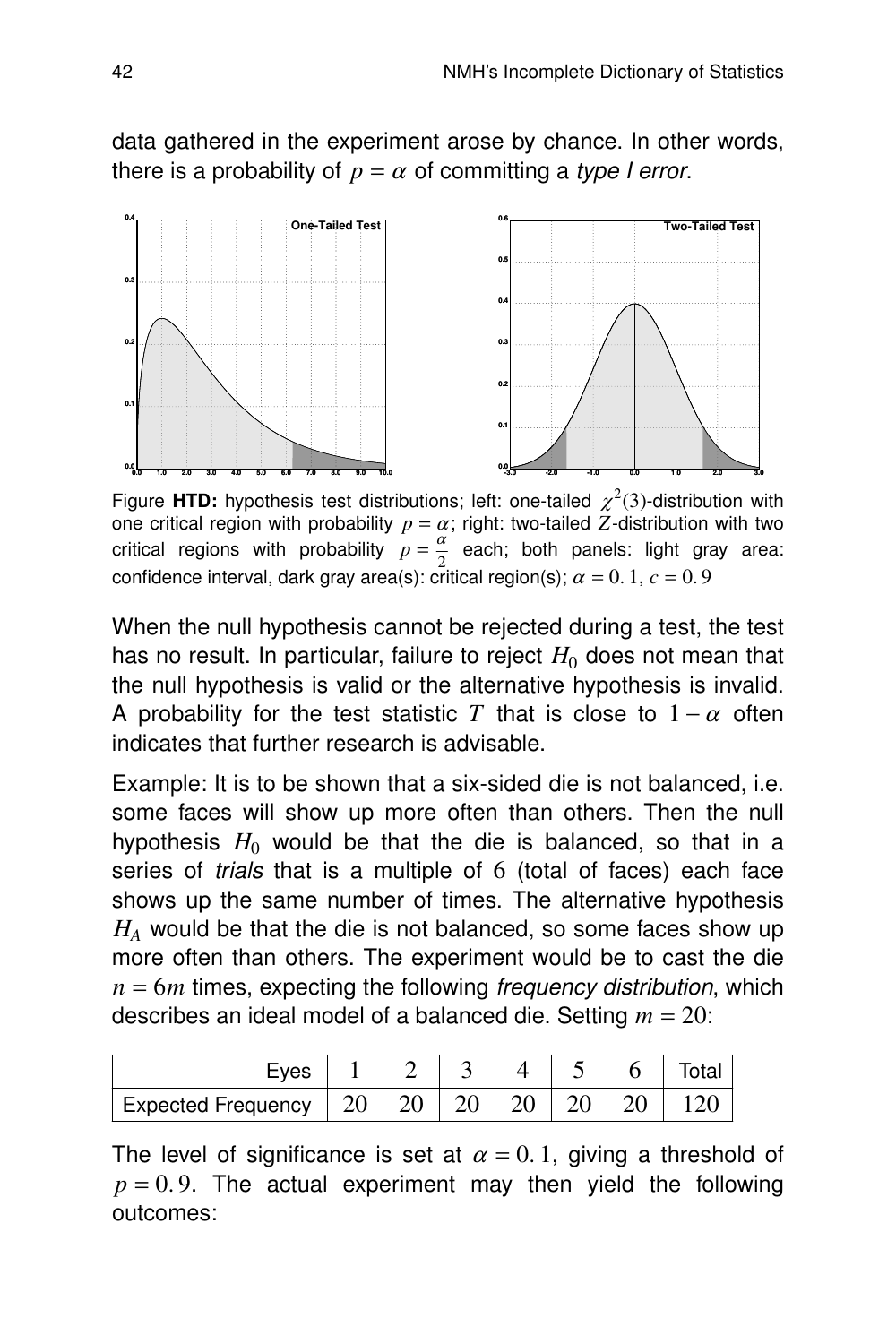| $\mathsf{\sim}$           |    |   |  |  |
|---------------------------|----|---|--|--|
| <b>Observed Frequency</b> | ⊥~ | ~ |  |  |

From the observation and the expectation a  $\chi^2$  statistic ( $\rightarrow$  chisquare statistic) can be created:

$$
X^2 = \sum_{i=1}^{6} \frac{(O_i - 20)^2}{20} = 9.2
$$

where each  $O_i$  is an observed frequency. The CDF of the  $\chi^2$ -distribution with 5 *degrees of freedom* can then be used to compute the improbability of the outcome of the experiment while  $H_0$  holds:

 $F_{\chi^2(5)}(9.2) \approx 0.899$ 

Because  $0.899 < 0.9$ , the null hypothesis cannot be rejected at a  $\alpha = 0.1$  level of significance. The data from the experiment is insufficient to conclude that the die is not balanced. However, the test result is so close to the threshold that further experiments seem advisable.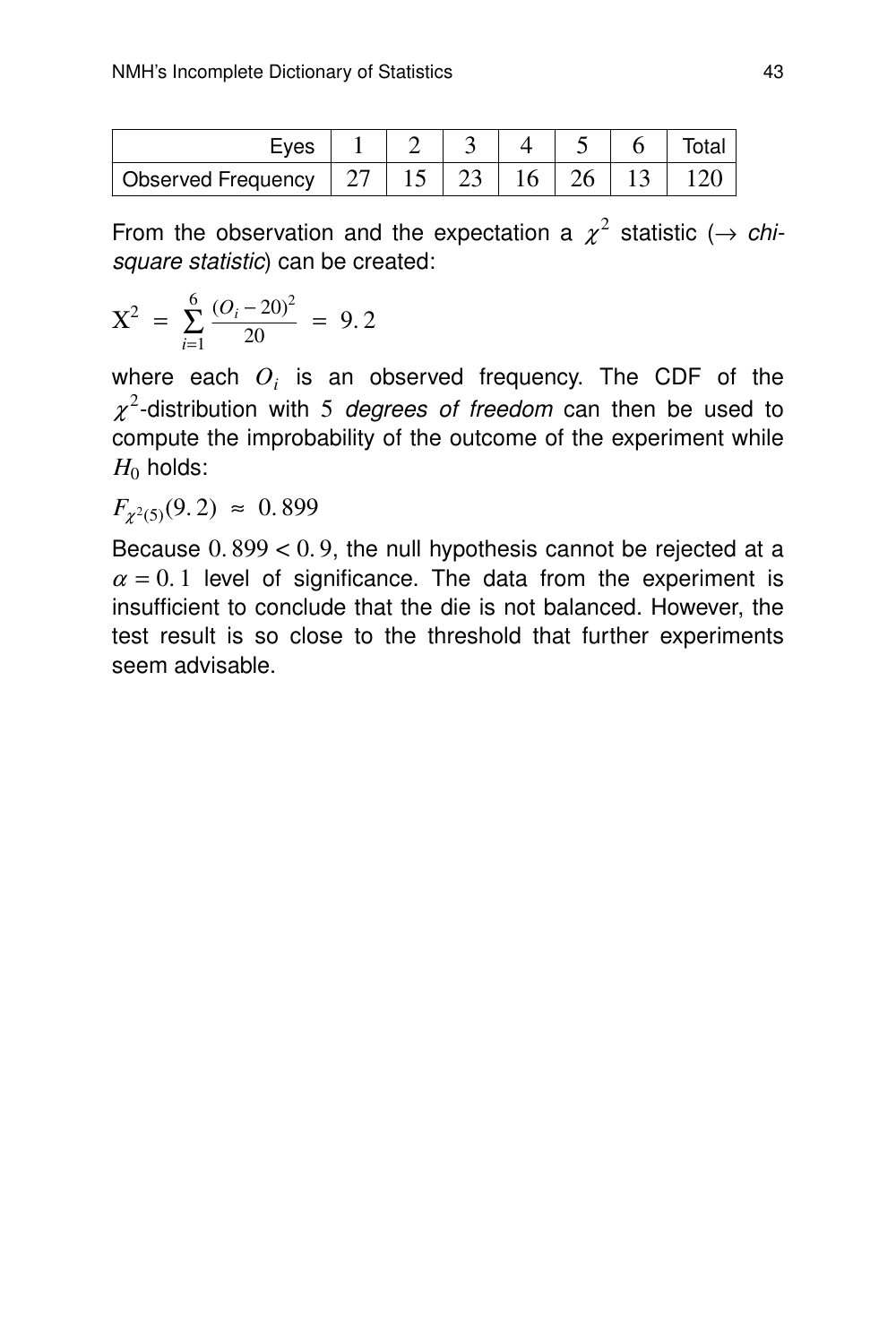## **iid**

 $\rightarrow$  independent and identically distributed

# **improbability** (*q*)

The complement of the *probability*  $p$ , i.e.  $1 - p$ . Improbability is often denoted by the letter *q*.

# **independence**

Two events A and B are independent, if the occurrence of one does not influence the other. Formally, A and B are independent, iff

 $P(A \cap B) = P(A) \cdot P(B)$ 

that is, if their joint probability (see intersection) equals the product of their probabilities. Because

 $P(A \cap B) = P(A) \cdot P(B|A),$ 

this statement reduces to

 $P(B) = P(B|A)$ 

I.e.: *A* and *B* are independent, iff *P*(*B*) equals *P*(*B*) given *P*(*A*) (see conditional probability).

## **independent and identically distributed** (adj) (i.i.d., iid)

A set of random variables is called iid, if its variables are independent ( $\rightarrow$  independence) and have the same mean  $\mu$  and variance  $\sigma^2$ . This is a prerequisite for the central limit theorem (CLT).

# **independent variable**

A variable whose value can be chosen freely (sometimes within certain constraints) or controlled. For example, the x in  $y = f(x)$ or the explanatory variable in statistical models are independent. Compare: dependent variable.

## **inference**

The process of deducing statistics of a population (like its *mean* or variance) on the basis of directly measurable quantities (like corresponding parameters of samples) and making judgments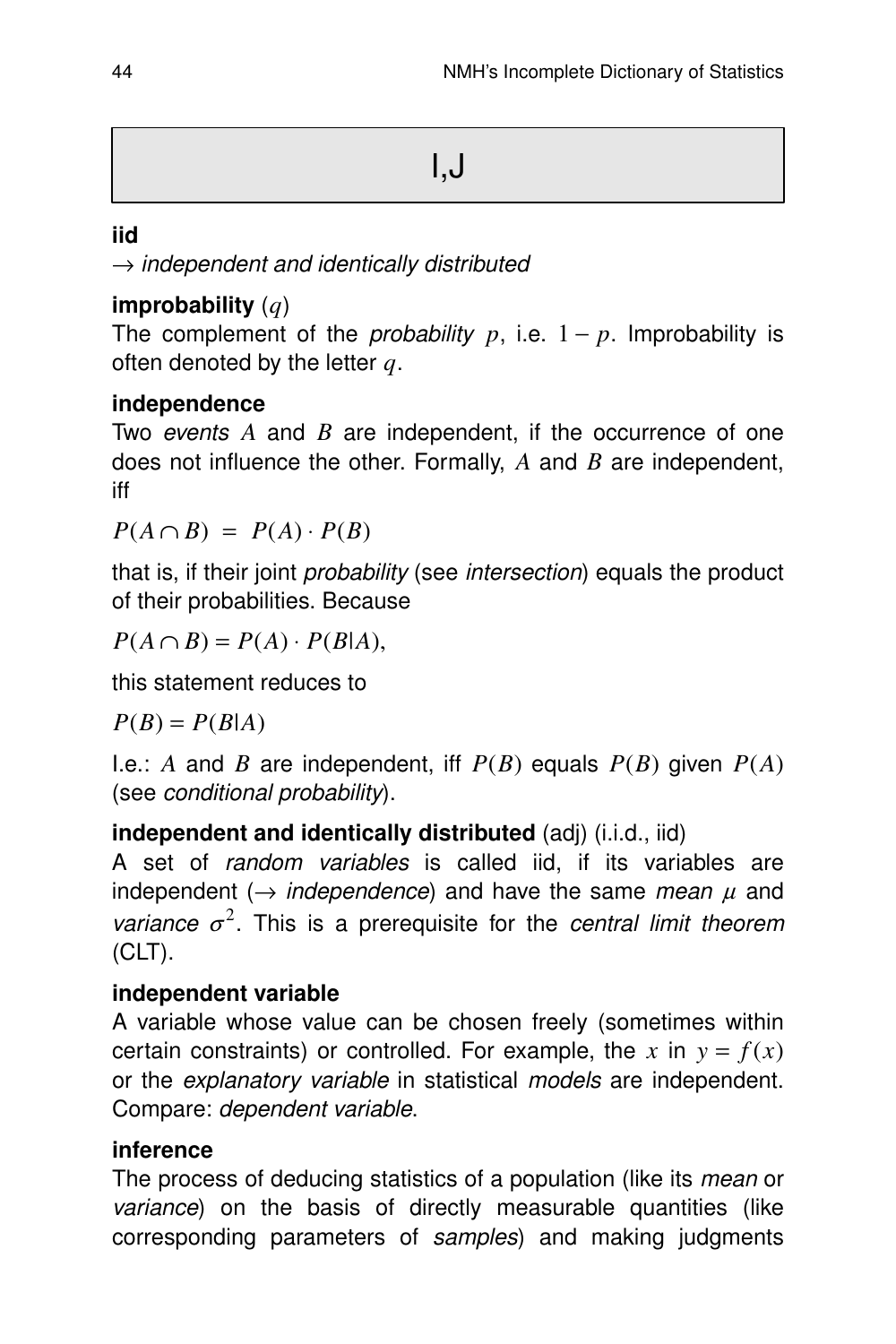about the accuracy of the inferred data. See estimator, confidence interval. Also used for the process of understanding the relationship between different *random variables*, for example in statistical modeling  $(\rightarrow$  model) and regression analysis.

# **intercept**

The point where the graph of a function of the form  $y = ax + b$ intersects with the *y*-axis of the Cartesian coordinate system. Because at this point  $x = 0$ , the intercept is equal to  $y = 0x + b = b$ . The intercept is one of the two coefficients that form a *regression line*, the other one being the *slope*.

# **interquar tile rang e**

(IQR) A measure of *dispersion* that is formed by subtracting the first *quartile* of a *sample* from its third quartile:

*IQR* =  $Q_3 - Q_1$ 

Because the IQR cuts off (roughly) the upper and lower 25% of a sample, it is less sensitive to *outliers* than the *range*.

Example: the data set  $x = \{1, 5, 7, 9, 10, 12, 15\}$  has the range  $15 - 1 = 14$  and the IQR  $12 - 5 = 7$ , which ignores the outliers 1 and 15. The three quartiles of the data set are:  $Q_1 = 5$ ,  $Q_2 = 9$ , and  $Q_3 = 12$ :

{1, **5**, 7, **9**, 10, **12**, 15}

# **intersection**

The intersection of two *events A* and *B* is the event of *A* and *B* occurring at the same time. The *probability* of the intersection is:

 $P(A \cap B) = P(A) \cdot P(B|A)$ 

where *P*(*B*|*A*) is the conditional probability of *B* given *A*. If the events *A* and *B* are independent ( $\rightarrow$  *independence*), then the above formula reduces to

 $P(A \cap B) = P(A) \cdot P(B)$ 

See also: union.

## **inter val estimator**

An estimator that estimates the probability of an unknown parameter to lie within a given range. See: confidence interval. Compare: point estimator.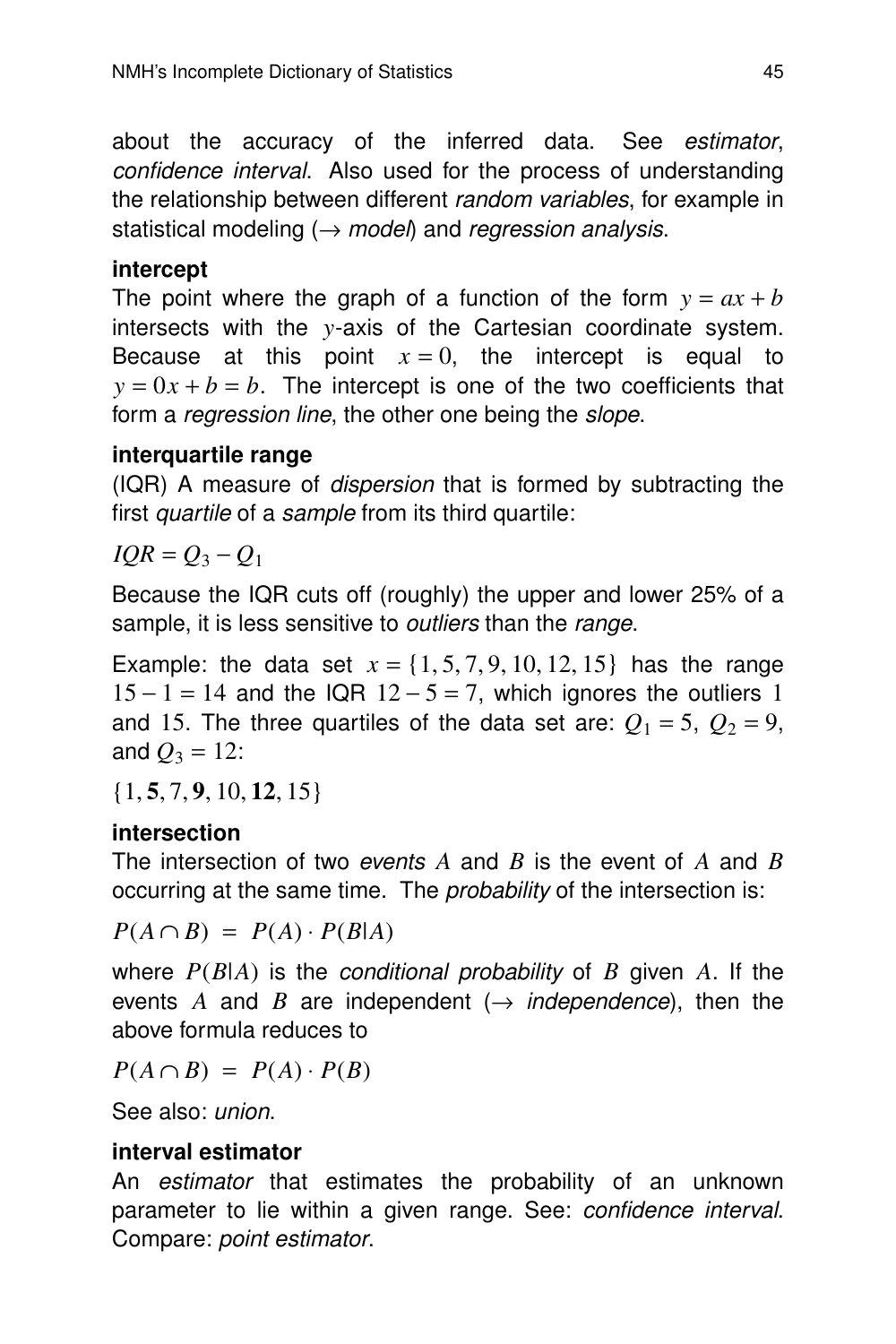# **IQR**

 $\rightarrow$  interquartile range

# **irreducible error**

An error that is inherent in a data generation process  $(\rightarrow)$  data generating function) or population and cannot be compensated for in a model.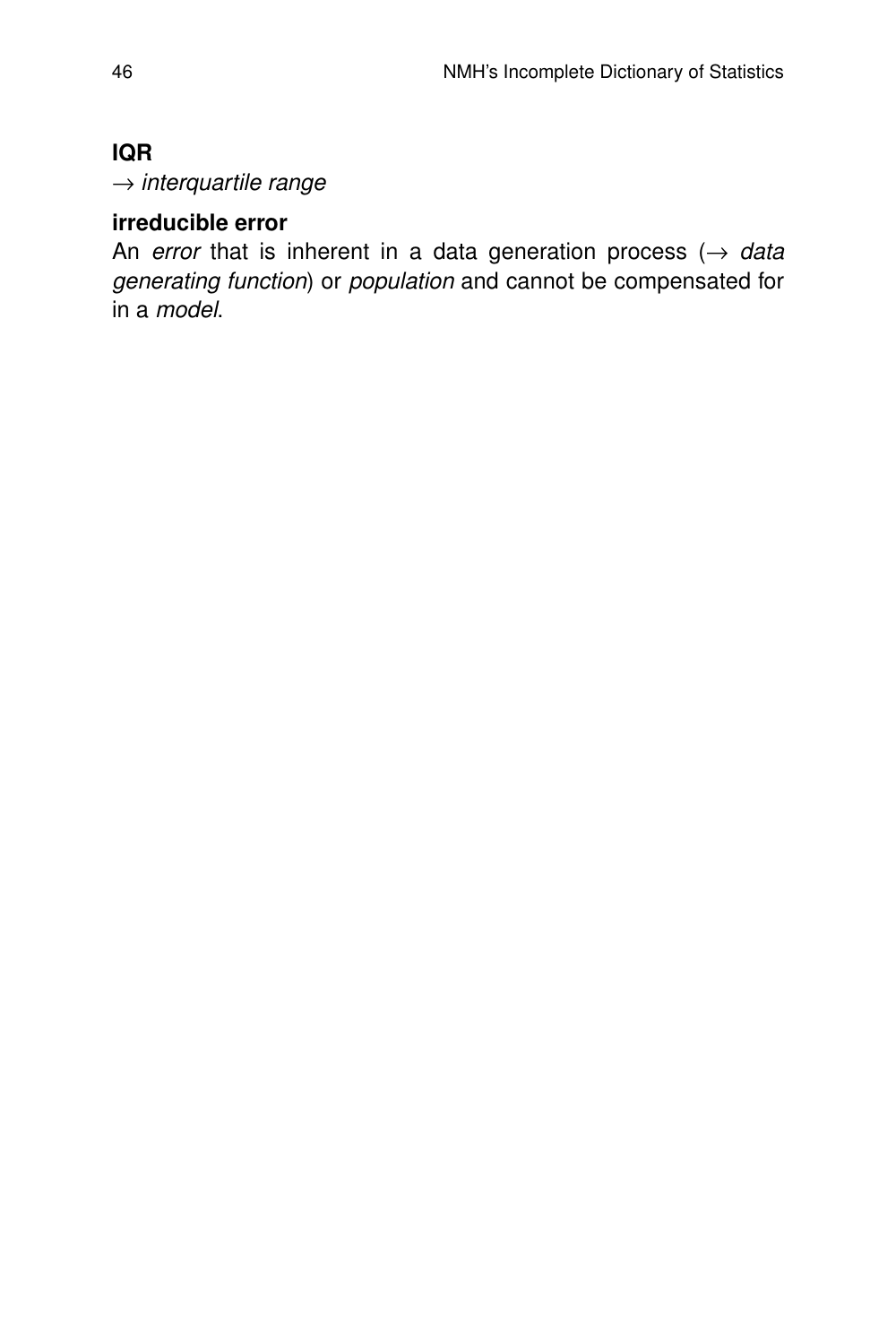# **k-combination**

A set of *k* elements chosen from a set of *n* elements without replacement, i.e. each element can only be chosen once. In a combination, the order of elements does not matter, so the combinations *AB* and *BA* are equal. For instance, the 3-combinations of the set  $S = \{A, B, C, D\}$  would be

*ABC ABD ACD BCD*

The number of *k*-combinations from an *n*-element set is computed by the *binomial coefficient*. See also: *k*-permutation.

# **k-permutation**

An ordered set of *k* elements chosen from a set of *n* elements without *replacement*, i.e. each element can only be chosen once. In a permutation, the order of elements does matter, so the combinations *AB* and *BA* are different. For instance, the 2-permutations of the set  $S = \{A, B, C\}$  would be

*AB BA AC CA BC CB*

The number of *k*-permutations from an *n*-element set is computed as follows:

$$
{}_{n}P_{k} = \frac{n!}{(n-k)!}
$$

Sometimes, the *n*-permutations of an *n*-element set are referred to as ''the permutations of the set''. In this case, the number of permutations is simply

$$
{}_{n}P_{n} = n!
$$

See also: *k*-combination.

# **kur tosis** (*K*)

A measure for the ''tailedness'' of a cur ve, usually used to describe the probability density functions of probability distributions. A curve with heavy *tails* is called platykurtic, a curve with tiny tails is called leptokurtic. Originally, the *normal distribution* was defined to have a kurtosis of  $K = 3$ . Lower values indicate platykurtic curves and higher values indicate leptokurtic curves. Sometimes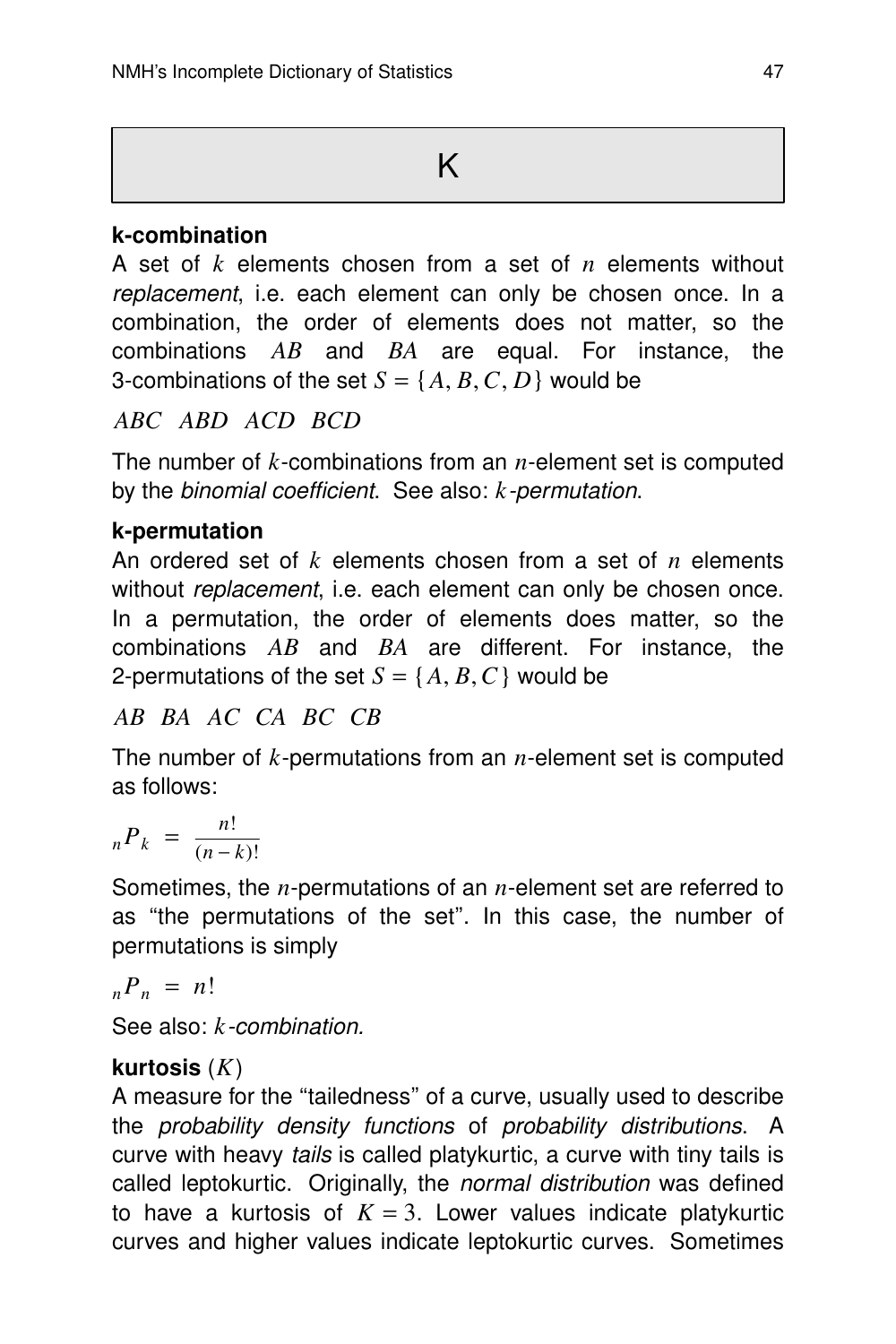the normal distribution itself is called ''mesokur tic''. The now more common "excess kurtosis" (ex. kurtosis) defines the normal distribution to have a kurtosis of  $K = 0$ , so positive values indicate lighter and negative values indicate heavier tails.

Strictly speaking, kurtosis measures the proportion of outliers in a distribution and not the shapes of its curves. However, the shape is often related to the amount of outliers. Sample curves are shown in figure KUR.



Figure **KUR:** kurtosis; left: leptokurtic scaled  $(\frac{1}{4})$  lognormal PDF with  $\sigma = 0.25$ and  $K \approx 2.3$  (solid); platykurtic *t*-distribution PDF with  $v = 1$  and  $K = -2.0$ (dashed); mesokurtic standard normal PDF with  $K = 0$  (dotted); right: mesokurtic normal PDFs with  $\sigma = 0.25$ ,  $\sigma = 1$ , and  $\sigma = 4$ , all with  $K = 0$ .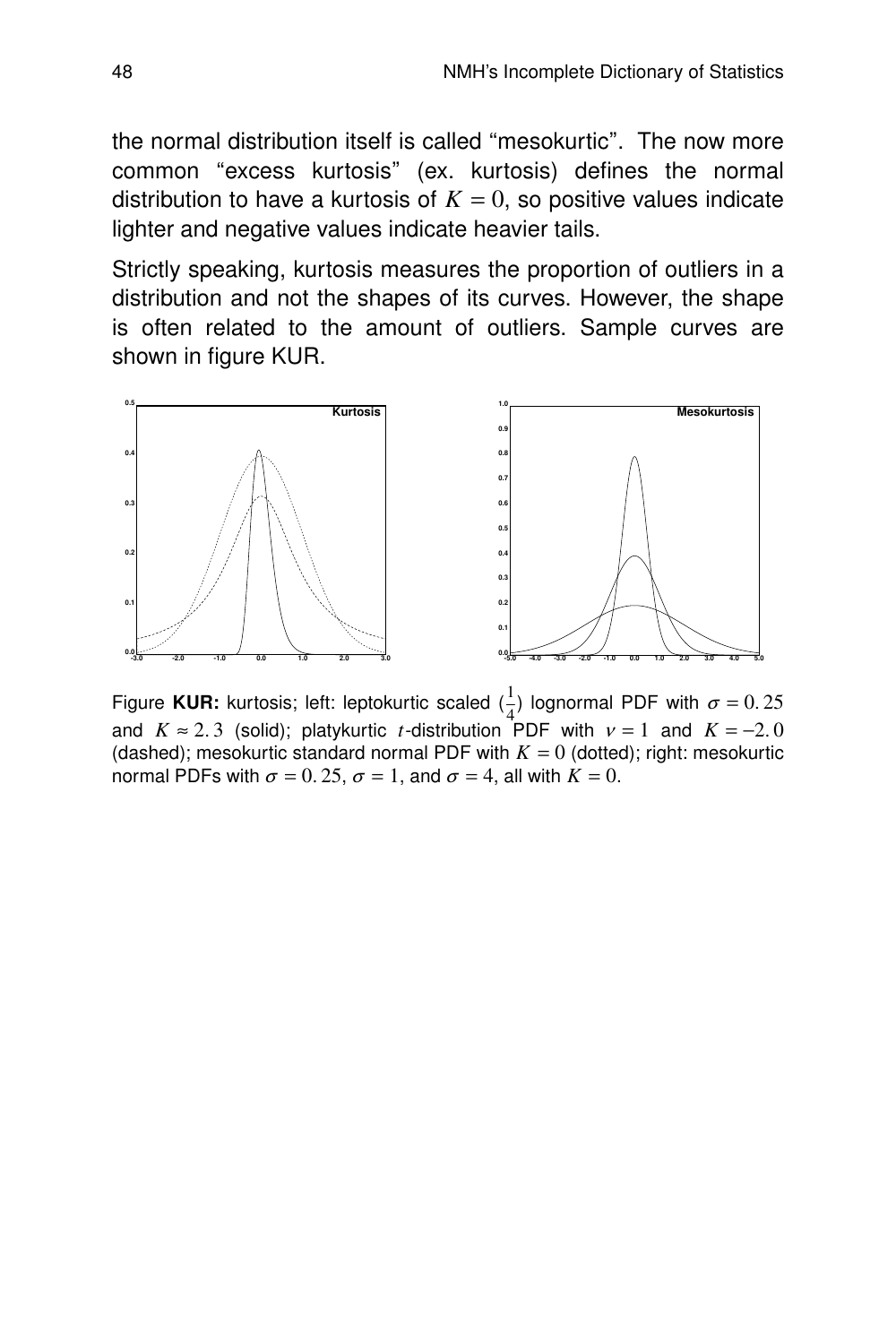$\mathsf{L}$ 

# **leptokur tic**

 $\rightarrow$  kurtosis

## **leave one out CV** (LOOCV)

 $\rightarrow$  cross validation error

# **level of confidence** (*c*)

The *probability* for an unknown parameter to fall within a specific confidence interval. Sometimes denoted by the letter *c*, where  $c = 0.95$  would indicate a 95% confidence for the parameter to be located in the given interval. Compare: level of significance. See also: hypothesis test.

# **level of significance**  $(\alpha)$

The acceptable *probability* for rejecting a valid null hypothesis, i.e. committing a type I error. For example, a level of significance of  $\alpha = 0.05$  in a *hypothesis test* would indicate that a 5% chance of incorrectly rejecting a valid null hypothesis would be acceptable.

The level of significance is the threshold between a *confidence* interval and a critical region. Whenever the result of a test falls within the critical region (which has a probability of exactly  $p = \alpha$ ), the null hypothesis has to be rejected.

## **linear regression**

A simple form of *regression analysis* that attempts to find a linear relationship between two *data sets* or *random variables X* and *Y*. Linear regression attempts to find the optimal parameters *a* and *b* of the function  $y = ax + b$  describing the relation between X and *Y*, i.e. the values for *a* and *b* that result in the least residual sum of squares (RSS). Visually, linear regression is a line through a scatter plot that is as close as possible to all data points. The parameter *a* determines the slope of the regression line, and *b* determines its *intercept*. The slope  $b$  is calculated by the formula

$$
a = \sum \frac{(x-\bar{x})(y-\bar{y})}{(x-\bar{x})^2}
$$

where each *x* is a data point of *X*, each *y* is a data point of *Y*, and  $\bar{x}$  and  $\bar{y}$  are the sample means of the corresponding data sets or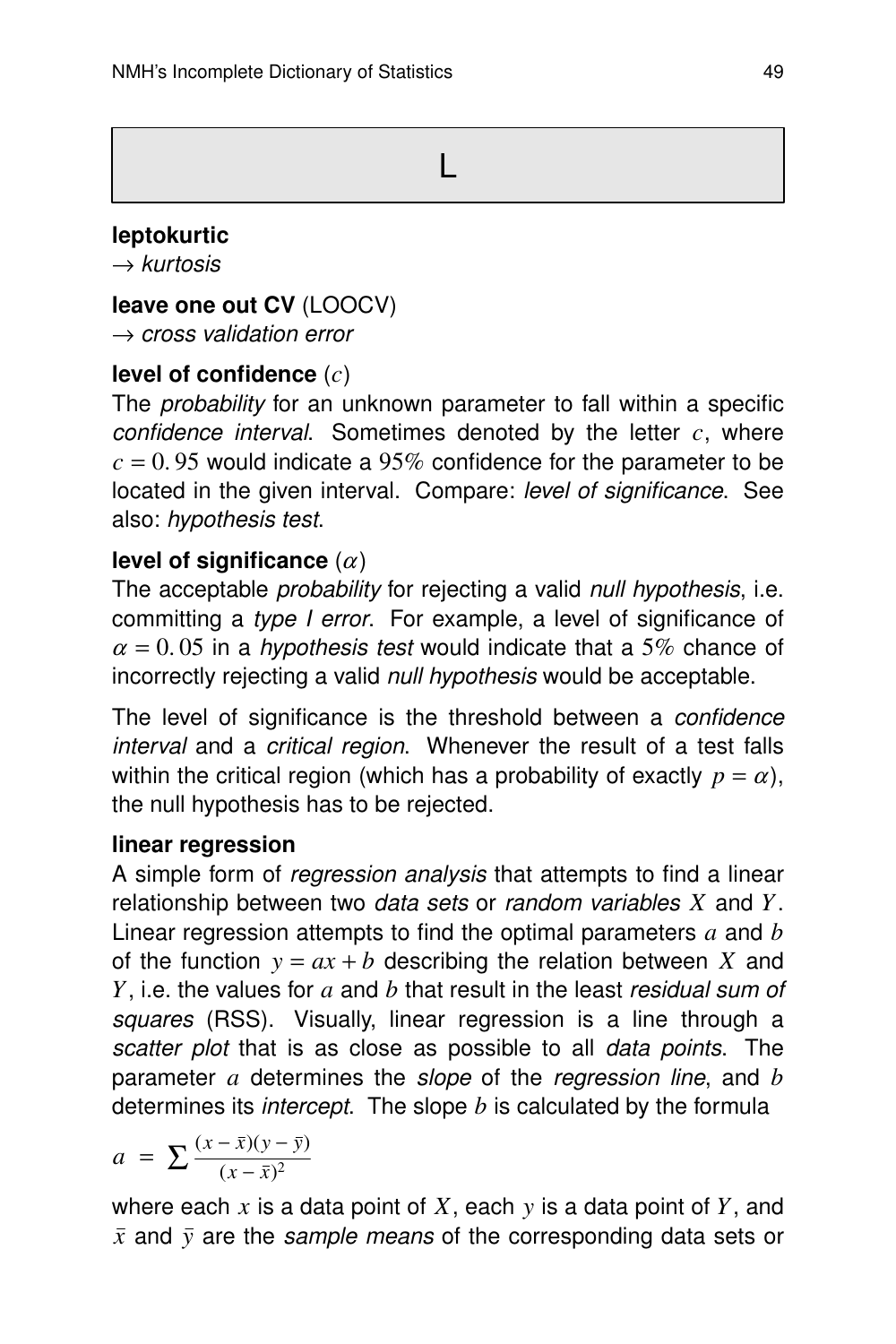variables. Because  $\bar{y} = a\bar{x} + b$ , the intercept can then be derived from the slope:

 $b = \overline{y} - a\overline{x}$ 

Given the *model*  $y = ax + b$ , a prediction for a value of *Y* can be made based on a value of *X*, where *X* is called the regressor (also: explanatory variable or *independent variable*) and  $Y$  the regressand (also: explained variable, *dependent variable*). The accuracy of the predictions made by a linear regression model can be measured by the *coefficient of determination* ( $r^2$ ), the *mean* squared error (MSE), or the cross validation error (CVE).

# **location**

A measure of location is single value that describes a data set or probability distribution. Typically this is an average value of the distribution, most commonly the mean. See also: median, mode, expectation.

# lognormal distribution  $(X$ *~ Lognormal*( $\mu, \sigma^2$ ))

A continuous probability distribution that models various natural phenomena which either depend on multiple independent  $($   $\rightarrow$ independence) random variables or randomly partition a finite population. Examples for the latter would be the distribution of the sizes of cities or the sizes of the pieces of a shattered vase. A simple example for the former would be the distribution of volumes of cuboids with heights, widths, and depths drawn randomly from a finite interval.

A random variable  $X \sim Lognormal(\mu, \sigma^2)$ **lognormally** distributed, if the variable  $Y \sim ln(X)$  is normally distributed ( $\rightarrow$ normal distribution). Analogously,  $X \sim e^Y$  is lognormally distributed, if  $Y$  is normally distributed. Sometimes lognormal variables are written as  $X \sim e^{\mu + \sigma Z}$ , where *Z* is the standard normal distribution and  $\mu$  and  $\sigma$  are the *mean* and standard deviation of Z.

The relationship between normally and lognormally distributed variables is illustrated by the example of the volumes of random cuboids with *discrete* edge lengths in the range  $\{1, \dots, 10\}$ . The distribution of cuboid volumes tends toward a lognormal distribution *X* - *Lognormal*(*ln*(16.5), *ln*(24.75)). The frequency distribution of cuboid volumes is shown in figure RVL. Because the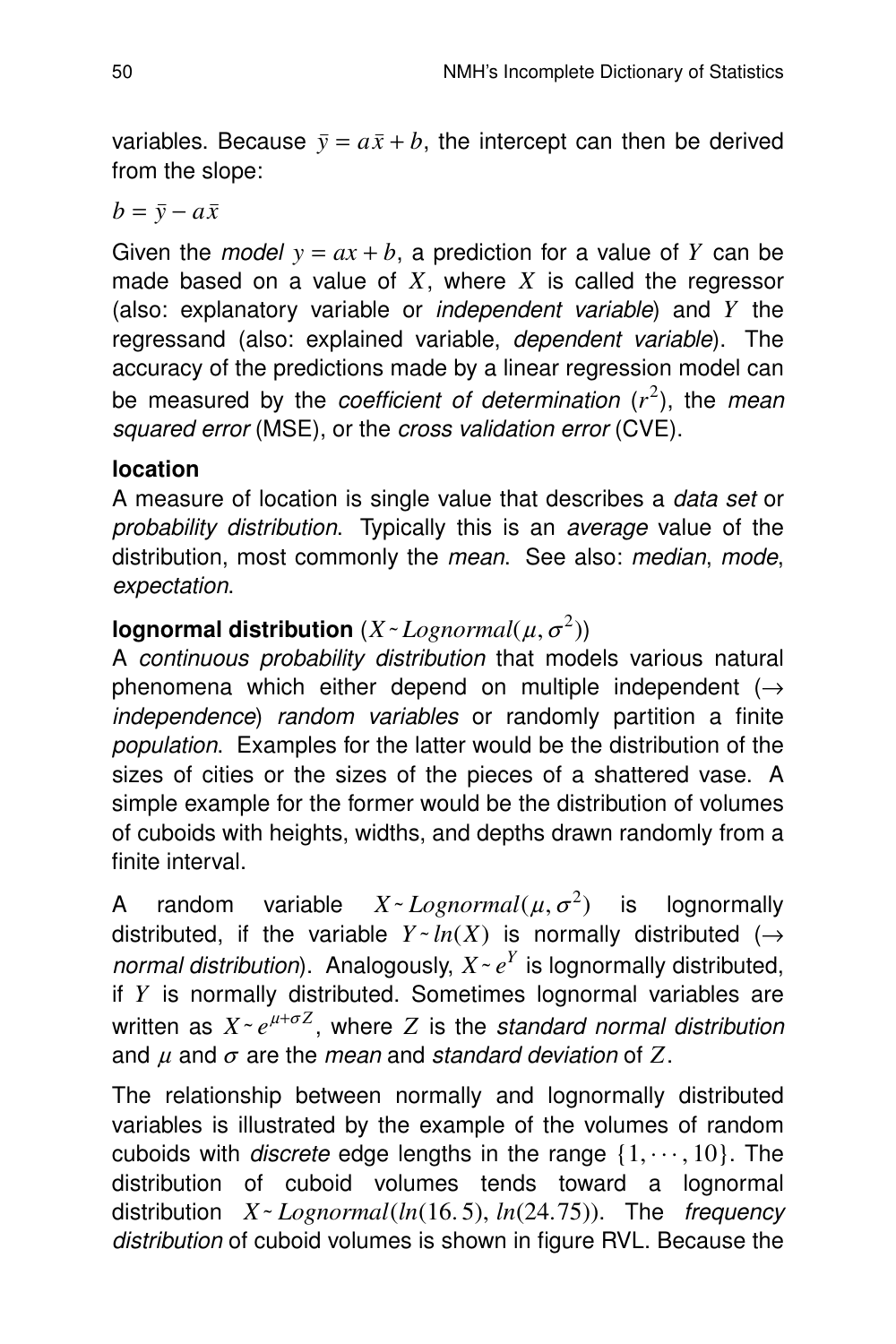volume of a cuboid is the product of its edge lengths, the logarithm of the volume is the sum of the edge lengths. The sum of lengths then follows a normal distribution  $ln(X) \sim N(16.5, 24.75)$ , also shown in figure RVL. The parameters of the lognormal distribution are shown on figure LGD, sample plots of its probability functions can be found in figure LGC.



Figure RVL: random volumes; left: lognormal distribution of random volumes *X˜ Lognormal*(*ln*(16. 5), *ln*(24. 75)), right: corresponding normal distribution *Y˜ N*(16. 5, 24.75).



Figure LGC: lognormal distribution probability functions: left: PDF with  $\mu = 0$ ,  $\sigma^2 = 1$  (solid),  $\mu = 0$ ,  $\sigma^2 = 0.0625$  (dashed);  $\mu = 1$ ,  $\sigma^2 = 1$  (dotted), right: CDF with same parameters

Example: if the average city has 100 000 inhabitants and the variance is  $10\ 000^2$ , then the distribution of city sizes follows a lognormal distribution  $X \sim Lognormal(ln(10^5), ln(10^8))$ . Therefore, the probability for a city to have between 1 000 and 10 000 inhabitants is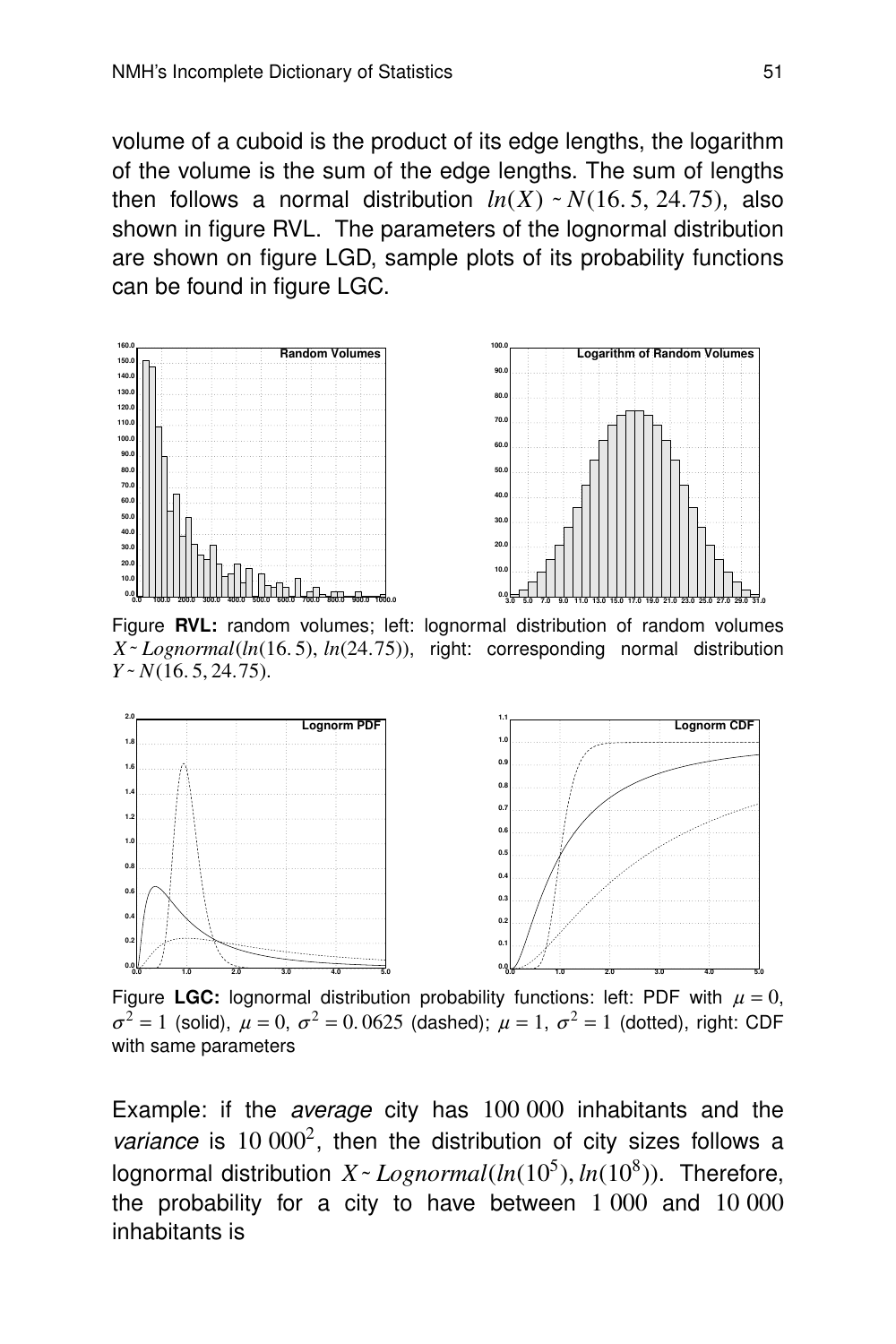$$
F_X(10^4) - F_X(10^3) \approx 0.154
$$

and the probability for a city to have between one million and two million inhabitants is

$$
F_X(2 \cdot 10^6) - F_X(10^6) \approx 0.053
$$

| $X \sim$ Lognormal( $\mu, \sigma^2$ ) |                                                                                        |  |  |  |  |  |  |
|---------------------------------------|----------------------------------------------------------------------------------------|--|--|--|--|--|--|
| <b>PDF</b>                            | $(ln(x) - \mu)^2$<br>$2\sigma^2$<br>$f(x) =$<br>$rac{1}{x\sigma\sqrt{2\pi}}\cdot e$    |  |  |  |  |  |  |
|                                       | $F(x) = \phi(\frac{ln(x)}{)}$                                                          |  |  |  |  |  |  |
| <b>CDF</b>                            | $\frac{\ln(x) - \mu}{\sigma \sqrt{2}}$<br>$F(x) = \frac{1}{2} + \frac{1}{2} \cdot erf$ |  |  |  |  |  |  |
| <b>Statistic</b>                      | $x \in \mathbf{R}_0^+$ : raw score                                                     |  |  |  |  |  |  |
| Parameters                            | $\mu \in \mathbf{R}_0^+$ : shape                                                       |  |  |  |  |  |  |
|                                       | $\sigma^2 \in \mathbb{R}^+$ : shape                                                    |  |  |  |  |  |  |
| $\mu$                                 | $e^{\mu+\frac{\sigma^2}{2}}$                                                           |  |  |  |  |  |  |
| $\sigma^2$                            | $(e^{\sigma^2}-1)\cdot e^{2\mu+\sigma^2}$                                              |  |  |  |  |  |  |
| Skewness $(\gamma_1)$                 | $(e^{\sigma^2}+2)\cdot\sqrt{e^{\sigma^2}}-1$                                           |  |  |  |  |  |  |

Figure LGD: lognormal distribution;  $\phi$  is the CDF of the normal distribution; *erf* is the Gauss error function; the shape parameters are the variance and location (mean) of  $ln(X)$ ; where  $ln(X)$  is the normal distribution  $\mu + \sigma Z$  upon which  $X \sim e^{\mu + \sigma Z}$  is based

**LOOCV** (leave one out CV)  $\rightarrow$  cross validation error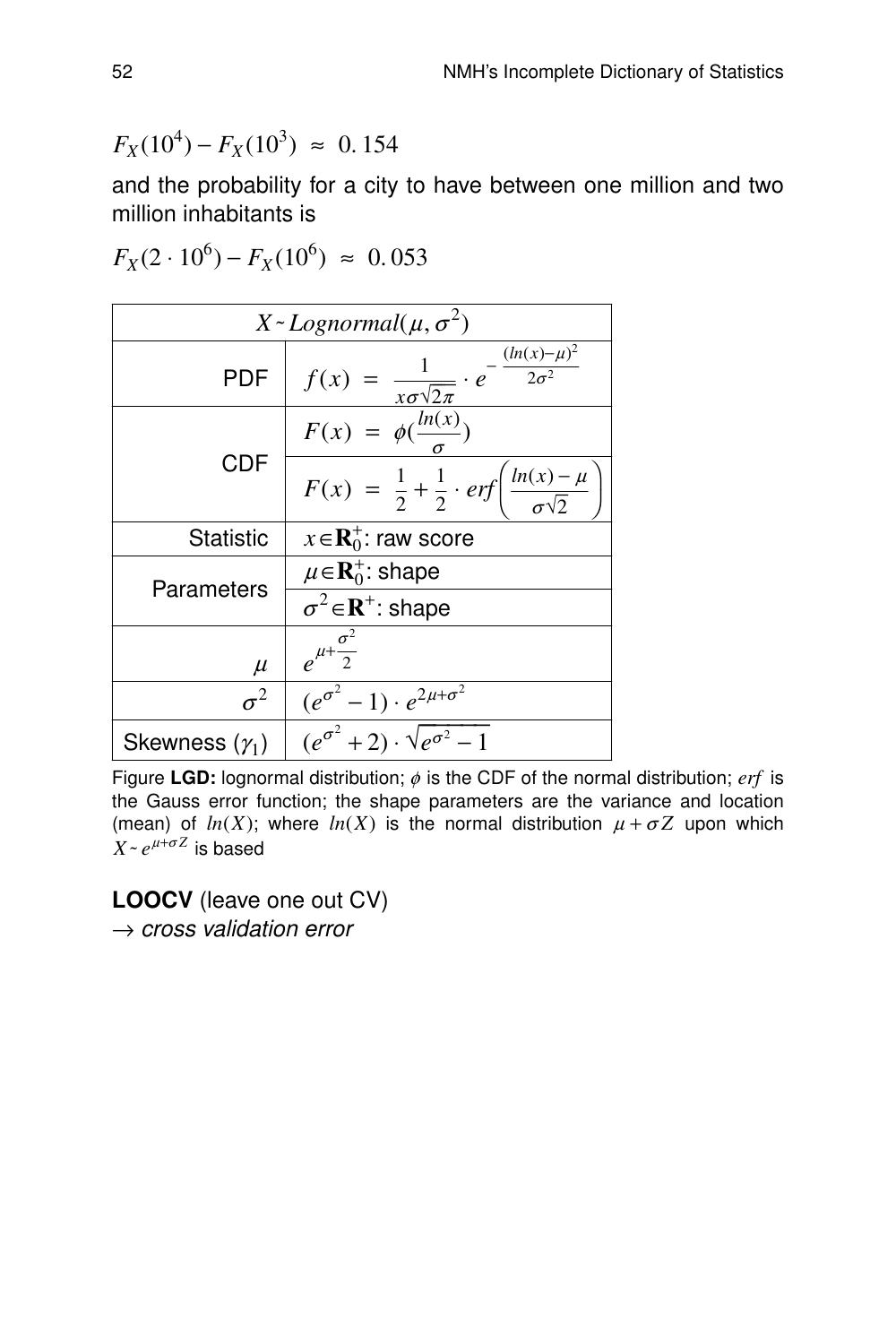#### **mean**  $(u, \bar{x})$

A measure of location formed by adding all values in a data set and dividing by the number of values (*n*):

$$
\mu = \bar{x} = \frac{1}{n} \sum_{i=1}^{n} x_i
$$

The letter  $\mu$  denotes the *population* mean and  $\bar{x}$  the sample mean. The mean of a *random variable X* is called its *expectation*.

Example: 
$$
\frac{1+2+3+4+5}{5} = \frac{15}{5} = 3
$$

See also: *expectation*, often used synonymously.

#### **mean squared error** (MSE)

An absolute measure for the accurary of an *estimator*, where smaller values indicate a tighter fit of the *model* generating the estimate to the observed data ( $\rightarrow$  observation). The MSE is computed as follows:

$$
MSE = E[(\hat{Y} - Y)^2] = \frac{1}{n} \sum_{i=1}^{n} (\hat{Y}_i - Y_i)^2
$$

where each  $\hat{Y}_i$  is an estimate and each  $Y_i$  is the corresponding observed *data point*. It can be shown that the MSE is composed of the *bias* and the *variance* of the model generating  $\hat{Y}$ :

$$
MSE = E[(\hat{Y} - Y)^2] = (E[\hat{Y}] - Y)^2 + E[(\hat{Y} - E[\hat{Y}])^2]
$$
  
= bias( $\hat{Y}, Y$ )<sup>2</sup> + var( $\hat{Y}$ )

#### **median** (sometimes *M*)

A measure of location formed by the value in the middle of an ordered data set. If the number of elements is even, i.e. if there is no middle element, the median is the mean of both middle elements.

Examples:

$$
median({1, 2, 3, 4, 5}) = 3
$$
  

$$
median({1, 2, 3, 4, 5, 6}) = \frac{3+4}{2} = 3.5
$$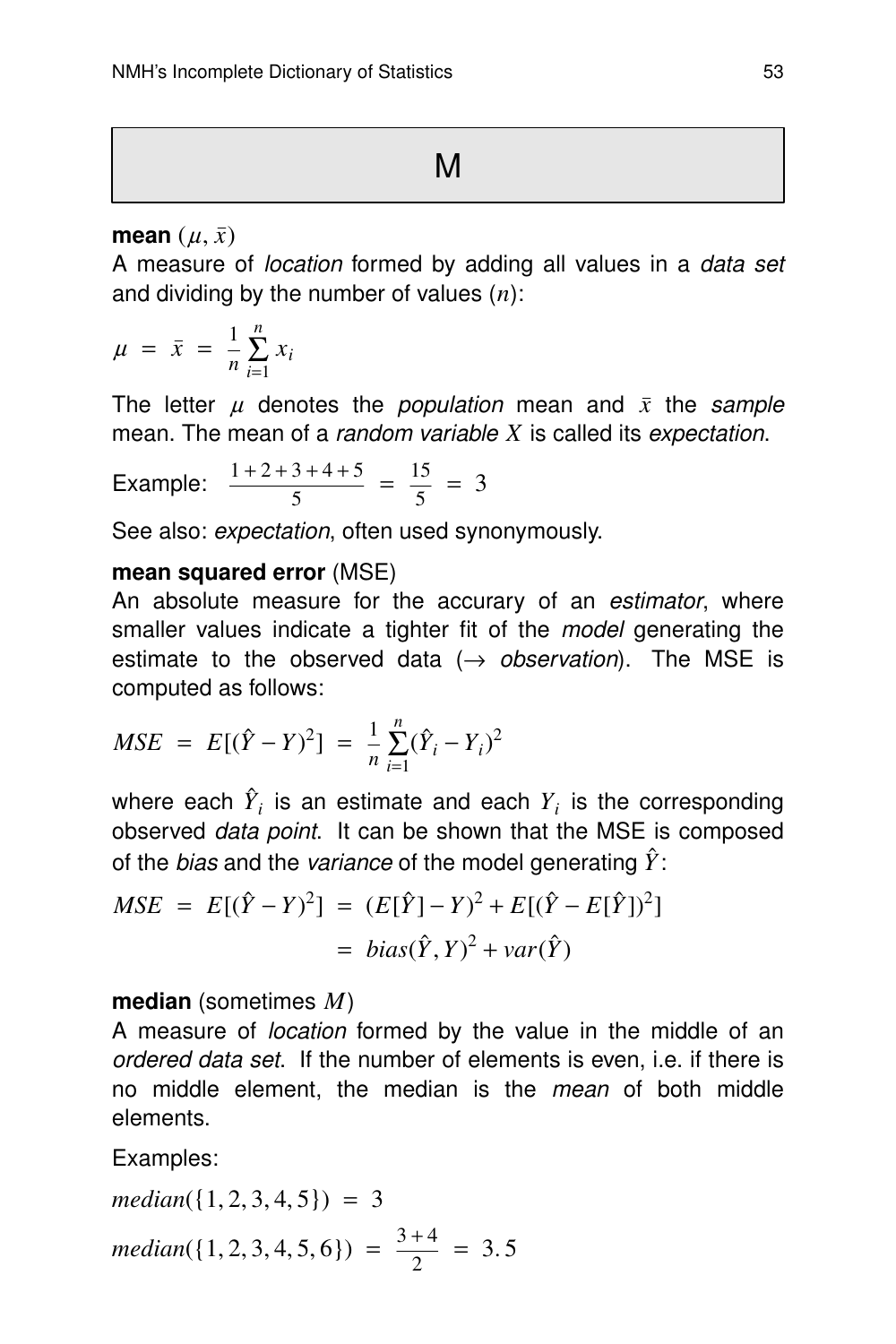For a formal definition, see quantile.

## **mesokurtic**

 $\rightarrow$  kurtosis

## **mode**

A measure of location that is equal to the value that occurs most often in a data set. When there are multiple values that all occur most frequently, the data set is called ''multimodal''. If there are two modes, it is called "bimodal".



Figure **MDS:** mode (left) and multiple modes (right)

Modes of small data sets can easily be found by plotting their histograms. See figure MDS.

# **model**

A function that estimates  $(\rightarrow$  estimate) the distribution of data points. More precisely, the existence of a data generating function is assumed, which models the generated data perfectly (but causes some variance due to the irreducible error). The model is then a function that resembles the data generating function as closely as possible. The data generating function is generally unknown. Probability distributions can be considered to be statistical models.

The error of a model is the fraction by which the model fails to predict observations. The error is measured by the mean squared error, which is in turn composed of the bias and variance and, in case of statistical modeling, a normally distributed irreducible error,  $\varepsilon$ :

 $MSE = E[(\hat{Y} - Y)^2] + \varepsilon$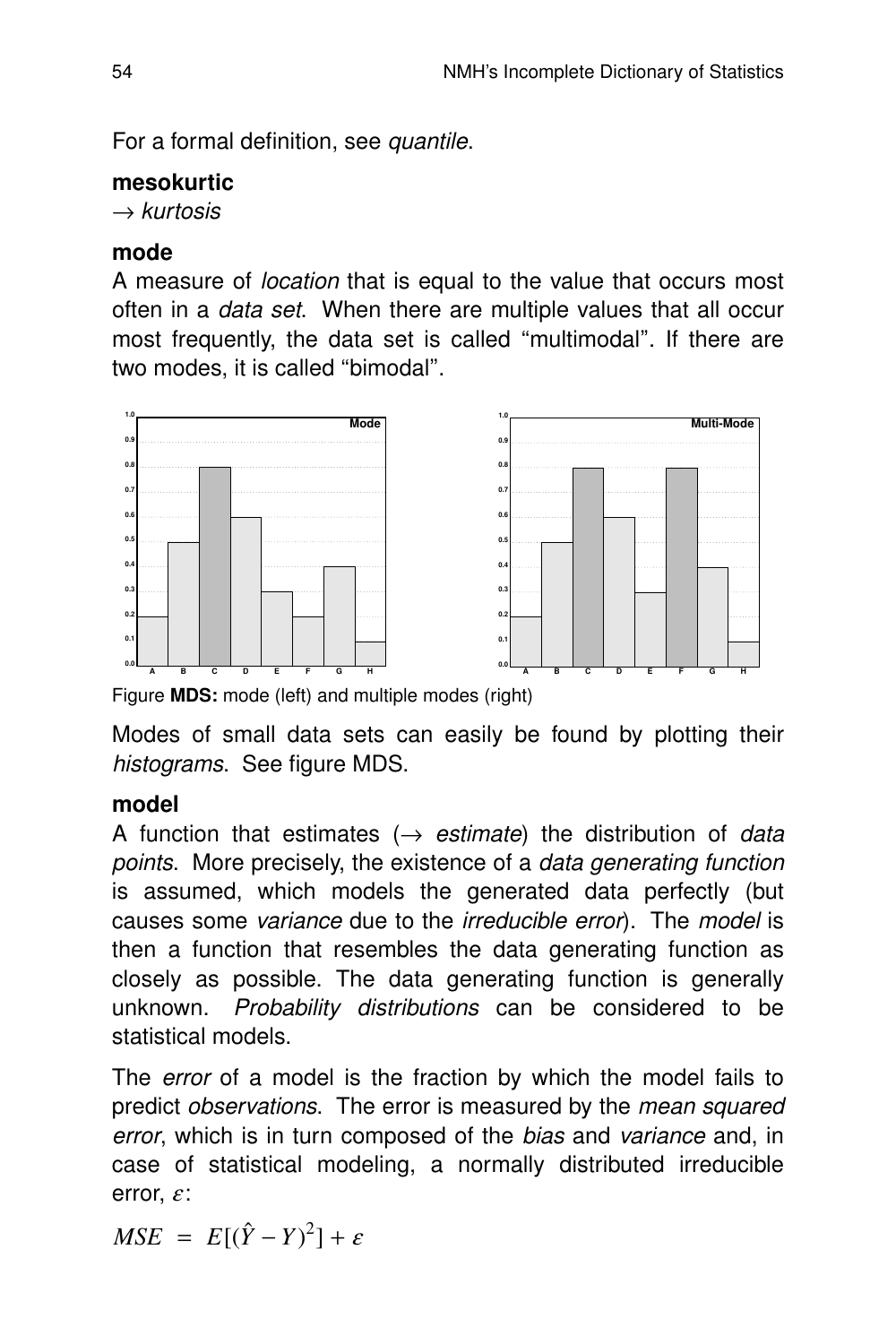

Figure **MOD:** left: data generating function, error bars show the irreducible error; right: linear model, the error bars show the total (reducible and irreducible) error; actual data points are shown as dots

The process that creates statistical models is called regression analysis. A simple form of statistical modeling is the *linear* regression. Figure MOD shows a data generating function and a linear model describing the same data set. The accuracy of a model can be examined using the coefficient of determination, the mean squared error (MSE), or the cross validation error (CVE).

## **multimodal** (adj)

A data set that has multiple modes.

## **multivariate** (adj)

A multivariate process is a process involving multiple random variables. See, for example: contingency table.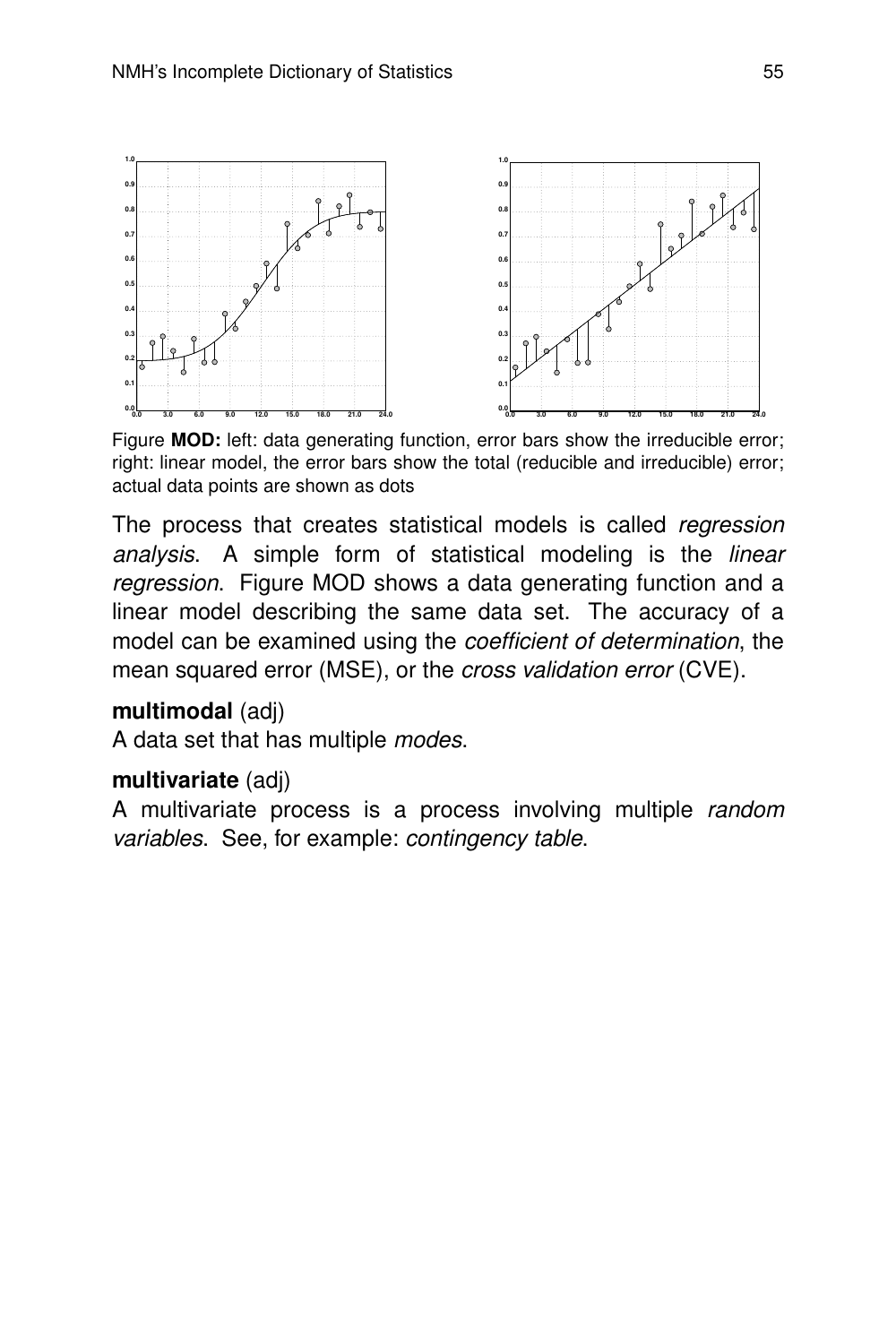#### **non-discrete**

 $\rightarrow$  continuous

**normal distribution** (Gaussian distribution,  $X \sim N(\mu, \sigma^2)$ )

The most common continuous probability distribution. A random *variable*  $X \sim N(\mu, \sigma^2)$  is normally distributed with mean  $\mu$  and variance  $\sigma^2$ . The normal distribution plays a central role in statistics due to the *central limit theorem*, which basically says that the average of a large number of iid probability distributions, no matter of what type, converges toward the normal distribution.

The normal distribution is used to model a lot of natural phenomena, like body weight, intelligence quotients, etc. A measurement or *score*, like body weight or IQ, which follows a specific normal distribution, is called a "raw score". In order to find out how common a raw score is, it is converted to a *z*-score of the normalized standard normal distribution with mean  $\mu = 0$  and variance  $\sigma^2 = 1$ .



Figure **NOC:** normal distribution probability functions: left: PDF; right: CDF; Both panels: dashed line:  $\mu = -1$ ,  $\sigma^2 = 4$ , solid line:  $\mu = 0$ ,  $\sigma^2 = 1$ , dotted line:  $\mu = 1$ ,  $\sigma^2 = 0.25$ 

For example, given an IQ distribution  $X \sim N(100, 15^2)$ , a raw score of 117 would be correspond to the *z*-score

$$
z = \frac{117 - 100}{\sqrt{15^2}} = \frac{17}{15} = 1.1\overline{3}
$$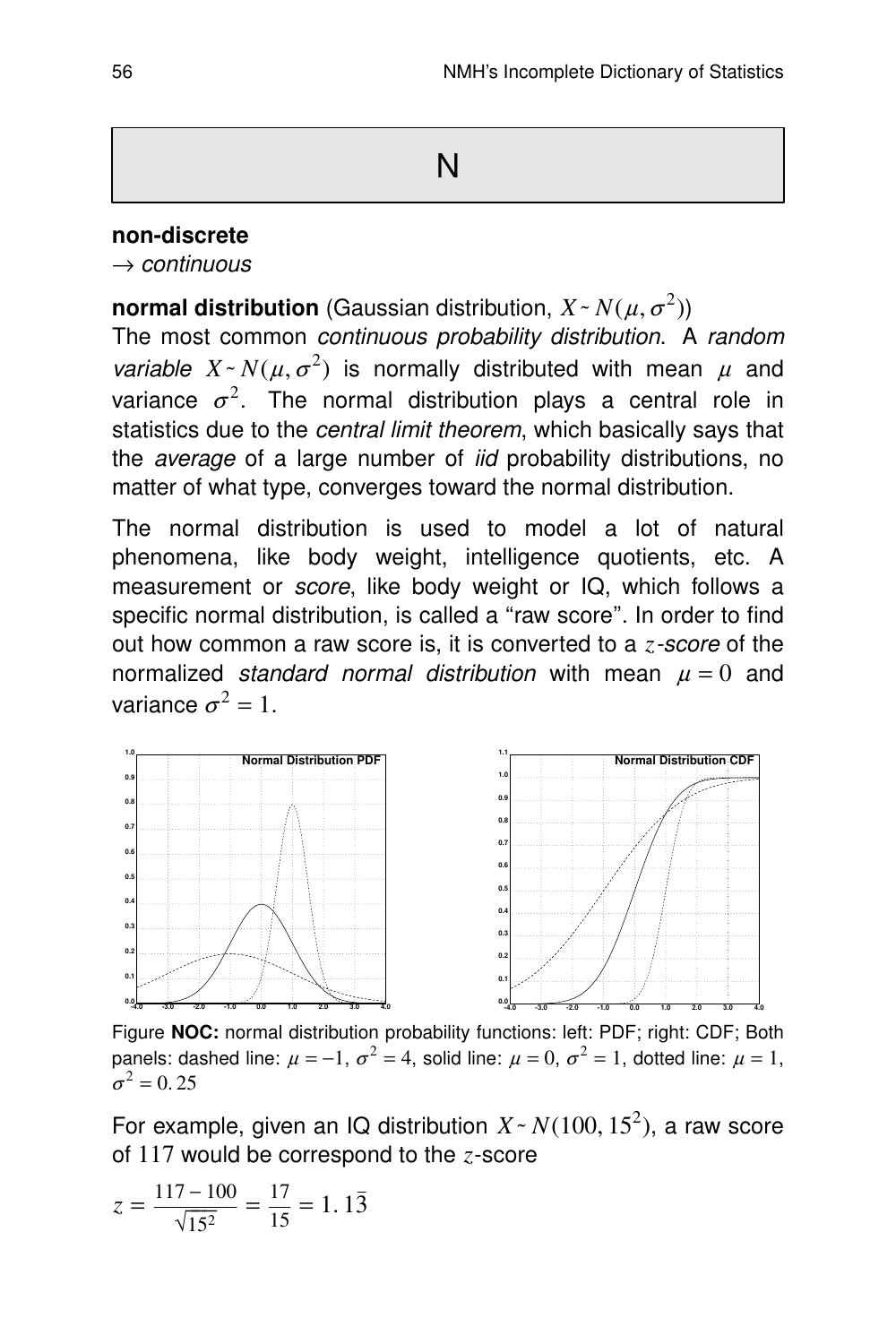The cumulative distribution function (CDF) of the standard normal distribution can then be used to calculate the *quantile* of the *z*score (and hence the quantile of the raw score). See figure NDD for the CDF.

Plotting the *probability density function* of the normal distribution exhibits a characteristic bell-shaped curve called the "bell curve" or "Gauss curve". See figure NOC.

|                       | $X \sim N(\mu, \sigma^2)$                                                                      |
|-----------------------|------------------------------------------------------------------------------------------------|
| <b>PDF</b>            | $f(x) = \frac{1}{\sigma \sqrt{2\pi}} \cdot e^{-\frac{(x-\mu)^2}{2\sigma^2}}$                   |
| <b>CDF</b>            | $F(x) = \frac{1}{\sigma \sqrt{2\pi}} \cdot \int_{0}^{x} e^{-\frac{(w - \mu)^2}{2\sigma^2}} dw$ |
|                       | $F(x) = \frac{1}{2} \left( 1 + \frac{erf(x - \mu)}{\sigma \sqrt{2}} \right)$                   |
| <b>Statistic</b>      | $x \in \mathbf{R}$ : raw score                                                                 |
|                       | $\mu \in \mathbf{R}$ : mean                                                                    |
| Parameters            | $\sigma^2 \in \mathbb{R}^+$ : variance                                                         |
| $\mu$                 | $\mu$                                                                                          |
|                       | $\sigma^2$                                                                                     |
| Skewness $(\gamma_1)$ |                                                                                                |

Figure **NDD:** normal distribution; *erf* is the Gauss error function

# null hypothesis  $(H_0)$

A hypothesis that must be rejected for an *alternative hypothesis*  $H_A$  to be accepted. For example, if an experiment fails to show that a die is fair  $(H_0)$ , the alternative hypothesis that the die is loaded ( $H_A$ ) may be accepted (at a given *level of significance*). The null hypothesis is often the assumption that *data points* adhere to some ideal model, like a probability distribution. For example, the null hypothesis that a die is fair may be described by a uniform distribution of outcomes (eyes facing up).

A null hypothesis  $H_0$  is assumed to be true until data gathered in an experiment contradict the hypothesis at a given level of significance.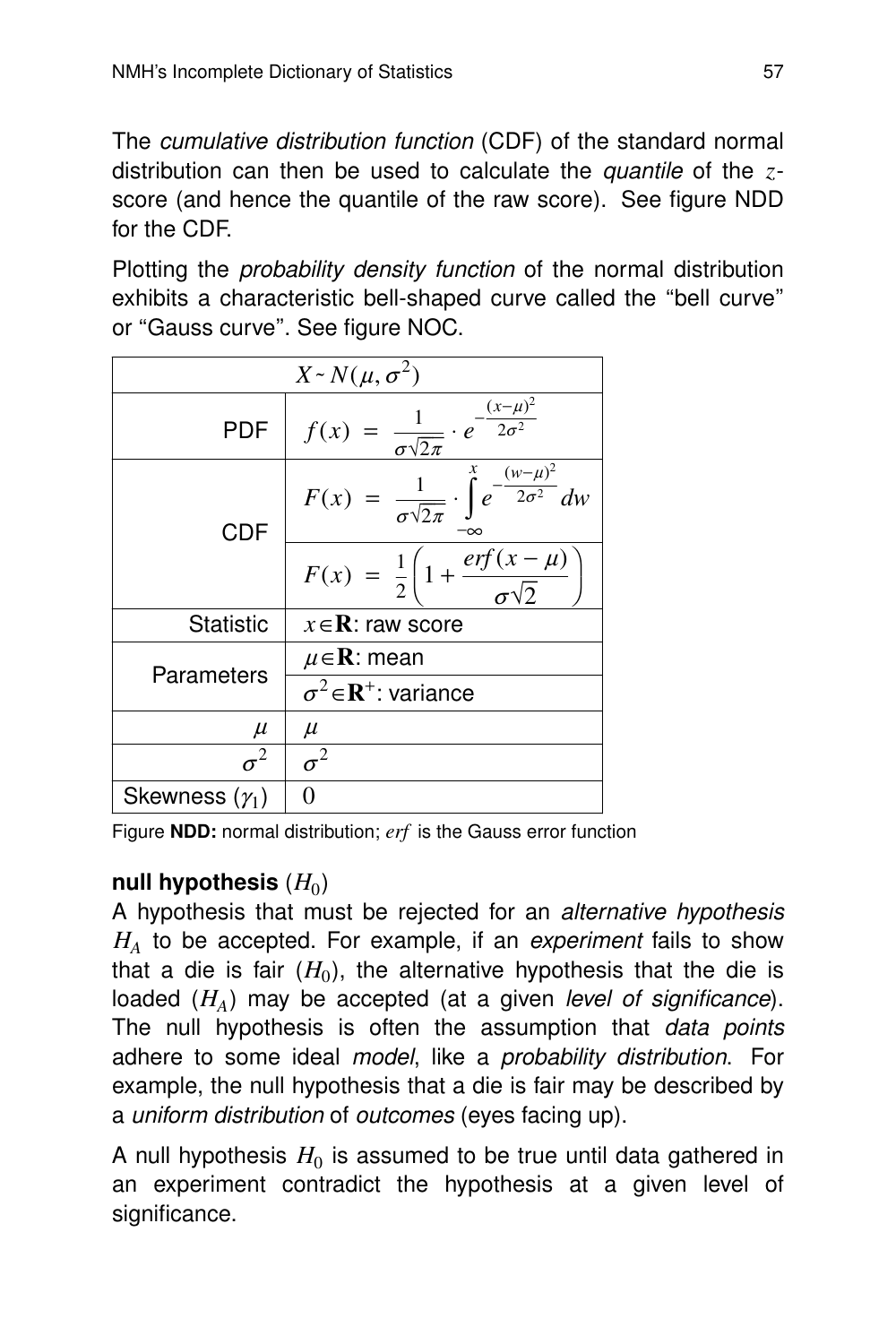#### **obser vation**

The occurrence of an outcome at a specific point of an experiment. There are different kinds of observations, like values falling into categories, discrete values or continuous values.

## **one-tailed** (adj)

A probability distribution with a single tail. More precisely, a distribution whose *probability density function* plots a curve with a single tail. In a *hypothesis test*, a test with one *critical region*; see *z*-test for location.

## **ordered data set**

A data set whose elements are ordered, typically in numerically ascending order. For example, the data set  $S = \{10, 4, 6, 2, 8\}$  can be ordered by size, giving

$$
x_1 = 2
$$
,  $x_2 = 4$ ,  $x_3 = 6$ ,  $x_4 = 8$ ,  $x_5 = 10$ 

where each  $x_i$  is an element of  $S$ . Ordering a data set is required, for instance, to compute the median of a sample.

#### **outcome**

A possible result of a trial. Each trial in a given experiment will have an outcome that is contained in its sample space. An outcome that is associated with a probability is called an event.

#### **outlier**

A data point that is particularly far removed from the *mean* (or other measure of location) of a data set. For example, the data set  $S = \{1, 2, 7, 8, 9, 11, 12, 17\}$  has the mean  $\mu = 8.375$  and standard deviation  $\sigma \approx 4.9$ . The values 1, 2, and 17 are the only ones that are more than one standard deviation removed from the mean, so they can be considered to be outliers. Outliers can severely limit the expressiveness of simple measures of dispersion, like the range. The proportion of outliers in a *probability distribution* is indicated by its kurtosis.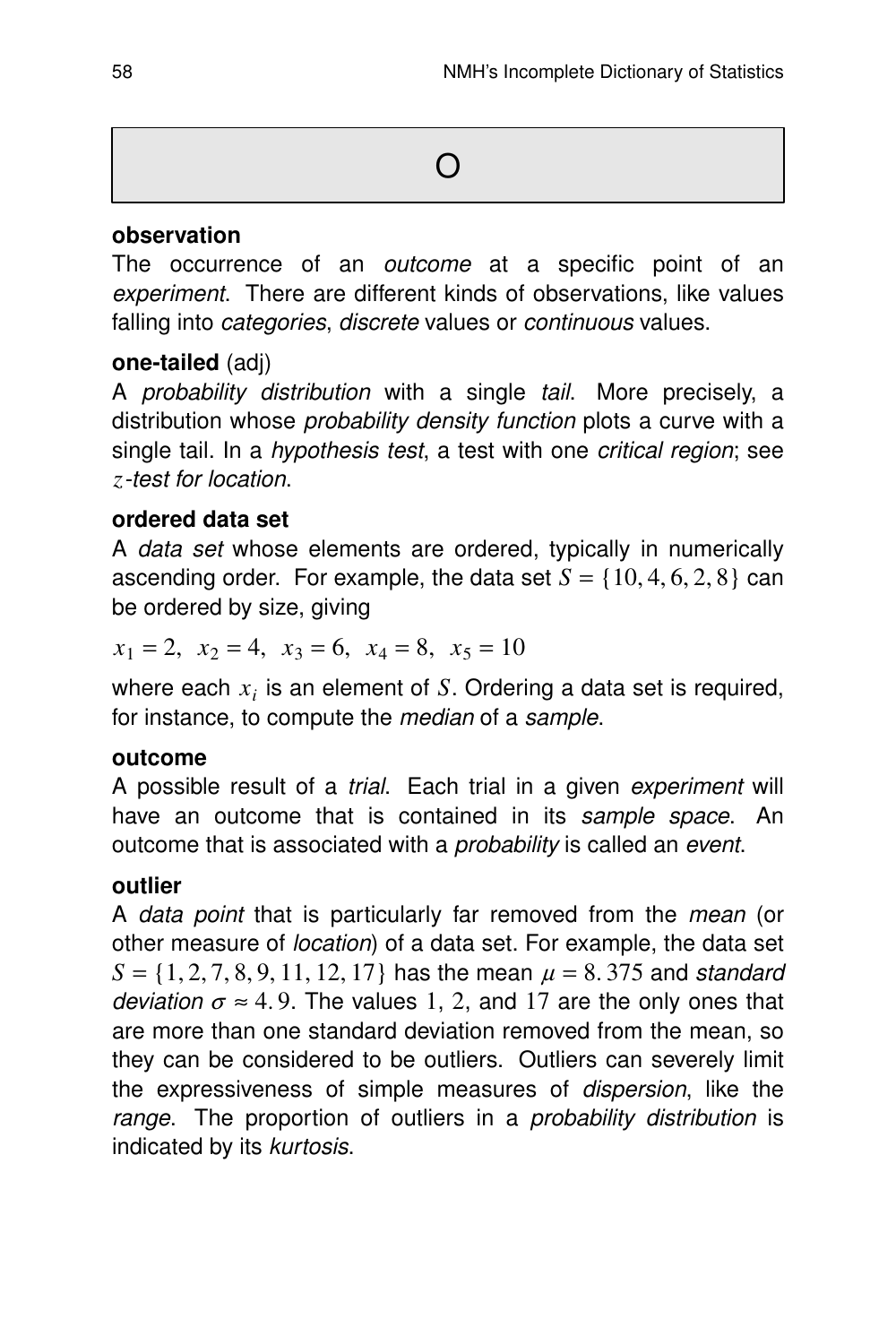# **p-value** (P value, *p*, *P*)

The complement of the quantile of a test statistic. Given a test statistic  $T \sim D$  following a *probability distribution D*, the quantile of the statistic would be  $Q = F_D(T)$ , where  $F_D$  is the *cumulative* distribution function (CDF) of  $D$ . That is, if the test statistic in a hypothesis test translates to an improbability of *Q*, then the corresponding p-value would be  $P = 1 - Q$ . So a null hypothesis must be rejected at a *level of significance* of  $\alpha$ , if  $\alpha$  falls within a critical region of the probability  $\alpha$ .

The interpretation of the p-value is the *probability* for the observed  $(\rightarrow$  observation) data to arise by chance while the null hypothesis holds or, in other words, the probability of committing a type I error. The p-value is denoted by the symbols *p* or *P*, which both have well-known other meanings  $(\rightarrow$  probability). This may cause some confusion.

## **PDF**

 $\rightarrow$  probability density function

## **Pearson's r**

 $\rightarrow$  correlation coefficient

#### **percentile**

Any of the 100-quantiles ( $\rightarrow$  quantile). Percentiles are widely used, because they divide a data set or a probability distribution into 100 equally sized or equally probable "chunks" that can provide an intuitive measure describing some quantifiable property. For example, if your length is in the  $75<sup>th</sup>$  percentile, then you are taller than 75% of the population (strictly speaking, not shorter than  $75\%$  of the population).

#### **permutation**

 $\rightarrow k$ -permutation

## **platykur tic**

 $\rightarrow$  kurtosis

#### **point estimator**

An estimator that estimates a single "best guess" for a statistic.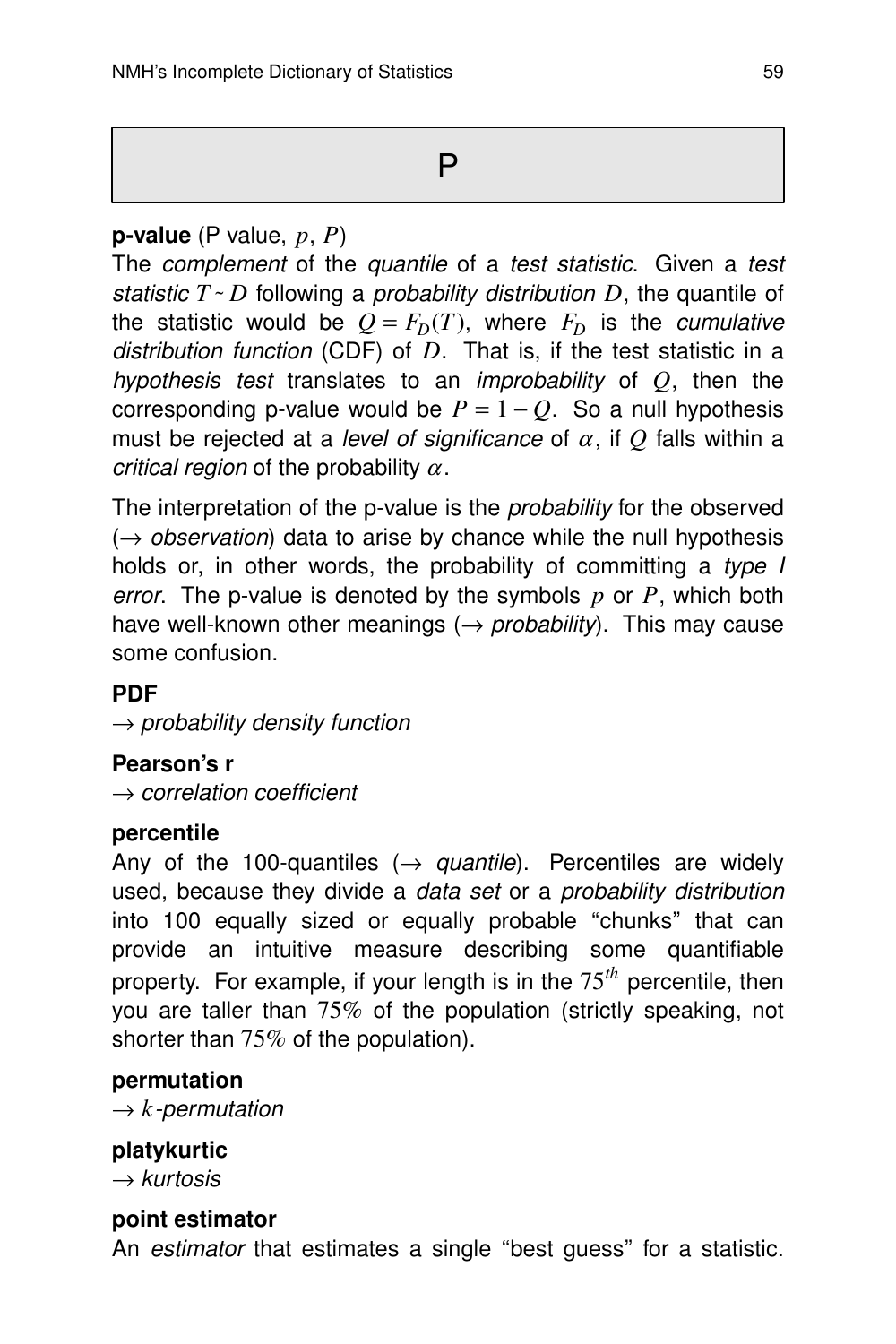Compare: interval estimator.

# **Poisson distribution**  $(X \sim Poi(\lambda))$

A discrete probability distribution modeling the probability of an event occurring x times per interval, given an average of  $\lambda$  events per interval, where an "interval" may be temporal, spatial, or abstract. The average number of events per interval must be constant. A *random variable*  $X \sim Poi(\lambda)$  is Poisson-distributed with an average number of  $\lambda$  events per interval.

For example, the number of water drops falling from a leaky pipe with an average of ten drops per minute follows the Poisson distribution  $X \sim Poi(10)$ . Then the probability of 15 drops falling from the pipe in one minute is

$$
f_X(15) = \frac{10^{15} \cdot e^{-10}}{15!} \approx 0.035
$$

and the probability of up to 15 drops falling from the pipe is:

$$
F_X(15) = \sum_{i=0}^{i} \frac{10^i \cdot e^{-10}}{i!} \approx 0.92
$$

See figure POD for distribution parameters and figure POC for sample plots of the distribution functions.

| $X \sim Poi(\lambda)$ |                                                                            |  |  |  |  |
|-----------------------|----------------------------------------------------------------------------|--|--|--|--|
| <b>PMF</b>            | $\lambda^x \cdot e^{-\lambda}$<br>f(x)<br>x!                               |  |  |  |  |
| <b>CDF</b>            | $F(x) = \sum_{n=1}^{x} \frac{\overline{\lambda^i} \cdot e^{-\lambda}}{n!}$ |  |  |  |  |
|                       | $F(x) = Q(x+1, \lambda)$                                                   |  |  |  |  |
| Statistic             | $x \in N_0$ : number of events                                             |  |  |  |  |
| Parameters            | $\lambda \in N_0$ : events per interval                                    |  |  |  |  |
| $\mu$                 | λ                                                                          |  |  |  |  |
| $\sigma^2$            | $\lambda$                                                                  |  |  |  |  |
| Skewness $(\gamma_1)$ | $\sqrt{\lambda}$                                                           |  |  |  |  |
| Approximations        | $N(\lambda, \lambda)$ for $\lambda \ge 15$                                 |  |  |  |  |

Figure **POD:** Poisson distribution; *Q* is the complement of the regularized incomplete  $\Gamma$  function, a common way for computing the CDF of the distribution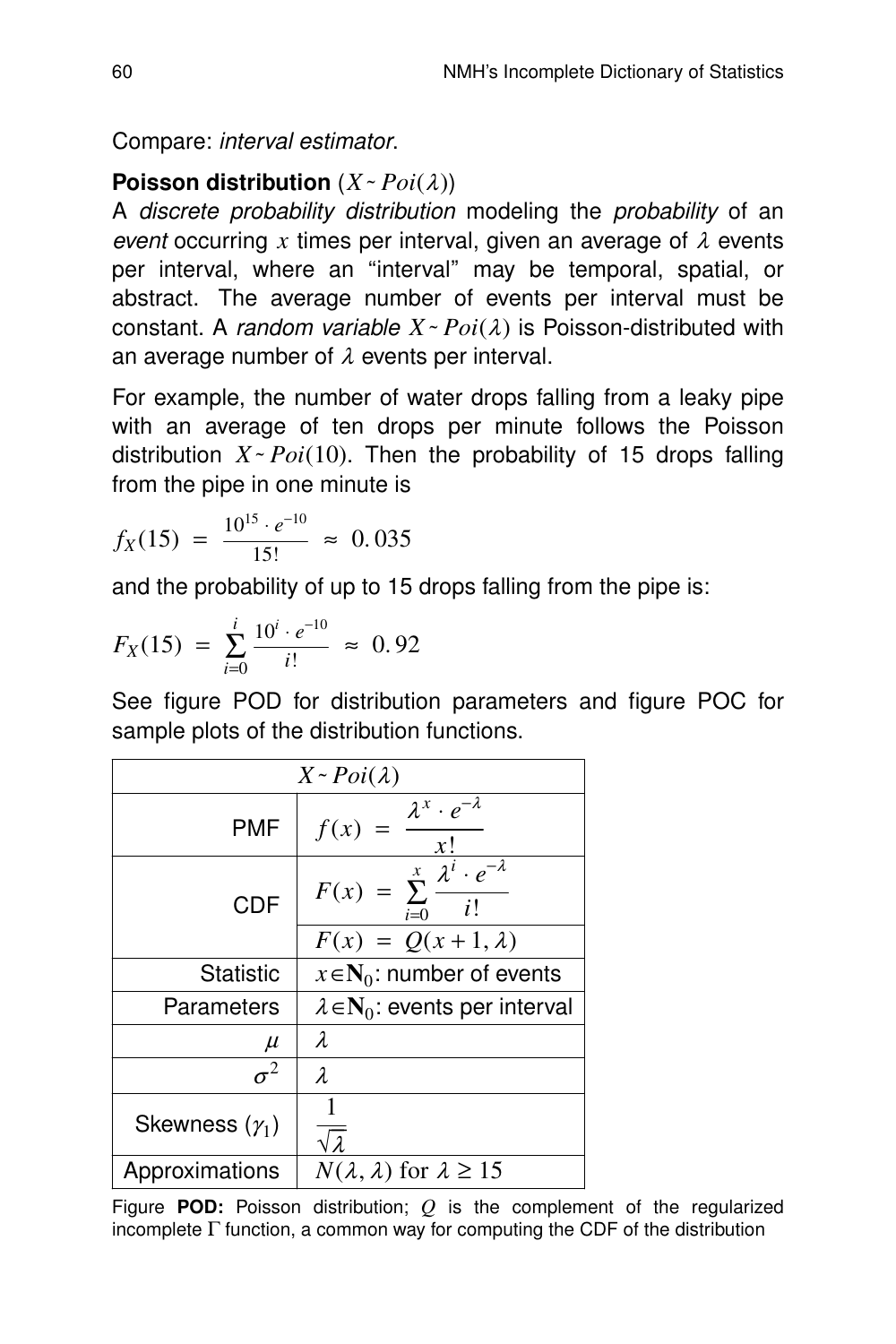

Figure **POC:** Poisson distribution probability functions; left: PMF with  $\lambda = 5$  (solid) and  $\lambda = 10$  (dashed); right: CDF with same parameters

## **population**

A closed group of discrete objects, like all students on a campus, all travels of an elevator car on a specific day, or all attempts to roll 18 eyes with three six-sided dice. Note that a menber of a population does not have to be concrete, nor does the population have to be finite. For instance, any number of attempts can (theoretically) be made to roll 18 eyes. A major goal of statistics is to make predictions about a population based on one or multiple samples taken from that population.

## **power of a test**

The power of a *hypothesis test* is the conditional probability of rejecting a *null hypothesis* given it is invalid:

power =  $P(H_0 \text{ rejected} | H_0 \text{ invalid})$ 

It is equal to the complement  $1 - \beta$  of the type II error.

## **probability**  $(p, P(x))$

A measure describing the likelihood of an event to occur. Probability is typically expressed as a real number *p* in the range  $[0, 1]$ , where  $0$  indicates (almost) impossibility and  $1$  means (almost) certainty.

The notation  $P(x)$  describes the probability of an *observation* x, and  $P(X = x)$  denotes the probability of a *random variable X* to take the value *x*. For example, the probability of the toss of a fair coin to yield ''heads'' would be *P*(*heads*) = 0. 5. The notation  $P(x_1 \leq X \leq x_2)$  is used express the probability of an observation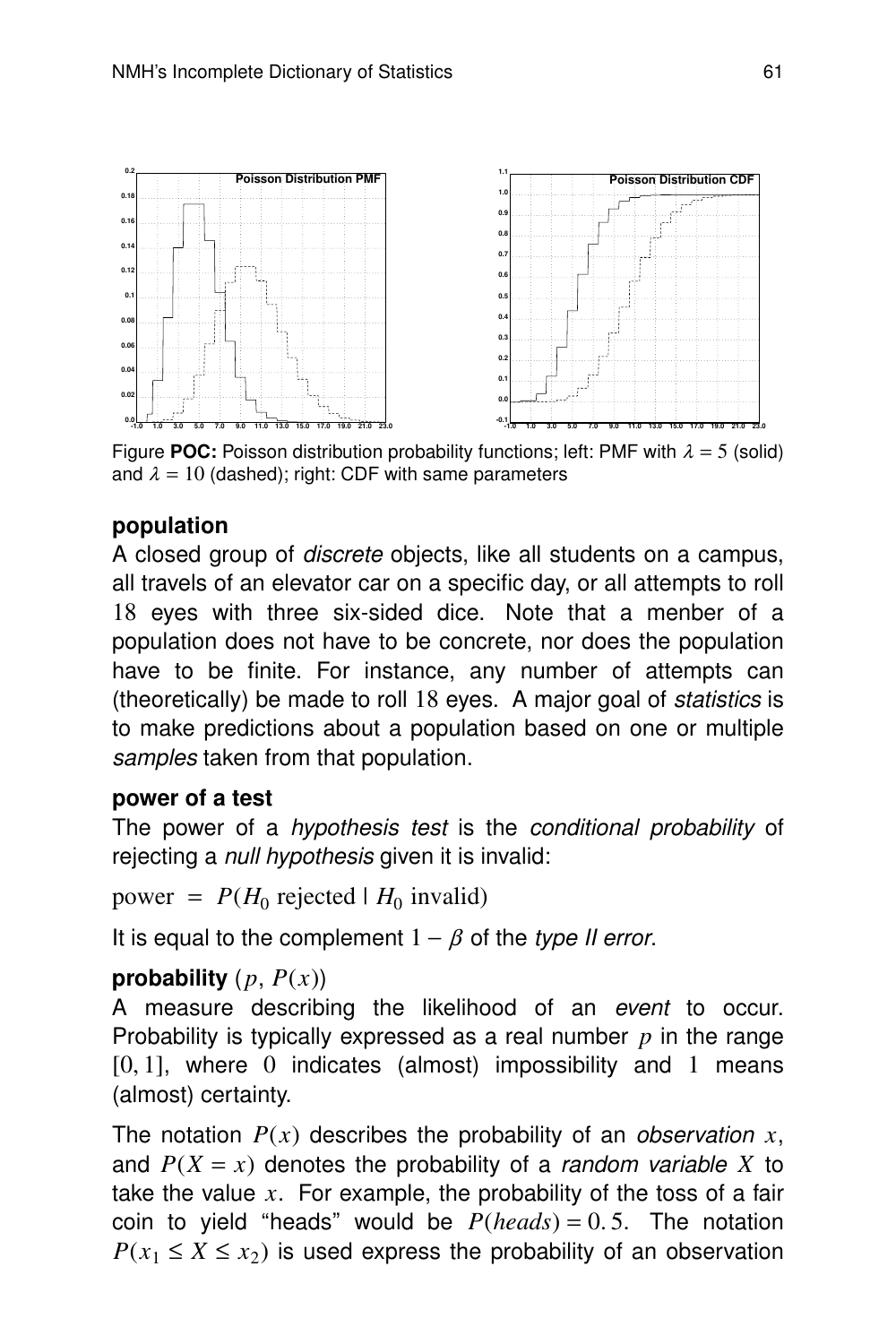to fall within an interval of numbers. Here the observation would be  $X$  assuming a value between (and including)  $x_1$  and  $x_2$ .

# **probability density function** (PDF,  $f_X$ ,  $f$ )

A function describing the relative probability of a continuous random variable *X* taking a specific value in its sample space. It is denoted by the symbol  $f_X$  (or just  $f$ , if  $X$  is implied), where  $X$  is the random variable  $X$  or the *probability distribution* of  $X$ . Each probability distribution has its own specific PDF.

Relative probability can only compare the likelihood of two points in the sample space of *X*. For example, the peak of the standard normal distribution  $Z$  at  $x = 0$  would have a relative probability of  $f_Z(0) = 0.4$ . This does not say anything about the actual probability  $P(Z = 0)$ , though.

To compute the probability of a continuous random variable falling within a specific interval, the integral of the PDF is used. See cumulative distribution function (CDF). The equivalent function for discrete probability distributions is the probability mass function (PMF).

# **probability distribution**

A statistical *model* that maps *events* to *probabilities*, i.e. it estimates ( $\rightarrow$  *estimate*) the probability of a given event.

Discrete probability distributions have a sample space consisting of individual outcomes. Their probability mass functions (PMF) deliver the probability of a specific outcome to occur and their cumulative distribution functions compute the probability of a range of outcomes to occur. The sample space of discrete distributions may consist of *categories* rather than numeric data.

Continuous probability distributions have a sample space consisting of an interval of real numbers. They use their CDFs to estimate the probability of an outcome falling into a given range. Their counterpart to the PMF is the *probability density function* (PDF), but it is not usually used to compute probabilities.

Common discrete probability distribution include the (discrete) uniform distribution, the geometric distribution, the binomial distribution, and the Poisson distribution. Common continuous probability distribution include the *normal distribution*, the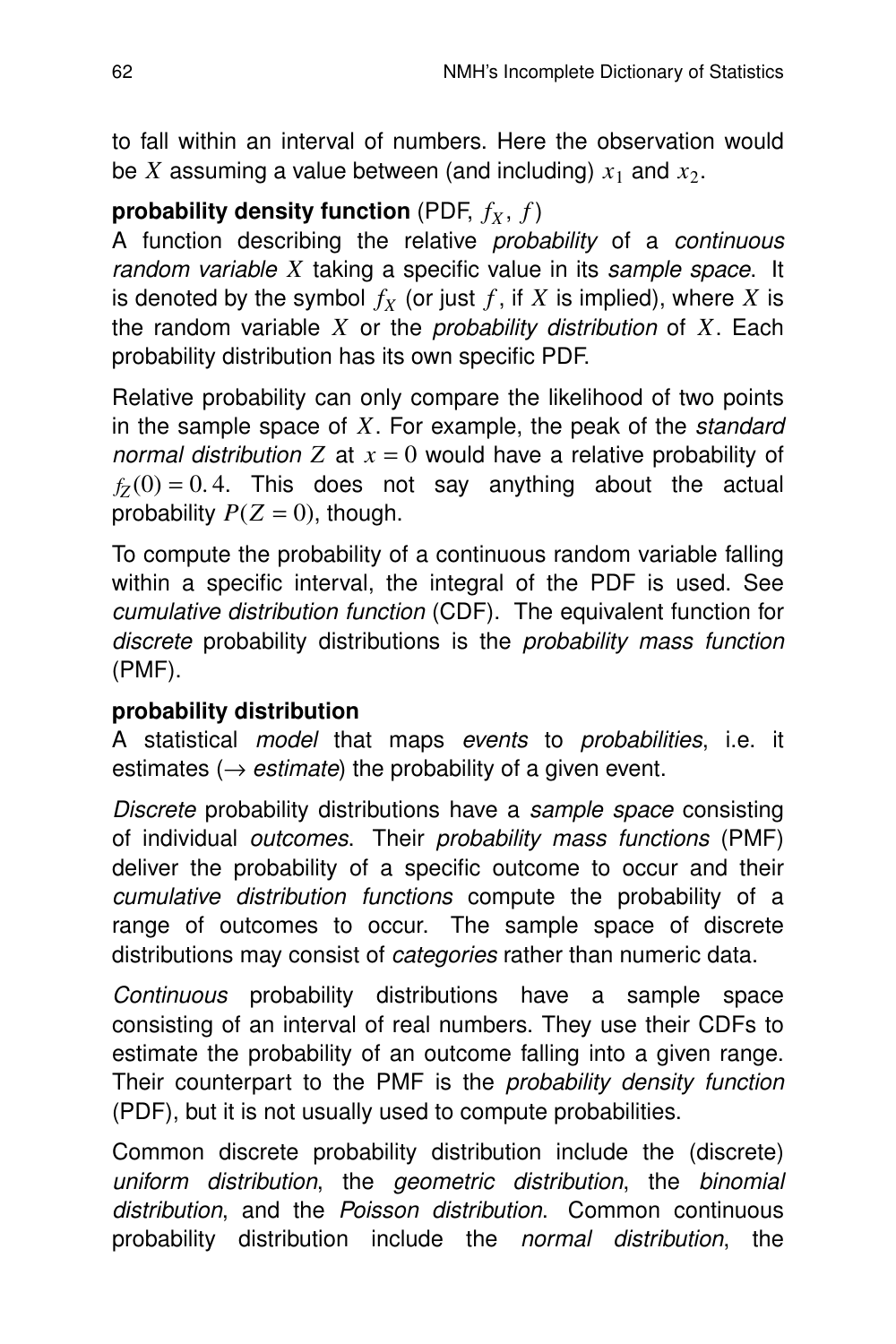$\chi^2$ -distribution ( $\rightarrow$  chi-square distribution), the t-distribution, and the *lognormal distribution*.

# **probability function**  $(f_X, F_X, P)$

A function mapping an outcome to a probability. Mostly used to refer to the functions of *probability distributions*, and among those most frequently used to indicate the probability density function (PDF). Sometimes used to describe the probability of a categorical outcome  $(\rightarrow$  *category*), like *P*(*Heads*) to denote a coin showing heads.

# **probability mass function** (PMF,  $f_X$ ,  $f$ )

A function describing the *probability* of a *discrete random variable X* taking a specific value in its sample space. It is denoted by the symbol  $f_X$  (or just  $f$ , if  $X$  is implied), where  $X$  is the random variable *X* or the probability distribution of *X*. Each probability distribution has its own specific PMF.

For example, throwing a ball into a bucket may have a probability of success of  $p = 0.8$ . Then the probability of a single success after a given number of failures is a random variable following a geometric distribution  $X \sim Geo(0, 8)$ , whose PMF is

 $f(x) = (1 - p)^{x-1} \cdot p$ 

So the probability  $P(X = 3)$  of hitting the bucket in the third trial, after two failures is:

 $f_{Geo}(3) = 0.2<sup>2</sup> \cdot 0.8 = 0.0032$ 

To compute the probability of at least one success, the cumulative distribution function (CDF) would be used. The equivalent function for *continuous* probability distributions is the *probability* density function (PDF).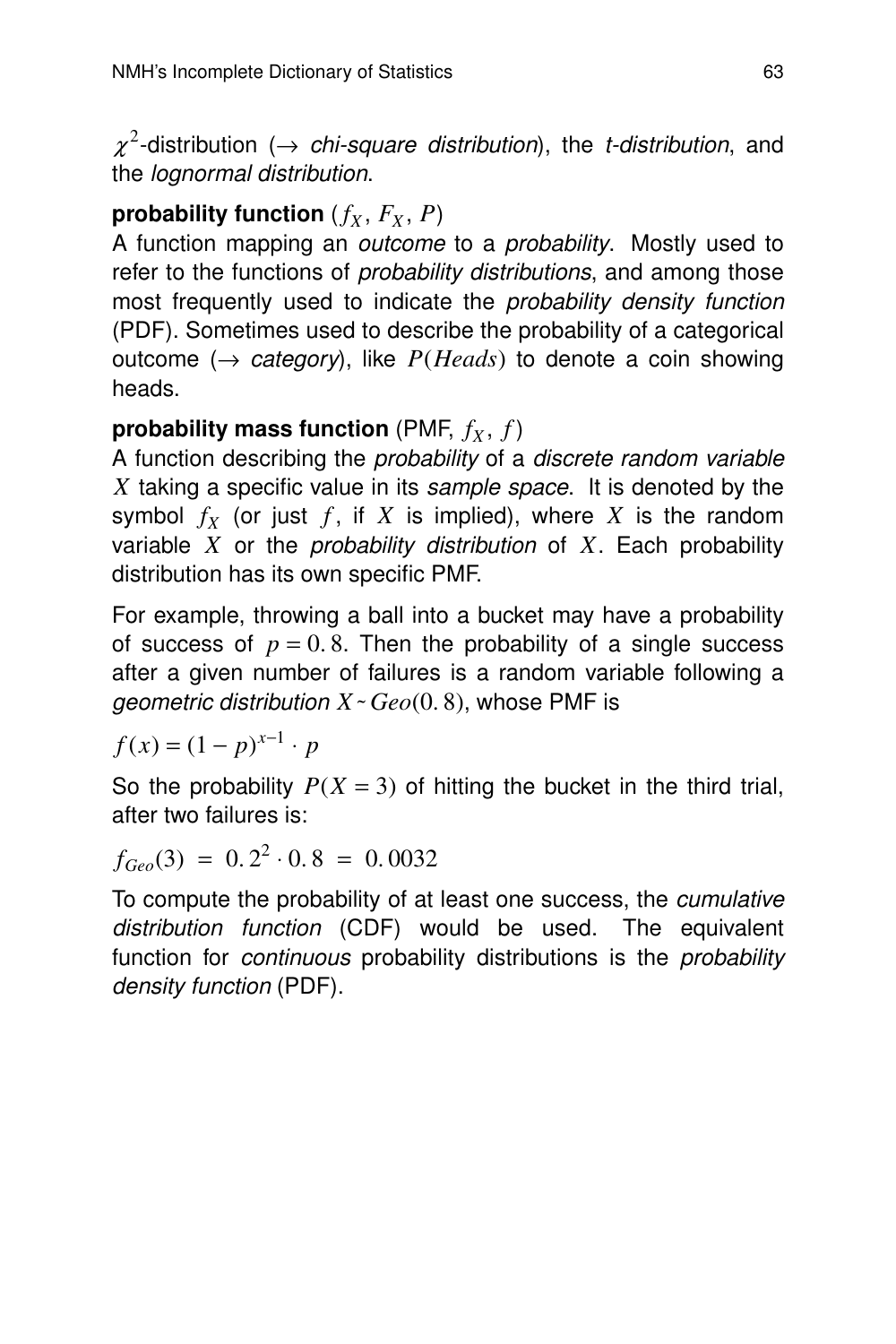## **q-quantile**

 $\rightarrow$  quantile

## **quantile**

A point dividing a *discrete random variable* or a *data set* into segments of equal size or a *continuous* random variable into intervals of equal *probability*. A q-quantile is any of  $q - 1$  data points dividing a data set or var iable into *q* segments.

The  $n^{th}$   $q$ -quantile  ${}_{q}Q_{n}$  of a data set  $S = \{s_{1}, \cdots, s_{n}\}$  is calculated as follows:

$$
{}_{q}Q_{n} = \begin{cases} s_{1} & \text{if } n = 1 \\ \begin{aligned} s_{\lfloor n/q \rfloor + 1} & \text{if } \lfloor n/q \rfloor \neq n/q \\ \frac{s_{n/q} + s_{(n/q)+1}}{2} & \text{if } \lfloor n/q \rfloor = n/q \end{aligned} \end{cases}
$$

The 2-quantile is also called the *median*, a 4-quantile is called a quartile, and a 100-quantile is called a percentile. Sometimes the  $0^{th}$  quantile is used to denote the minimum of a random variable or data set and the  $q^{th}$   $q$ -quantile is used to refer to its maximum.



Figure **QNT:** 10-quantiles of the standard normal distribution

The  $n^{th}$  q-quantile of a continuous random variable is computed by the quantile function of the variable's probability distribution. In this case, it is common to talk about fractional quantiles, like the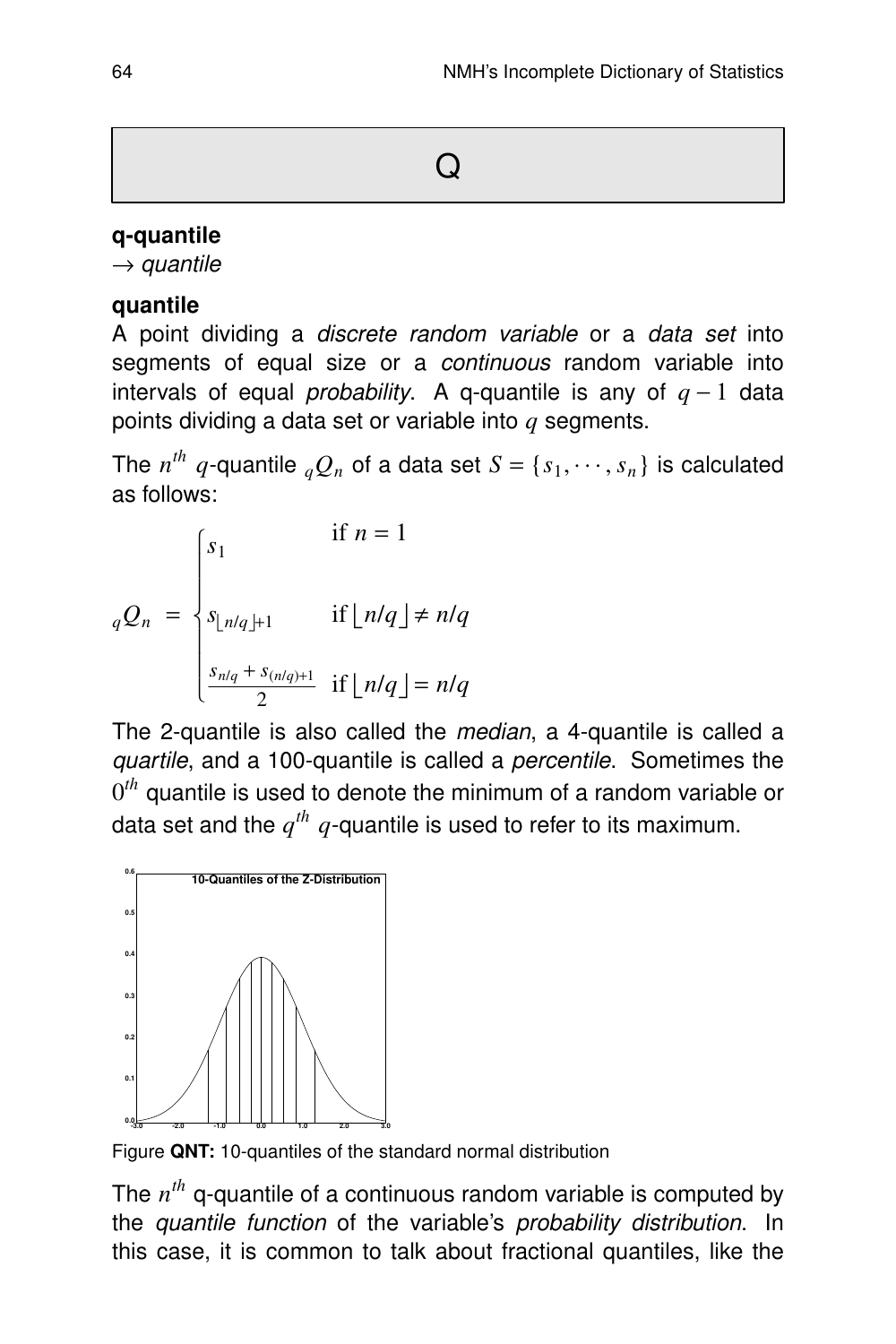0. 99997*th* quantile instead of the 99. 997*th* percentile.

Figure QNT shows the 10-quantiles of the standard normal distribution. The areas between the quantiles have the same probability and hence the same size.

# **quantile function**  $(F_X^{-1}, F^{-1})$

The inverse function of the cumulative distribution function (CDF) of a *probability distribution*. It is denoted by the symbol  $F_X^{-1}$  (or just  $F^{-1}$ , if  $X$  is implied), where  $X$  is the *random variable*  $X$  or the probability distribution of *X*. Each distribution has its own specific quantile function. The quantile function  $F_X^{-1}(p)$  computes a distribution-specific value *x* such that  $P(x \le X) = p$ .

The quantile function is used to compute, for instance, confidence intervals and the level of significance in hypothesis tests. For example, a two-tailed confidence interval with a level of confidence of  $c = 0.9$  would correspond to  $F_Z^{-1}(0.95) = 1.64\sigma$  on the standard normal distribution (the argument is 0. 95, because the distribution is two-tailed).

## **quar tile**

Any of the three 4-quantiles ( $\rightarrow$  quantile). The  $2^{nd}$  quartile is also called the median. See figure QTS.

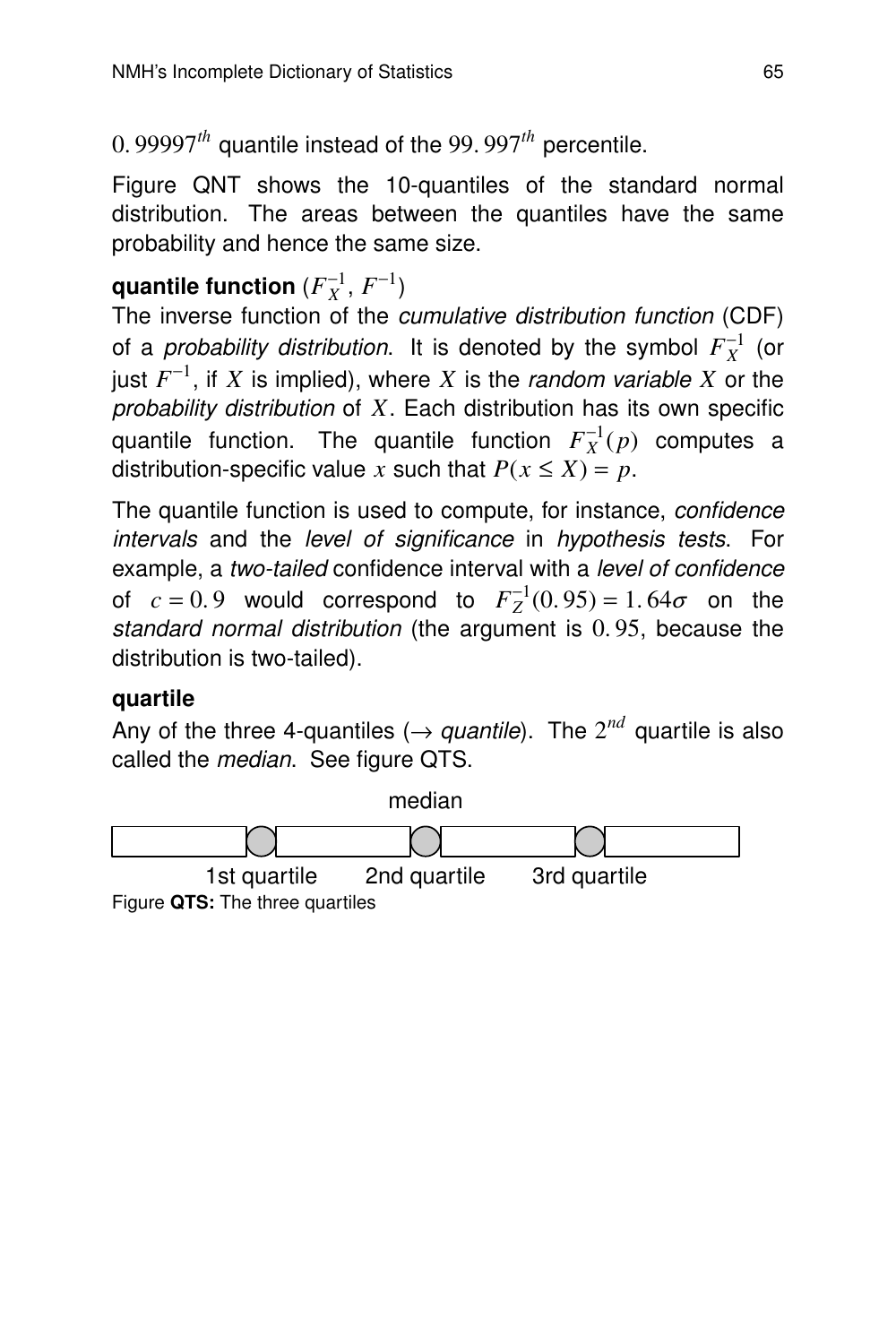**r-squared** (*r* 2 )  $\rightarrow$  coefficient of determination

## **random sampling**

 $\rightarrow$  sampling

## **random variable** (*X*, *Y*)

A function that maps an *outcome* to a numerical value. Because some outcomes in the physical world cannot be measured directly, a random variable is used to make them measurable. Most commonly a table is used to map phenomena (outcomes) to values. E.g.:

| <b>Outcome</b>    | Rain | No rain |
|-------------------|------|---------|
| Value $(X)$       |      |         |
| Probability $(p)$ | 0.3  | 0.7     |

The *probabilities* of the individual values of a random variable always sum up to 1. The probabilities can be omitted, if their distribution is uniform  $(\rightarrow$  uniform distribution). Sometimes a frequency can be used to compute the value of a random variable, like the number of heads when tossing three coins:

| Number of heads facing up in 3 coins, H=heads, T=tails          |  |  |  |  |  |  |  |  |
|-----------------------------------------------------------------|--|--|--|--|--|--|--|--|
| $TTH$   $THT$   $THH$   $HTT$   $HTH$   $HHT$<br><b>Outcome</b> |  |  |  |  |  |  |  |  |
| Value $(X)$                                                     |  |  |  |  |  |  |  |  |

In many cases outcomes already are measurable. In these cases, the random variable is an identity mapping.

The *probability* of a *discrete* random variable taking a specific value is expressed using the notation  $P(X = x)$  where *X* is the random variable and  $x$  the corresponding value. For instance, given the above table, the probability of getting two heads is  $P(X = 2) = \frac{3}{8}$  $\frac{5}{8}$  (3 out of 8 cases map to 2).

When a random variable is *continuous*, each point in its distribution has infinitesimally small probability, so values of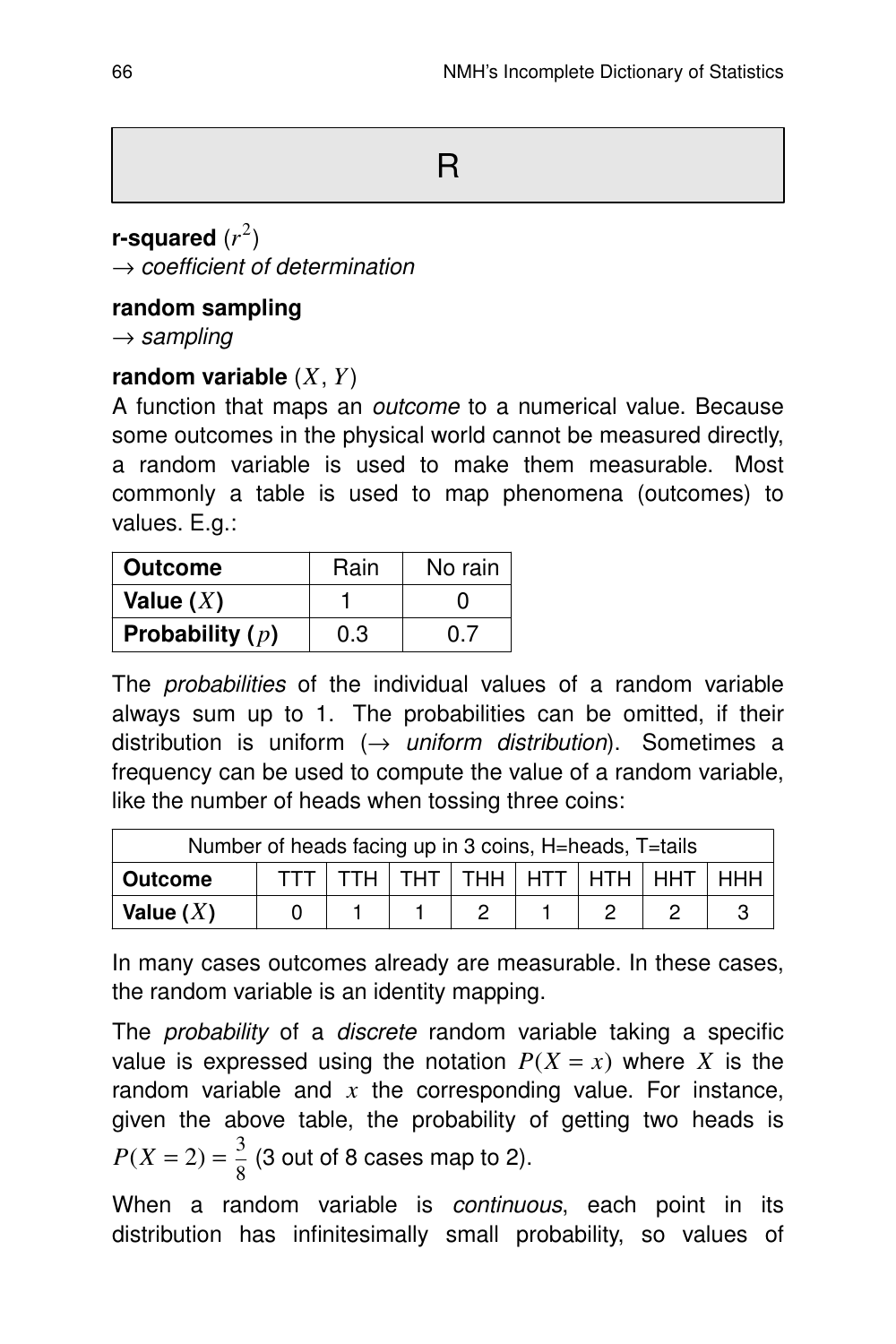continuous variables are expressed as a intervals. For instance, the notation  $P(1.5 \le X \le 1.7)$  indicates the probability of the random variable  $X$  to lie in the interval  $[1, 5, 1, 7]$ .

#### **rang e**

A measure of *dispersion* that is formed by subtracting the smallest element of a sample from the largest one:

 $range(x) = max(x) - min(x)$ 

Example: the data set  $x = \{1, 2, 3, 4, 5, 6\}$  has the maximum  $max(x) = 6$  and minimum  $min(x) = 1$ , so its range is  $6 - 1 = 5$ .

The range is very sensitive to *outliers*. More robust measures of dispersion include the *interquartile range* and the standard deviation.

#### **raw score**

See *normal distribution* and *z*-score.

#### **rectangular distribution**

 $\rightarrow$  uniform distribution

#### **reducible error**

An error being introduced by a statistical model.

#### **regressand**

 $\rightarrow$  dependent variable

#### **regression analysis**

The analysis of data ( $\rightarrow$  data set) with the intent of finding a *model* that can be used to estimate ( $\rightarrow$  estimator) data points that are not contained in the data set under analysis. The model is then used to predict the value of a *dependent variable* based on the value of an *independent variable*. The model found by regression analysis can never predict data points with certainty due the irreducible error and the bias-variance trade-off. For a simple and common regression model, see linear regression.

#### **regression coefficient**

 $\rightarrow$  linear regression

#### **regression line**

The graph of a *linear regression* function of the form  $y = ax + b$ , where *a* and *b* are called the regression coefficients. The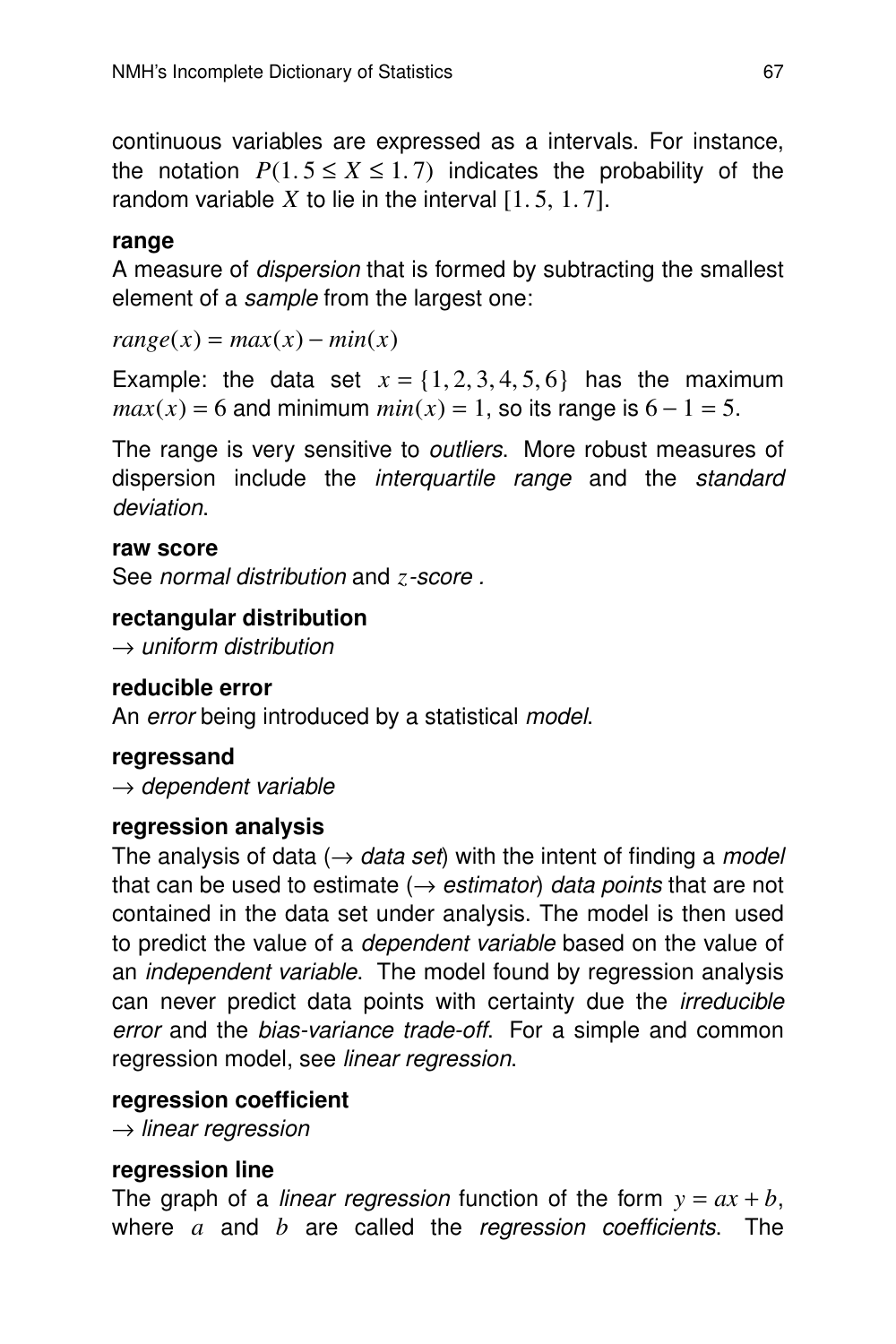coefficient  $a$  determines the slope of the function and  $b$  its intercept. A regression line is often drawn through a scatter plot to visualize the relationship between two random variables.

#### **regressor**

 $\rightarrow$  independent variable

## **replacement**

The act of putting back (replacing) an element after drawing it from a set. For instance, the 2-combinations ( $\rightarrow$  *k*-combinations) of the set  $S = \{A, B, C\}$  without replacement are

*AB AC BC*

because a letter cannot be drawn again after using it in a combination. The 2-combinations with replacement of the same set are

*AA AB AC BB BC CC*

# **residual sum of squares** (RSS)

A measure of discrepancy between observed outcomes and outcomes predicted by a statistical model ( $\rightarrow$  regression analysis). It measures the part of the variance of a random variable or sample that is not explained by the given model. A small RSS value indicates a good fit of the model to the data. The RSS is computed as follows:

$$
RSS = \sum_{i=1}^{n} (y_i - f(x_i))^2
$$

where each  $y_i$  is an actual outcome and each  $f(x_i)$  is an *estimate* predicted by the model  $f$ . A normalized measure of discrepancy is provided by the coefficient of determination.

# **reverse conditional probability** (RCB)

The probability  $P(A|B)$  given the conditional probabilities  $P(B|A)$ ,  $P(B|\overline{A})$ , and the probability of  $P(A)$  in general (or their *complements*). Because  $P(A|B)$  implies that *B* already has occurred, it is the proportion of  $A \cap B$  occurring and *B* occurring (with or without  $A$  also occurring). So the formula for calculating the RCB is

$$
P(A|B) = \frac{P(A \cap B)}{P(B)} = \frac{P(A) \cdot P(B|A)}{P(A) \cdot P(B|A) + P(\overline{A}) \cdot P(B|\overline{A})}
$$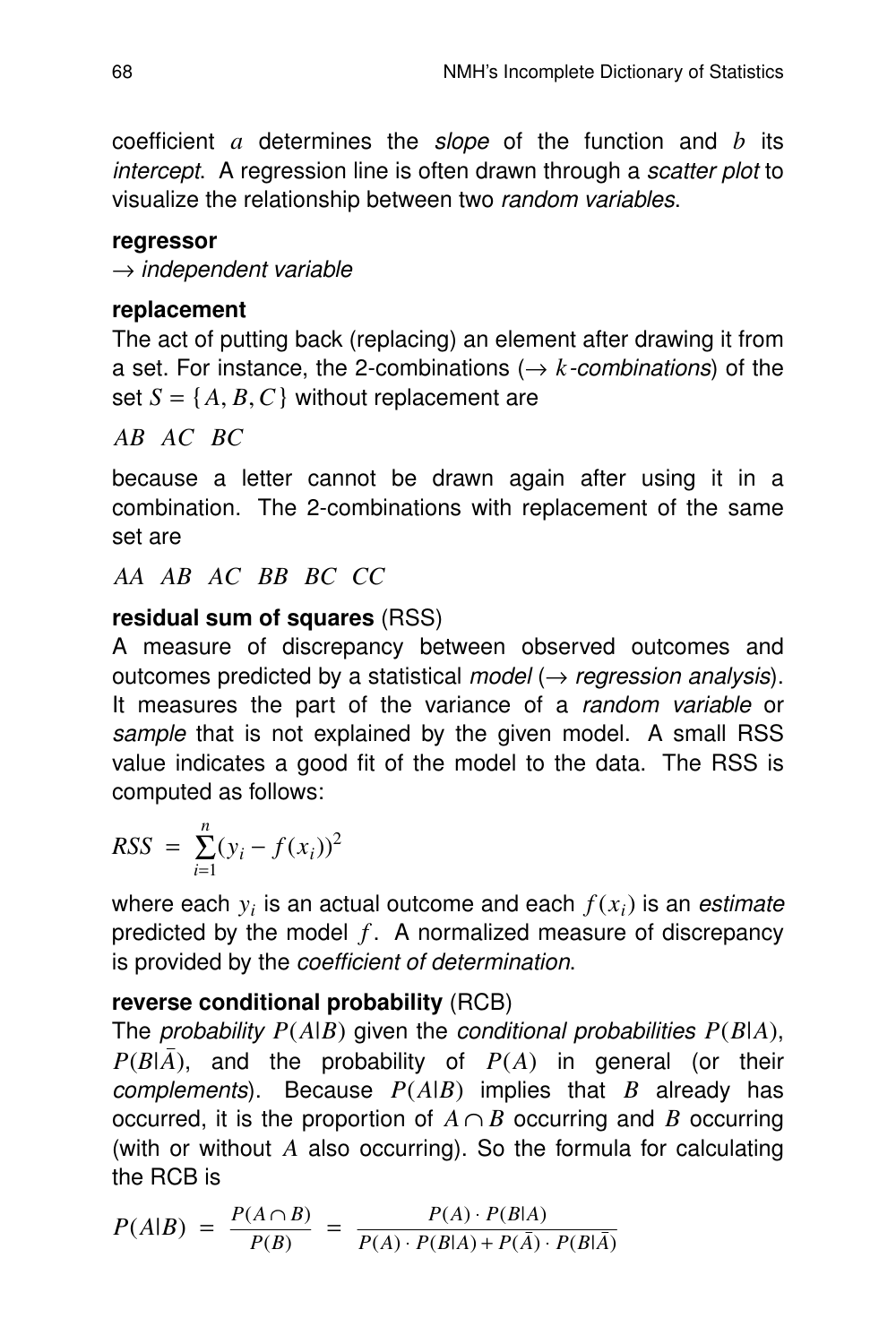This formula is widely known as "Bayes rule" or "Bayes theorem".

Example: There are two boxes. Box *A* contains 12 black and 8 white marbles, box *B* contains 4 black and 16 white marbles. When randomly drawing a marble, the probability of drawing a marble from box *A* is  $P(A) = 0.5$ . The probability of drawing a black marble from box *A* is  $P(Black|A) = \frac{12}{20}$  $\frac{12}{20}$  = 0.6. Analogously,  $P(Black|\bar{A})=\frac{4}{20}$  $\frac{1}{20}$  = 0.2. (Each box contains 20 marbles.) Given these probabilities, the RCB of a randomly drawn black marble coming from box *A* would be:

$$
P(A|Black) = \frac{P(A) \cdot P(BlackA)}{P(A) \cdot P(BlackA) + P(\bar{A}) \cdot P(Black\bar{A})}
$$

$$
= \frac{0.5 \cdot 0.6}{0.5 \cdot 0.6 + 0.5 \cdot 0.2} = \frac{0.3}{0.4} = 0.75
$$

#### **rule of three sigma**

In a normal distribution,  $68.3\%$  of the data points are located within one standard deviation ( $\sigma$ , sd) from the mean, 95.4% of the data points within two sd, and  $99.7\%$  within three sd. This principle is known as the rule of three sigma. The principle is illustrated in figure 3SG.



Figure **3SG:** rule of three sigma; first sigma (light gray): p=0.683, second sigma (medium gray, including first): p=0.954, third sigma (dark gray, including 1st and 2nd): p=0.997; vertical line: mean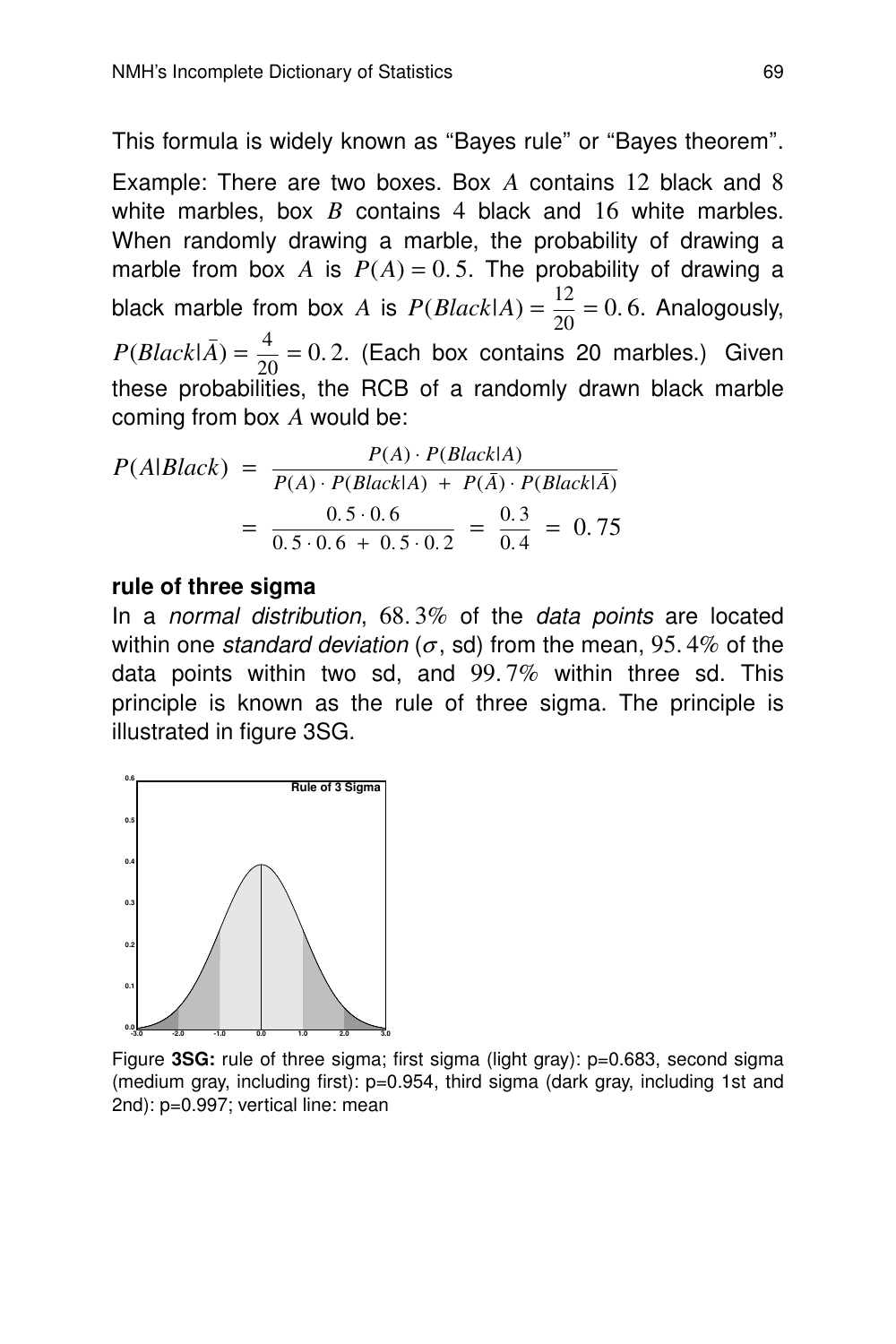#### **sample**

A data set created by collecting the outcomes of an experiment. Often the experiment is to gather quantifiable characteristics of specimens randomly chosen from a *population*. If a sample is large enough, it will have properties that are asymptotically equal to those of the population from which the sample was taken. For instance, the sample will have a mean and variance that is close to that of the population. The size of a sample is typically denoted by the letter *n*. When population size has to be distinguished from sample size, the letter *N* is used for the population size. The process of creating a sample is called sampling.

#### **sample covariance**

 $\rightarrow$  covariance

## **sample point**

A value contained in a sample.

#### **sample space**

The set *S* of all possible *outcomes*  $x_1, \cdots x_n$  that may occur during an experiment or the domain of a random variable. Because each outcome *x<sup>i</sup>* must be an element of *S*,

$$
P(S) = \sum_{i=1}^{n} P(x_i) = 1
$$

Also,

$$
\sum_{x=a}^{b} f(x) = 1
$$

where *f* is the probability mass function of a discrete random variable and  $S = \{a, a+1, \dots, b\}$  is its domain. Finally,

$$
\int_{a}^{b} f(x)dx = 1
$$

where *f* is the *probability density function* of a *continuous* random variable and  $S = [a, b]$  is its domain.

For example, the sample space of rolling a six-sided die is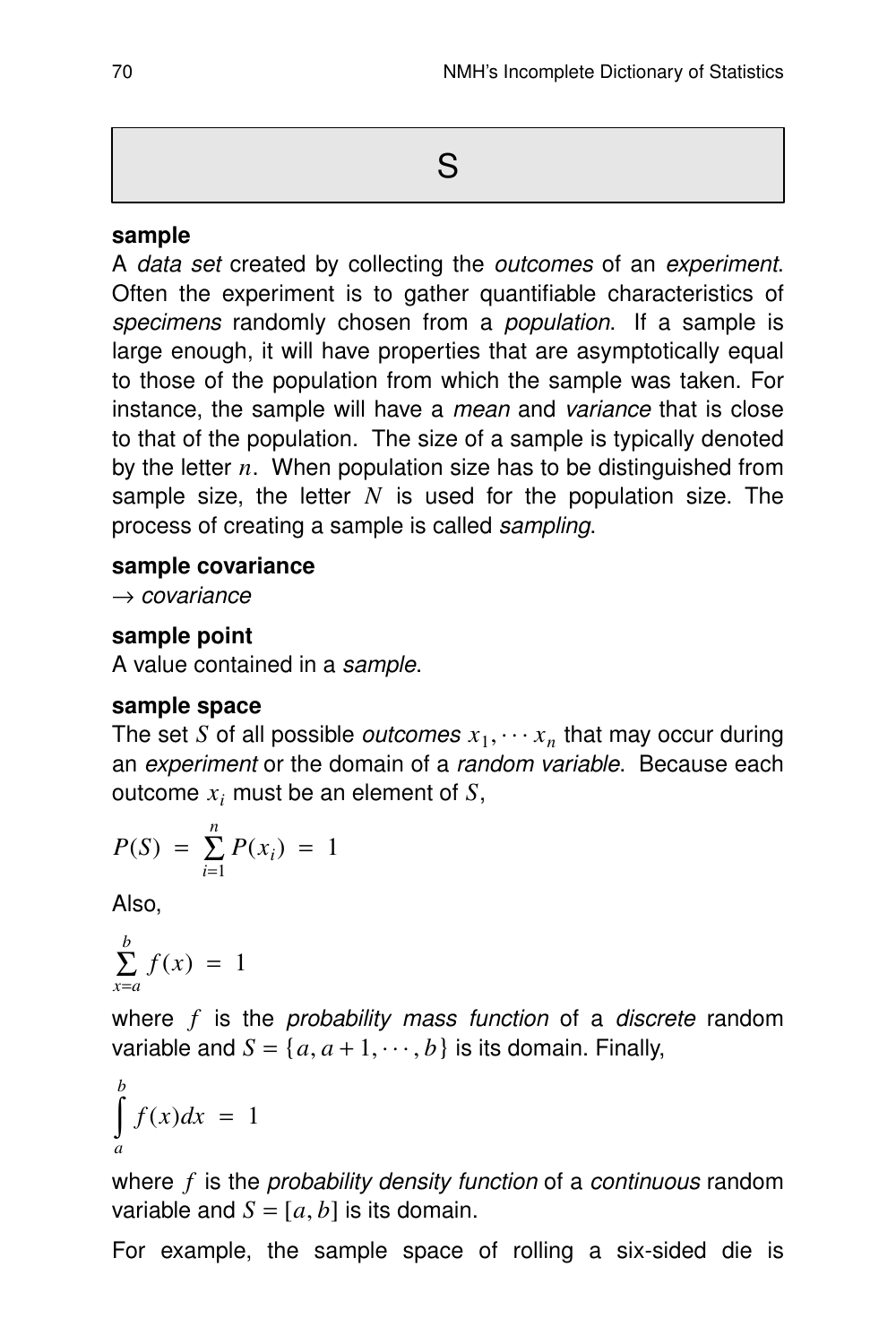$S = \{1, 2, 3, 4, 5, 6\}$  and, correspondingly,  $\sum_{i=1}^{6}$ *i*=1 1  $\frac{1}{6} = 1.$ 

#### **sample variance**

 $\rightarrow$  variance

## **sampling**

The process of creating a *sample*. A sample is chosen in such a way that it resembles the distribution of a given measurable characteristic of a *population* as closely as possible. The most common method of sampling is ''random sampling'', where the specimens are chosen from the population randomly, for example by presenting a survey to students on a campus or by taking random numbers from a phone register.

Another approach is ''systematic sampling'', where the samples are chosen using some fixed pattern, like taking every 13*th* piece from an assembly line. Another systematic approach is to perform a fixed number *n* of experiments and gather the *outcomes* in a sample. In this case the population is an infinite number of possible *trials*, and the sample is created by collecting the first  $n$ outcomes.

When some characteristics of the population are known in advance, ''stratified sampling'' can help to create a sample that reflects the population better than a pure random sample. For example, if a population is known to consist of  $60\%$  females and 40% males, the sample can be chosen from separate ''female'' and ''male'' strata, making sure that the sample contains the same proportion of males to females as the population.

# **sampling distribution**

The *probability distribution* of a *population statistic* based on random samples represented by random variables. For finite, discrete populations, the sampling distribution can be approximated by the frequency distribution of the statistic computed for all possible samples of the size *n*. For example, all possible samples obtained by rolling a four-sided die two times (sample size  $n = 2$ ) are shown in figure SD1, next to the corresponding sampling distribution.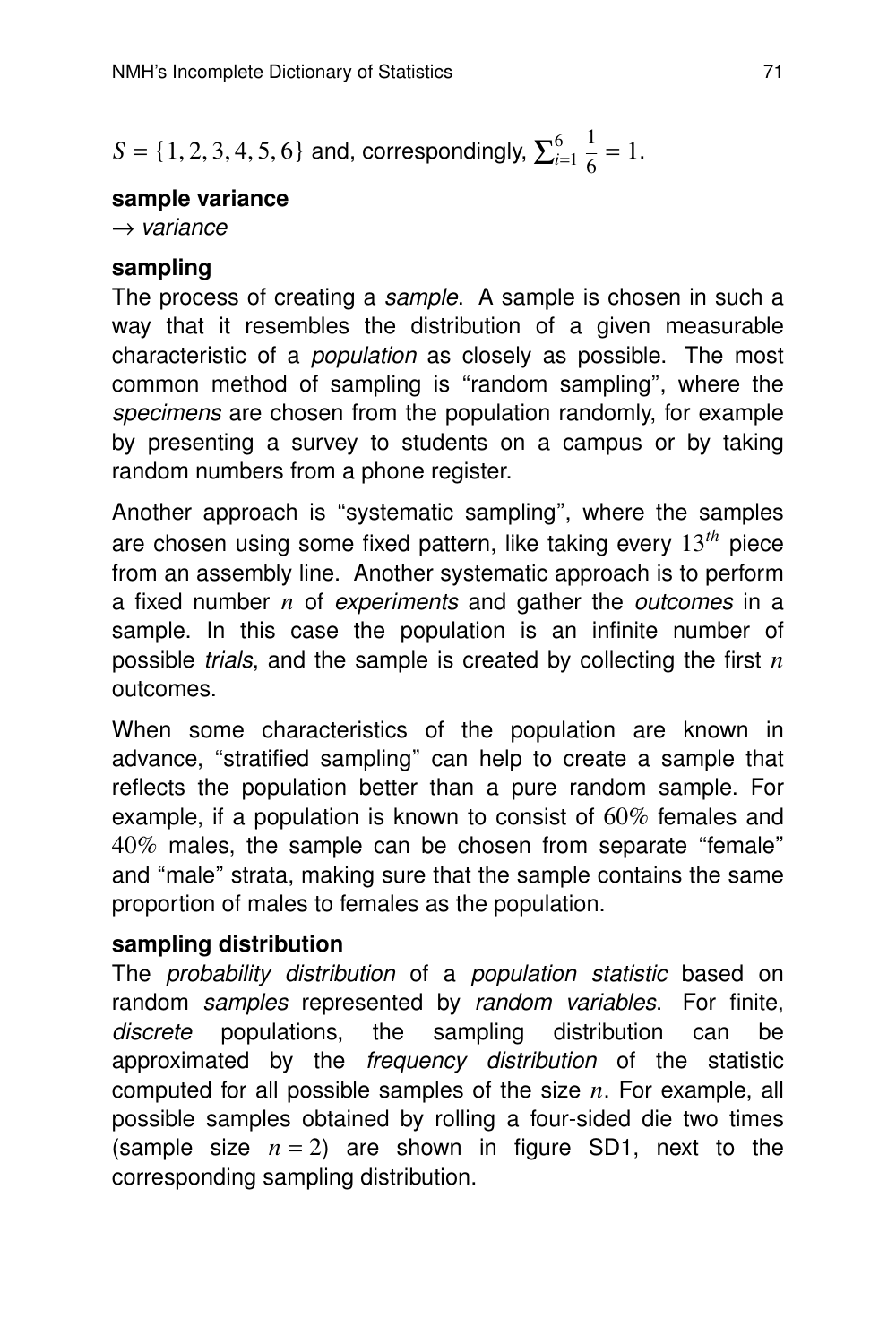| $X_i$       | $\bar{x}$ | $X_i$     | $\boldsymbol{\chi}$ | 8.0<br>Sampling Distribution, n=2                    |
|-------------|-----------|-----------|---------------------|------------------------------------------------------|
| 1, 1        | 1.0       |           | 2.0                 | 7.0                                                  |
| 1, 2        | 1.5       | 2         | 2.5                 | 6.0                                                  |
| 1, 3        | 2.0       | [3,3]     | 3.0                 | 5.0                                                  |
| $ 4\rangle$ | 2.5       | $\{3,4\}$ | 3.5                 | 4.0                                                  |
|             | 1.5       |           | 2.5                 | 3.0                                                  |
|             | 2.0       | 4         | 3.0                 | 2.0                                                  |
| $\{3\}$     | 2.5       | 31<br>4.  | 3.5                 | 1.0                                                  |
|             | 3.0       | 4         | 4.0                 | 0.0<br>1.0<br>1.5<br>2.0<br>2.5<br>3.0<br>3.5<br>4.0 |

Figure **SD1:** sampling distribution of the mean of rolling a four-sided die  $n = 2$ times; left: all possible samples of size  $n = 2$  and corresponding means; right: frequency distribution of the sample means

With increasing sample size *n*, the frequency distribution of the statistic of *X* becomes asymptotically equal to the sampling distribution of the statistic. In the case of the sampling distribution of the mean, the frequency distribution of the mean becomes asymptotically normal  $(\rightarrow$  normal distribution) as *n* tends toward infinity. This is due to the central limit theorem. See figure SD2.



Figure **SD2:** sampling distribution of the mean for rolling a four-sided die; left:  $n = 3$ ; middle:  $n = 5$ ; right:  $n = 7$ ; due to the central limit theorem, the frequency distribution of the mean becomes asymptotically normal

For samples taken from *continuous* populations, the above approach is not feasible, because there is an infinite number of sample points. See central limit theorem for a different approach.

Every statistic has a sampling distribution, but not all sampling distributions are normal. For instance, the sampling distribution of the variance has a  $\chi^2(n)$  distribution (see *chi-square distribution*).

# **sampling distribution of the mean**  $(\bar{X})$

The sampling distribution of the (sample) mean: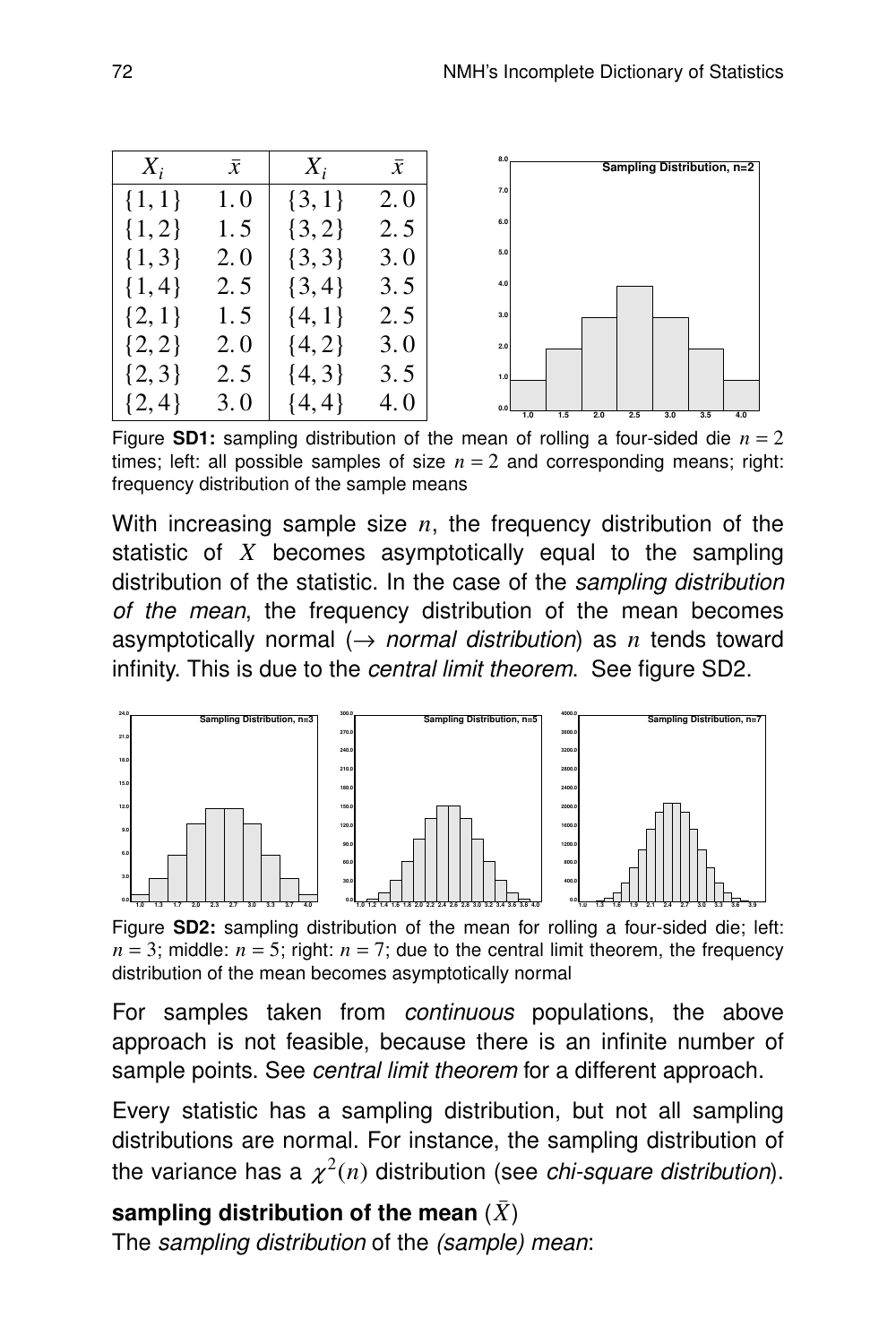$\bar{X} \sim N(\mu, \frac{\sigma^2}{n})$  $\frac{1}{n}$ ) where *n* is the sample size.

I.e., the sampling distribution of the mean is a normal distribution with the same mean  $\mu$  as the *population* from which the samples were drawn. Hence it can be used to create confidence intervals describing the probability of the true population mean falling within a certain range, even if a limited sample size and/or number of samples is available.  $\bar{X}$  is normally distributed due to the *central* limit theorem.

#### **scatter diagram**

 $\rightarrow$  scatter plot

#### **scatter plot**

A way of visualizing the *correlation* of *random variables* by plotting the values of one variable as dots offset from the  $x$ -axis and the other one as dots offset from the *y*-axis. See figure SCP.



Figure **SCP:** scatter plots; left: correlated variables (correlation coefficient:  $r = 0.59$ ; right: very weakly correlated variables (coefficient:  $r = -0.0043$ ); dotted line = regression line

When the scatter plot shows some shape, like a diagonal line, a skewed triangle, or a parabola, there usually is more than a weak correlation. When the data points appear to be scattered randomly, the correlation is so weak that the variables can be assumed to be uncorrelated.

When drawing a *regression line* through a scatter plot, a horizontal line will indicate a weak correlation or no correlation at all, a line with an ascending *slope* indicates correlation, and a descending slope indicates anticorrelation.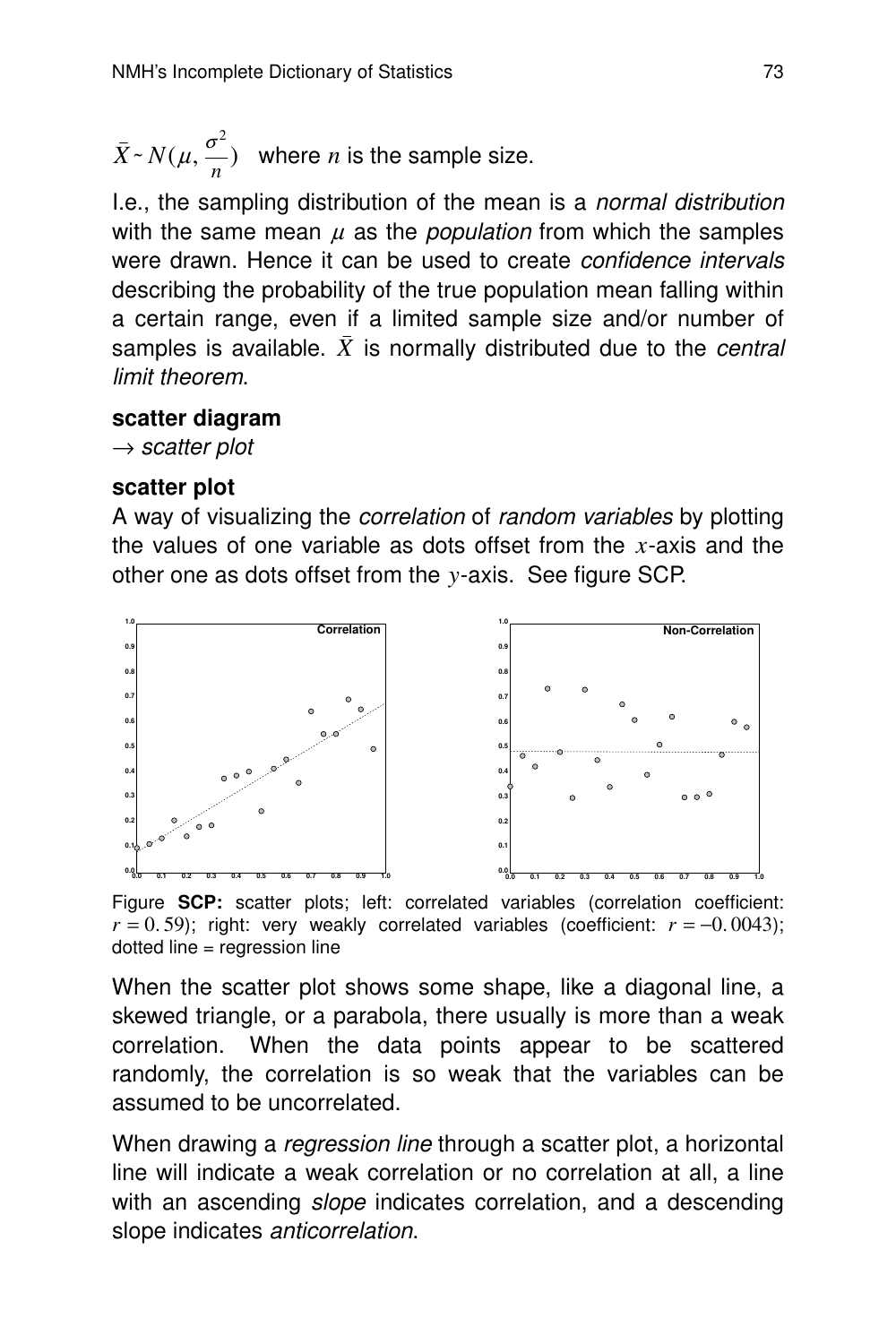## **score**

A statistic that is the used as a parameter for a statistical function. See, for example: *z-score, t-score,*  $\chi^2$  *(chi-square) statistic.* 

**sd**

 $\rightarrow$  standard deviation

## **significance**

The result of a *hypothesis test* has significance (or "is significant") if it is sufficiently improbable to have arisen by chance while a null hypothesis holds. The threshold for significance is specified by choosing a level of significance. When the probability of the result to arise by chance is below the chosen significance level, the null hypothesis has to be rejected.

Given a level of significance of  $\alpha = 0.1$  and improbability of a test result of  $q = 0.91$ , the result would be significant, because  $q \geq 1 - \alpha$  or  $1 - q \leq \alpha$ . The value  $P = 1 - q$  is also known as the p-value of the experiment.

## **significance level**

 $\rightarrow$  level of significance

## **single-tailed**

 $\rightarrow$  one-tailed

## skewness  $(\gamma_1)$

A measure for the skew of a curve, usually used to describe the probability density functions of probability distributions. A curve is left-skewed or has negative skewness, if its left tail is longer and/or heavier than its right tail. Subsequently, it is right-skewed or has positive skew, if its right tail is longer and/or heavier. There are closed forms for computing the exact skewness of specific probability distributions, but for a rough approximation, the formula  $\mu$  – *M* can be used, where *M* is the *median* and  $\mu$  the *mean* of a distribution. The sign of the result corresponds to the skewness of the curve.

The symbol  $\gamma_1$  is often used to indicate skewness. Symmetric distributions, like the normal distribution, have a skewness of  $\gamma_1 = 0$ . Sample curves can be found in figure SKW.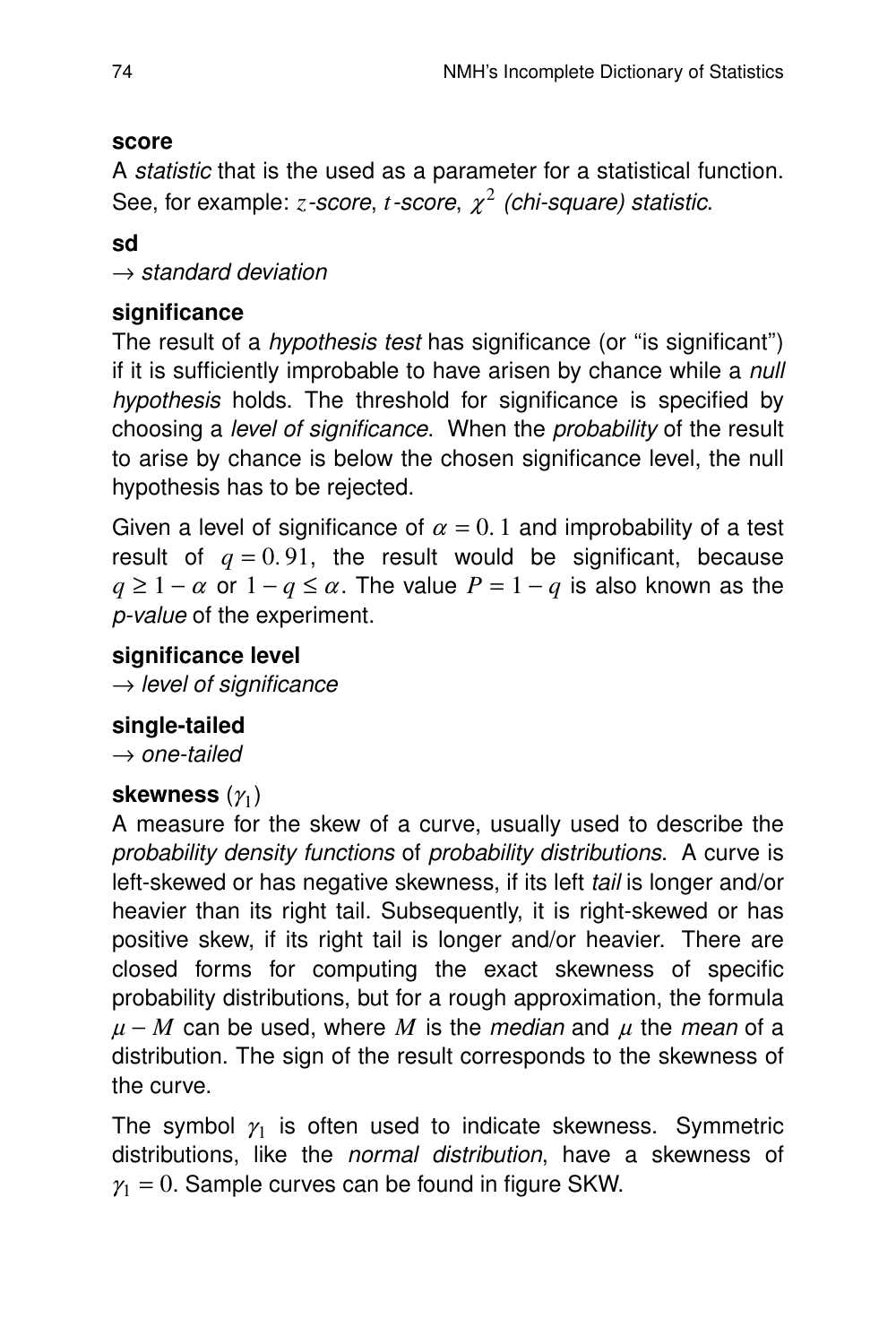

Figure **SKW:** skewness; left: negative skewness, skew to the left; right: positive skewness, skew to the right; in both panels the solid line indicates the mean, the dashed line the median.

#### **slope**

The steepness of the graph of a linear function of the form  $y = ax + b$ . When the coefficient *a* is zero, the graph will be a horizontal line. When the coefficient is positive, the line will ascend, i.e. the values of the function will grow, and when the coefficient is negative, the line will descend (the function values decrease). The slope of the function  $y = ax + b$  is determined by the coefficient *a* alone while *b* deter mines the function's intercept. More generally, the slope can also be determined for a non-linear function, by finding its first derivative.

#### **specimen**

An individual, inseparable unit taken from a *population*, like a single inhabitant of planet Earth or a single book from a library.

#### **standard deviation** ( $\sigma$ , *s*, sd)

A measure of dispersion that is equal to the square root of the variance:

$$
\sigma = \sqrt{\sigma^2} = \sqrt{\frac{1}{n} \sum (X - \mu)^2}
$$

As with the variance, *Bessel's correction* is performed in the sd of a sample; it is defined as

$$
s = \sqrt{s^2} = \sqrt{\frac{1}{n-1} \sum (x - \bar{x})^2}
$$

The standard deviation plays a central role in the normal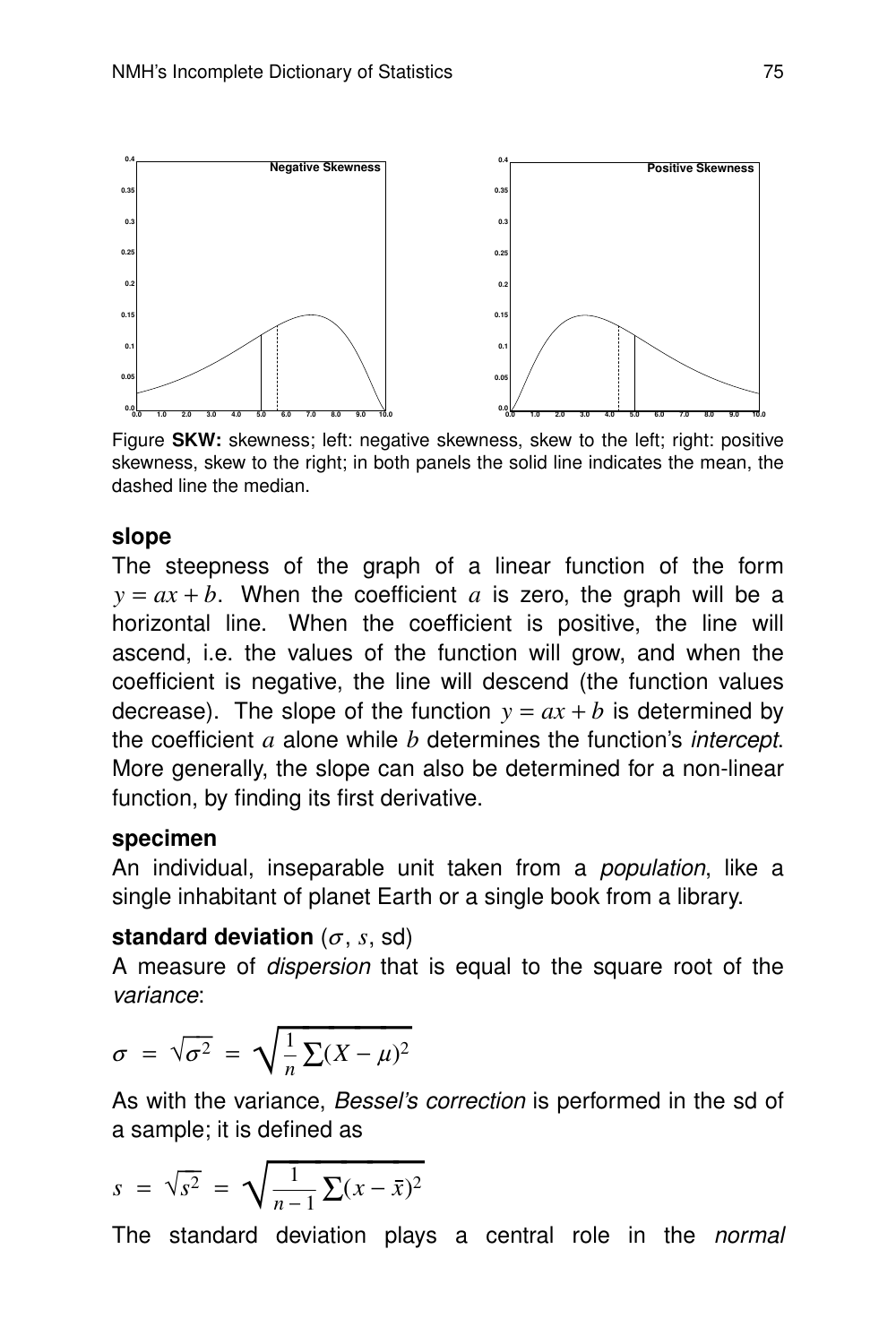distribution. See also: rule of three sigma.

## **standard error** (*SE*)

The standard deviation of the sampling distribution of a statistic. For example, the standard error of the *mean* is the standard deviation of the sample mean, *x*:

$$
SE_{\bar{x}} = \frac{s}{\sqrt{n}}
$$

where *s* is the standard deviation of the sample and *n* is the sample size or number of samples. The term "standard error" is also used in statistical modeling, where it has a slightly different meaning; see standard error of the estimate.

## standard error of the estimate  $(\sigma_{est})$

A measure of the accuracy of estimates that is defined as follows:

$$
\sigma_{est} = \sqrt{\frac{RSS}{n}} = \sqrt{\frac{\sum(y - \hat{y})^2}{n}}
$$

where *n* is the number of estimate/observation pairs,  $\hat{y}$  is an estimate, *y* is the corresponding *observation*, and *RSS* is the residual sum of squares. In a linear regression model, the standard error of the estimate specifies the mean distance between an observation and the regression line. When the standard error of a *regression line* is computed from a sample, two Bessel's corrections are applied, one for the slope and one for the intercept, resulting in

$$
s_{est} = \sqrt{\frac{\sum(y - \hat{y})^2}{n - 2}}
$$

The standard error of the estimate, like the standard deviation, can be used to specify a *confidence interval* on the estimates. For example, an estimator with  $\sigma_{est} \approx 172.59$  that predicts the income of a person will be off by no more than 172. 59 currency units in 68.3% of the estimates and no more than  $2\sigma_{\text{est}} = 345.18$  in 95.4% of the estimates (see rule of three sigma).

## **standard error of the slope coefficient** (*SE*<sub>β</sub>)

The part of the *standard error* of a *regression line* that is based on the slope parameter alone. It is used, for instance, in the *z*-test and the *t*-test for regression coefficients. The standard error of the slope coefficient is computed as follows: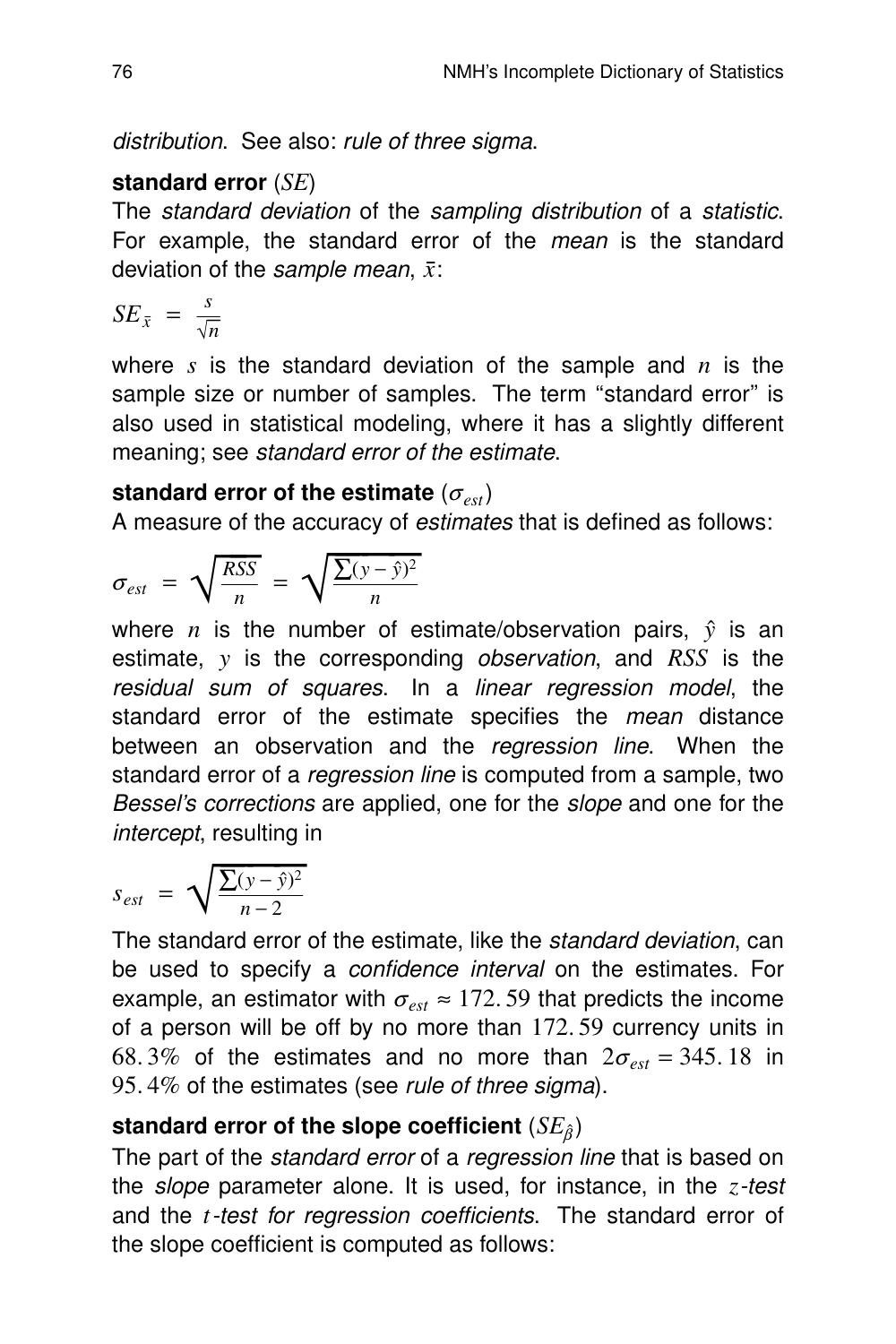$$
SE_{\hat{\beta}} = \frac{\sqrt{\frac{1}{n-2} \sum_{i=1}^{n} (y_i - \hat{y}_i)^2}}{\sqrt{\sum_{i=1}^{n} (x_i - \bar{x})^2}}
$$

Like in the standard error of the estimate, two Bessel's corrections are performed, one for the *slope* and one for the *intercept*.

#### **standard normal distribution** (*Z*-distribution, *Z*)

A normalized continuous probability distribution. A random *variable*  $Z \sim N(0, 1)$  is standard normally distributed, if it follows a normal distribution with mean  $\mu = 0$  and variance  $\sigma^2 = 1$ . The cumulative distribution function (CDF) of the *Z*-distribution maps z-scores to quantiles. The function graphs of the *Z*-distribution are shown in figure ZDC, its *distribution parameters* and functions are listed in figure ZDD.

| $Z \sim N(0, 1)$      |                                                                               |  |  |  |  |  |  |
|-----------------------|-------------------------------------------------------------------------------|--|--|--|--|--|--|
| <b>PDF</b>            | $\cdot e^{-\frac{x^2}{2}}$<br>$rac{1}{\sqrt{2\pi}}$<br>f(x)                   |  |  |  |  |  |  |
| <b>CDF</b>            | x<br>$\frac{w^2}{2}dw$<br>$\frac{1}{\sqrt{2\pi}}$<br>F(x)<br>$\boldsymbol{e}$ |  |  |  |  |  |  |
|                       | erf(x)<br>$F(x) = \frac{1}{2} \left( 1 + \right)$                             |  |  |  |  |  |  |
| Statistic             | $x \in \mathbb{R}$ : z-score                                                  |  |  |  |  |  |  |
| Parameters            | none                                                                          |  |  |  |  |  |  |
| $\mu$                 | 0                                                                             |  |  |  |  |  |  |
| $\sigma^2$            | 1                                                                             |  |  |  |  |  |  |
| Skewness $(\gamma_1)$ |                                                                               |  |  |  |  |  |  |

Figure **ZDD:** standard normal distribution; *erf* is the Gauss error function

Example: if the *z*-score of a metric, like body length, IQ, etc, is  $+2.33\sigma$ , then

 $F_Z(2.33) \approx 0.99$ 

so that score is in the 0. 99*th* quantile, i.e. it is greater than (or equal to) 99% of all scores of the population. *F<sup>Z</sup>* is the CDF of the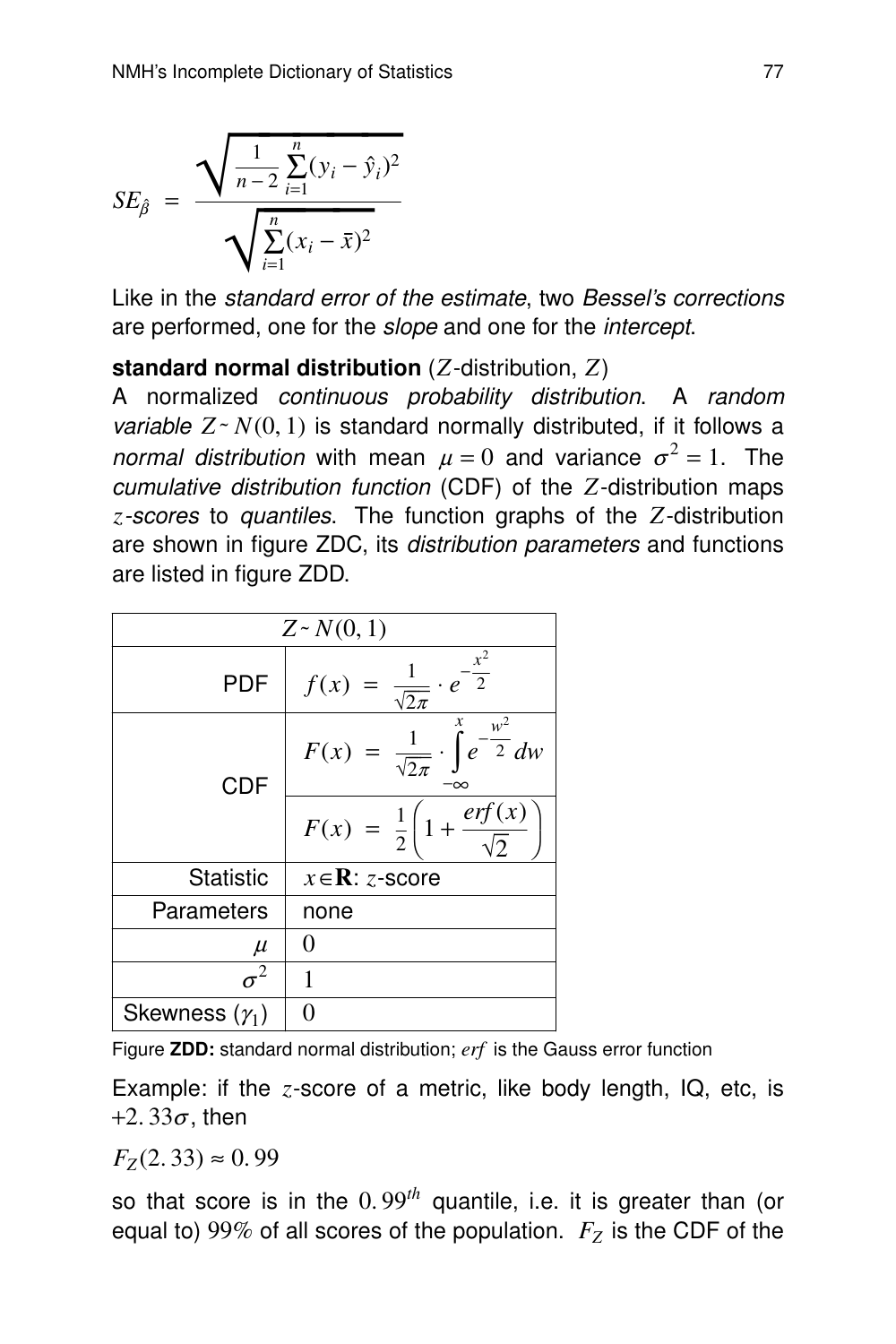standard normal distribution. See figure ZDD. *F*<sub>Z</sub> is often denoted using the letter  $\phi$ , i.e.  $\phi(x) = F_Z(x)$ .



Figure **ZDC:** *Z*-distribution probability functions: left: PDF; right: CDF

#### **statistic**

A measure of some characteristic of a sample, population, or random variable. Also used to denote the function generating the statistic. Examples include the mean, the variance and standard deviation, and the quantiles, as well as scores, such as the zscore, t-score, or the  $\chi^2$  statistic ( $\rightarrow$  chi-square statistic).

#### **statistics**

A branch of mathematics that deals with the collection, analysis, interpretation, and visualization of data. Data is collected by sampling, which is done in experiments. Data analysis is done, for example, by regression analysis, inference, hypothesis tests, and modeling ( $\rightarrow$  model). The border between analysis ( $\rightarrow$  hypothesis test) and interpretation is fluid. Visualization typically uses diagrams to represent data in a way that is intuitively accessible; see, for instance, *probability distribution*, *regression line*, *scatter* plot, and decision tree.

## **stratified sampling**

 $\rightarrow$  sampling

**Student's t-distribution**  $\rightarrow$  t-distribution

**success**  $\rightarrow$  Bernoulli trial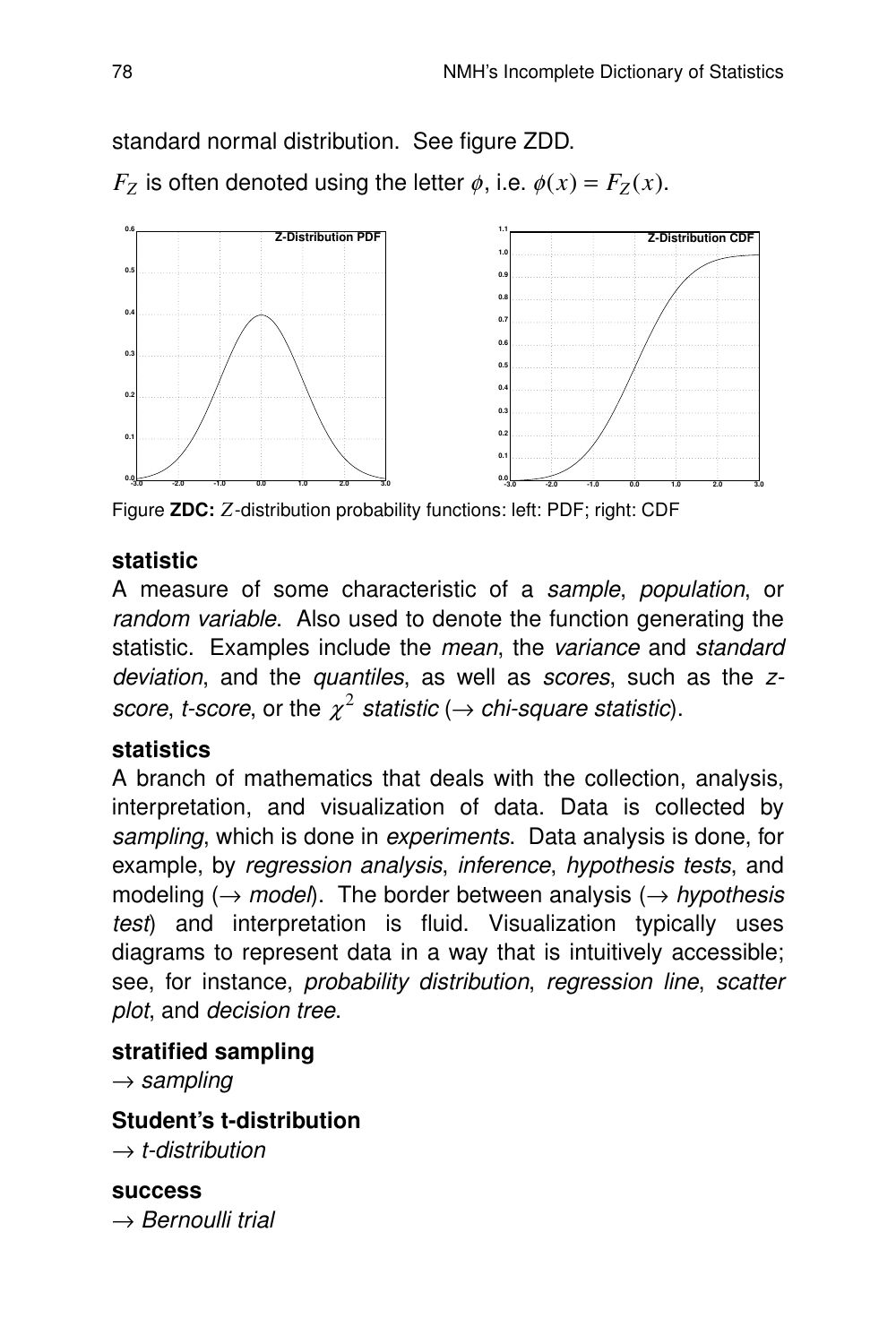## **sum of squared error** (SSE)

 $\rightarrow$  residual sum of squares

## **systematic sampling**

 $\rightarrow$  sampling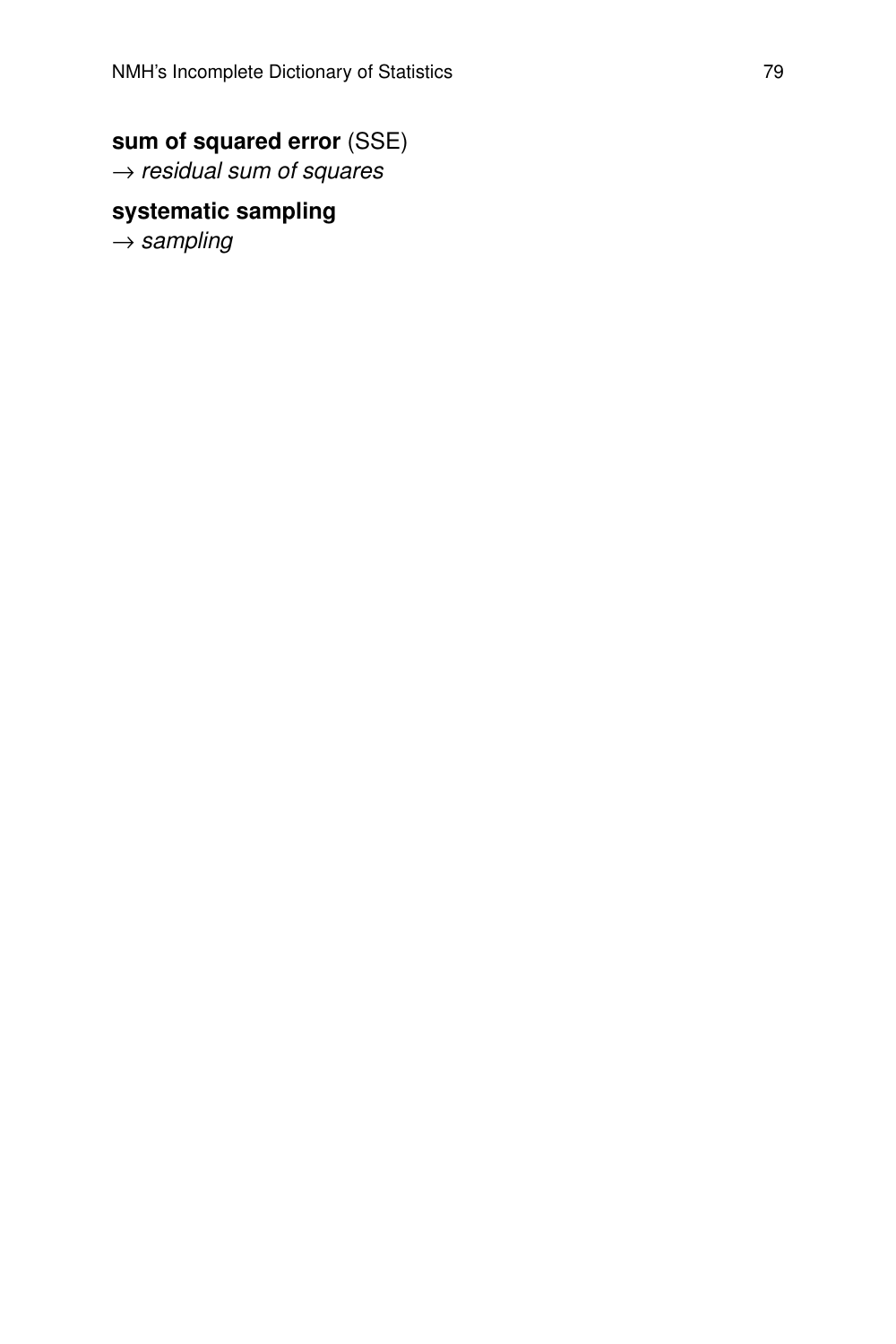## **t-distribution**  $(X \cdot t(v))$

A continuous probability distribution that generalizes the standard normal distribution when the sample size is small. With growing sample size, the *t*-distribution becomes asymptotically standard **normal.** A random variable  $X \sim t(v)$  is *t*-distributed with *ν* (nu) degrees of freedom. Sometimes the letter *T* is used to denote *t*distributed variables, sometimes the number of degrees of freedom is attached as a subscript:  $T_v \sim t(v)$ . The *t*-distribution is used for various estimates and hypothesis tests, like location tests and correlation tests; see t-test for location and t-test for regression coefficients, respectively. The parameters and functions of the *t*-distribution are shown in figure TDD, sample plots of its probability functions in figure TDC.

|                       | $X \sim t(v)$                                                                                                                                                                                                                                       |
|-----------------------|-----------------------------------------------------------------------------------------------------------------------------------------------------------------------------------------------------------------------------------------------------|
|                       | PDF $f(x) = \frac{\Gamma(\frac{\nu+1}{2})}{\sqrt{\pi \nu} \cdot \Gamma(\frac{\nu}{2})} \cdot \left(1 + \frac{x^2}{2}\right)^{-\frac{1}{2}}$                                                                                                         |
| <b>CDF</b>            | $F(x) = \frac{\Gamma(\frac{\nu+1}{2})}{\sqrt{\pi \nu} \cdot \Gamma(\frac{\nu}{2})} \cdot \int_{-\infty}^{x} \left(1 + \frac{w^2}{2}\right)^{-\frac{\nu+1}{2}} dw$<br>$F(x) = 1 - \frac{1}{2} I_{\frac{\nu}{x^2 + \nu}}(\frac{\nu}{2}, \frac{1}{2})$ |
|                       |                                                                                                                                                                                                                                                     |
| <b>Statistic</b>      | $x \in \mathbf{R}$ : <i>t</i> statistic                                                                                                                                                                                                             |
| Parameters            | $v \in \mathbb{R}^+$ : degrees of freedom                                                                                                                                                                                                           |
| $\mu$                 | 0                                                                                                                                                                                                                                                   |
|                       | $\sigma^2$ $\begin{vmatrix} \frac{v}{v-2} & \text{for } v > 2 \\ \infty & \text{for } 1 < v \le 2 \end{vmatrix}$                                                                                                                                    |
| Skewness $(\gamma_1)$ | 0                                                                                                                                                                                                                                                   |
| Approximations        | $N(0, 1)$ for $v \ge 30$                                                                                                                                                                                                                            |

Figure TDD: *t*-distribution;  $\Gamma(x)$  is the complete gamma function,  $I_x(a, b)$  is the regularized incomplete beta function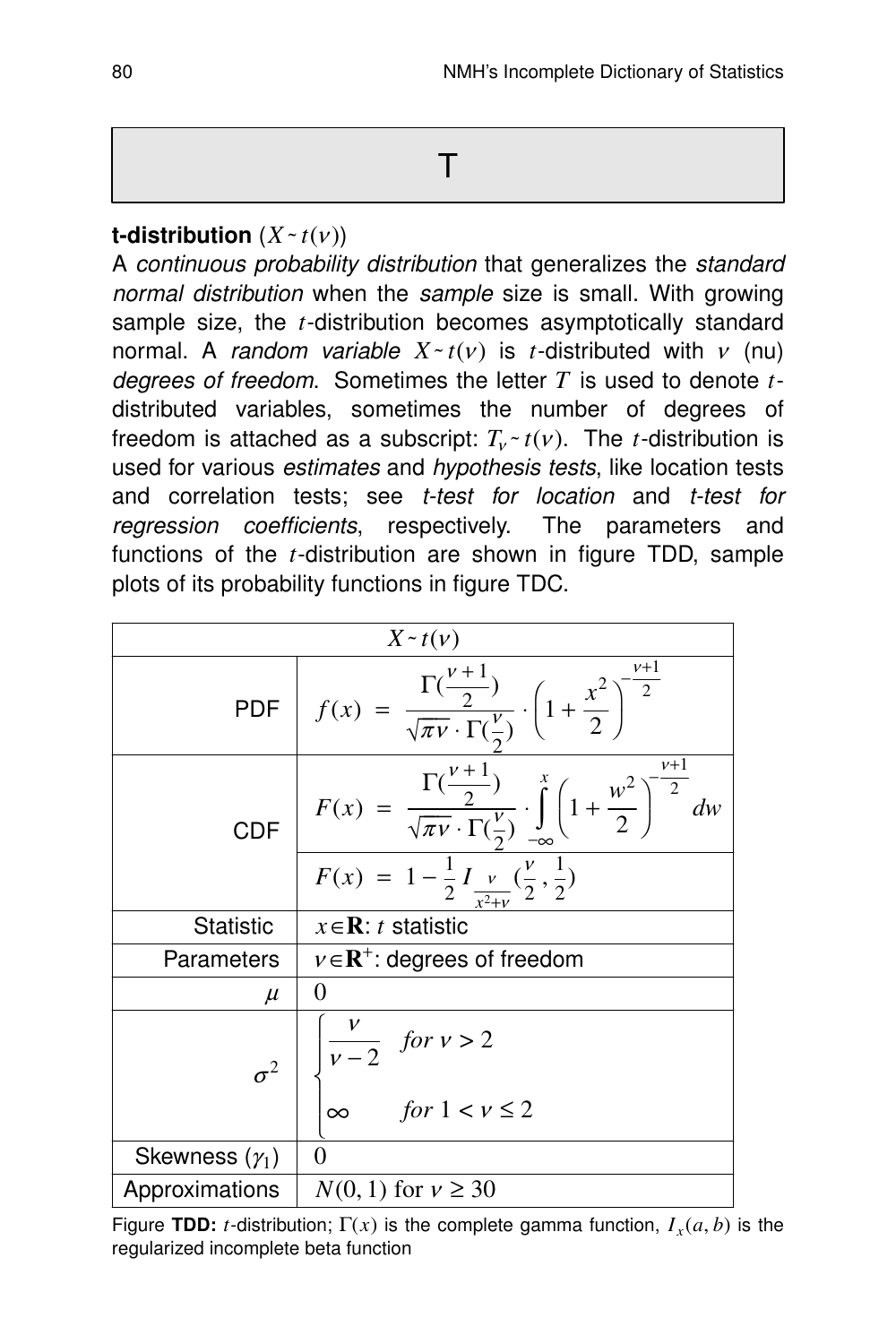

Figure **TDC:** *t*-distribution probability functions; left PDF with  $v = 1$  (solid),  $v = 3$ (dashed), and  $v = 30$  (dotted); right: CDF with same parameters

An *interval estimator* predicting the *mean* of a *population* given a small sample size of typically less than 30 specimens can be created on the basis of the *t*-distribution. This approach assumes that the population is approximately normally distributed. The estimator is created as follows. The sampling distribution of the *mean*  $\bar{X}$  of the given sample is *t*-distributed with  $n-1$  degrees of freedom:

$$
\frac{\bar{X}}{\sqrt{s^2/n}} \sim t(n-1)
$$

where  $n$  is the sample size and  $s^2$  is the sample variance. So the population mean  $\mu$  falls within the *confidence interval* 

$$
P(\bar{x} - t \cdot \sqrt{s^2/n} \le \bar{X} \le \bar{x} + t \cdot \sqrt{s^2/n}) = c
$$

where  $\bar{x}$  is the sample mean and  $t = F_{t(n-1)}(c + \frac{1-c}{2})$  is the 2 quantile of the  $t$ -distribution given a probability of  $c$  plus half the probability associated with a *critical region* (because the confidence interval is two-tailed).

Example: There is a sample of 10 marbles with an average diameter of  $\bar{x} = 15$ *mm* and a variance of  $s^2 = 2.5$ . Then,

$$
\frac{\bar{X}}{\sqrt{2.5/10}} = \frac{\bar{X}}{0.5} \sim t(9)
$$

and, given a *level of confidence* of  $c = 0.9$ :

$$
F_{t(9)}(0.95) \approx 1.83
$$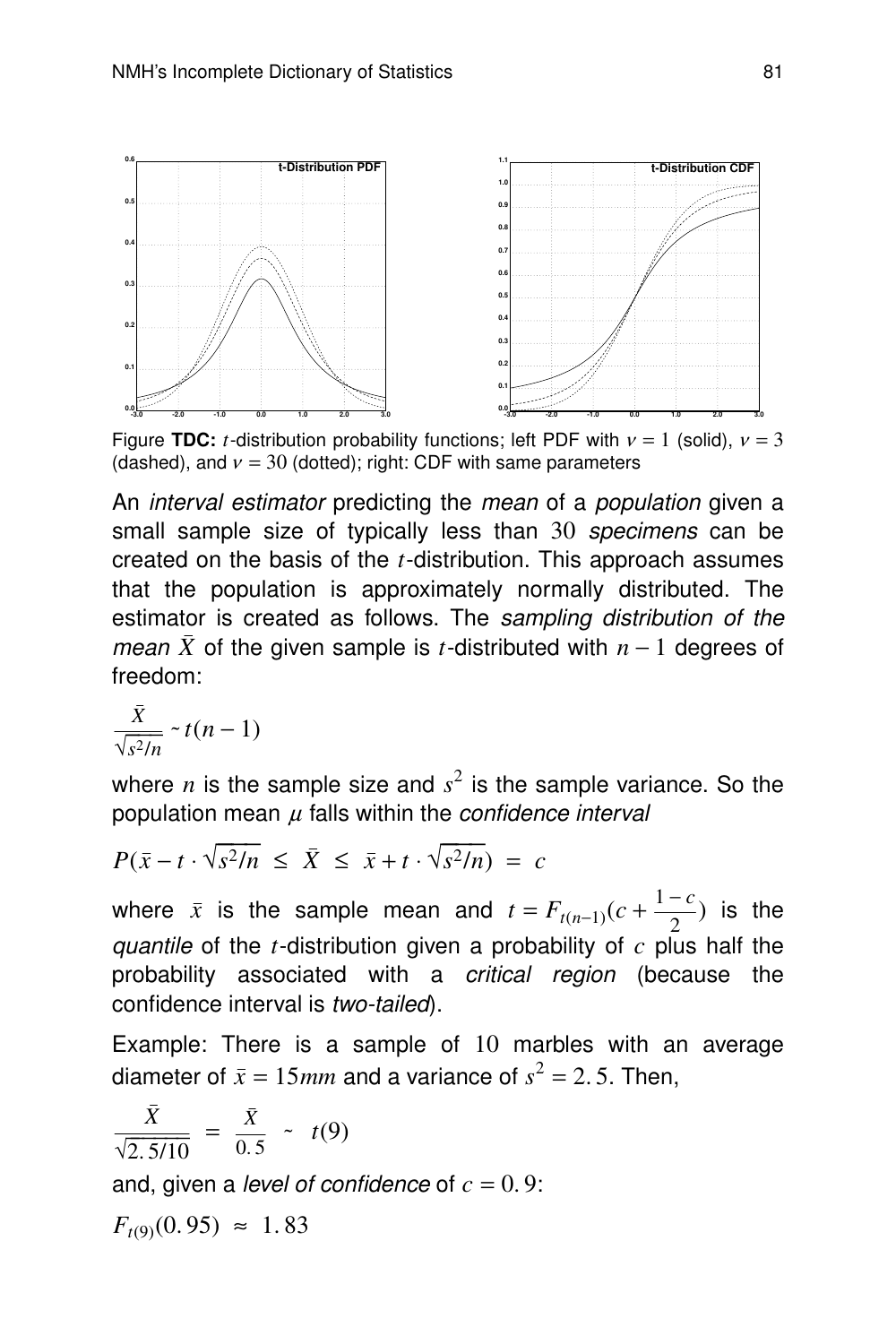and therefore,

 $P(15 - 1.83 \cdot 0.5 \leq \overline{X} \leq 15 + 1.83 \cdot 0.5)$  $= P(14.085 \le \bar{X} \le 15.915) \approx 0.9$ 

I.e. the probability for the population mean  $\mu$  to fall within the interval [14. 085, 15. 915] would be  $p = 0.9$ .

## **t-score** (*t*)

A t-distributed test score  $(\rightarrow t$ -distribution) that expresses the distance from an observed ( $\rightarrow$  observation) sample mean  $\bar{x}$  to a known (pre-existing or *population*) mean  $\mu_0$  given a small ( $n < 30$ ) sample taken from an approximately normal population ( $\rightarrow$  normal distribution). It is computed as follows:

 $t = \frac{\bar{x} - \mu_0}{\sqrt{2\pi}}$  $\sqrt{s^2/n}$  $= \frac{\bar{x} - \mu_0}{\sqrt{2}}$  $s\sqrt{n}$ 

where  $n$  is the size and  $s^2$  the variance of the sample. For larger values of *n*, the *t*-score is asymptotically equal to the *z*-score.

The score described here is used in a *t*-test for location. The name ''*t*-score'' is also used to denote the test score in a t-test for regression coefficients.

## **t-test for location**

A hypothesis test used to find out whether a sample mean *x* differs significantly ( $\rightarrow$  significance) from a known mean  $\mu_0$ . It uses the *t*-distribution to compute the improbability of the *observation*  $\bar{x}$ . The *t*-test for location is used when the sample size *n* is small, typically  $n < 30$ , and the population is approximately normally distributed. For larger sample sizes, the  $z$ -test can be used instead.

The score for the test and the test procedure are the same as for the *z*-test for location, but a *t*-distribution with  $v$  (nu) degrees of freedom is used instead of the standard normal distribution to compute the *quantile* of the score. The value of  $\nu$  is  $n-1$ , the sample size minus one.

Example: A new technology is supposed to decrease the fault rate of a machine. The original fault rate is  $\mu_0$  = 120 failures per year, and a sample of ten new machines showed an average fault rate of  $\bar{x} = 104$  with a variance of  $s^2 = 360$ . The *null hypothesis H*<sub>0</sub> is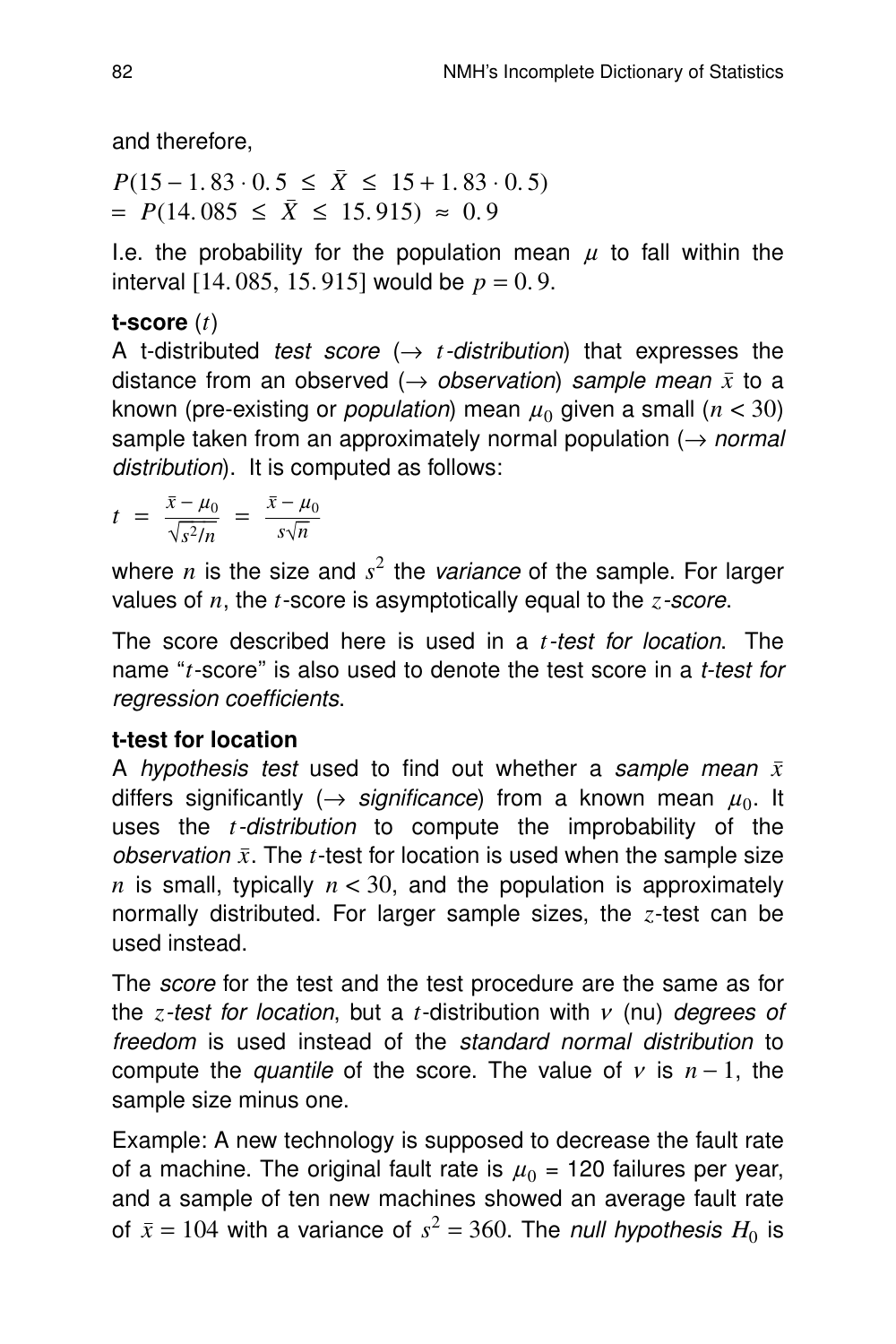$\bar{x} \geq \mu_0$  (the new technology has no effect) and the chosen *level of* significance is  $\alpha = 0.05$ . Then the *t*-score is

$$
t = \frac{\bar{x} - \mu_0}{\sqrt{s^2/n}} = \frac{104 - 120}{\sqrt{360/10}} = \frac{-16}{6} \approx -2.667
$$

and follows a *t*-distribution  $T_9 \sim t(9)$ . The quantile associated with the *t*-score is

$$
F_{t(9)}(-2.667) \approx 0.987
$$

where  $F_{t(9)}$  is the *cumulative distribution function* of the *t*distribution with nine degrees of freedom. Due to the chosen null hypothesis, this is a *one-tailed* test and the result falls within the critical region  $P(T_9 \le t) = \alpha$ , so  $H_0$  can be rejected. See *z*-test for location for further details.

#### **t-test for regression coefficients**

A two-tailed hypothesis test used to find out whether the slope  $\hat{\beta}$ of a regression line differs significantly  $(\rightarrow$  significance) from a given slope  $\beta_0$ . It uses the *t-distribution* to compute the improbability of the observation  $\hat{\beta}$  given an assumed slope  $\beta_0$ . The test score and procedure of the test are the same as in a *z*test for regression coefficients, but the test score follows a *t*distribution with  $v$  (nu) degrees of freedom instead of a standard normal distribution. The number of degrees of freedom is  $n-1$ , the number of observed *data points* minus one.

For example, given a slope of  $\hat{\beta} = 0.4$  and a standard error of the slope coefficient of  $SE_{\hat{\beta}} = 0.25$ , calculated from the data points of 7 estimates, the improbability of observing the given slope under the *null hypothesis* of  $\beta_0 = 0$  would be  $F_{t(6)}(t)$ , where  $F_{t(6)}$  is the cumulative distribution function of the *t*-distribution with  $v = 6$  and

$$
t = \frac{\hat{\beta} - \beta_0}{SE_{\hat{\beta}}} = \frac{0.4 - 0}{0.25} = 1.6
$$

The improbability of observing the slope is then  $F_{t(6)}(1.6) \approx 0.92$ . The significance of this result depends on the chosen level of significance.

#### **tail**

The flat end of a curve, mostly the curve of the *probability density* function of a probability distribution. A one-tailed curve tends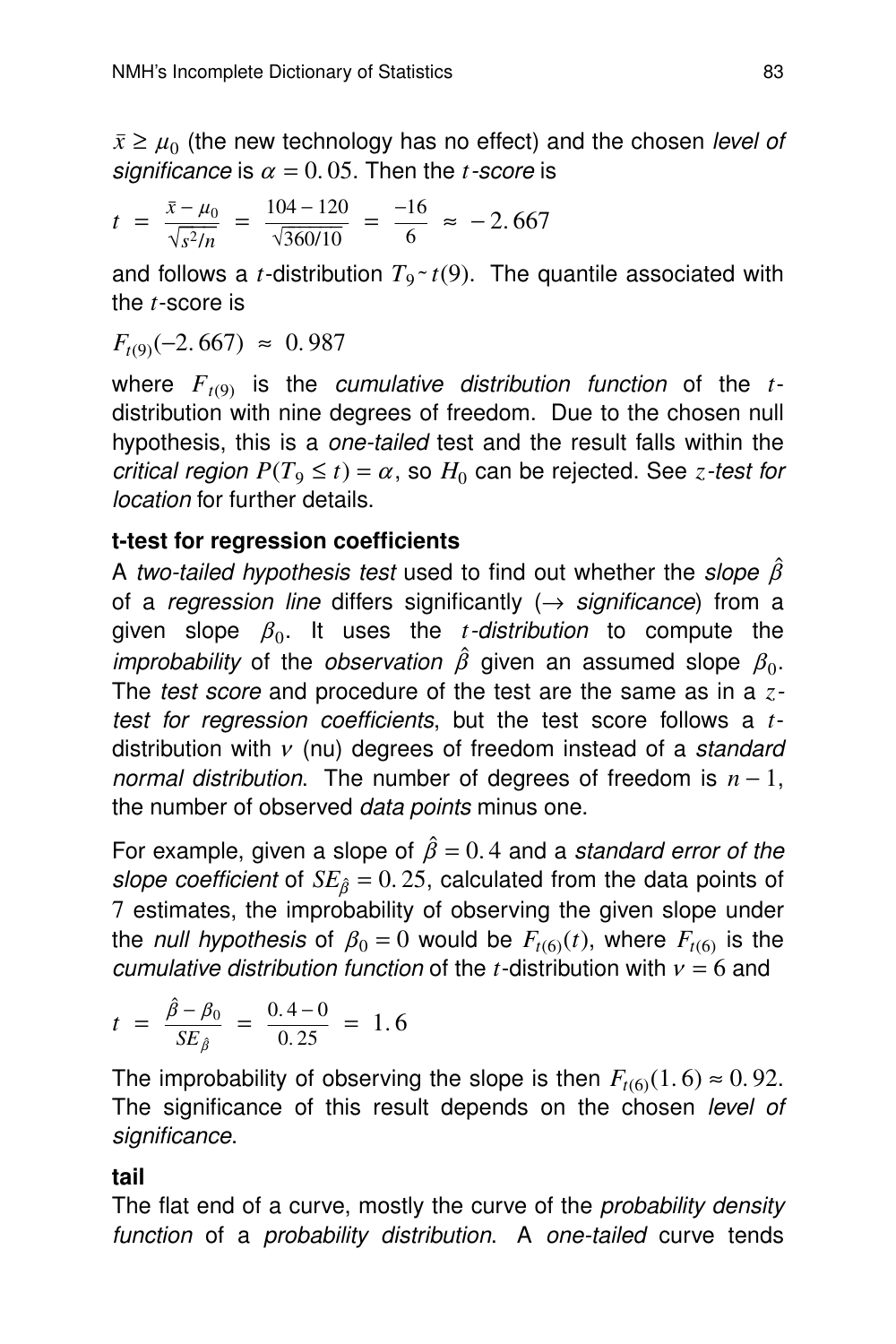toward zero at one end of the curve and a two-tailed one tends toward zero at both, opposite, ends of the curve. See figure TLS for examples. A "heavier" tail (i.e. one that does not tend toward zero quickly) indicates a larger variance of the underlying distribution.



Figure **TLS:** tails of curves; left: two-tailed distributions: standard normal distribution (solid, thin-tailed) and *t*-distribution with three degrees of freedom (dashed, heavy-tailed ); right: one-tailed distribution:  $\chi^2$ -distribution with three degrees of freedom, tail to the right

#### **test score**

 $\rightarrow$  test statistic, score

#### **test error**

The error of a model when predicting data points. This error can only be approximated because when a model is being fitted, no predictions have been made and so no observed  $(\rightarrow$  observation) data points are available for reference. A common way to approximate the test error is the cross validation error (CVE).

## **test statistic**

A statistic that is used in hypothesis tests.

## **three sigma**

 $\rightarrow$  rule of three sigma

## **total sum of squares** (TSS)

A measure of dispersion formed by the sum of squared differences between observed *outcomes* and their *mean*:

$$
TSS = \sum_{i=1}^{n} (y - \bar{y})^2
$$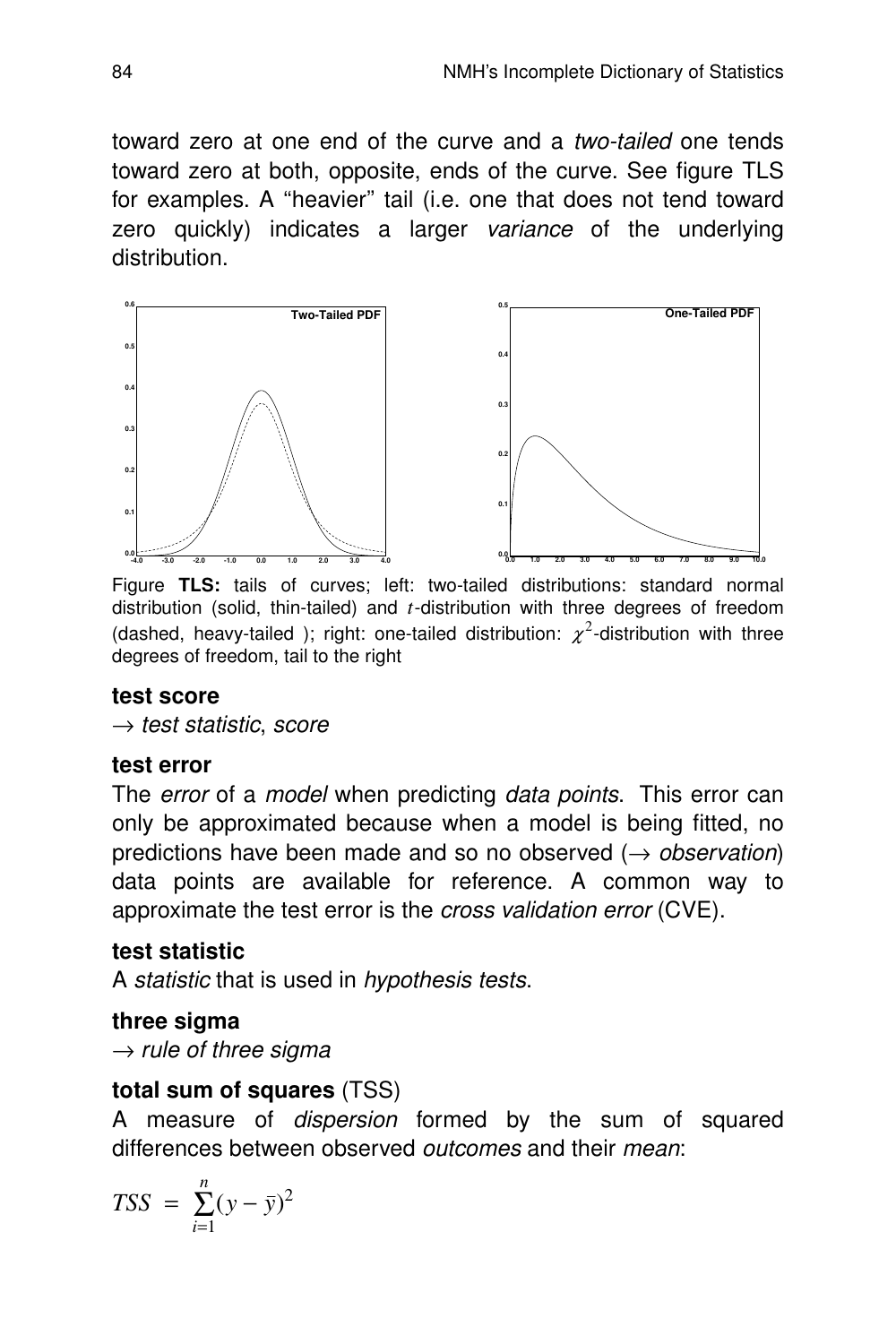Used in the evaluation of statistical models. See, for example, coefficient of determination (including figure).

#### **training error**

A synonym for error, mostly the mean squared error (MSE). The term "training error" is often used to indicate that an error does not indicate the accuracy of predictions computed by a model. Unlike the training error, the test error does provide a measure of accuracy of predictions. See cross validation error.

#### **trial**

An action that may or may not result in a given *observation*. For example, a trial could be rolling a die and the corresponding obser vation could be ''a face with an even number of eyes pointing up". A trial with only two possible *outcomes* is called a *Bernoulli* tr ial.

#### **two-tailed** (adj)

A probability distribution with two tails. More precisely, a distribution whose probability density function plots a curve with two tails at opposite ends of the curve. In a *hypothesis test*, a test with two *critical regions*; see *z*-test for location.

#### **type I error**

The rejection of a valid null hypothesis in a hypothesis test. Also known as a ''false positive'' or an effect without a cause. The probability of a test making a type I error is denoted by the letter  $\alpha$ . See type II error for an illustration.

#### **type II error**

Failure to reject an invalid *null hypothesis*  $H_0$  in a *hypothesis test.* Also known as a "false negative" or a cause without effect. The probability of a test making a type II error is denoted by the letter  $\beta$ . See figure ER1 for a table and figure ER2 for a *decision tree* explaining the types of errors. Given diagram ER2, the conditional probabilities of the type I and type II error are

 $\alpha$  =  $P(H_0 \text{ rejected} | H_0 \text{ valid})$  $\beta$  =  $P(H_0 \text{ accepted} | H_0 \text{ invalid})$ 

The complement of the type II error specifies the power of a test.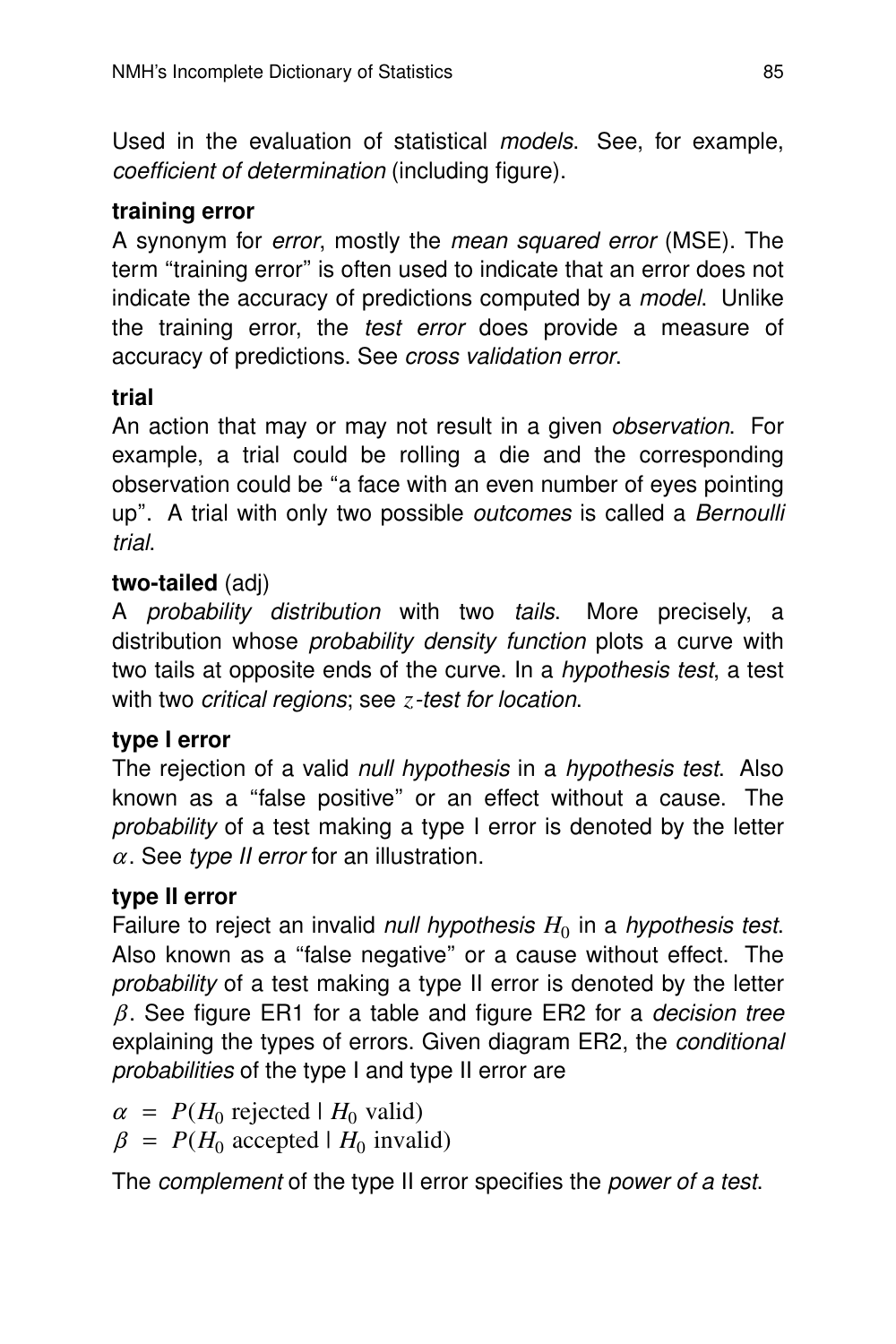|               | $H_0$ accepted       | $H_0$ rejected |
|---------------|----------------------|----------------|
| $H_0$ valid   |                      | Type I Error   |
| $H_0$ invalid | <b>Type II Error</b> |                |

Figure **ER1:** type I and II errors



Figure **ER2:** decision tree: type I and II errors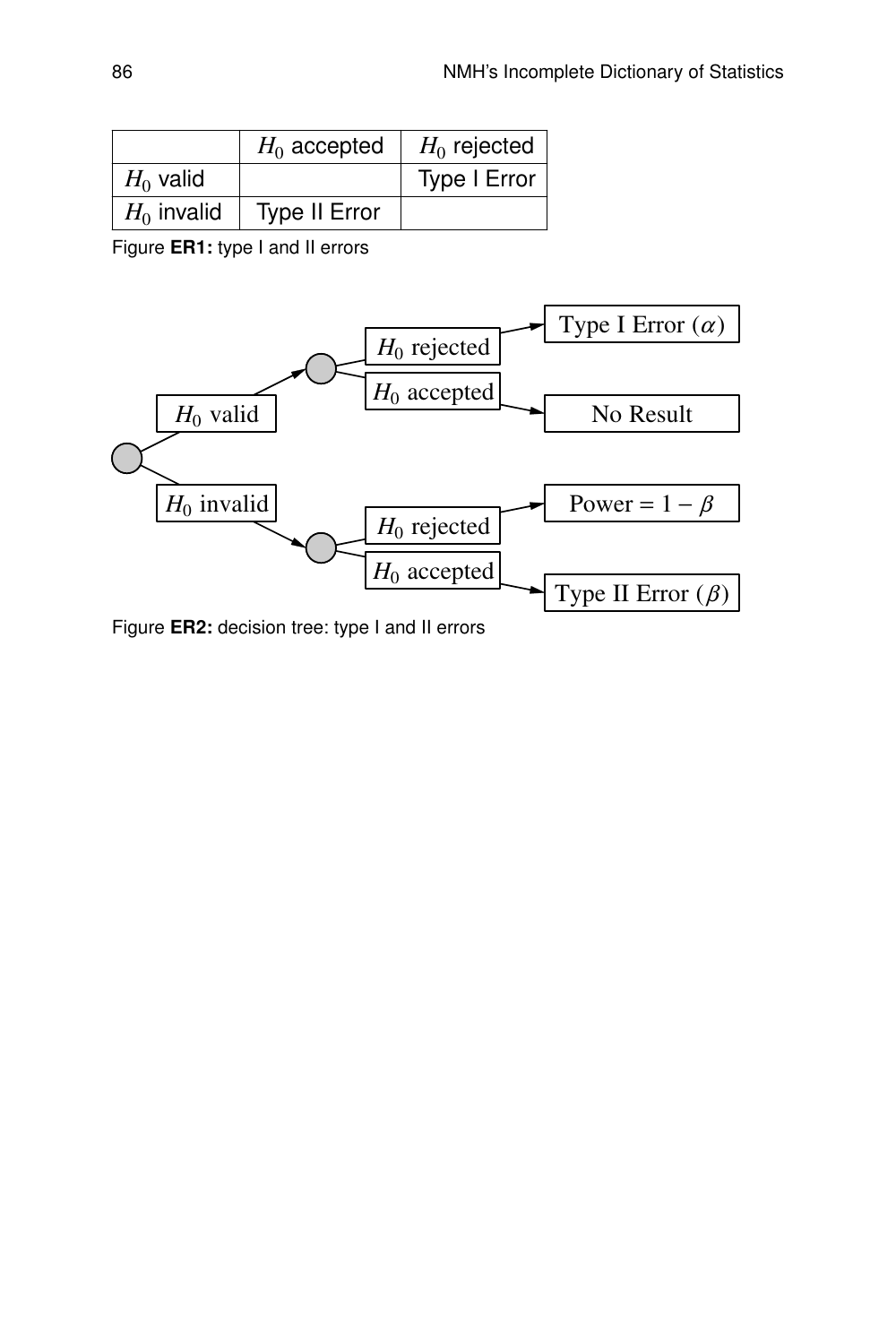#### **unbiased**

 $\rightarrow$  bias

#### **uniform distribution**

 $\rightarrow$  discrete uniform distribution, continuous uniform distribution

#### **union**

The union of two *events A* and *B* is the event of at least one of A and *B* occurring at a given time. The *probability* of the union is:

$$
P(A \cup B) = P(A) + P(B) - P(A \cap B)
$$

where  $P(A \cap B)$  denotes the *intersection* of the events A and B. The intersection has to be subtracted from the sum of *P*(*A*) and *P*(*B*), because it would be duplicated otherwise. For instance, the probability of drawing a red card or an ace from a standard deck of cards would be

$$
P(Red \cup Acc) = P(Red) + P(Ace) - P(Red \cap Acc)
$$

$$
= \frac{1}{2} + \frac{1}{8} - \frac{1}{16} = \frac{9}{16} = 0.5625
$$

Because there are two aces contributing to *P*(*Red*) and two red cards contributing to *P*(*Ace*), the red aces would be counted twice, hence  $P(Red ∩ Acc)$  has to be subtracted once.

When the events *A* and *B* are mutually exclusive, i.e. they cannot occur at the same time, then the union of *A* and *B* reduces to

$$
P(A \cup B) = P(A) + P(B)
$$

For instance, the probability of drawing a king or a queen from a deck is  $\frac{1}{2}$  $\frac{1}{8} + \frac{1}{8}$  $\frac{1}{8}$ , because it is impossible to draw a card that is a king and queen at the same time.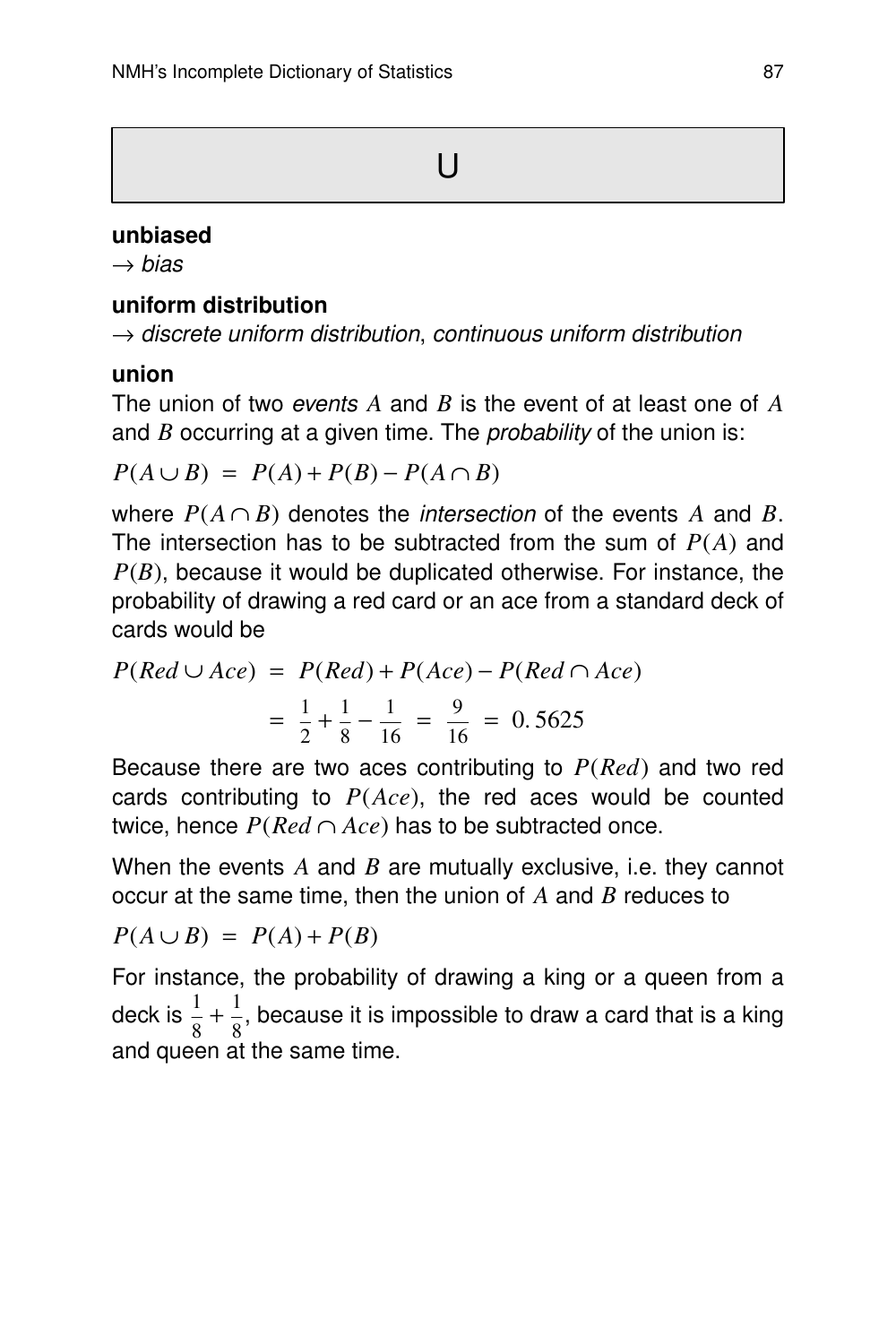#### **variability**

 $\rightarrow$  dispersion

**variance**  $(\sigma^2, s^2, \text{var}(X))$ 

A measure of dispersion that is equal to the mean squared distance of a set of *data points* from their *mean*:

$$
\sigma^2 = \frac{1}{n} \sum (X - \mu)^2
$$

Distances are squared so that positive and negative values cannot cancel out each other. For example, the variance of the data set

$$
x = \{1, 2, 3, 4, 5, 6\}
$$

with mean  $\mu = 3.5$  equals

$$
\frac{(1-3.5)^2 + \dots + (6-3.5)^2}{6} = 2.91\overline{6}
$$

The notation  $\sigma^2$  indicates the *population* variance, while  $s^2$ denotes the *sample* variance. The sample variance is defined as:

$$
s^2 = \frac{1}{n-1} \sum (x - \bar{x})^2
$$

where the use of the factor of  $\frac{1}{n-1}$  instead of  $\frac{1}{n}$  is known as Bessel's correction. A more intuitive measure of dispersion is the standard deviation. Probability distributions have closed forms for computing their variance.

#### **Venn diagram**

A diagram used to visualize operations on sets of events. A Venn diagram consists of a rectangle containing one or more ellipses representing sets. Diagrams containing two or three sets are particularly common. The rectangle represents the sample space of the diagram, the space where ellipses overlap indicates the intersection of two sets. Shading or color is used to indicate other operations, like the set difference or the union of two sets. See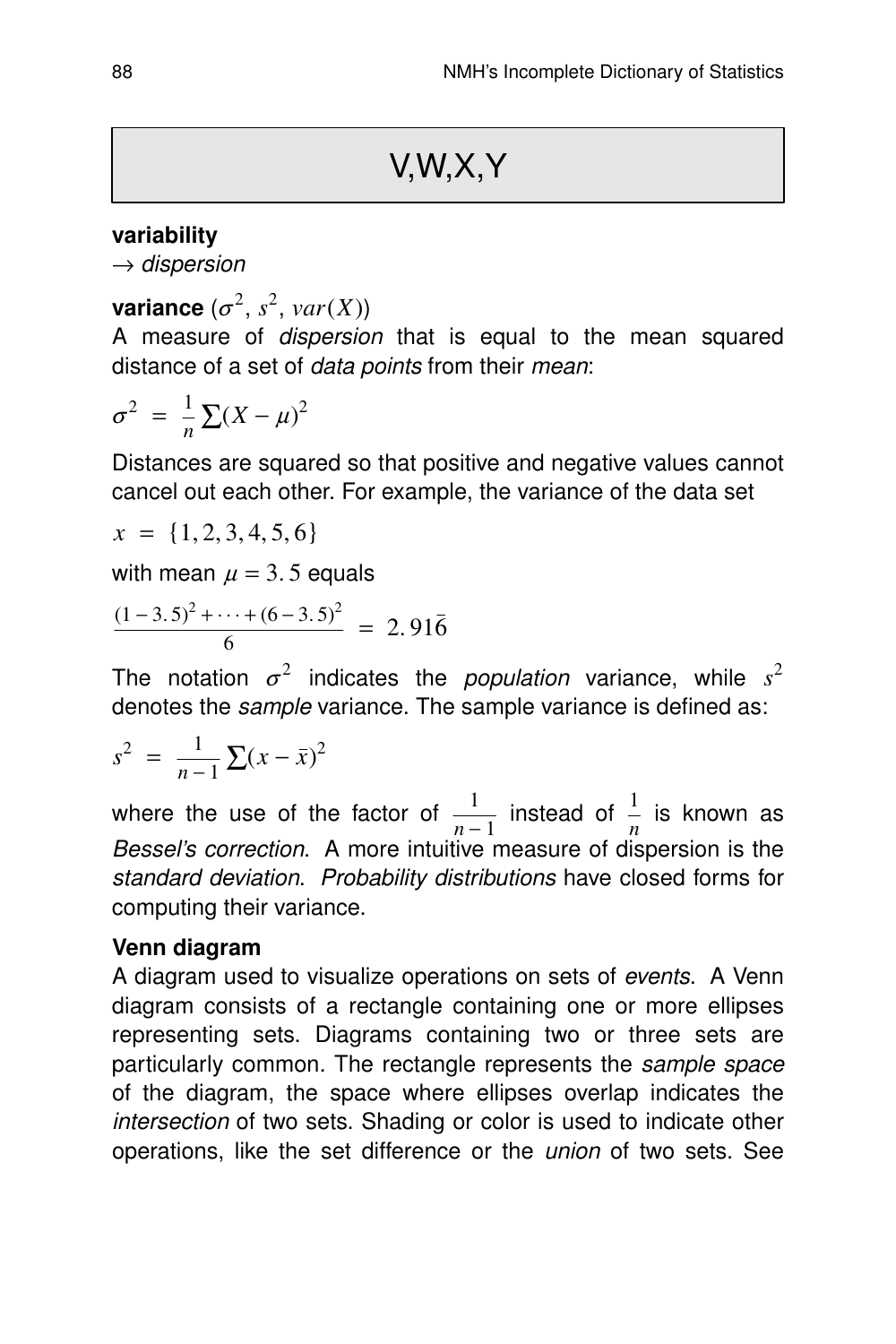figure VED for a sample Venn diagram.



Figure **VED:** Venn diagram; left ellipsis: set *A*, right ellipsis: set *B*; area where ellipses overlap: intersection  $A \cap B$  of  $A$  and  $B$ ; shaded area: union  $A \cup B$  of  $A$ and *B*; white area: complement of  $A \cup B$ ; complete area of the rectangle: sample space *S*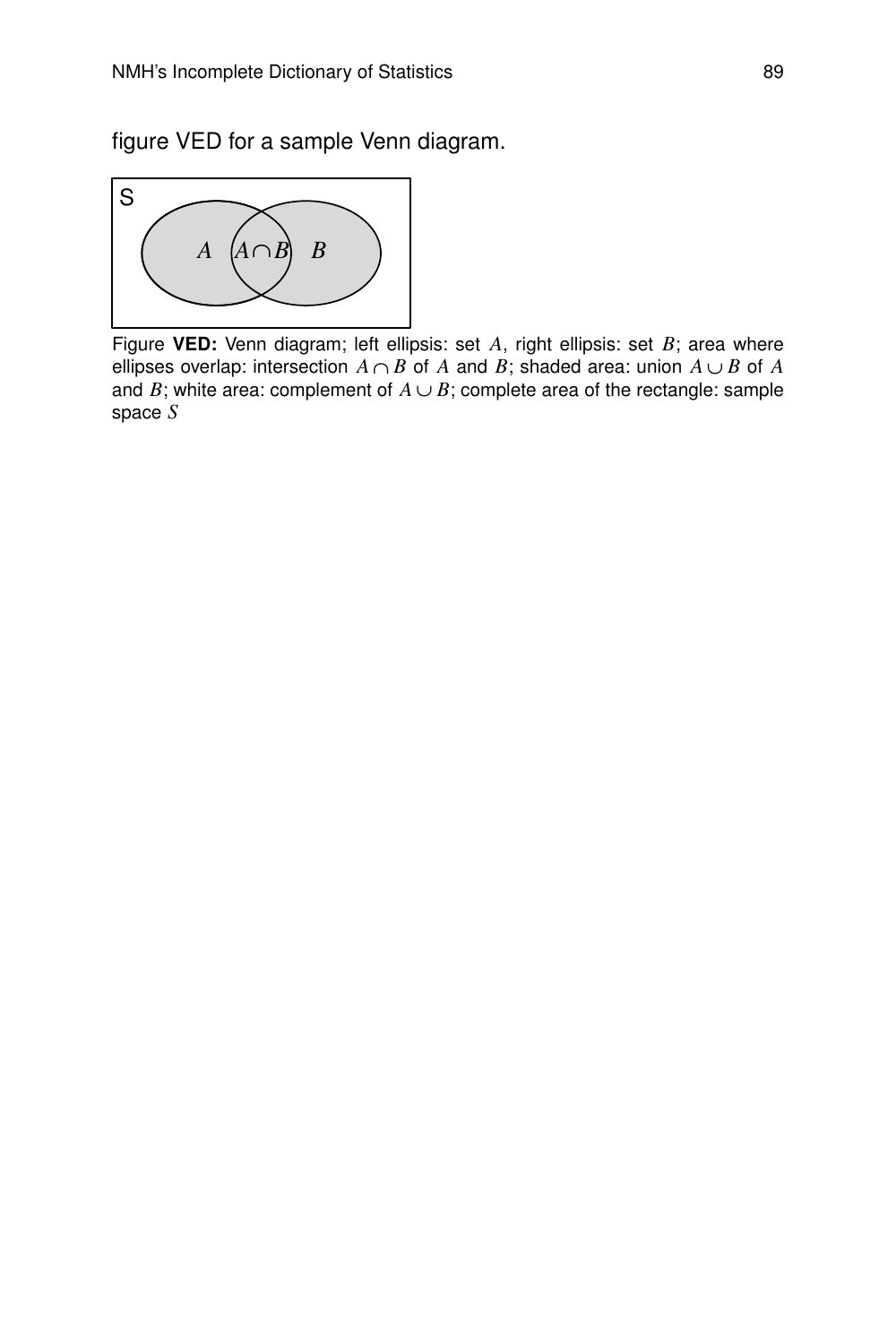## **Z-distribution** (*Z*)

 $\rightarrow$  standard normal distribution

## **z-score** (*z*)

A normalized *score* that is derived from a (raw, unnormalized) value of a normally distributed random variable  $(\rightarrow$  normal distribution). Given a raw score  $x$  of a normally distributed random variable  $X \sim N(\mu, \sigma^2)$ , the *z*-score *z* is computed as follows:

 $z = \frac{x - \mu}{\sqrt{2}}$  $rac{x-\mu}{\sqrt{\sigma^2}} = \frac{x-\mu}{\sigma}$ σ

The *z*-score is used to find the *quantile* of the corresponding raw score. Figure ZST shows the *z*-scores for some common levels of significance and levels of confidence.

| $\mathcal{C}$  | 0.9  | 0.95 | 0.975 | 0.99 | 0.999 |
|----------------|------|------|-------|------|-------|
| $\alpha$       | 0.1  | 0.05 | 0.025 | 0.01 | 0.001 |
| one-tailed $z$ | 1.28 | 1.64 | 1.96  | 2.33 | 3.09  |
| two-tailed $z$ | 1.64 | 1.96 | 2.24  | 2.58 | 3.29  |

Figure **ZST:** common *z*-scores for one-tailed and two-tailed intervals and tests;  $c =$  level of confidence;  $\alpha =$  level of significance

The name ''*z*-score'' is also used to denote the test score in a *z*test for location and a *z*-test for regression coefficients.

## **z-test for location**

A hypothesis test used to find out whether a sample mean  $\bar{x}$ differs significantly ( $\rightarrow$  significance) from a known mean  $\mu_0$ . It uses the standard normal distribution to compute the improbability of the *observation*  $\bar{x}$ . When the sample size is small  $(n < 30)$ , the *t*-test for location should be used instead. The test statistic (''*z*score'') used in the *z*-test is computed as follows:

$$
z = \frac{\bar{x} - \mu_0}{SE} = \frac{\bar{x} - \mu_0}{\sqrt{s^2/n}}
$$

where  $s^2$  is the sample variance,  $n$  is the sample size, and  $SE = \sqrt{s^2/n}$  is the *standard error* of the sample.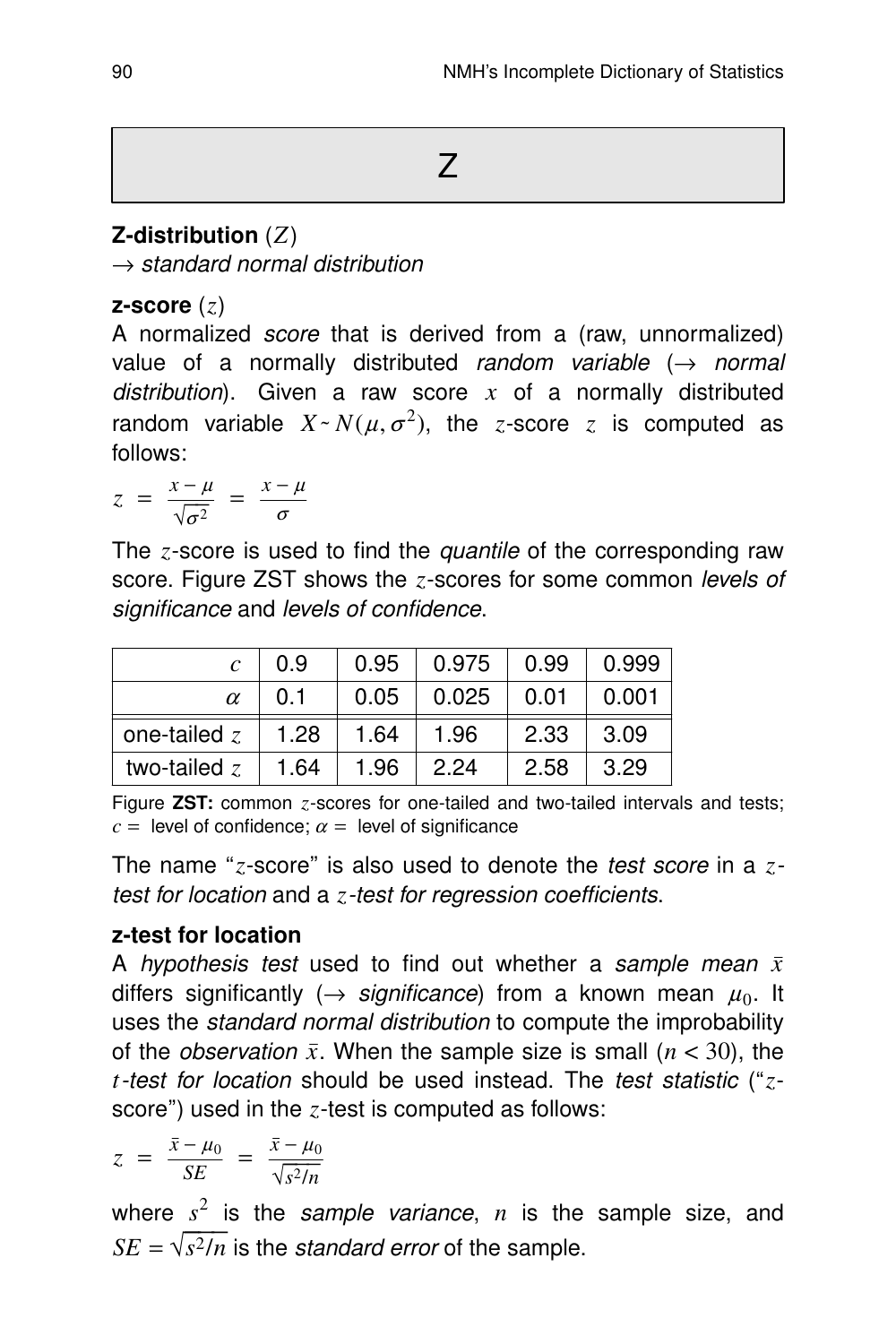The type of the  $z$ -test depends on its *null hypothesis,*  $H_0$ *.* When  $H_0$  states  $\bar{x} = \mu_0$ , then the test is *two-tailed*, otherwise, when  $H_0$ states either  $\bar{x} \leq \mu_0$  or  $\bar{x} \geq \mu_0$ , it is one-tailed. The corresponding critical regions are shown in table ZTC.

| $H_0$                | <b>Critical Region</b>                                                   | Tail        |
|----------------------|--------------------------------------------------------------------------|-------------|
| $\bar{x} = \mu_0$    | $P(Z \le - z ) = \frac{\alpha}{2}$ and $P(Z \ge  z ) = \frac{\alpha}{2}$ | <b>Both</b> |
| $\bar{x} \leq \mu_0$ | $P(Z \ge z) = \alpha$                                                    | Right       |
| $\bar{x} \geq \mu_0$ | $P(Z \leq z) = \alpha$                                                   | _et         |

Figure **ZTC:** critical regions of the *z*-test;  $\alpha$  is the desired level of significance

The *z*-score (in  $\sigma$ ; see standard deviation) indicates the improbability of the observed mean given the null hypothesis. It can be converted to a quantile using the cumulative distribution *function*  $F_z$  of the standard normal distribution.

Example: A training program is supposed to boost the IQ of its participants. The average IQ is  $\mu_0 = 100$ , the mean IQ taken from a sample of 50 participants is  $\bar{x} = 105$  with a variance of  $s^2 = 450$ , and the chosen level of significance is  $\alpha = 0.05$ . The test score is then

$$
z = \frac{105 - 100}{\sqrt{450/50}} = \frac{5}{3} \approx 1.667
$$

Because in this case the null hypothesis  $H_0$  would be that the IQ has not increased (i.e.  $\bar{x} \leq \mu_0$ ), the corresponding critical region would start at 0.95. The quantile of 1.667 is  $F_Z(1.667) ≈ 0.952$ , so the result is (barely) within the critical region.



Figure CRZ: critical regions of the *z*-test Left: critical region in the left tail; middle: one critical region in each tail; right: critical region in the right tail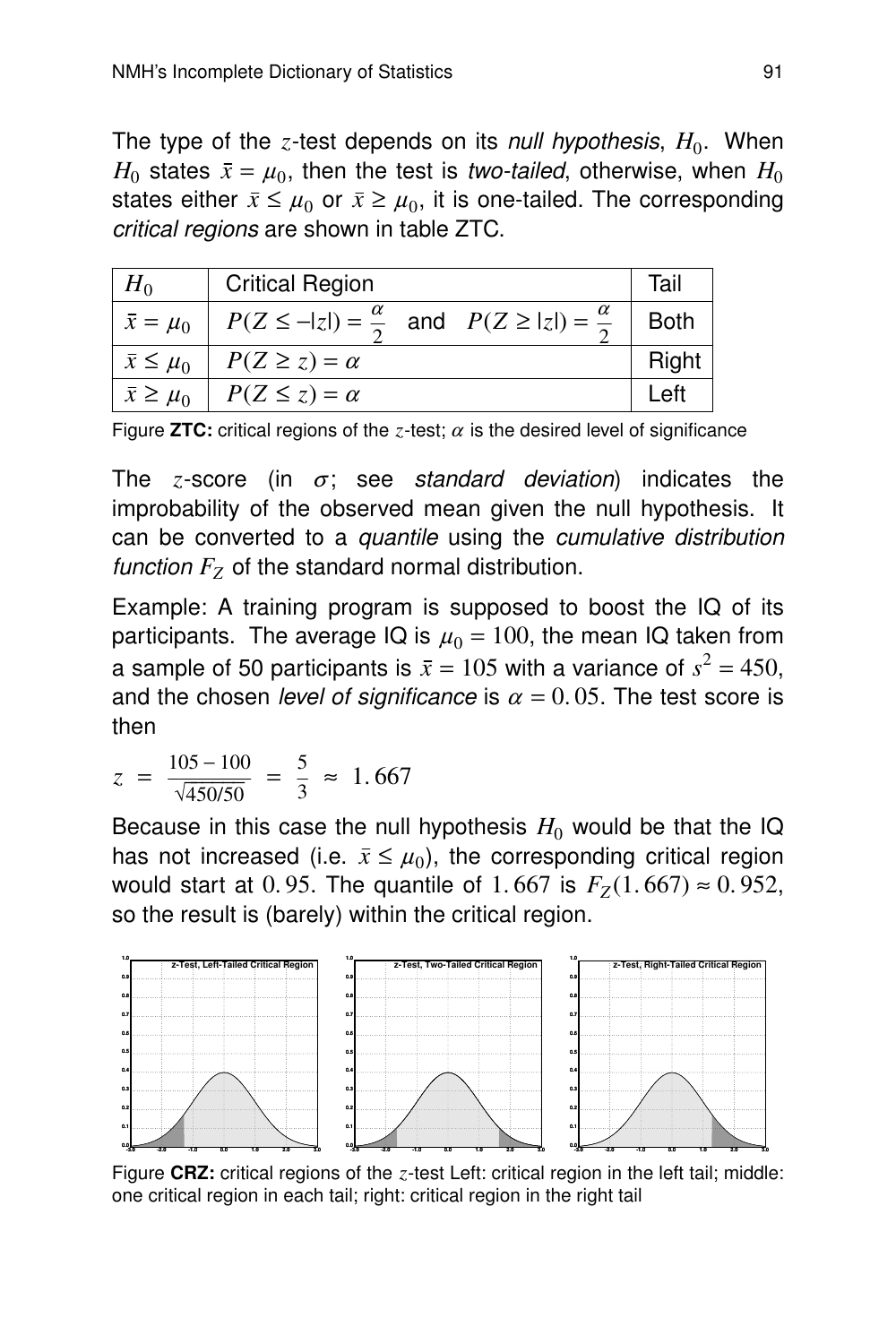## **z-test for regression coefficients**

A two-tailed hypothesis test used to find out whether the slope  $\hat{\beta}$ of a regression line differs significantly  $(\rightarrow$  significance) from a given slope  $\beta_0$ . It uses the *standard normal distribution* to compute the *improbability* of the *observation*  $\hat{\beta}$  given an assumed slope  $\beta_0.$ 

Often  $\beta_0$  is assumed to be zero. In this case the null hypothesis  $H<sub>0</sub>$  of the test would be that the variables of the underlying *linear* regression are independent. The *z*-score of the *z*-test for regression coefficients is

$$
z = \frac{\hat{\beta} - \beta_0}{SE_{\hat{\beta}}}
$$

where  $SE_{\hat{\beta}}$  is the *standard error of the slope coefficient*  $\hat{\beta}$ . When the number of data points for computing the standard error is smaller than 30, a *t*-test for regression coefficients should be used instead of a *z*-test.

The test itself follows the same procedure as a two-tailed *z*-test for *location.* For example, given a slope of  $\hat{\beta} = 0.4$  and a standard error of  $SE_{\hat{\beta}} = 0.25$ , the *improbability* of observing the given slope under the *null hypothesis* of  $\beta_0 = 0$  would be  $F_Z(z)$ , where  $F_Z$  is the *cumulative distribution function* of the standard normal distribution and

$$
z = \frac{0.4 - 0}{0.25} = 1.6
$$

by inserting values into the above formula. The improbability of observing the slope is then  $F_Z(1.6) \approx 0.95$ . The significance of this result depends on the chosen level of significance.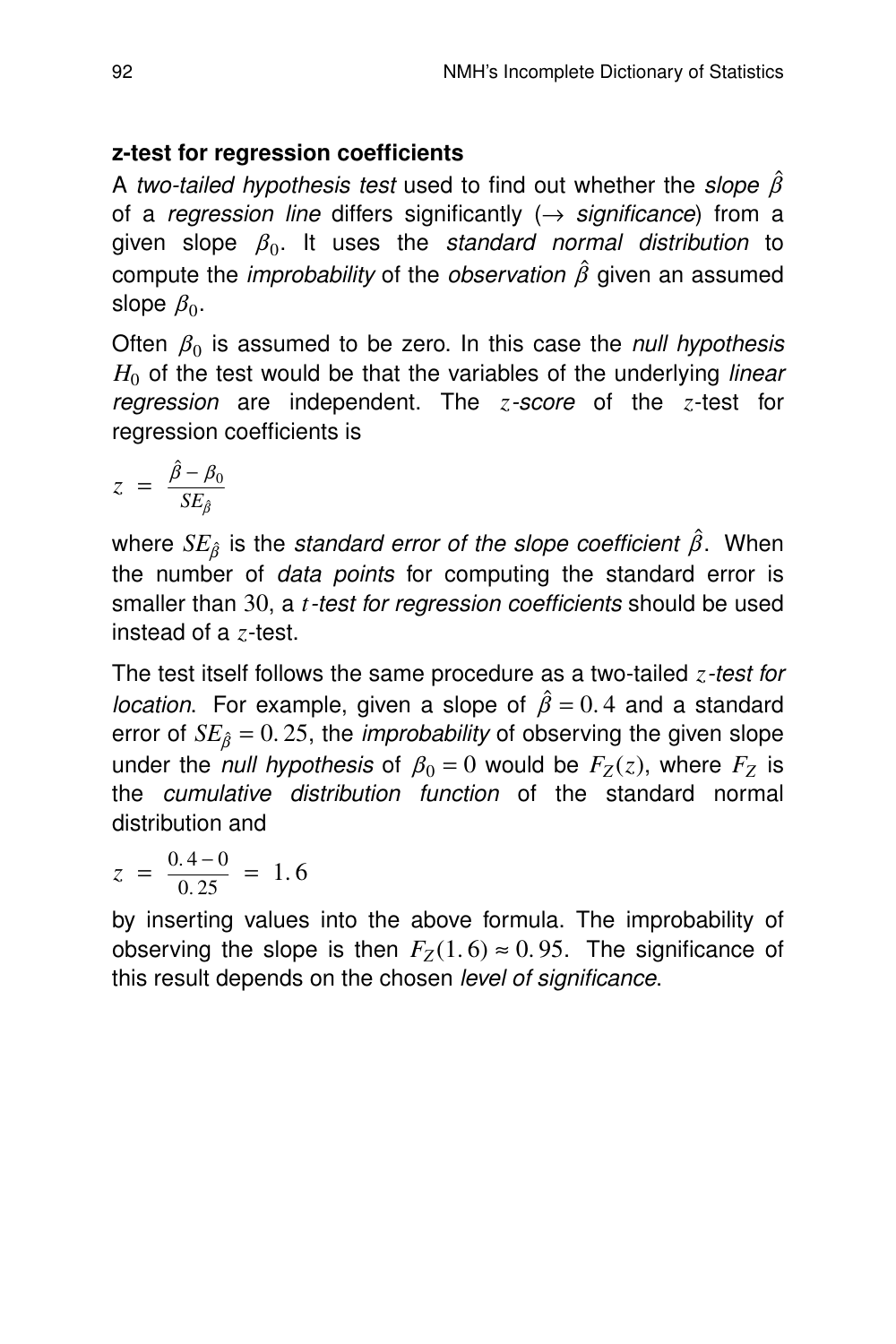# Appendix: Mathematical Notation

| iff                  | Short for "if, and only if" or "exactly if"                                                      |
|----------------------|--------------------------------------------------------------------------------------------------|
| ${a,b,c}$            | Set containing the members $a, b, c$                                                             |
| $x \in \{a, b, c\}$  | x is an element of the set $\{a, b, c\}$                                                         |
| $x \in N_0$          | $x$ is an element of the set of natural numbers,<br>including zero: $\{0, 1, 2, \dots\}$         |
| $x \in \mathbb{N}^+$ | $x$ is an element of the set of positive natural<br>numbers $\{1, 2, \dots\}$                    |
| $x \in \mathbb{Z}$   | $x$ is an element of the set of integer numbers<br>$\{\cdots, -2, -1, 0, 1, 2, \cdots\}$         |
| $x \in \mathbb{R}$   | $x$ is an element of the set of real numbers                                                     |
| $-\infty$ , $\infty$ | Negative infinity, infinity                                                                      |
|                      | $X \sim D(x, \dots)$ X follows the distribution D with parameters $x, \dots$                     |
| [a, b]               | Interval covering the range from $a$ to $b$ , including<br>both $a$ and $b$                      |
| (a,b)                | Interval covering the range from $a$ to $b$ , excluding<br>both $a$ and $b$                      |
| $xy, x \cdot y$      | Product of $x$ and $y$                                                                           |
| max(X)               | Greatest value (maximum) of $X$                                                                  |
| min(X)               | Least value (minimum) of $X$                                                                     |
| n!                   | <i>n</i> factorial, i.e. $1 \cdot 2 \cdot \cdots \cdot n$                                        |
| $\lfloor x \rfloor$  | Floor of x, i.e. the greatest $y \in Z$ that is not greater<br>than $x$                          |
| x                    | Magnitude of $x$ , i.e. the distance between $x$ and 0,<br>or $x$ with any negative sign removed |
| ln(x)                | Natural logarithm y of x, where $x = e^y$                                                        |
| $\bar{A}$ , $A'$     | Complement of A                                                                                  |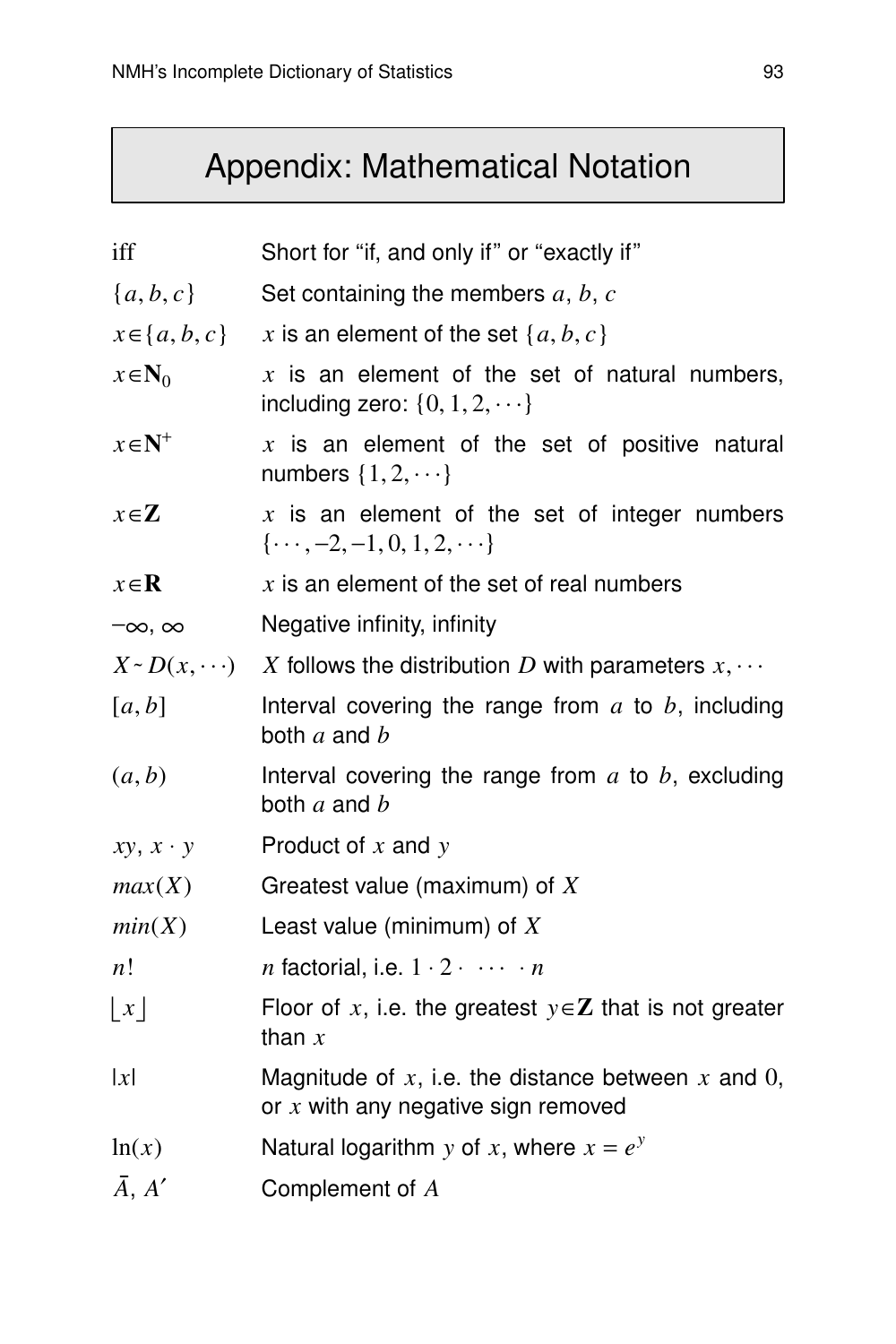| P(X)                         | Probability of the event $X$                                                                |  |  |  |  |  |  |  |  |  |
|------------------------------|---------------------------------------------------------------------------------------------|--|--|--|--|--|--|--|--|--|
| $P(X = x)$                   | Probability of the random variable $X$ taking the<br>value $x$                              |  |  |  |  |  |  |  |  |  |
| $P(X \leq x)$                | Probability of the random variable $X$ taking a value<br>not greater than $x$               |  |  |  |  |  |  |  |  |  |
| P(B A)                       | (Conditional) probability of $B$ given $A$                                                  |  |  |  |  |  |  |  |  |  |
| $A \cap B$                   | Intersection or conjunction (AND) of $A$ and $B$                                            |  |  |  |  |  |  |  |  |  |
| $A \cup B$                   | Union or disjunction (OR) of $A$ and $B$                                                    |  |  |  |  |  |  |  |  |  |
| $\bigcup_{i=1}^n x_i$        | $x_1 \cup \cdots \cup x_n$                                                                  |  |  |  |  |  |  |  |  |  |
| $\sum_{i=1}^n x_i$           | $x_1 + \cdots + x_n$                                                                        |  |  |  |  |  |  |  |  |  |
| $\prod^n x_i$<br>$i=1$       | $x_1 \cdot \cdots \cdot x_n$                                                                |  |  |  |  |  |  |  |  |  |
| $\int f(x)dx$                | Integral of $f(x)$ , the area under the curve $f(x)$ from<br>$a$ to $b$                     |  |  |  |  |  |  |  |  |  |
| $\lim_{n\to m} x$            | Limit of $x$ as $n$ goes toward $m$                                                         |  |  |  |  |  |  |  |  |  |
| $P_k$                        | $k$ -permutations of a set of $n$ elements                                                  |  |  |  |  |  |  |  |  |  |
| $nC_k$                       | k-combinations of a set of $n$ elements (" $n$ choose<br>$k$ ")                             |  |  |  |  |  |  |  |  |  |
| $q\mathcal{Q}_n$             | The $n^{th}$ q-quantile                                                                     |  |  |  |  |  |  |  |  |  |
| $\binom{n}{k}$               | binomial coefficient, ${}_{n}C_{k}$                                                         |  |  |  |  |  |  |  |  |  |
| $f_X(x)$ , $f(x)$            | Probability mass function (discrete) or probability<br>density function (continuous) of $X$ |  |  |  |  |  |  |  |  |  |
| $F_X(x)$ , $F(x)$            | Cumulative distribution function of X                                                       |  |  |  |  |  |  |  |  |  |
| $F_X^{-1}(x)$<br>$F^{-1}(x)$ | Quantile function of $X$                                                                    |  |  |  |  |  |  |  |  |  |
| $\mu_X$ , $\mu$              | Mean of $X$                                                                                 |  |  |  |  |  |  |  |  |  |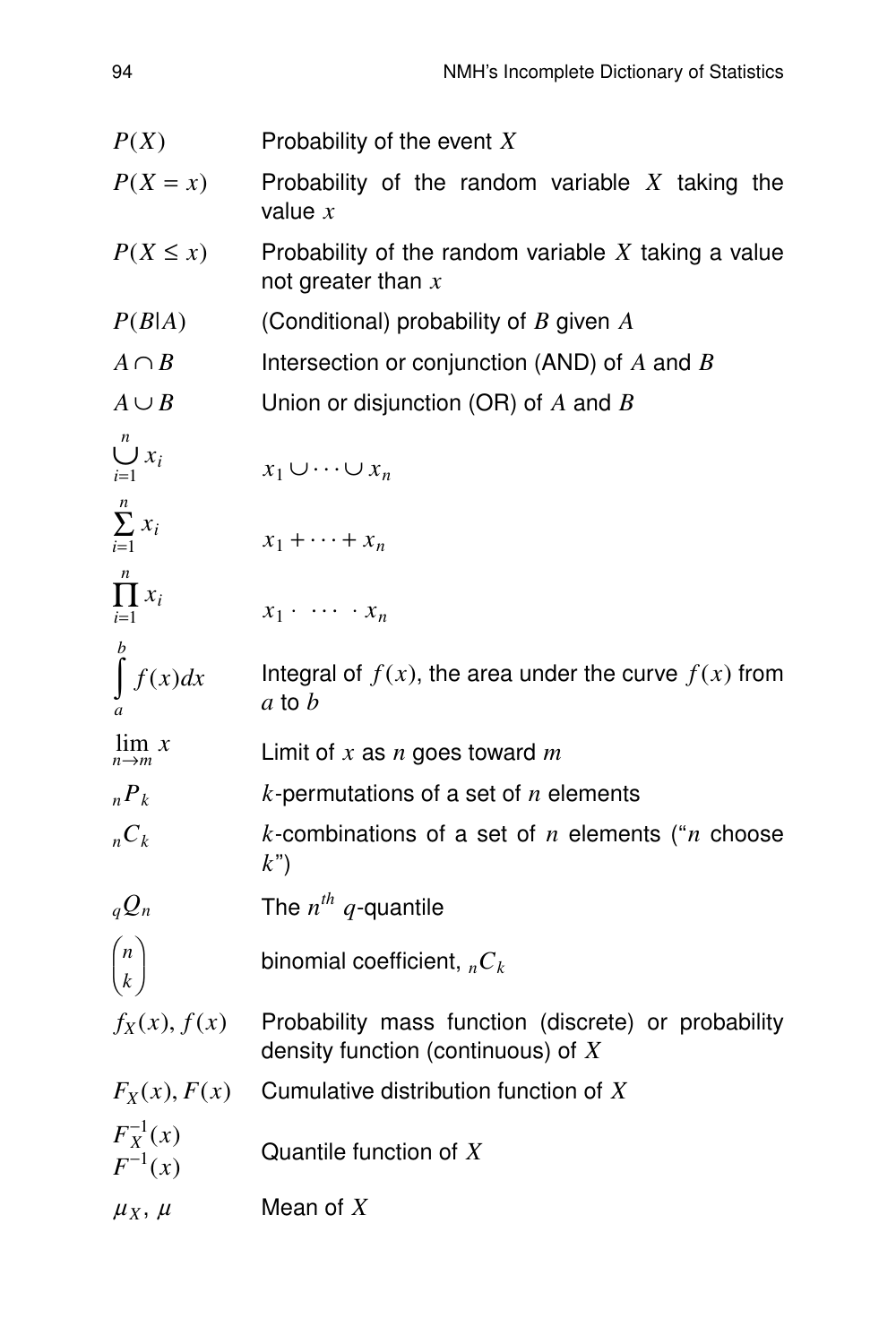| E(X)                                | Expectation of $X$                                                      |  |  |  |  |  |  |  |
|-------------------------------------|-------------------------------------------------------------------------|--|--|--|--|--|--|--|
| $\bar{x}$                           | Mean of a sample $x_1, \cdots$                                          |  |  |  |  |  |  |  |
| $s_x^2$                             | Sample variance of sample $x$                                           |  |  |  |  |  |  |  |
| $s_{x,y}$                           | Covariance of samples $x$ and $y$                                       |  |  |  |  |  |  |  |
| $\hat{\mu}$                         | Point estimator for the population mean                                 |  |  |  |  |  |  |  |
| $\hat{\sigma}^2$                    | Point estimator for the population variance                             |  |  |  |  |  |  |  |
| $\bar{x}$                           | Sample mean                                                             |  |  |  |  |  |  |  |
| $\bar{X}$                           | Sampling distribution of the (sample) mean                              |  |  |  |  |  |  |  |
| $\sigma_X, \sigma$                  | Standard deviation of X                                                 |  |  |  |  |  |  |  |
| $\sigma_{est}$                      | Standard error of the estimate                                          |  |  |  |  |  |  |  |
| $\sigma_X^2$ , $\sigma^2$<br>var(X) | Variance of $X$                                                         |  |  |  |  |  |  |  |
| $\phi(x)$                           | Cumulative distribution function of the standard<br>normal distribution |  |  |  |  |  |  |  |
| $\phi^{-1}(x)$                      | function<br>the<br>Quantile<br>0f<br>standard<br>normal<br>distribution |  |  |  |  |  |  |  |
| erf(x)                              | Gauss error function                                                    |  |  |  |  |  |  |  |
| $\Gamma(x)$                         | (Complete) gamma function                                               |  |  |  |  |  |  |  |
| $\gamma(a,x)$                       | Lower incomplete gamma function                                         |  |  |  |  |  |  |  |
| $\Gamma(a,x)$                       | Upper incomplete gamma function                                         |  |  |  |  |  |  |  |
| P(a, x)                             | Regularized incomplete gamma function                                   |  |  |  |  |  |  |  |
| Q(a, x)                             | (Complement of the) regularized<br>incomplete<br>gamma function         |  |  |  |  |  |  |  |
| B(a, b)                             | (Complete) beta function                                                |  |  |  |  |  |  |  |
| $B_x(a, b)$                         | Incomplete beta function                                                |  |  |  |  |  |  |  |
| $I_x(a,b)$                          | Regularized incomplete beta function                                    |  |  |  |  |  |  |  |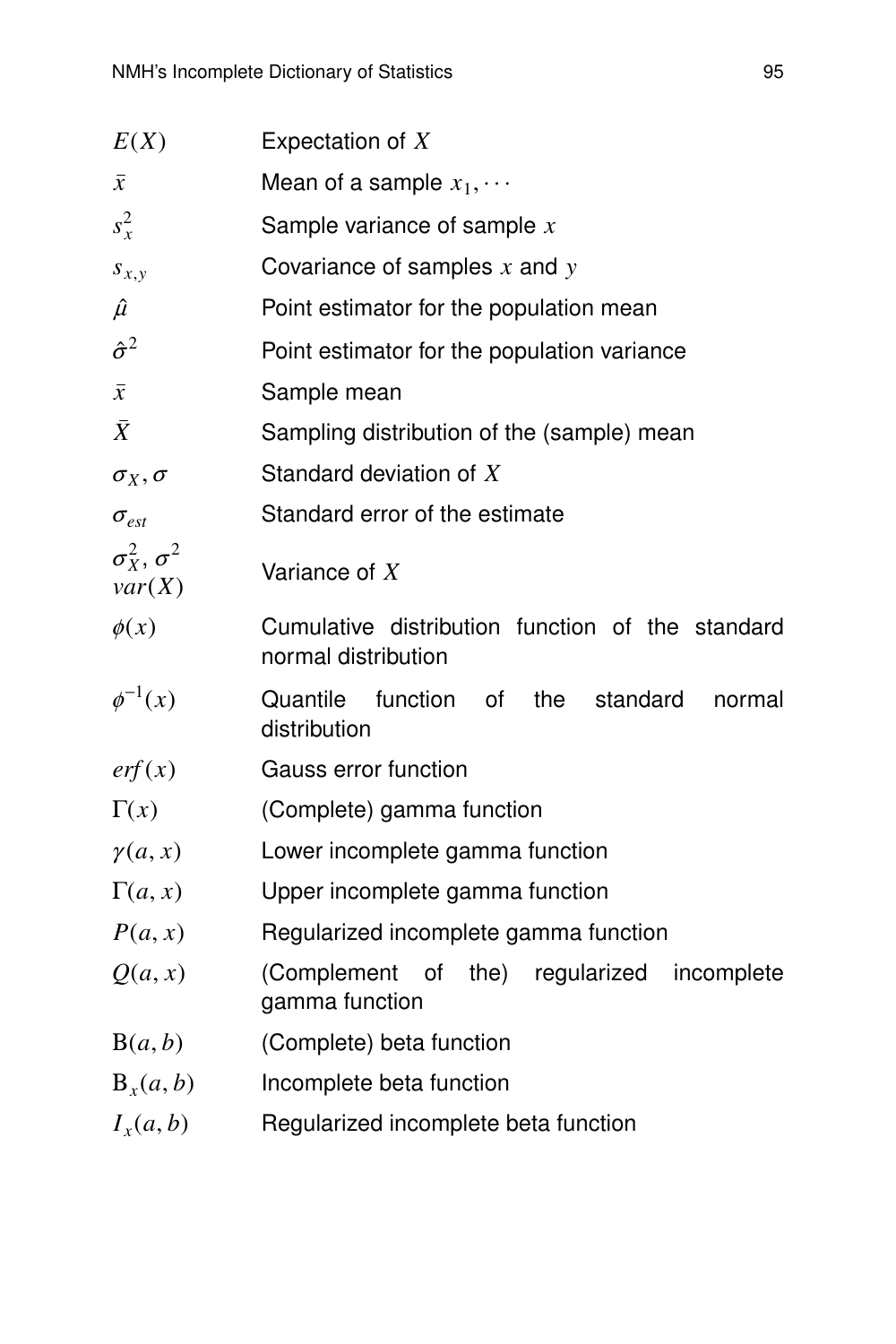## Appendix: Special Functions

#### **Gauss Error Function**

$$
erf(x) = \frac{1}{\sqrt{\pi}} \int_{-x}^{x} e^{-w^2} dw
$$

## **Gamma Function**

$$
\Gamma(x) = (x - 1)!\ \text{for } x \in \mathbb{N}^+
$$

$$
\Gamma(x) = \int_{0}^{\infty} e^{-w} w^{x-1} dw
$$

Upper incomplete Γ function

$$
\Gamma(a, x) = \frac{1}{\Gamma(a)} \int_{x}^{\infty} e^{-w} w^{a-1} dw
$$

Lower incomplete Γ function

$$
\gamma(a,x) = \frac{1}{\Gamma(a)} \int_{0}^{x} e^{-w} w^{a-1} dw
$$

Regularized incomplete  $\Gamma$  function

$$
P(a, x) = \frac{\gamma(a, x)}{\Gamma(a)}
$$
  
\n
$$
Q(a, x) = 1 - P(a, x)
$$
  
\nRelationships  
\n
$$
\Gamma(a) = \Gamma(a, 0)
$$
  
\n
$$
\Gamma(a) = \gamma(a, x) + \Gamma(a, x)
$$
  
\n
$$
P(a, x) = \begin{cases} \frac{\gamma(a, x)}{\Gamma(a)} & \text{if } x < a + 1 \\ 1 - \frac{\Gamma(a, x)}{\Gamma(a)} & \text{if } x \ge a + 1 \end{cases}
$$

 $\frac{a(x, x)}{\Gamma(a)}$  if  $x \ge a + 1$ 

 $\overline{ }$  $\overline{\mathfrak{l}}$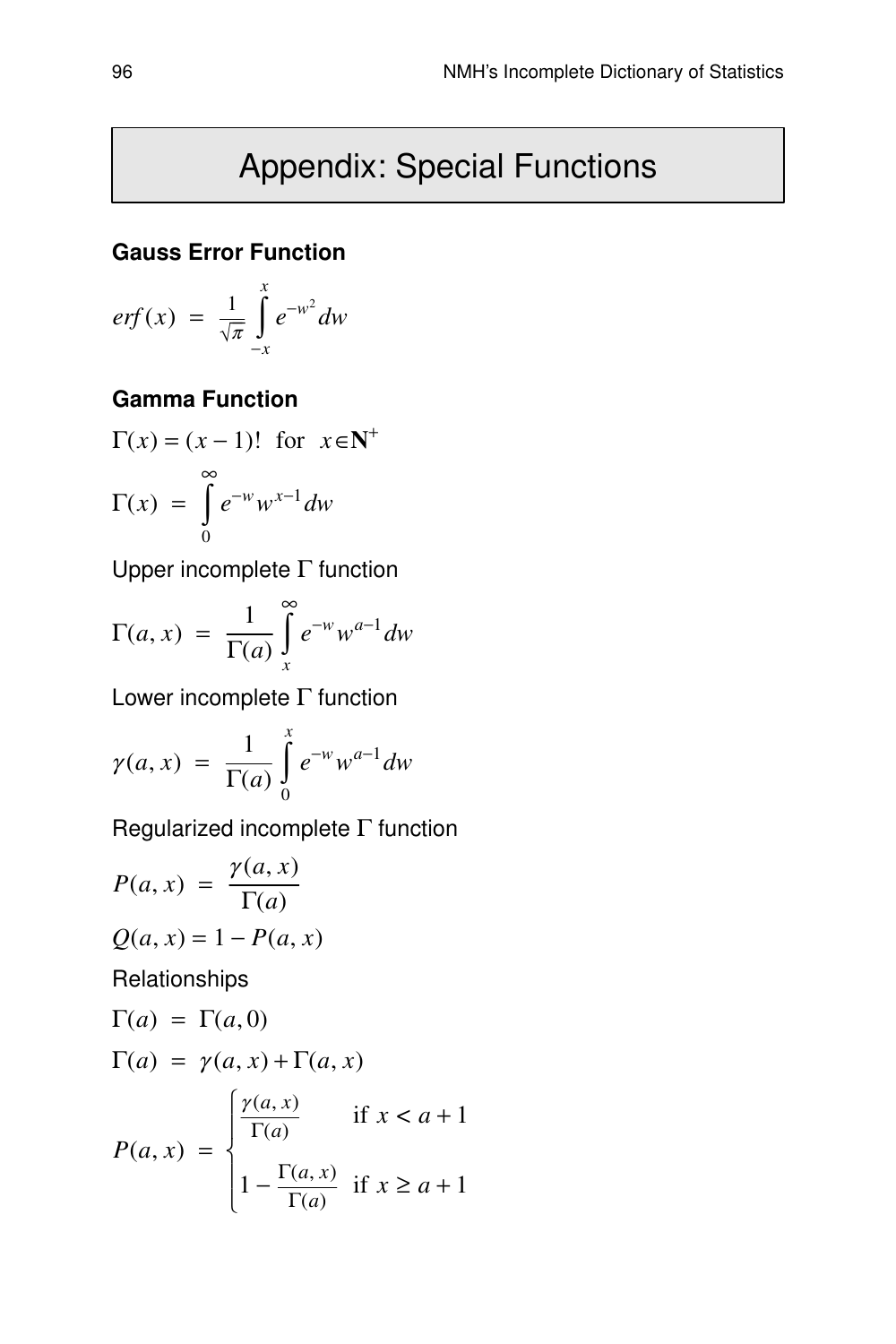## **Beta Function**

$$
B(a, b) = \int_{0}^{1} w^{a-1} \cdot (1 - w)^{b-1} dw
$$

Incomplete Β function

$$
B_x(a, b) = \int_0^x w^{a-1} \cdot (1 - w)^{b-1} dw
$$

Regularized incomplete B function

$$
I_x(a,b) = \frac{1}{B(a,b)} \cdot \int_0^x w^{a-1} \cdot (1-w)^{b-1} dw
$$

Relationships

$$
B(a,b) = B1(a,b) = I1(a,b) = \frac{\Gamma(a) + \Gamma(b)}{\Gamma(a+b)}
$$

$$
Ix(a,b) = \frac{Bx(a,b)}{B(a,b)}
$$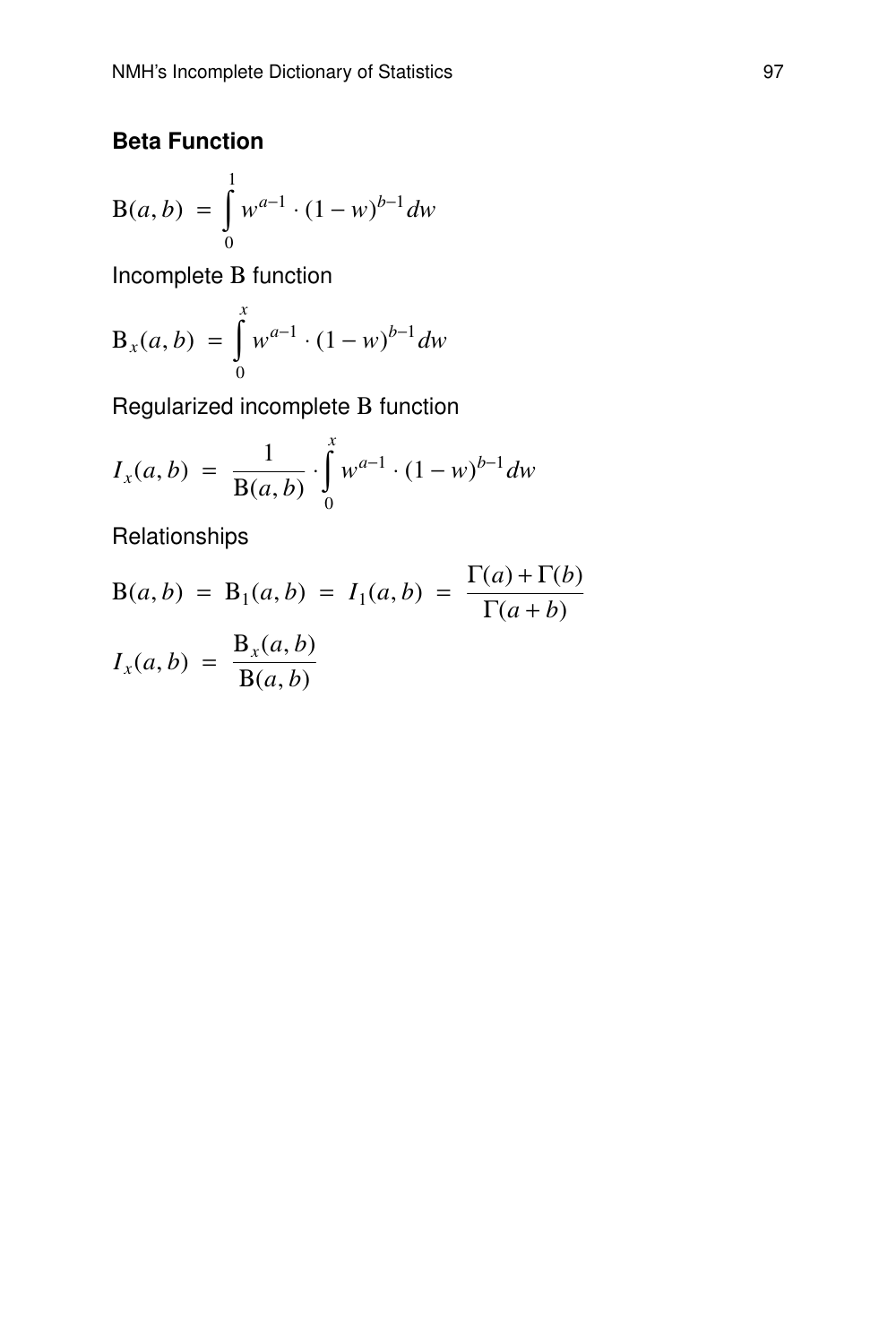# Appendix: Probability Tables

|             |       |       |       |       |       |       | PDF of the Standard Normal Distribution                                                                       |       |       |       |
|-------------|-------|-------|-------|-------|-------|-------|---------------------------------------------------------------------------------------------------------------|-------|-------|-------|
| $\pm\sigma$ |       |       |       |       |       |       | $\pm 0.00$ $\pm 0.01$ $\pm 0.02$ $\pm 0.03$ $\pm 0.04$ $\pm 0.05$ $\pm 0.06$ $\pm 0.07$ $\pm 0.08$ $\pm 0.09$ |       |       |       |
| 0.0         | .3989 | .3989 | .3989 | .3988 | .3986 | .3984 | .3982                                                                                                         | .3980 | .3977 | .3973 |
| 0.1         | .3970 | .3965 | .3961 | .3956 | .3951 | .3945 | .3939                                                                                                         | .3932 | .3925 | .3918 |
| 0.2         | .3910 | .3902 | .3894 | .3885 | .3876 | .3867 | .3857                                                                                                         | .3847 | .3836 | .3825 |
| 0.3         | .3814 | .3802 | .3790 | .3778 | .3765 | .3752 | .3739                                                                                                         | .3725 | .3712 | .3697 |
| 0.4         | .3683 | .3668 | .3653 | .3637 | .3621 | .3605 | .3589                                                                                                         | .3572 | .3555 | .3538 |
| 0.5         | .3521 | .3503 | .3485 | .3467 | .3448 | .3429 | .3410                                                                                                         | .3391 | .3372 | .3352 |
| 0.6         | .3332 | .3312 | .3292 | .3271 | .3251 | .3230 | .3209                                                                                                         | .3187 | .3166 | .3144 |
| 0.7         | .3123 | .3101 | .3079 | .3056 | .3034 | .3011 | .2989                                                                                                         | .2966 | .2943 | .2920 |
| 0.8         | .2897 | .2874 | .2850 | .2827 | .2803 | .2780 | .2756                                                                                                         | .2732 | .2709 | .2685 |
| 0.9         | .2661 | .2637 | .2613 | .2589 | .2565 | .2541 | .2516                                                                                                         | .2492 | .2468 | .2444 |
| 1.0         | .2420 | .2396 | .2371 | .2347 | .2323 | .2299 | .2275                                                                                                         | .2251 | .2227 | .2203 |
| 1.1         | .2179 | .2155 | .2131 | .2107 | .2083 | .2059 | .2036                                                                                                         | .2012 | .1989 | .1965 |
| 1.2         | .1942 | .1919 | .1895 | .1872 | .1849 | .1826 | .1804                                                                                                         | .1781 | .1758 | .1736 |
| 1.3         | .1714 | .1691 | .1669 | .1647 | .1626 | .1604 | .1582                                                                                                         | .1561 | .1539 | .1518 |
| 1.4         | .1497 | .1476 | .1456 | .1435 | .1415 | .1394 | .1374                                                                                                         | .1354 | .1334 | .1315 |
| 1.5         | .1295 | .1276 | .1257 | .1238 | .1219 | .1200 | .1182                                                                                                         | .1163 | .1145 | .1127 |
| 1.6         | .1109 | .1092 | .1074 | .1057 | .1040 | .1023 | .1006                                                                                                         | .0989 | .0973 | .0957 |
| 1.7         | .0940 | .0925 | .0909 | .0893 | .0878 | .0863 | .0848                                                                                                         | .0833 | .0818 | .0804 |
| 1.8         | .0790 | .0775 | .0761 | .0748 | .0734 | .0721 | .0707                                                                                                         | .0694 | .0681 | .0669 |
| 1.9         | .0656 | .0644 | .0632 | .0620 | .0608 | .0596 | .0584                                                                                                         | .0573 | .0562 | .0551 |
| 2.0         | .0540 | .0529 | .0519 | .0508 | .0498 | .0488 | .0478                                                                                                         | .0468 | .0459 | .0449 |
| 2.1         | .0440 | .0431 | .0422 | .0413 | .0404 | .0396 | .0387                                                                                                         | .0379 | .0371 | .0363 |
| 2.2         | .0355 | .0347 | .0339 | .0332 | .0325 | .0317 | .0310                                                                                                         | .0303 | .0297 | .0290 |
| 2.3         | .0283 | .0277 | .0270 | .0264 | .0258 | .0252 | .0246                                                                                                         | .0241 | .0235 | .0229 |
| 2.4         | .0224 | .0219 | .0213 | .0208 | .0203 | .0198 | .0194                                                                                                         | .0189 | .0184 | .0180 |
| 2.5         | .0175 | .0171 | .0167 | .0163 | .0158 | .0154 | .0151                                                                                                         | .0147 | .0143 | .0139 |
| 2.6         | .0136 | .0132 | .0129 | .0126 | .0122 | .0119 | .0116                                                                                                         | .0113 | .0110 | .0107 |
| 2.7         | .0104 | .0101 | .0099 | .0096 | .0093 | .0091 | .0088                                                                                                         | .0086 | .0084 | .0081 |
| 2.8         | .0079 | .0077 | .0075 | .0073 | .0071 | .0069 | .0067                                                                                                         | .0065 | .0063 | .0061 |
| 2.9         | .0060 | .0058 | .0056 | .0055 | .0053 | .0051 | .0050                                                                                                         | .0048 | .0047 | .0046 |
| 3.0         | .0044 | .0043 | .0042 | .0040 | .0039 | .0038 | .0037                                                                                                         | .0036 | .0035 | .0034 |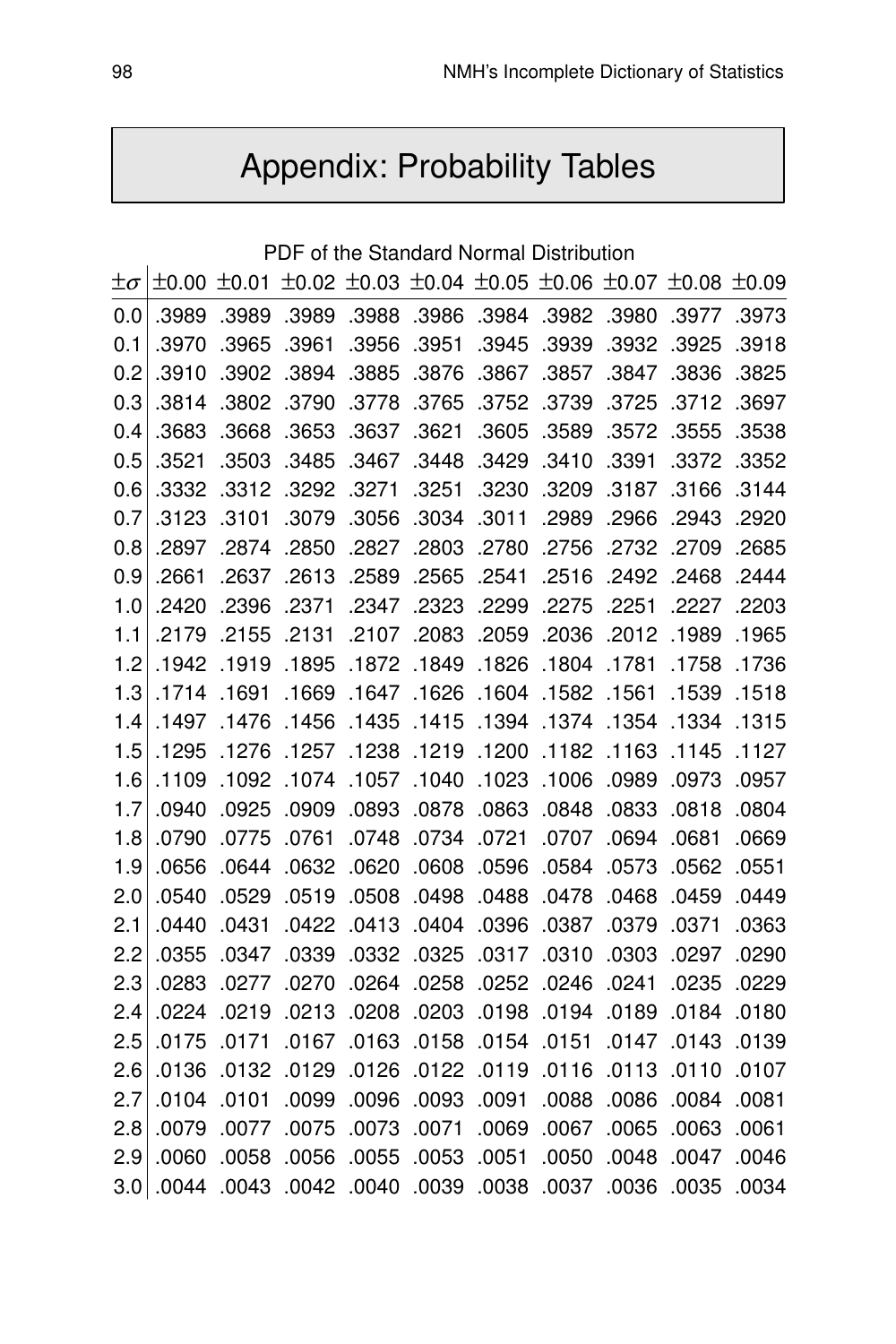CDF of the Standard Normal Distribution

| .0010 | .0010 |       |       |       |                                               |                                     |       |                                                                                                                          |                                                                                                                                 |
|-------|-------|-------|-------|-------|-----------------------------------------------|-------------------------------------|-------|--------------------------------------------------------------------------------------------------------------------------|---------------------------------------------------------------------------------------------------------------------------------|
| .0014 | .0014 | .0015 | .0015 | .0016 | .0016                                         | .0017                               | .0018 | .0018                                                                                                                    | .0019                                                                                                                           |
| .0019 | .0020 | .0021 | .0021 | .0022 | .0023                                         | .0023                               | .0024 | .0025                                                                                                                    | .0026                                                                                                                           |
| .0026 | .0027 | .0028 | .0029 | .0030 | .0031                                         | .0032                               | .0033 | .0034                                                                                                                    | .0035                                                                                                                           |
| .0036 | .0037 | .0038 | .0039 | .0040 | .0041                                         | .0043                               | .0044 | .0045                                                                                                                    | .0047                                                                                                                           |
| .0048 | .0049 | .0051 | .0052 | .0054 | .0055                                         | .0057                               | .0059 | .0060                                                                                                                    | .0062                                                                                                                           |
| .0064 | .0066 | .0068 | .0069 | .0071 | .0073                                         | .0075                               | .0078 | .0080                                                                                                                    | .0082                                                                                                                           |
| .0084 | .0087 | .0089 | .0091 | .0094 | .0096                                         | .0099                               | .0102 |                                                                                                                          | .0107                                                                                                                           |
| .0110 | .0113 | .0116 | .0119 | .0122 | .0125                                         | .0129                               | .0132 | .0136                                                                                                                    | .0139                                                                                                                           |
| .0143 | .0146 | .0150 | .0154 | .0158 | .0162                                         | .0166                               | .0170 | .0174                                                                                                                    | .0179                                                                                                                           |
| .0183 | .0188 | .0192 |       | .0202 | .0207                                         |                                     |       | .0222                                                                                                                    | .0228                                                                                                                           |
| .0233 | .0239 | .0244 | .0250 | .0256 | .0262                                         | .0268                               | .0274 | .0281                                                                                                                    | .0287                                                                                                                           |
| .0294 | .0301 | .0307 | .0314 | .0322 | .0329                                         | .0336                               |       | .0351                                                                                                                    | .0359                                                                                                                           |
| .0367 | .0375 | .0384 | .0392 | .0401 | .0409                                         | .0418                               | .0427 | .0436                                                                                                                    | .0446                                                                                                                           |
| .0455 | .0465 | .0475 | .0485 | .0495 | .0505                                         | .0516                               | .0526 | .0537                                                                                                                    | .0548                                                                                                                           |
| .0559 | .0571 | .0582 | .0594 | .0606 | .0618                                         | .0630                               | .0643 | .0655                                                                                                                    | .0668                                                                                                                           |
| .0681 | .0694 | .0708 | .0721 | .0735 | .0749                                         | .0764                               | .0778 | .0793                                                                                                                    | .0808                                                                                                                           |
| .0823 | .0838 | .0853 | .0869 | .0885 | .0901                                         | .0918                               | .0934 | .0951                                                                                                                    | .0968                                                                                                                           |
| .0985 | .1003 | .1020 |       |       |                                               |                                     |       |                                                                                                                          | .1151                                                                                                                           |
| .1170 | .1190 | .1210 | .1230 | .1251 |                                               |                                     |       | .1335                                                                                                                    | .1357                                                                                                                           |
| .1379 | .1401 | .1423 | .1446 | .1469 | .1492                                         | .1515                               | .1539 | .1562                                                                                                                    | .1587                                                                                                                           |
| .1611 | .1635 | .1660 |       |       | .1736                                         | .1762                               |       | .1814                                                                                                                    | .1841                                                                                                                           |
| .1867 | .1894 | .1922 | .1949 |       | .2005                                         | .2033                               |       | .2090                                                                                                                    | .2119                                                                                                                           |
| .2148 | .2177 | .2207 | .2236 | .2266 | .2297                                         | .2327                               | .2358 | .2389                                                                                                                    | .2420                                                                                                                           |
| .2451 | .2483 | .2514 | .2546 | .2578 | .2611                                         | .2643                               |       | .2709                                                                                                                    | .2743                                                                                                                           |
| .2776 | .2810 | .2843 | .2877 | .2912 | .2946                                         | .2981                               | .3015 | .3050                                                                                                                    | .3085                                                                                                                           |
| .3121 | .3156 | .3192 | .3228 | .3264 | .3300                                         | .3336                               | .3372 | .3409                                                                                                                    | .3446                                                                                                                           |
| .3483 | .3520 | .3557 | .3594 | .3632 |                                               |                                     | .3745 | .3783                                                                                                                    | .3821                                                                                                                           |
| .3859 | .3897 | .3936 | .3974 | .4013 | .4052                                         | .4090                               | .4129 | .4168                                                                                                                    | .4207                                                                                                                           |
| .4247 | .4286 | .4325 | .4364 | .4404 | .4443                                         | .4483                               | .4522 | .4562                                                                                                                    | .4602                                                                                                                           |
| .4641 | .4681 | .4721 |       |       |                                               |                                     |       |                                                                                                                          | .5000                                                                                                                           |
|       |       |       | .0011 |       | .0011 .0011<br>.0197<br>.1711. 1685.<br>.1977 | .1038 .1056 .1075<br>.1271<br>.3669 | .1093 | 0012 0012 0013<br>.0212.0217<br>.0344<br>.1292.1314<br>.1788<br>.2061<br>.2676<br>.3707<br>.4761 .4801 .4840 .4880 .4761 | $-0.09$ $-0.08$ $-0.07$ $-0.06$ $-0.05$ $-0.04$ $-0.03$ $-0.02$ $-0.01$ $-0.00$<br>.0013 .0013<br>.0104<br>.1112 .1131<br>.4960 |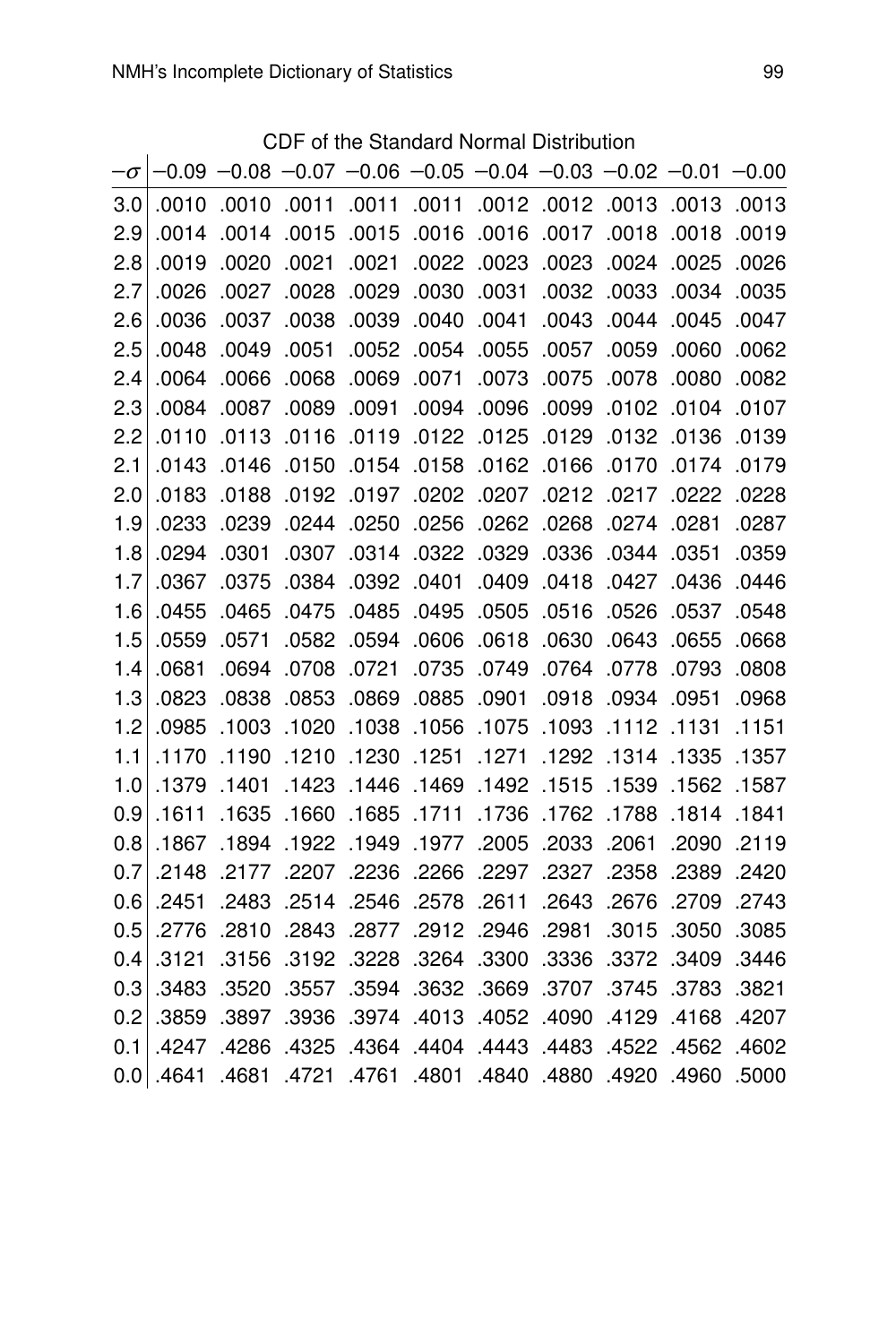CDF of the Standard Normal Distribution

|          |               |       | חשט   |       |       |       | Of the Standard Normal Distribution |       |                                                   |       |
|----------|---------------|-------|-------|-------|-------|-------|-------------------------------------|-------|---------------------------------------------------|-------|
| $\sigma$ | $+0.00 +0.01$ |       |       |       |       |       |                                     |       | $+0.02 +0.03 +0.04 +0.05 +0.06 +0.07 +0.08 +0.09$ |       |
| 0.0      | .5000         | .5040 | .5080 | .5120 | .5160 | .5199 | .5239                               | .5279 | .5319                                             | .5359 |
| 0.1      | .5398         | .5438 | .5478 | .5517 | .5557 | .5596 | .5636                               | .5675 | .5714                                             | .5753 |
| 0.2      | .5793         | .5832 | .5871 | .5910 | .5948 | .5987 | .6026                               | .6064 | .6103                                             | .6141 |
| 0.3      | .6179         | .6217 | .6255 | .6293 | .6331 | .6368 | .6406                               | .6443 | .6480                                             | .6517 |
| 0.4      | .6554         | .6591 | .6628 | .6664 | .6700 | .6736 | .6772                               | .6808 | .6844                                             | .6879 |
| 0.5      | .6915         | .6950 | .6985 | .7019 | .7054 | .7088 | .7123                               | .7157 | .7190                                             | .7224 |
| 0.6      | .7257         | .7291 | .7324 | .7357 | .7389 | .7422 | .7454                               | .7486 | .7517                                             | .7549 |
| 0.7      | .7580         | .7611 | .7642 | .7673 | .7703 | .7734 | .7764                               | .7793 | .7823                                             | .7852 |
| 0.8      | .7881         | .7910 | .7939 | .7967 | .7995 | .8023 | .8051                               | .8078 | .8106                                             | .8133 |
| 0.9      | .8159         | .8186 | .8212 | .8238 | .8264 | .8289 | .8315                               | .8340 | .8365                                             | .8389 |
| 1.0      | .8413         | .8438 | .8461 | .8485 | .8508 | .8531 | .8554                               | .8577 | .8599                                             | .8621 |
| 1.1      | .8643         | .8665 | .8686 | .8708 | .8729 | .8749 | .8770                               | .8790 | .8810                                             | .8830 |
| 1.2      | .8849         | .8869 | .8888 | .8907 | .8925 | .8944 | .8962                               | .8980 | .8997                                             | .9015 |
| 1.3      | .9032         | .9049 | .9066 | .9082 | .9099 | .9115 | .9131                               | .9147 | .9162                                             | .9177 |
| 1.4      | .9192         | .9207 | .9222 | .9236 | .9251 | .9265 | .9279                               | .9292 | .9306                                             | .9319 |
| 1.5      | .9332         | .9345 | .9357 | .9370 | .9382 | .9394 | .9406                               | .9418 | .9429                                             | .9441 |
| 1.6      | .9452         | .9463 | .9474 | .9484 | .9495 | .9505 | .9515                               | .9525 | .9535                                             | .9545 |
| 1.7      | .9554         | .9564 | .9573 | .9582 | .9591 | .9599 | .9608                               | .9616 | .9625                                             | .9633 |
| 1.8      | .9641         | .9649 | .9656 | .9664 | .9671 | .9678 | .9686                               | .9693 | .9699                                             | .9706 |
| 1.9      | .9713         | .9719 | .9726 | .9732 | .9738 | .9744 | .9750                               | .9756 | .9761                                             | .9767 |
| 2.0      | .9772         | .9778 | .9783 | .9788 | .9793 | .9798 | .9803                               | .9808 | .9812                                             | .9817 |
| 2.1      | .9821         | .9826 | .9830 | .9834 | .9838 | .9842 | .9846                               | .9850 | .9854                                             | .9857 |
| 2.2      | .9861         | .9864 | .9868 | .9871 | .9875 | .9878 | .9881                               | .9884 | .9887                                             | .9890 |
| 2.3      | .9893         | .9896 | .9898 | .9901 | .9904 | .9906 | .9909                               | .9911 | .9913                                             | .9916 |
| 2.4      | .9918         | .9920 | .9922 | .9925 | .9927 | .9929 | .9931                               | .9932 | .9934                                             | .9936 |
| 2.5      | .9938         | .9940 | .9941 | .9943 | .9945 | .9946 | .9948                               | .9949 | .9951                                             | .9952 |
| 2.6      | .9953         | .9955 | .9956 | .9957 | .9959 | .9960 | .9961                               | .9962 | .9963                                             | .9964 |
| 2.7      | .9965         | .9966 | .9967 | .9968 | .9969 | .9970 | .9971                               | .9972 | .9973                                             | .9974 |
| 2.8      | .9974         | .9975 | .9976 | .9977 | .9977 | .9978 | .9979                               | .9979 | .9980                                             | .9981 |
| 2.9      | .9981         | .9982 | .9982 | .9983 | .9984 | .9984 | .9985                               | .9985 | .9986                                             | .9986 |
| 3.0      | .9987         | .9987 | .9987 | .9988 | .9988 | .9989 | .9989                               | .9989 | .9990                                             | .9990 |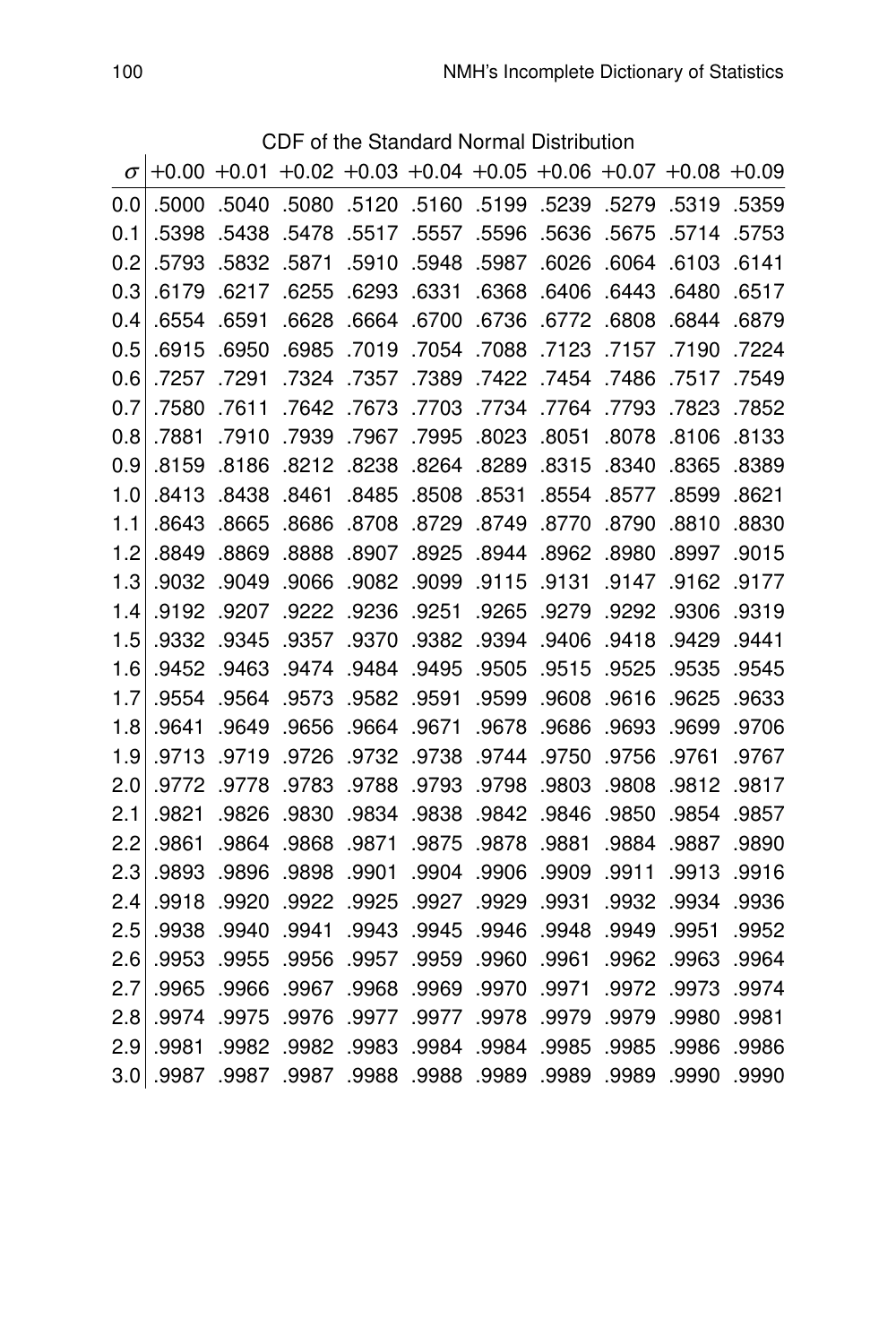Quantiles of the  $\chi^2_\nu$ -Distribution

| Quantiles of the $\chi_{v}$ -Distribution |             |   |                                                             |   |   |   |             |   |   |    |
|-------------------------------------------|-------------|---|-------------------------------------------------------------|---|---|---|-------------|---|---|----|
| q/v                                       | $\mathbf 1$ | 2 | 3                                                           | 4 | 5 | 6 | $7^{\circ}$ | 8 | 9 | 10 |
| .0010                                     | $\Omega$    |   | 0243 .0908 .2102 .3811 .5985 .8571 1.152 .0020.             |   |   |   |             |   |   |    |
| .0025                                     | 0           |   | .0050 .0449 .1449 .3075 .5266 .7945 1.104 1.450 .0050       |   |   |   |             |   |   |    |
| .0050                                     | 0           |   | .0100 .0717 .2070 .4117 .6757 .9893 1.344 1.735 2.156       |   |   |   |             |   |   |    |
| .0100                                     |             |   | .0002 .0201 .1148 .2971 .5543 .8721 1.239 1.646 2.088 2.558 |   |   |   |             |   |   |    |
| .0150                                     |             |   | .0004 .0302 .1516 .3682 .6618 1.016 1.418 1.860 2.335 2.837 |   |   |   |             |   |   |    |
| .0200                                     |             |   | .0006 .0404 .1848 .4294 .7519 1.134 1.564 2.032 2.532 3.059 |   |   |   |             |   |   |    |
| .0250                                     | .0010       |   | .0506 .2158 .4844 .8312 1.237 1.690 2.180 2.700 3.247       |   |   |   |             |   |   |    |
| .0300                                     |             |   | .0014 .0609 .2451 .5351 .9031 1.330 1.802 2.310 2.848 3.412 |   |   |   |             |   |   |    |
| .0400                                     | .0025       |   | .0816 .3001 .6271 1.031 1.492 1.997 2.537 3.105 3.697       |   |   |   |             |   |   |    |
| .0500                                     |             |   | .0039 .1026 .3518 .7107 1.145 1.635 2.167 2.733 3.325 3.940 |   |   |   |             |   |   |    |
| .1000                                     |             |   | .0158 .2107 .5844 1.064 1.610 2.204 2.833 3.490 4.168 4.865 |   |   |   |             |   |   |    |
| .1500                                     |             |   | .0358 .3250 .7978 1.366 1.994 2.661 3.358 4.078 4.817 5.570 |   |   |   |             |   |   |    |
| .2000                                     |             |   | .0642 .4463 1.005 1.649 2.343 3.070 3.822 4.594 5.380 6.179 |   |   |   |             |   |   |    |
| .2500                                     |             |   | .1015 .5754 1.213 1.923 2.675 3.455 4.255 5.071 5.899 6.737 |   |   |   |             |   |   |    |
| .3000                                     |             |   | .1485 .7133 1.424 2.195 3.000 3.828 4.671 5.527 6.393 7.267 |   |   |   |             |   |   |    |
| .3500                                     |             |   | .1935 .8310 1.597 2.415 3.260 4.123 5.000 5.886 6.780 7.681 |   |   |   |             |   |   |    |
| .4000                                     |             |   | .2750 1.022 1.869 2.753 3.656 4.570 5.493 6.423 7.357 8.296 |   |   |   |             |   |   |    |
| .6000                                     |             |   | 7083 1.833 2.946 4.045 5.132 6.211 7.283 8.351 9.414 10.47  |   |   |   |             |   |   |    |
| .6500                                     |             |   | .8735 2.100 3.283 4.438 5.573 6.695 7.806 8.909 10.10 11.10 |   |   |   |             |   |   |    |
| .7000                                     |             |   | 1.074 2.408 3.665 4.878 6.064 7.231 8.383 9.525 10.66 11.78 |   |   |   |             |   |   |    |
| .7500                                     |             |   | 1.323 2.773 4.108 5.385 6.626 7.841 9.037 10.22 11.39 12.55 |   |   |   |             |   |   |    |
| .8000                                     |             |   | 1.642 3.219 4.642 5.989 7.289 8.558 9.803 11.03 12.24 13.44 |   |   |   |             |   |   |    |
| .8500                                     |             |   | 2.072 3.794 5.317 6.745 8.115 9.446 1.750 12.03 13.29 14.53 |   |   |   |             |   |   |    |
| .9000                                     |             |   | 2.706 4.605 6.251 7.779 9.236 10.64 12.02 13.36 14.68 15.99 |   |   |   |             |   |   |    |
| .9500                                     |             |   | 3.841 5.991 7.815 9.488 11.07 12.59 14.07 15.51 16.92 18.31 |   |   |   |             |   |   |    |
| .9600                                     |             |   | 4.218 6.438 8.311 10.30 11.64 13.20 14.70 16.17 17.61 19.02 |   |   |   |             |   |   |    |
| .9700                                     |             |   | 4.709 7.013 8.947 10.71 12.37 13.97 15.51 17.01 18.48 19.92 |   |   |   |             |   |   |    |
| .9750                                     |             |   | 5.024 7.378 9.348 11.14 12.83 14.45 16.01 17.53 19.02 20.48 |   |   |   |             |   |   |    |
| .9800                                     |             |   | 5.412 7.824 9.837 11.67 13.39 15.03 16.62 18.17 19.68 21.16 |   |   |   |             |   |   |    |
| .9850                                     |             |   | 5.916 8.399 10.47 12.34 14.10 15.78 17.40 18.97 20.51 22.02 |   |   |   |             |   |   |    |
| .9900                                     |             |   | 6.635 9.210 11.34 13.28 15.09 16.81 18.48 20.09 21.67 23.21 |   |   |   |             |   |   |    |
| .9950                                     |             |   | 7.879 10.60 12.84 14.86 16.75 18.55 20.28 21.95 23.59 25.19 |   |   |   |             |   |   |    |
| .9975                                     | 9.141       |   | 11.98 14.32 16.42 18.39 20.25 22.04 23.77 25.46 27.11       |   |   |   |             |   |   |    |
| .9990                                     | 10.83       |   | 13.82 16.27 18.47 20.52 22.46 24.32 26.12 27.88 29.59       |   |   |   |             |   |   |    |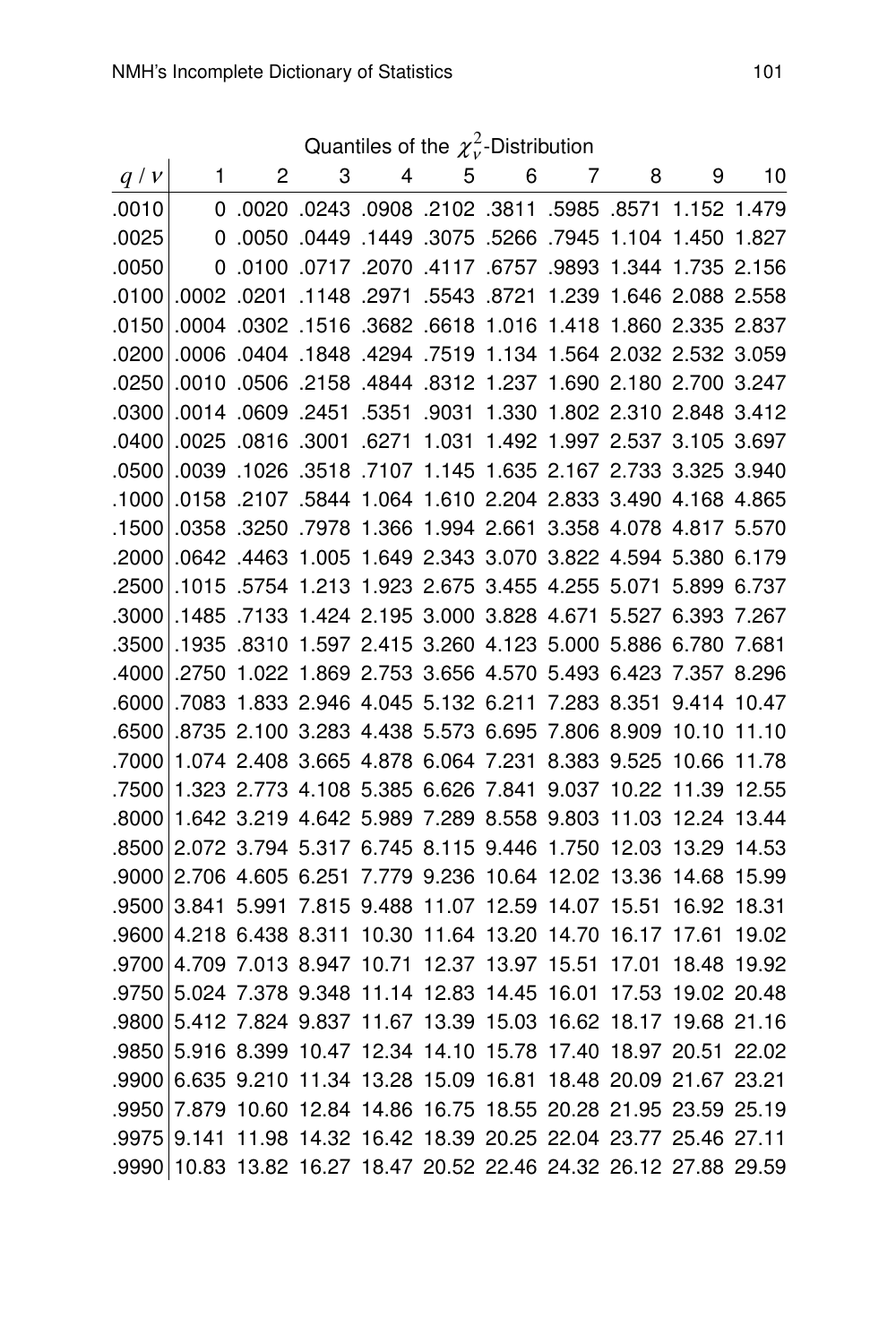Quantiles of the  $\chi^2_\nu$ -Distribution

| q/v   | 11          | 12    | 13                                                                | 14 | 15 | 16 | 17 | 18 | 19                                              | 20 |
|-------|-------------|-------|-------------------------------------------------------------------|----|----|----|----|----|-------------------------------------------------|----|
|       |             |       | .0010 1.834 2.214 2.617 3.041 3.483 3.942 4.416 4.905 5.407 5.921 |    |    |    |    |    |                                                 |    |
| .0025 |             |       | 2.232 2.661 3.112 3.582 4.070 4.573 5.092 5.623 6.167 6.723       |    |    |    |    |    |                                                 |    |
| .0050 |             |       | 2.603 3.074 3.565 4.075 4.601 5.142 5.697 6.265 6.844 7.434       |    |    |    |    |    |                                                 |    |
| .0100 |             |       | 3.053 3.571 4.107 4.660 5.229 5.812 6.408 7.015 7.633 8.260       |    |    |    |    |    |                                                 |    |
| .0150 |             |       | 3.363 3.910 4.476 5.057 5.653 6.263 6.884 7.516 8.159 8.811       |    |    |    |    |    |                                                 |    |
| .0200 |             |       | 3.609 4.178 4.765 5.368 5.985 6.614 7.255 7.906 8.567 9.237       |    |    |    |    |    |                                                 |    |
| .0250 |             |       | 3.816 4.404 5.009 5.629 6.262 6.908 7.564 8.231 8.907 9.591       |    |    |    |    |    |                                                 |    |
| .0300 |             |       | 3.997 4.601 5.221 5.856 6.503 7.163 7.832 8.512 9.200 9.897       |    |    |    |    |    |                                                 |    |
| .0400 |             |       | 4.309 4.939 5.584 6.243 6.914 7.596 8.288 8.989 9.698 10.42       |    |    |    |    |    |                                                 |    |
| .0500 |             |       | 4.575 5.226 5.892 6.571 7.261 7.962 8.672 9.391 10.12 10.85       |    |    |    |    |    |                                                 |    |
| .1000 |             |       | 5.578 6.304 7.042 7.790 8.547 9.312 10.09 10.86 11.65 12.44       |    |    |    |    |    |                                                 |    |
| .1500 |             |       | 6.336 7.114 7.901 8.696 9.499 10.31 11.12 11.95 12.77 13.60       |    |    |    |    |    |                                                 |    |
| .2000 |             |       | 6.989 7.807 8.634 9.467 10.31 11.15 12.00 12.86                   |    |    |    |    |    | 13.72 14.58                                     |    |
| .2500 |             |       | 7.584 8.438 9.299 10.17 11.04 11.91 12.79 13.68 14.56 15.45       |    |    |    |    |    |                                                 |    |
| .3000 |             |       | 8.148 9.034 9.926 10.82 11.72 12.62 13.53 14.44 15.35 16.27       |    |    |    |    |    |                                                 |    |
| .3500 |             |       | 8.587 9.497 10.41 11.33 12.25 13.17 14.10 15.03 15.96 16.89       |    |    |    |    |    |                                                 |    |
| .4000 |             |       | 9.237 10.18 11.13 12.08 13.03 13.98 14.94 15.89 16.85 17.81       |    |    |    |    |    |                                                 |    |
| .6000 |             |       | 11.53 12.58 13.64 14.69 15.73 16.78 17.82 18.87 19.91 20.95       |    |    |    |    |    |                                                 |    |
| .6500 |             |       | 12.18 13.27 14.35 15.42 16.49 17.56 18.63 19.70 20.76 21.83       |    |    |    |    |    |                                                 |    |
| .7000 | 12.90 14.01 |       | 15.12 16.22 17.32 18.42 19.51 20.60 21.69 22.77                   |    |    |    |    |    |                                                 |    |
| .7500 | 13.70       | 14.85 | 15.98 17.12 18.25 19.37 20.49 21.60 22.72 23.83                   |    |    |    |    |    |                                                 |    |
| .8000 | 14.63       | 15.81 |                                                                   |    |    |    |    |    | 16.98 18.15 19.31 20.47 21.61 22.76 23.90 25.04 |    |
| .8500 |             |       | 15.77 16.99 18.20 19.41 20.60 21.79 22.98 24.16 25.33 26.50       |    |    |    |    |    |                                                 |    |
| .9000 |             |       | 17.27 18.55 19.81 21.06 22.31 23.54 24.77 25.99 27.20 28.41       |    |    |    |    |    |                                                 |    |
| .9500 |             |       | 19.68 21.03 22.36 23.68 25.00 26.30 27.59 28.87 30.14 31.41       |    |    |    |    |    |                                                 |    |
| .9600 |             |       | 20.41 21.79 23.14 24.49 25.82 27.14 28.44 29.75 31.04 32.32       |    |    |    |    |    |                                                 |    |
| .9700 |             |       | 21.34 22.74 24.12 25.49 26.85 28.19 29.52 30.84 32.16 33.46       |    |    |    |    |    |                                                 |    |
| .9750 |             |       | 21.92 23.34 24.74 26.12 27.49 28.85 30.19 31.53 32.85 34.17       |    |    |    |    |    |                                                 |    |
| .9800 |             |       | 22.62 24.05 25.47 26.87 28.26 29.63 31.00 32.35 33.69 35.02       |    |    |    |    |    |                                                 |    |
| .9850 |             |       | 23.50 24.96 26.40 27.83 29.23 30.63 32.01 33.38 34.74 36.09       |    |    |    |    |    |                                                 |    |
| .9900 |             |       | 24.72 26.22 27.69 29.14 30.58 32.00 33.41 34.81 36.19 37.57       |    |    |    |    |    |                                                 |    |
|       |             |       | .9950 26.76 28.30 29.82 31.32 32.80 34.27 35.72 37.16 38.58 40.00 |    |    |    |    |    |                                                 |    |
|       |             |       | .9975 28.73 30.32 31.88 33.43 34.95 36.46 37.95 39.42 40.88 42.34 |    |    |    |    |    |                                                 |    |
| .9990 |             |       | 31.26 32.91 34.53 36.12 37.70 39.25 40.79 42.31 43.82 45.31       |    |    |    |    |    |                                                 |    |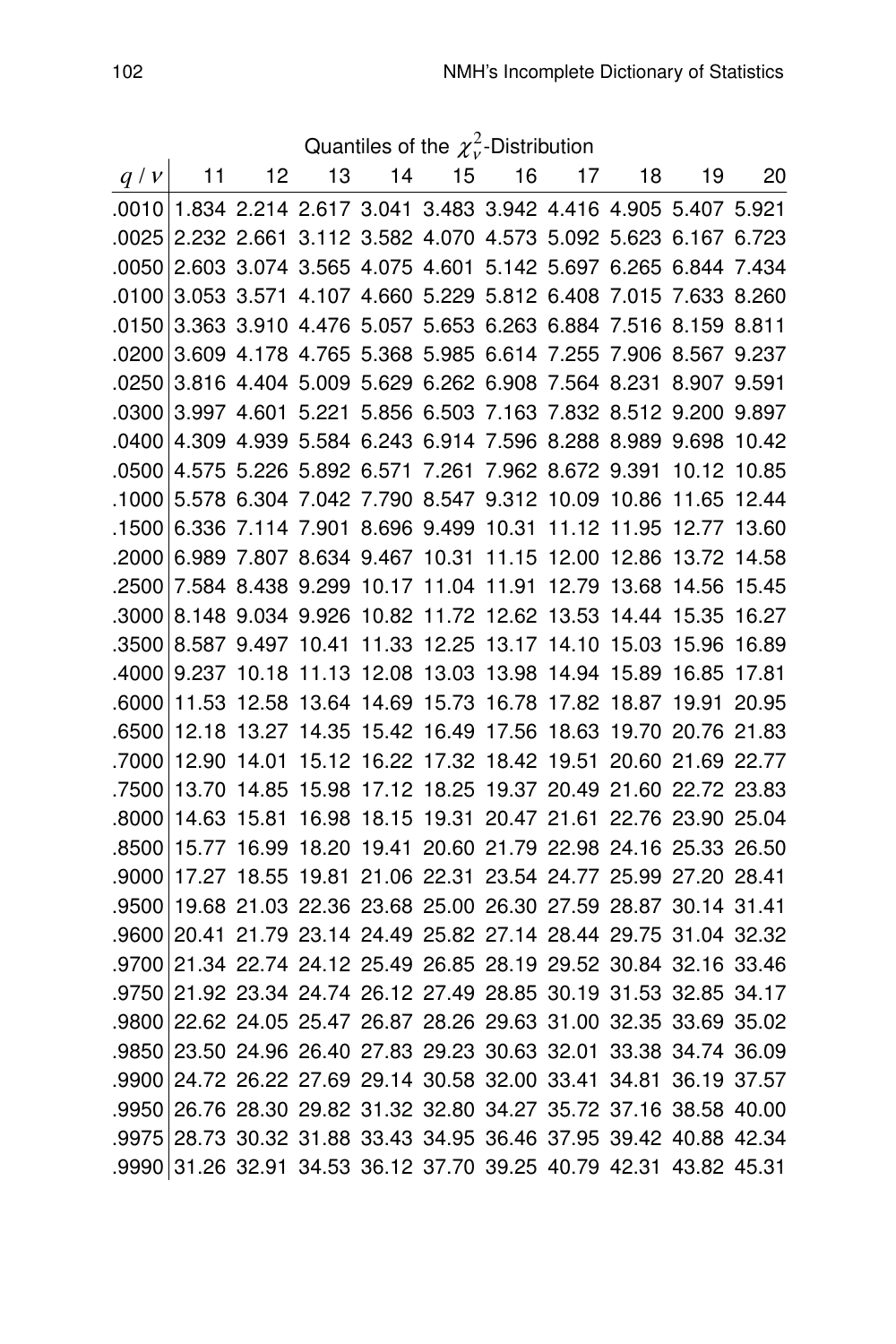| Quantiles of the $\chi^2_{\nu}$ -Distribution |  |  |  |
|-----------------------------------------------|--|--|--|
|                                               |  |  |  |

| q/v     | 21                                                                | 22    | 23                | 24    | 25          | 26                                              | 27    | 28                                                          | 29                | 30    |
|---------|-------------------------------------------------------------------|-------|-------------------|-------|-------------|-------------------------------------------------|-------|-------------------------------------------------------------|-------------------|-------|
| ا 0010. |                                                                   |       |                   |       |             | 6.447 6.983 7.529 8.085 8.649 9.222 9.803 10.39 |       |                                                             | 10.99 11.59       |       |
| .0025   |                                                                   |       |                   |       |             | 7.289 7.865 8.450 9.044 9.646 10.26 10.87       |       | 11.50                                                       | 12.13 12.76       |       |
| .0050   |                                                                   |       |                   |       |             | 8.034 8.643 9.260 9.886 10.52 11.16 11.81       |       | 12.46                                                       | 13.12 13.79       |       |
| .0100   |                                                                   |       |                   |       |             | 8.897 9.543 10.20 10.86 11.52 12.20 12.88 13.56 |       |                                                             | 14.26 14.95       |       |
| .0150   | 9.471                                                             |       |                   |       |             |                                                 |       | 10.14 10.81 11.50 12.19 12.88 13.58 14.29 15.00 15.72       |                   |       |
| .0200   | 9.915                                                             |       | 10.60 11.29 11.99 |       | 12.70 13.41 |                                                 | 14.13 | 14.85                                                       | 15.57 16.31       |       |
| .0250   | 10.28                                                             | 10.98 |                   |       |             | 11.69 12.40 13.12 13.84 14.57 15.31             |       |                                                             | 16.05 16.79       |       |
| .0300   | 10.60                                                             | 11.31 |                   |       |             | 12.03 12.75 13.48 14.22 14.96                   |       | 15.70                                                       | 16.45 17.21       |       |
| .0400   | 11.14                                                             | 11.87 | 12.61             | 13.35 | 14.10 14.85 |                                                 | 15.61 | 16.37                                                       | 17.14 17.91       |       |
| .0500   | 11.59                                                             |       | 12.34 13.09 13.85 |       |             | 14.61 15.38 16.15 16.93                         |       |                                                             | 17.71             | 18.49 |
| .1000   |                                                                   |       |                   |       |             | 13.24 14.04 14.85 15.66 16.47 17.29 18.11       |       |                                                             | 18.94 19.77 20.60 |       |
| .1500   | 14.44                                                             |       |                   |       |             |                                                 |       | 15.28 16.12 16.97 17.82 18.67 19.53 20.39 21.25 22.11       |                   |       |
| .2000   | 15.44                                                             | 16.31 |                   |       |             |                                                 |       | 17.19 18.06 18.94 19.82 20.70 21.59 22.48 23.36             |                   |       |
| .2500   | 16.34                                                             |       |                   |       |             |                                                 |       | 17.24 18.14 19.04 19.94 20.84 21.75 22.66 23.57 24.48       |                   |       |
| .3000   | 17.18                                                             |       |                   |       |             |                                                 |       | 18.10 19.02 19.94 20.87 21.79 22.72 23.65 24.58 25.51       |                   |       |
| .3500   | 17.83                                                             |       |                   |       |             |                                                 |       | 18.76 19.70 20.64 21.58 22.52 23.46 24.40 25.35 26.29       |                   |       |
| .4000   | 18.77                                                             |       |                   |       |             |                                                 |       | 19.73 20.69 21.65 22.62 23.58 24.54 25.51 26.48 27.44       |                   |       |
| .6000   |                                                                   |       |                   |       |             |                                                 |       | 21.99 23.03 24.07 25.11 26.14 27.18 28.21 29.25 30.28 31.32 |                   |       |
| .6500   |                                                                   |       |                   |       |             |                                                 |       | 22.89 23.95 25.01 26.06 27.12 28.17 29.23 30.28 31.33 32.38 |                   |       |
| .7000   | 23.86 24.94 26.02 27.10 28.17 29.25 30.32 31.39 32.46 33.53       |       |                   |       |             |                                                 |       |                                                             |                   |       |
| .7500   |                                                                   |       |                   |       |             |                                                 |       | 24.93 26.04 27.14 28.24 29.34 30.43 31.53 32.62 33.71 34.80 |                   |       |
| .8000   |                                                                   |       |                   |       |             |                                                 |       | 26.17 27.30 28.43 29.55 30.68 31.79 32.91 34.03 35.14 36.25 |                   |       |
| .8500   |                                                                   |       |                   |       |             |                                                 |       | 27.66 28.82 29.98 31.13 32.28 33.43 34.57 35.71 36.85 37.99 |                   |       |
| .9000   |                                                                   |       |                   |       |             |                                                 |       | 29.62 30.81 32.01 33.20 34.38 35.56 36.74 37.92 39.09 40.26 |                   |       |
| .9500   |                                                                   |       |                   |       |             |                                                 |       | 32.67 33.92 35.17 36.42 37.65 38.89 40.11 41.34 42.56 43.77 |                   |       |
| .9600   |                                                                   |       |                   |       |             |                                                 |       | 33.60 34.87 36.13 37.39 38.64 39.89 41.13 42.37 43.60 44.83 |                   |       |
| .9700   |                                                                   |       |                   |       |             |                                                 |       | 34.76 36.05 37.33 38.61 39.88 41.15 42.41 43.66 44.91 46.16 |                   |       |
| .9750   |                                                                   |       |                   |       |             |                                                 |       | 35.48 36.78 38.08 39.36 40.65 41.92 43.19 44.46 45.72 46.98 |                   |       |
| .9800   |                                                                   |       |                   |       |             |                                                 |       | 36.34 37.66 38.97 40.27 41.57 42.86 44.14 45.42 46.69 47.96 |                   |       |
| .9850   |                                                                   |       |                   |       |             |                                                 |       | 37.43 38.77 40.09 41.41 42.73 44.03 45.33 46.63 47.91 49.20 |                   |       |
| .9900   |                                                                   |       |                   |       |             |                                                 |       | 38.93 40.29 41.64 42.98 44.31 45.64 46.96 48.28 49.59 50.89 |                   |       |
| .9950   |                                                                   |       |                   |       |             |                                                 |       | 41.40 42.80 44.18 45.56 46.93 48.29 49.64 50.99 52.34 53.67 |                   |       |
|         | .9975 43.78 45.20 46.62 48.03 49.44 50.83 52.22 53.59 54.97 56.33 |       |                   |       |             |                                                 |       |                                                             |                   |       |
|         | .9990 46.80 48.27 49.73 51.18 52.62 54.05 55.48 56.89 58.30 59.70 |       |                   |       |             |                                                 |       |                                                             |                   |       |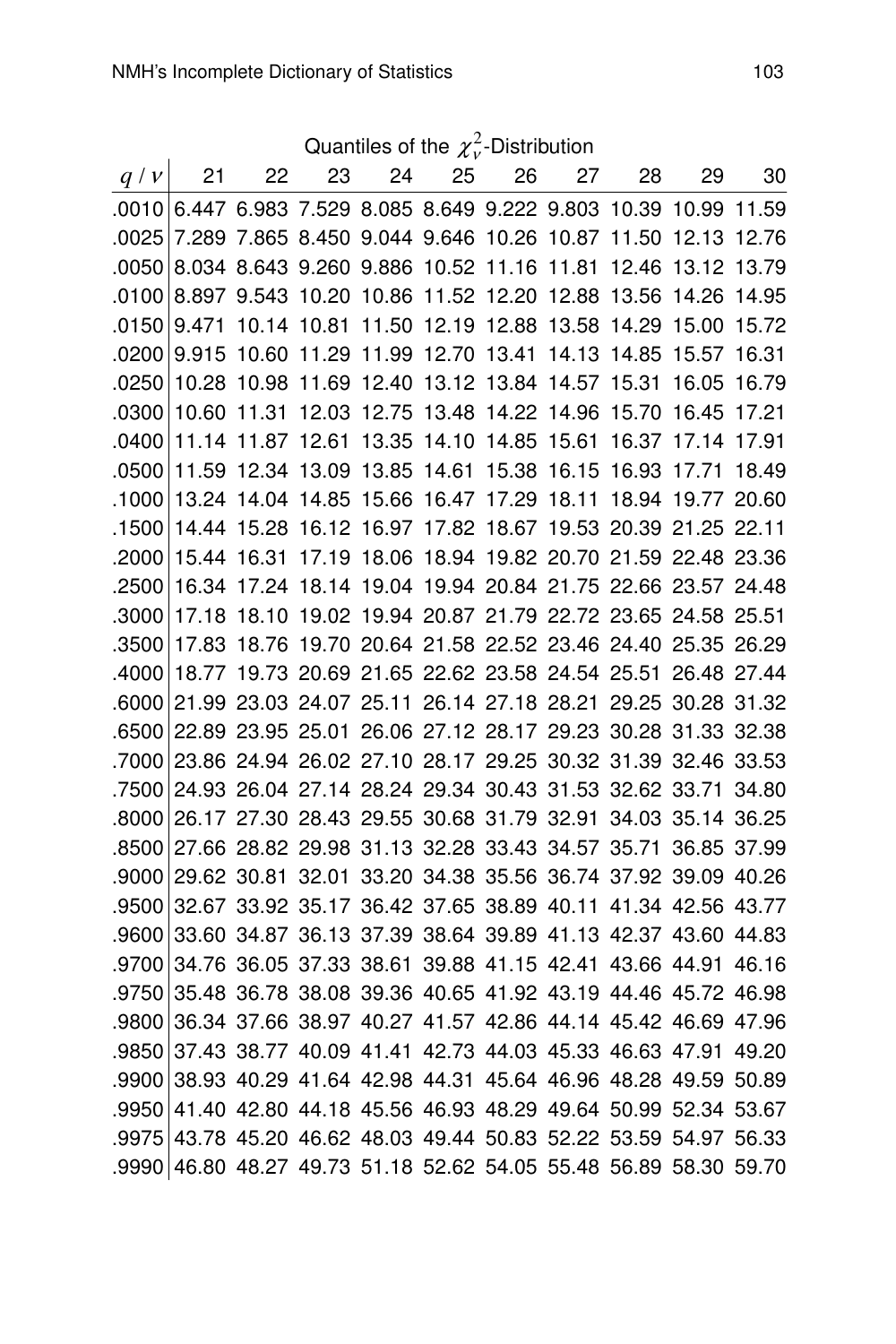Quantiles of the  $\chi^2_\nu$ -Distribution

| q/v   | 31                                                                | 32    | 33 | 34 | 35 | 36 | 37 | 38                                                          | 39          | 40 |
|-------|-------------------------------------------------------------------|-------|----|----|----|----|----|-------------------------------------------------------------|-------------|----|
| .0010 |                                                                   |       |    |    |    |    |    | 12.20 12.81 13.43 14.06 14.69 15.32 15.97 16.61             | 17.26 17.92 |    |
| .0025 | 13.41                                                             |       |    |    |    |    |    | 14.06 14.71 15.37 16.03 16.70 17.37 18.05 18.73 19.42       |             |    |
| .0050 | 14.46                                                             |       |    |    |    |    |    | 15.13 15.82 16.50 17.19 17.89 18.59 19.29 20.00 20.71       |             |    |
| .0100 | 15.66                                                             | 16.36 |    |    |    |    |    | 17.07 17.79 18.51 19.23 19.96 20.69 21.43 22.16             |             |    |
| .0150 | 16.44                                                             |       |    |    |    |    |    | 17.17 17.90 18.63 19.37 20.11 20.86 21.61 22.36 23.11       |             |    |
| .0200 | 17.04                                                             | 17.78 |    |    |    |    |    | 18.53 19.28 20.03 20.78 21.54 22.30 23.07 23.84             |             |    |
| .0250 | 17.54                                                             |       |    |    |    |    |    | 18.29 19.05 19.81 20.57 21.34 22.11 22.88 23.65 24.43       |             |    |
| .0300 | 17.97                                                             |       |    |    |    |    |    | 18.73 19.49 20.26 21.03 21.81 22.59 23.37 24.16 24.94       |             |    |
| .0400 | 18.68                                                             |       |    |    |    |    |    | 19.46 20.24 21.03 21.82 22.61 23.40 24.20 25.00 25.80       |             |    |
| .0500 |                                                                   |       |    |    |    |    |    | 19.28 20.07 20.87 21.66 22.47 23.27 24.07 24.88 25.70 26.51 |             |    |
| .1000 |                                                                   |       |    |    |    |    |    | 21.43 22.27 23.11 23.95 24.80 25.64 26.49 27.34 28.20 29.05 |             |    |
| .1500 |                                                                   |       |    |    |    |    |    | 22.98 23.84 24.71 25.59 26.46 27.34 28.21 29.09 29.97 30.86 |             |    |
| .2000 |                                                                   |       |    |    |    |    |    | 24.26 25.15 26.04 26.94 27.84 28.73 29.64 30.54 31.44 32.34 |             |    |
| .2500 |                                                                   |       |    |    |    |    |    | 25.39 26.30 27.22 28.14 29.05 29.97 30.89 31.81 32.74 33.66 |             |    |
| .3000 |                                                                   |       |    |    |    |    |    | 26.44 27.37 28.31 29.24 30.18 31.12 32.05 32.99 33.93 34.87 |             |    |
| .3500 |                                                                   |       |    |    |    |    |    | 27.24 28.19 29.14 30.09 31.04 31.99 32.94 33.89 34.84 35.79 |             |    |
| .4000 |                                                                   |       |    |    |    |    |    | 28.41 29.38 30.34 31.31 32.28 33.25 34.22 35.19 36.16 37.13 |             |    |
| .6000 |                                                                   |       |    |    |    |    |    | 32.35 33.38 34.41 35.44 36.47 37.50 38.53 39.56 40.59 41.62 |             |    |
| .6500 |                                                                   |       |    |    |    |    |    | 33.43 34.48 35.53 36.58 37.62 38.67 39.71 40.76 41.80 42.85 |             |    |
| .7000 |                                                                   |       |    |    |    |    |    | 34.60 35.66 36.73 37.80 38.86 39.92 40.98 42.05 43.11 44.16 |             |    |
| .7500 |                                                                   |       |    |    |    |    |    | 35.89 36.97 38.06 39.14 40.22 41.30 42.38 43.46 44.54 45.62 |             |    |
| .8000 |                                                                   |       |    |    |    |    |    | 37.36 38.47 39.57 40.68 41.78 42.88 43.98 45.08 46.17 47.27 |             |    |
| .8500 |                                                                   |       |    |    |    |    |    | 39.12 40.26 41.39 42.51 43.64 44.76 45.89 47.01 48.13 49.24 |             |    |
| .9000 |                                                                   |       |    |    |    |    |    | 41.42 42.58 43.75 44.90 46.06 47.21 48.36 49.51 50.66 51.81 |             |    |
| .9500 |                                                                   |       |    |    |    |    |    | 44.99 46.19 47.40 48.60 49.80 51.00 52.19 53.38 54.57 55.76 |             |    |
| .9600 |                                                                   |       |    |    |    |    |    | 46.06 47.28 48.50 49.72 50.93 52.14 53.34 54.55 55.75 56.95 |             |    |
| .9700 |                                                                   |       |    |    |    |    |    | 47.40 48.64 49.88 51.11 52.34 53.56 54.78 56.00 57.22 58.43 |             |    |
| .9750 |                                                                   |       |    |    |    |    |    | 48.23 49.48 50.73 51.97 53.20 54.44 55.67 56.90 58.12 59.34 |             |    |
| .9800 |                                                                   |       |    |    |    |    |    | 49.23 50.49 51.74 53.00 54.24 55.49 56.73 57.97 59.20 60.44 |             |    |
| .9850 |                                                                   |       |    |    |    |    |    | 50.48 51.75 53.02 54.29 55.55 56.81 58.07 59.32 60.57 61.81 |             |    |
| .9900 |                                                                   |       |    |    |    |    |    | 52.19 53.49 54.78 56.06 57.34 58.62 59.89 61.16 62.43 63.69 |             |    |
| .9950 |                                                                   |       |    |    |    |    |    | 55.00 56.33 57.65 58.96 60.27 61.58 62.88 64.18 65.48 66.77 |             |    |
| .9975 |                                                                   |       |    |    |    |    |    | 57.69 59.05 60.39 61.74 63.08 64.41 65.74 67.06 68.38 69.70 |             |    |
|       | .9990 61.10 62.49 63.87 65.25 66.62 67.99 69.35 70.70 72.05 73.40 |       |    |    |    |    |    |                                                             |             |    |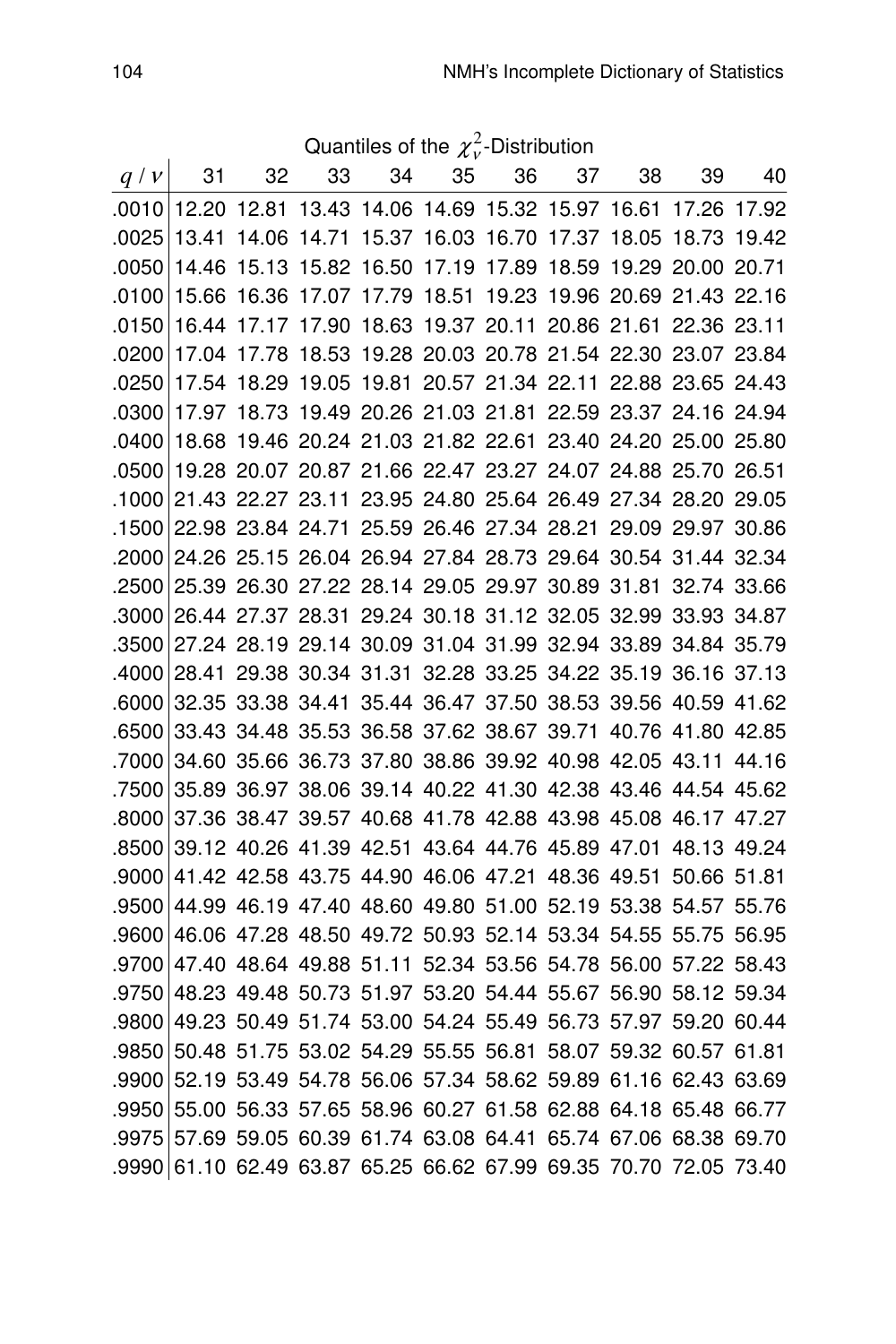| Quantiles of the $\chi^2_{\nu}$ -Distribution |                                                                   |    |    |                                                             |  |       |    |    |    |    |
|-----------------------------------------------|-------------------------------------------------------------------|----|----|-------------------------------------------------------------|--|-------|----|----|----|----|
| $q \mid v \mid$                               | 41                                                                | 42 | 43 | 44                                                          |  | 45 46 | 47 | 48 | 49 | 50 |
|                                               | 0010 18.58 19.24 19.91 20.58 21.25 21.93 22.61 23.29 23.98 24.67  |    |    |                                                             |  |       |    |    |    |    |
|                                               | 0025 20.11 20.80 21.50 22.20 22.90 23.61 24.32 25.03 25.74 26.46  |    |    |                                                             |  |       |    |    |    |    |
|                                               | 0050 21.42 22.14 22.86 23.58 24.31 25.04 25.77 26.51 27.25 27.99  |    |    |                                                             |  |       |    |    |    |    |
| .0100                                         |                                                                   |    |    | 22.91 23.65 24.40 25.15 25.90 26.66 27.42 28.18 28.94 29.71 |  |       |    |    |    |    |
|                                               | 0150 23.87 24.63 25.40 26.16 26.93 27.71 28.48 29.26 30.04 30.82  |    |    |                                                             |  |       |    |    |    |    |
|                                               | 0200 24.61 25.38 26.16 26.94 27.72 28.50 29.29 30.08 30.87 31.66  |    |    |                                                             |  |       |    |    |    |    |
|                                               | 0250 25.21 26.00 26.79 27.57 28.37 29.16 29.96 30.75 31.55 32.36  |    |    |                                                             |  |       |    |    |    |    |
|                                               | .0300 25.73 26.53 27.32 28.12 28.92 29.72 30.53 31.33 32.14 32.95 |    |    |                                                             |  |       |    |    |    |    |
| .0400                                         |                                                                   |    |    | 26.60 27.41 28.22 29.03 29.84 30.66 31.48 32.30 33.12 33.94 |  |       |    |    |    |    |
| .0500                                         |                                                                   |    |    | 27.33 28.14 28.96 29.79 30.61 31.44 32.27 33.10 33.93 34.76 |  |       |    |    |    |    |
| .1000                                         |                                                                   |    |    | 29.91 30.77 31.63 32.49 33.35 34.22 35.08 35.95 36.82 37.69 |  |       |    |    |    |    |
| .1500                                         |                                                                   |    |    | 31.74 32.63 33.51 34.40 35.29 36.18 37.07 37.96 38.86 39.75 |  |       |    |    |    |    |
| ا 2000.                                       |                                                                   |    |    | 33.25 34.16 35.07 35.97 36.88 37.80 38.71 39.62 40.53 41.45 |  |       |    |    |    |    |
| ا 2500.                                       |                                                                   |    |    | 34.58 35.51 36.44 37.36 38.29 39.22 40.15 41.08 42.01 42.94 |  |       |    |    |    |    |
| .3000                                         |                                                                   |    |    | 35.81 36.75 37.70 38.64 39.58 40.53 41.47 42.42 43.37 44.31 |  |       |    |    |    |    |
| .3500                                         |                                                                   |    |    | 36.75 37.70 38.66 39.61 40.57 41.52 42.48 43.44 44.40 45.36 |  |       |    |    |    |    |
| .4000                                         |                                                                   |    |    | 38.11 39.08 40.05 41.02 41.99 42.97 43.94 44.92 45.89 46.86 |  |       |    |    |    |    |
| .6000                                         |                                                                   |    |    | 42.65 43.68 44.71 45.73 46.76 47.79 48.81 49.84 50.87 51.89 |  |       |    |    |    |    |
|                                               | .6500 43.89 44.93 45.98 47.02 48.06 49.10 50.14 51.18 52.22 53.26 |    |    |                                                             |  |       |    |    |    |    |
|                                               | .7000 45.22 46.28 47.34 48.40 49.45 50.51 51.56 52.62 53.67 54.72 |    |    |                                                             |  |       |    |    |    |    |
| .7500                                         |                                                                   |    |    | 46.69 47.77 48.84 49.91 50.99 52.06 53.13 54.20 55.27 56.33 |  |       |    |    |    |    |
| .8000                                         |                                                                   |    |    | 48.36 49.46 50.55 51.64 52.73 53.82 54.91 55.99 57.08 58.16 |  |       |    |    |    |    |
| .8500                                         |                                                                   |    |    | 50.36 51.47 52.59 53.70 54.81 55.92 57.03 58.14 59.24 60.35 |  |       |    |    |    |    |
| .9000                                         |                                                                   |    |    | 52.95 54.09 55.23 56.37 57.51 58.64 59.77 60.91 62.04 63.17 |  |       |    |    |    |    |
| .9500                                         |                                                                   |    |    | 56.94 58.12 59.30 60.48 61.66 62.83 64.00 65.17 66.34 67.50 |  |       |    |    |    |    |
| .9600                                         |                                                                   |    |    | 58.14 59.33 60.53 61.71 62.90 64.09 65.27 66.45 67.63 68.80 |  |       |    |    |    |    |
| .9700                                         |                                                                   |    |    | 59.64 60.85 62.05 63.25 64.45 65.65 66.85 68.04 69.23 70.42 |  |       |    |    |    |    |
| .9750                                         |                                                                   |    |    | 60.56 61.78 62.99 64.20 65.41 66.62 67.82 69.02 70.22 71.42 |  |       |    |    |    |    |
| .9800                                         |                                                                   |    |    | 61.67 62.89 64.12 65.34 66.56 67.77 68.99 70.20 71.41 72.61 |  |       |    |    |    |    |
| .9850                                         |                                                                   |    |    | 63.05 64.29 65.53 66.76 67.99 69.22 70.45 71.67 72.89 74.11 |  |       |    |    |    |    |
| .9900                                         |                                                                   |    |    | 64.95 66.21 67.46 68.71 69.96 71.20 72.44 73.68 74.92 76.15 |  |       |    |    |    |    |
|                                               | .9950 68.05 69.34 70.62 71.89 73.17 74.44 75.70 76.97 78.23 79.49 |    |    |                                                             |  |       |    |    |    |    |
|                                               | .9975 71.01 72.32 73.62 74.93 76.22 77.52 78.81 80.10 81.38 82.66 |    |    |                                                             |  |       |    |    |    |    |

.9990 74.74 76.08 77.42 78.75 80.08 81.40 82.72 84.04 85.35 86.66

Quantiles of the  $\chi^2_\nu$ -Distribution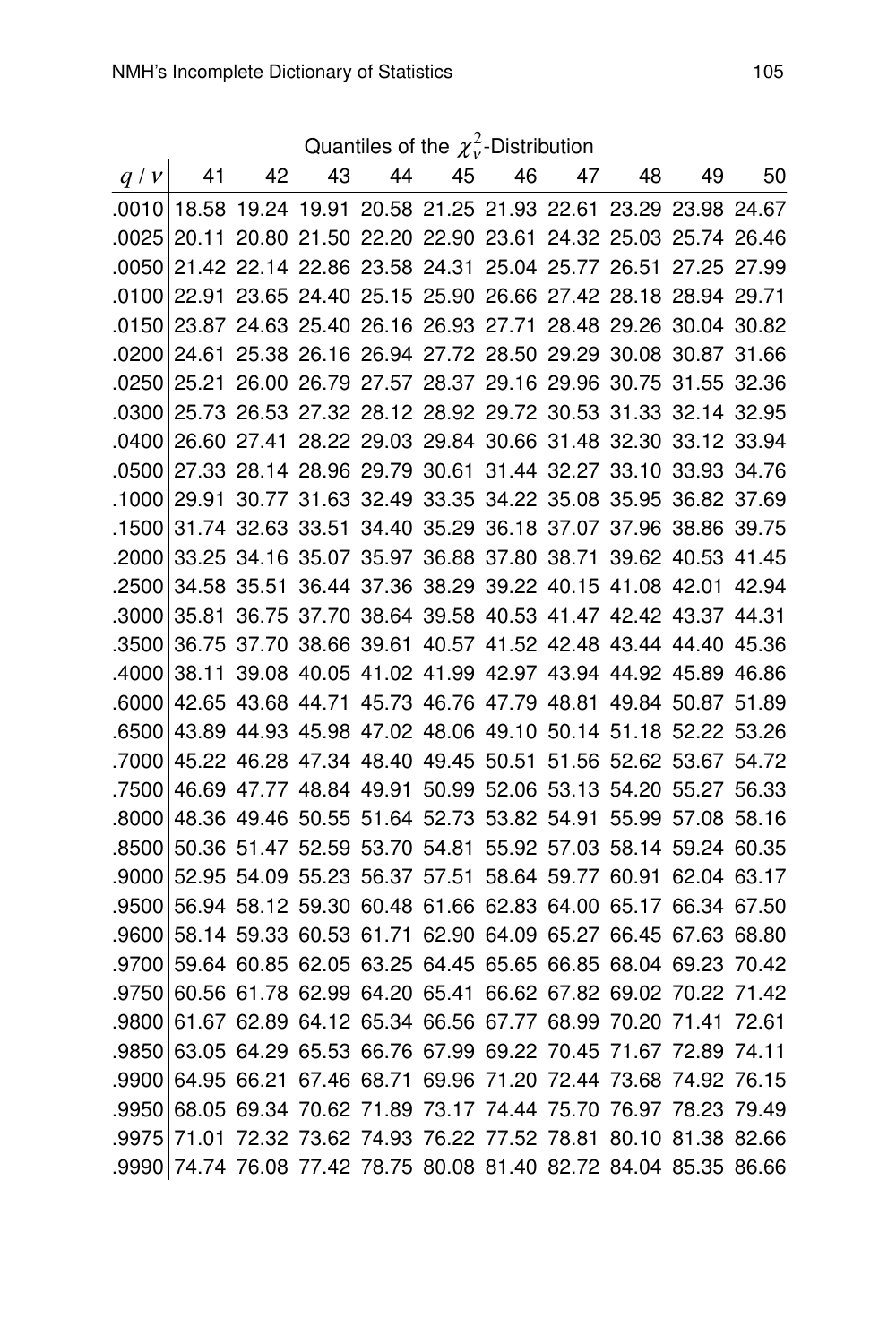Quantiles of the  $\chi^2_\nu$ -Distribution

| $q\nmid v$ | 51                                                                | 52 | 53 | 54 | 55 | 56 | 57 | 58 | 59                                                          | 60 |
|------------|-------------------------------------------------------------------|----|----|----|----|----|----|----|-------------------------------------------------------------|----|
|            | .0010 25.37 26.07 26.77 27.47 28.17 28.88 29.59 30.30 31.02 31.74 |    |    |    |    |    |    |    |                                                             |    |
| .0025      |                                                                   |    |    |    |    |    |    |    | 27.19 27.91 28.64 29.37 30.10 30.83 31.57 32.31 33.05 33.79 |    |
| .0050      |                                                                   |    |    |    |    |    |    |    | 28.73 29.48 30.23 30.98 31.73 32.49 33.25 34.01 34.77 35.53 |    |
| .0100      |                                                                   |    |    |    |    |    |    |    | 30.48 31.25 32.02 32.79 33.57 34.35 35.13 35.91 36.70 37.48 |    |
| .0150      |                                                                   |    |    |    |    |    |    |    | 31.60 32.39 33.18 33.97 34.76 35.55 36.35 37.14 37.94 38.74 |    |
| .0200      |                                                                   |    |    |    |    |    |    |    | 32.46 33.26 34.06 34.86 35.66 36.46 37.27 38.08 38.89 39.70 |    |
| .0250      |                                                                   |    |    |    |    |    |    |    | 33.16 33.97 34.78 35.59 36.40 37.21 38.03 38.84 39.66 40.48 |    |
| .0300      |                                                                   |    |    |    |    |    |    |    | 33.76 34.58 35.39 36.21 37.03 37.85 38.67 39.50 40.32 41.15 |    |
| .0400      |                                                                   |    |    |    |    |    |    |    | 34.77 35.59 36.42 37.25 38.08 38.92 39.75 40.59 41.43 42.27 |    |
| .0500      |                                                                   |    |    |    |    |    |    |    | 35.60 36.44 37.28 38.12 38.96 39.80 40.65 41.49 42.34 43.19 |    |
| .1000      |                                                                   |    |    |    |    |    |    |    | 38.56 39.43 40.31 41.18 42.06 42.94 43.82 44.70 45.58 46.46 |    |
| .1500      |                                                                   |    |    |    |    |    |    |    | 40.65 41.55 42.45 43.34 44.24 45.15 46.05 46.95 47.85 48.76 |    |
| .2000      |                                                                   |    |    |    |    |    |    |    | 42.36 43.28 44.20 45.12 46.04 46.96 47.88 48.80 49.72 50.64 |    |
| .2500      |                                                                   |    |    |    |    |    |    |    | 43.87 44.81 45.74 46.68 47.61 48.55 49.48 50.42 51.36 52.29 |    |
| .3000      |                                                                   |    |    |    |    |    |    |    | 45.26 46.21 47.16 48.11 49.06 50.01 50.96 51.91 52.86 53.81 |    |
| .3500      |                                                                   |    |    |    |    |    |    |    | 46.31 47.27 48.23 49.19 50.15 51.11 52.07 53.04 54.00 54.96 |    |
| .4000      |                                                                   |    |    |    |    |    |    |    | 47.84 48.81 49.79 50.76 51.74 52.72 53.69 54.67 55.64 56.62 |    |
| .6000      |                                                                   |    |    |    |    |    |    |    | 52.92 53.94 54.97 55.99 57.02 58.04 59.06 60.09 61.11 62.13 |    |
| .6500      |                                                                   |    |    |    |    |    |    |    | 54.30 55.33 56.37 57.41 58.45 59.48 60.52 61.56 62.59 63.63 |    |
| .7000      |                                                                   |    |    |    |    |    |    |    | 55.77 56.83 57.88 58.93 59.98 61.03 62.08 63.13 64.18 65.23 |    |
| .7500      |                                                                   |    |    |    |    |    |    |    | 57.40 58.47 59.53 60.60 61.67 62.73 63.79 64.86 65.92 66.98 |    |
| .8000      |                                                                   |    |    |    |    |    |    |    | 59.25 60.33 61.41 62.50 63.58 64.66 65.74 66.82 67.89 68.97 |    |
| .8500      |                                                                   |    |    |    |    |    |    |    | 61.45 62.55 63.65 64.76 65.85 66.95 68.05 69.15 70.25 71.34 |    |
| .9000      |                                                                   |    |    |    |    |    |    |    | 64.30 65.42 66.55 67.67 68.80 69.92 71.04 72.16 73.28 74.40 |    |
| .9500      |                                                                   |    |    |    |    |    |    |    | 68.67 69.83 70.99 72.15 73.31 74.47 75.62 76.78 77.93 79.08 |    |
| .9600      |                                                                   |    |    |    |    |    |    |    | 69.98 71.15 72.32 73.49 74.66 75.83 76.99 78.16 79.32 80.48 |    |
| .9700      |                                                                   |    |    |    |    |    |    |    | 71.61 72.80 73.98 75.16 76.34 77.52 78.70 79.88 81.05 82.23 |    |
| .9750      |                                                                   |    |    |    |    |    |    |    | 72.62 73.81 75.00 76.19 77.38 78.57 79.75 80.94 82.12 83.30 |    |
| .9800      |                                                                   |    |    |    |    |    |    |    | 73.82 75.02 76.22 77.42 78.62 79.81 81.01 82.20 83.39 84.58 |    |
| .9850      |                                                                   |    |    |    |    |    |    |    | 75.33 76.54 77.75 78.96 80.17 81.38 82.58 83.79 84.99 86.19 |    |
| .9900      |                                                                   |    |    |    |    |    |    |    | 77.39 78.62 79.84 81.07 82.29 83.51 84.73 85.95 87.17 88.38 |    |
| .9950      |                                                                   |    |    |    |    |    |    |    | 80.75 82.00 83.25 84.50 85.75 86.99 88.24 89.48 90.72 91.95 |    |
| .9975      |                                                                   |    |    |    |    |    |    |    | 83.94 85.22 86.49 87.77 89.03 90.30 91.57 92.83 94.09 95.34 |    |
|            | .9990 87.97 89.27 90.57 91.87 93.17 94.46 95.75 97.04 98.32 99.61 |    |    |    |    |    |    |    |                                                             |    |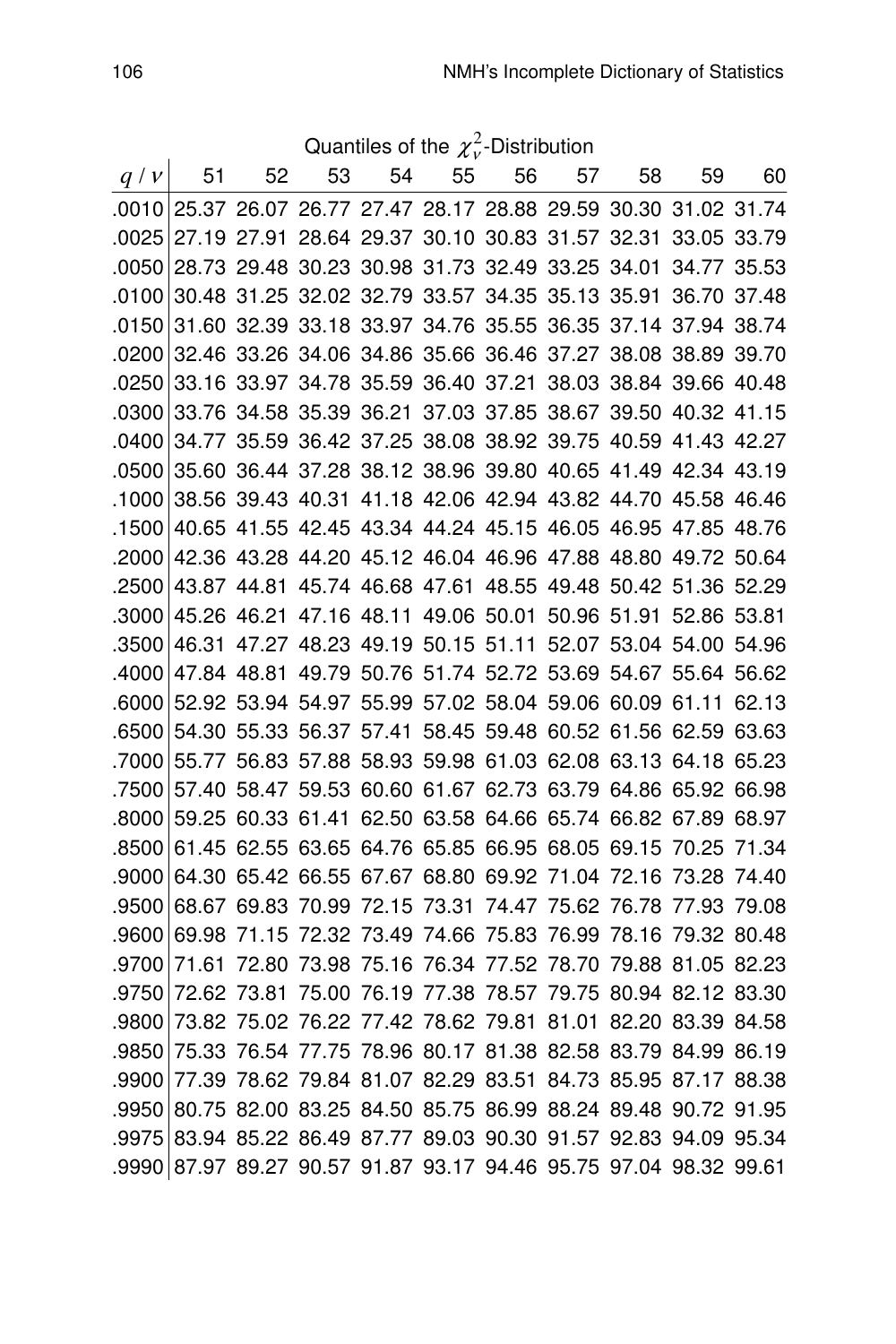| Quantiles of the $\chi^2_{\nu}$ -Distribution |
|-----------------------------------------------|
|-----------------------------------------------|

| q/v   | 61    | 62 | 63                                                                | 64 | 65 | 66 | 67 | 68 | 69          | 70    |
|-------|-------|----|-------------------------------------------------------------------|----|----|----|----|----|-------------|-------|
|       |       |    | .0010 32.46 33.18 33.91 34.63 35.36 36.09 36.83 37.56 38.30 39.04 |    |    |    |    |    |             |       |
| .0025 |       |    | 34.54 35.28 36.03 36.78 37.54 38.29 39.05 39.81                   |    |    |    |    |    | 40.57 41.33 |       |
| .0050 |       |    | 36.30 37.07 37.84 38.61 39.38 40.16 40.93 41.71 42.49 43.28       |    |    |    |    |    |             |       |
| .0100 |       |    | 38.27 39.06 39.86 40.65 41.44 42.24 43.04 43.84 44.64 45.44       |    |    |    |    |    |             |       |
| .0150 |       |    | 39.55 40.35 41.16 41.96 42.77 43.58 44.39 45.21 46.02 46.84       |    |    |    |    |    |             |       |
| .0200 |       |    | 40.51 41.33 42.14 42.96 43.78 44.60 45.42 46.24 47.07 47.89       |    |    |    |    |    |             |       |
| .0250 |       |    | 41.30 42.13 42.95 43.78 44.60 45.43 46.26 47.09 47.92 48.76       |    |    |    |    |    |             |       |
| .0300 |       |    | 41.98 42.81 43.64 44.47 45.31 46.14 46.98 47.82 48.66 49.50       |    |    |    |    |    |             |       |
| .0400 |       |    | 43.11 43.95 44.79 45.63 46.48 47.33 48.17 49.02 49.87 50.72       |    |    |    |    |    |             |       |
| .0500 |       |    | 44.04 44.89 45.74 46.59 47.45 48.31 49.16 50.02 50.88 51.74       |    |    |    |    |    |             |       |
| .1000 |       |    | 47.34 48.23 49.11 50.00 50.88 51.77 52.66 53.55 54.44 55.33       |    |    |    |    |    |             |       |
| .1500 |       |    | 49.66 50.57 51.48 52.38 53.29 54.20 55.11 56.02 56.93 57.84       |    |    |    |    |    |             |       |
| .2000 |       |    | 51.56 52.49 53.41 54.34 55.26 56.19 57.11 58.04 58.97 59.90       |    |    |    |    |    |             |       |
| .2500 |       |    | 53.23 54.17 55.11 56.05 56.99 57.93 58.87 59.81 60.76 61.70       |    |    |    |    |    |             |       |
| .3000 |       |    | 54.76 55.71 56.67 57.62 58.57 59.53 60.48 61.44 62.39 63.35       |    |    |    |    |    |             |       |
| .3500 |       |    | 55.92 56.88 57.85 58.81 59.77 60.74 61.70 62.66 63.63 64.59       |    |    |    |    |    |             |       |
| .4000 |       |    | 57.60 58.57 59.55 60.53 61.51 62.48 63.46 64.44 65.42 66.40       |    |    |    |    |    |             |       |
| .6000 |       |    | 63.16 64.18 65.20 66.23 67.25 68.27 69.29 70.32 71.34 72.36       |    |    |    |    |    |             |       |
| .6500 |       |    | 64.66 65.70 66.73 67.77 68.80 69.84 70.87 71.90 72.94 73.97       |    |    |    |    |    |             |       |
| .7000 |       |    | 66.27 67.32 68.37 69.42 70.46 71.51 72.55 73.60 74.64 75.69       |    |    |    |    |    |             |       |
| .7500 |       |    | 68.04 69.10 70.16 71.23 72.28 73.34 74.40 75.46                   |    |    |    |    |    | 76.52 77.58 |       |
| .8000 |       |    | 70.05 71.13 72.20 73.28 74.35 75.42 76.50 77.57 78.64 79.71       |    |    |    |    |    |             |       |
| .8500 | 72.44 |    | 73.53 74.62 75.72 76.81 77.90 78.99 80.08 81.17 82.26             |    |    |    |    |    |             |       |
| .9000 | 75.51 |    | 76.63 77.75 78.86 79.97 81.09 82.20 83.31                         |    |    |    |    |    | 84.42 85.53 |       |
| .9500 |       |    | 80.23 81.38 82.53 83.68 84.82 85.97 87.11 88.25 89.39 90.53       |    |    |    |    |    |             |       |
| .9600 |       |    | 81.64 82.80 83.96 85.11 86.27 87.42 88.57 89.73 90.88 92.02       |    |    |    |    |    |             |       |
| .9700 |       |    | 83.40 84.57 85.74 86.90 88.07 89.23 90.40 91.56 92.72 93.88       |    |    |    |    |    |             |       |
| .9750 |       |    | 84.48 85.65 86.83 88.00 89.18 90.35 91.52 92.69 93.86 95.02       |    |    |    |    |    |             |       |
| .9800 |       |    | 85.77 86.95 88.14 89.32 90.50 91.68 92.86 94.04 95.21             |    |    |    |    |    |             | 96.39 |
| .9850 |       |    | 87.39 88.58 89.78 90.97 92.16 93.35 94.54 95.73 96.91             |    |    |    |    |    |             | 98.10 |
| .9900 |       |    | 89.59 90.80 92.01 93.22 94.42 95.63 96.83 98.03 99.23 100.4       |    |    |    |    |    |             |       |
| .9950 |       |    | 93.19 94.42 95.65 96.88 98.11 99.33 100.6 101.8 103.0 104.2       |    |    |    |    |    |             |       |
| .9975 |       |    | 96.60 97.85 99.10 100.4 101.6 102.8 104.1 105.3 106.6 107.8       |    |    |    |    |    |             |       |
| .9990 |       |    | 100.9 102.2 103.4 104.7 106.0 107.3 108.5 109.8 111.1             |    |    |    |    |    |             | 112.3 |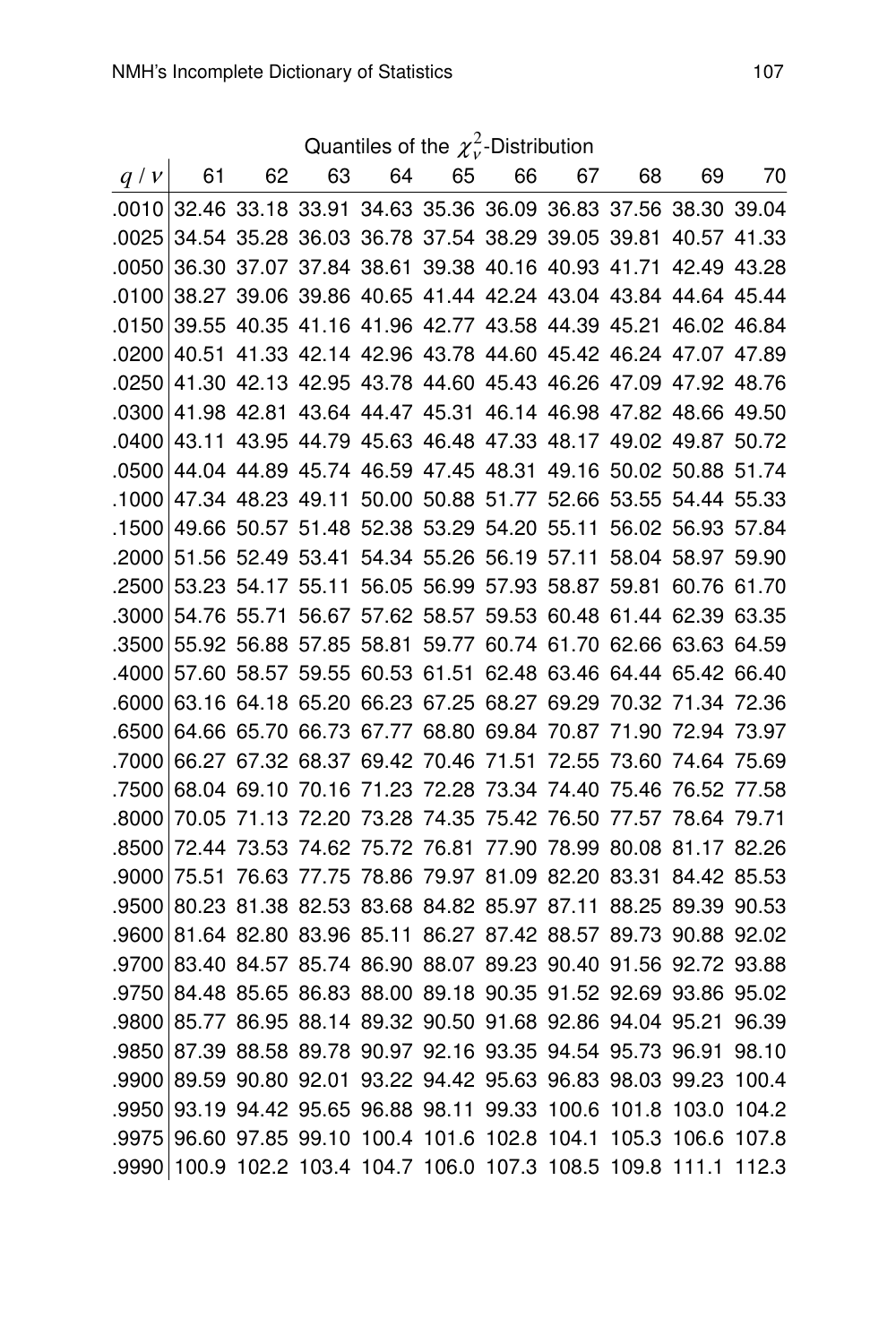Quantiles of the  $\chi^2_\nu$ -Distribution

| q/v   | 71                                                                | 72 | 73                                                          | 74 | 75 | 76 | 77 — | 78 | 79          | 80 |
|-------|-------------------------------------------------------------------|----|-------------------------------------------------------------|----|----|----|------|----|-------------|----|
|       | .0010 39.78 40.52 41.26 42.01 42.76 43.51 44.26 45.01 45.76 46.52 |    |                                                             |    |    |    |      |    |             |    |
|       | .0025 42.10 42.86 43.63 44.40 45.17 45.94 46.71 47.49 48.27 49.04 |    |                                                             |    |    |    |      |    |             |    |
|       | .0050 44.06 44.84 45.63 46.42 47.21 48.00 48.79 49.58 50.38 51.17 |    |                                                             |    |    |    |      |    |             |    |
| .0100 | 46.25 47.05 47.86 48.67 49.48 50.29 51.10 51.91 52.72 53.54       |    |                                                             |    |    |    |      |    |             |    |
| .0150 |                                                                   |    | 47.65 48.47 49.29 50.11 50.93 51.76 52.58 53.41 54.23 55.06 |    |    |    |      |    |             |    |
| .0200 |                                                                   |    | 48.72 49.55 50.38 51.21 52.04 52.87 53.71 54.54 55.38 56.21 |    |    |    |      |    |             |    |
| .0250 |                                                                   |    | 49.59 50.43 51.26 52.10 52.94 53.78 54.62 55.47 56.31 57.15 |    |    |    |      |    |             |    |
| .0300 |                                                                   |    | 50.34 51.18 52.02 52.87 53.71 54.56 55.41 56.26 57.10 57.96 |    |    |    |      |    |             |    |
| .0400 |                                                                   |    | 51.58 52.43 53.28 54.14 55.00 55.85 56.71 57.57 58.43 59.29 |    |    |    |      |    |             |    |
| .0500 |                                                                   |    | 52.60 53.46 54.33 55.19 56.05 56.92 57.79 58.65 59.52 60.39 |    |    |    |      |    |             |    |
| .1000 |                                                                   |    | 56.22 57.11 58.01 58.90 59.79 60.69 61.59 62.48 63.38 64.28 |    |    |    |      |    |             |    |
| .1500 |                                                                   |    | 58.76 59.67 60.58 61.50 62.41 63.33 64.24 65.16 66.08 66.99 |    |    |    |      |    |             |    |
| .2000 |                                                                   |    | 60.83 61.76 62.69 63.62 64.55 65.48 66.41 67.34 68.27 69.21 |    |    |    |      |    |             |    |
| .2500 |                                                                   |    | 62.64 63.58 64.53 65.47 66.42 67.36 68.31 69.25 70.20 71.14 |    |    |    |      |    |             |    |
| .3000 |                                                                   |    | 64.30 65.26 66.21 67.17 68.13 69.08 70.04 71.00 71.96 72.92 |    |    |    |      |    |             |    |
| .3500 |                                                                   |    | 65.56 66.52 67.49 68.46 69.42 70.39 71.35 72.32 73.29 74.26 |    |    |    |      |    |             |    |
| .4000 |                                                                   |    | 67.37 68.35 69.33 70.31 71.29 72.27 73.25 74.23 75.21 76.19 |    |    |    |      |    |             |    |
| .6000 |                                                                   |    | 73.38 74.40 75.42 76.44 77.46 78.48 79.50 80.52 81.55 82.57 |    |    |    |      |    |             |    |
| .6500 | 75.00                                                             |    | 76.03 77.06 78.10 79.13 80.16 81.19 82.22 83.25 84.28       |    |    |    |      |    |             |    |
| .7000 |                                                                   |    | 76.73 77.78 78.82 79.86 80.91 81.95 82.99 84.04 85.08 86.12 |    |    |    |      |    |             |    |
| .7500 |                                                                   |    | 78.63 79.69 80.75 81.80 82.86 83.91 84.97 86.02 87.08 88.13 |    |    |    |      |    |             |    |
| .8000 |                                                                   |    | 80.79 81.86 82.93 84.00 85.07 86.13 87.20 88.27 89.34 90.41 |    |    |    |      |    |             |    |
| .8500 |                                                                   |    | 83.34 84.43 85.52 86.60 87.69 88.77 89.86 90.94 92.02 93.11 |    |    |    |      |    |             |    |
| .9000 |                                                                   |    | 86.64 87.74 88.85 89.96 91.06 92.17 93.27 94.37 95.48 96.58 |    |    |    |      |    |             |    |
| .9500 |                                                                   |    | 91.67 92.81 93.95 95.08 96.22 97.35 98.48 99.62 100.7 101.9 |    |    |    |      |    |             |    |
| .9600 |                                                                   |    | 93.17 94.32 95.46 96.61 97.75 98.90 100.0 101.2 102.3 103.5 |    |    |    |      |    |             |    |
| .9700 |                                                                   |    | 95.04 96.20 97.35 98.51 99.66 100.8 102.0 103.1             |    |    |    |      |    | 104.3 105.4 |    |
| .9750 |                                                                   |    | 96.19 97.35 98.52 99.68 100.8 102.0 103.2 104.3             |    |    |    |      |    | 105.5 106.6 |    |
| .9800 |                                                                   |    | 97.56 98.73 99.90 101.1 102.2 103.4 104.6 105.7 106.9 108.1 |    |    |    |      |    |             |    |
| .9850 |                                                                   |    | 99.28 100.5 101.6 102.8 104.0 105.2 106.4 107.5 108.7 109.9 |    |    |    |      |    |             |    |
| .9900 |                                                                   |    | 101.6 102.8 104.0 105.2 106.4 107.6 108.8 110.0 111.1 112.3 |    |    |    |      |    |             |    |
| .9950 |                                                                   |    | 105.4 106.6 107.9 109.1 110.3 111.5 112.7 113.9 115.1 116.3 |    |    |    |      |    |             |    |
| .9975 | 109.0                                                             |    | 110.3 111.5 112.7 114.0 115.2 116.4 117.7 118.9 120.1       |    |    |    |      |    |             |    |
| .9990 | 113.6                                                             |    | 114.8 116.1 117.3 118.6 119.9 121.1 122.3                   |    |    |    |      |    | 123.6 124.8 |    |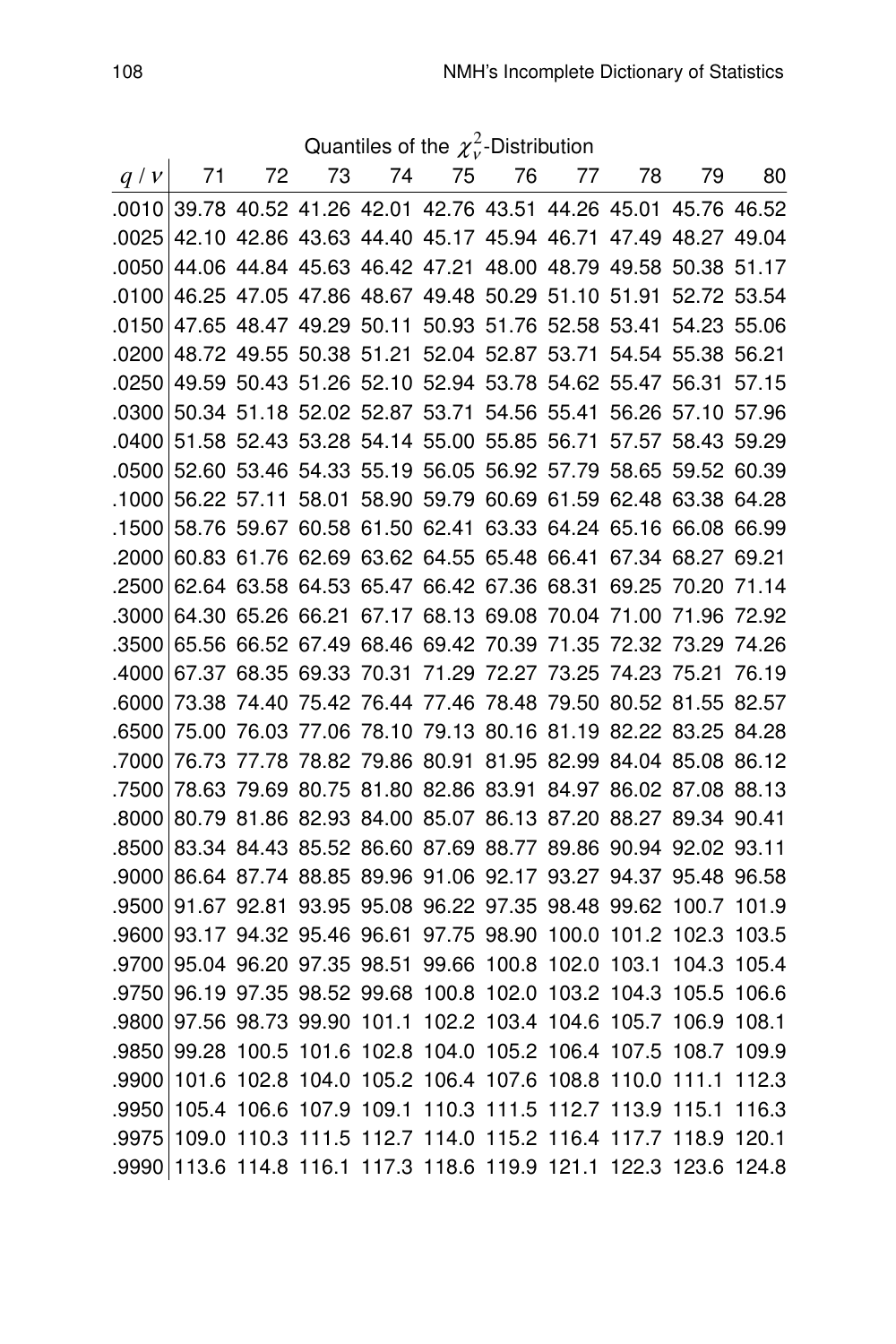Quantiles of the  $\chi^2_\nu$ -Distribution

|       |       |    |                                                             |    |    |    | Quantiles of the $\chi_{v}$ -Distribution |    |    |    |
|-------|-------|----|-------------------------------------------------------------|----|----|----|-------------------------------------------|----|----|----|
| q/v   | 81    | 82 | 83                                                          | 84 | 85 | 86 | 87 —                                      | 88 | 89 | 90 |
| .0010 |       |    | 47.28 48.04 48.80 49.56 50.32 51.08 51.85 52.62 53.39 54.16 |    |    |    |                                           |    |    |    |
| .0025 |       |    | 49.82 50.60 51.38 52.17 52.95 53.74 54.52 55.31 56.10 56.89 |    |    |    |                                           |    |    |    |
| .0050 |       |    | 51.97 52.77 53.57 54.37 55.17 55.97 56.78 57.58 58.39 59.20 |    |    |    |                                           |    |    |    |
| .0100 |       |    | 54.36 55.17 55.99 56.81 57.63 58.46 59.28 60.10 60.93 61.75 |    |    |    |                                           |    |    |    |
| .0150 |       |    | 55.89 56.72 57.55 58.38 59.22 60.05 60.88 61.72 62.56 63.39 |    |    |    |                                           |    |    |    |
| .0200 |       |    | 57.05 57.89 58.73 59.57 60.41 61.25 62.10 62.94 63.79 64.63 |    |    |    |                                           |    |    |    |
| .0250 |       |    | 58.00 58.84 59.69 60.54 61.39 62.24 63.09 63.94 64.79 65.65 |    |    |    |                                           |    |    |    |
| .0300 |       |    | 58.81 59.66 60.51 61.37 62.22 63.08 63.93 64.79 65.65 66.51 |    |    |    |                                           |    |    |    |
| .0400 |       |    | 60.15 61.01 61.88 62.74 63.61 64.47 65.34 66.21 67.07 67.94 |    |    |    |                                           |    |    |    |
| .0500 |       |    | 61.26 62.13 63.00 63.88 64.75 65.62 66.50 67.37 68.25 69.13 |    |    |    |                                           |    |    |    |
| .1000 |       |    | 65.18 66.08 66.98 67.88 68.78 69.68 70.58 71.48 72.39 73.29 |    |    |    |                                           |    |    |    |
| .1500 |       |    | 67.91 68.83 69.75 70.67 71.59 72.51 73.43 74.35 75.27 76.20 |    |    |    |                                           |    |    |    |
| .2000 |       |    | 70.14 71.07 72.01 72.94 73.88 74.81 75.75 76.69 77.62 78.56 |    |    |    |                                           |    |    |    |
| .2500 |       |    | 72.09 73.04 73.99 74.93 75.88 76.83 77.78 78.73 79.68 80.63 |    |    |    |                                           |    |    |    |
| .3000 |       |    | 73.87 74.83 75.79 76.75 77.71 78.67 79.63 80.59 81.55 82.51 |    |    |    |                                           |    |    |    |
| .3500 |       |    | 75.22 76.19 77.16 78.13 79.09 80.06 81.03 82.00 82.97 83.94 |    |    |    |                                           |    |    |    |
| .4000 |       |    | 77.17 78.15 79.13 80.11 81.09 82.07 83.05 84.03 85.01 85.99 |    |    |    |                                           |    |    |    |
| .6000 |       |    | 83.59 84.61 85.63 86.65 87.67 88.69 89.70 90.72 91.74 92.76 |    |    |    |                                           |    |    |    |
| .6500 |       |    | 85.31 86.34 87.37 88.40 89.43 90.46 91.49 92.52 93.55 94.58 |    |    |    |                                           |    |    |    |
| .7000 |       |    | 87.16 88.20 89.24 90.28 91.32 92.37 93.41 94.44 95.48 96.52 |    |    |    |                                           |    |    |    |
| .7500 |       |    | 89.18 90.24 91.29 92.34 93.39 94.45 95.50 96.55 97.60 98.65 |    |    |    |                                           |    |    |    |
| .8000 |       |    | 91.47 92.54 93.60 94.67 95.73 96.80 97.86 98.93 99.99 101.1 |    |    |    |                                           |    |    |    |
| .8500 |       |    | 94.19 95.27 96.35 97.43 98.51 99.59 100.7 101.7 102.8 103.9 |    |    |    |                                           |    |    |    |
| .9000 |       |    | 97.68 98.78 99.88 101.0 102.1 103.2 104.3 105.4 106.5 107.6 |    |    |    |                                           |    |    |    |
| .9500 |       |    | 103.0 104.1 105.3 106.4 107.5 108.6 109.8 110.9 112.0 113.1 |    |    |    |                                           |    |    |    |
| .9600 |       |    | 104.6 105.7 106.9 108.0 109.1 110.3 111.4 112.5 113.7 114.8 |    |    |    |                                           |    |    |    |
| .9700 | 106.6 |    | 107.7 108.9 110.0 111.2 112.3 113.4 114.6 115.7 116.9       |    |    |    |                                           |    |    |    |
| .9750 |       |    | 107.8 108.9 110.1 111.2 112.4 113.5 114.7 115.8 117.0 118.1 |    |    |    |                                           |    |    |    |
| .9800 |       |    | 109.2 110.4 111.6 112.7 113.9 115.0 116.2 117.3 118.5 119.6 |    |    |    |                                           |    |    |    |
| .9850 |       |    | 111.0 112.2 113.4 114.6 115.7 116.9 118.1 119.2 120.4 121.5 |    |    |    |                                           |    |    |    |
| .9900 |       |    | 113.5 114.7 115.9 117.1 118.2 119.4 120.6 121.8 122.9 124.1 |    |    |    |                                           |    |    |    |
| .9950 |       |    | 117.5 118.7 119.9 121.1 122.3 123.5 124.7 125.9 127.1 128.3 |    |    |    |                                           |    |    |    |
| .9975 |       |    | 121.3 122.5 123.8 125.0 126.2 127.4 128.6 129.8 131.0 132.3 |    |    |    |                                           |    |    |    |
| .9990 |       |    | 126.1 127.3 128.6 129.8 131.0 132.3 133.5 134.7 136.0 137.2 |    |    |    |                                           |    |    |    |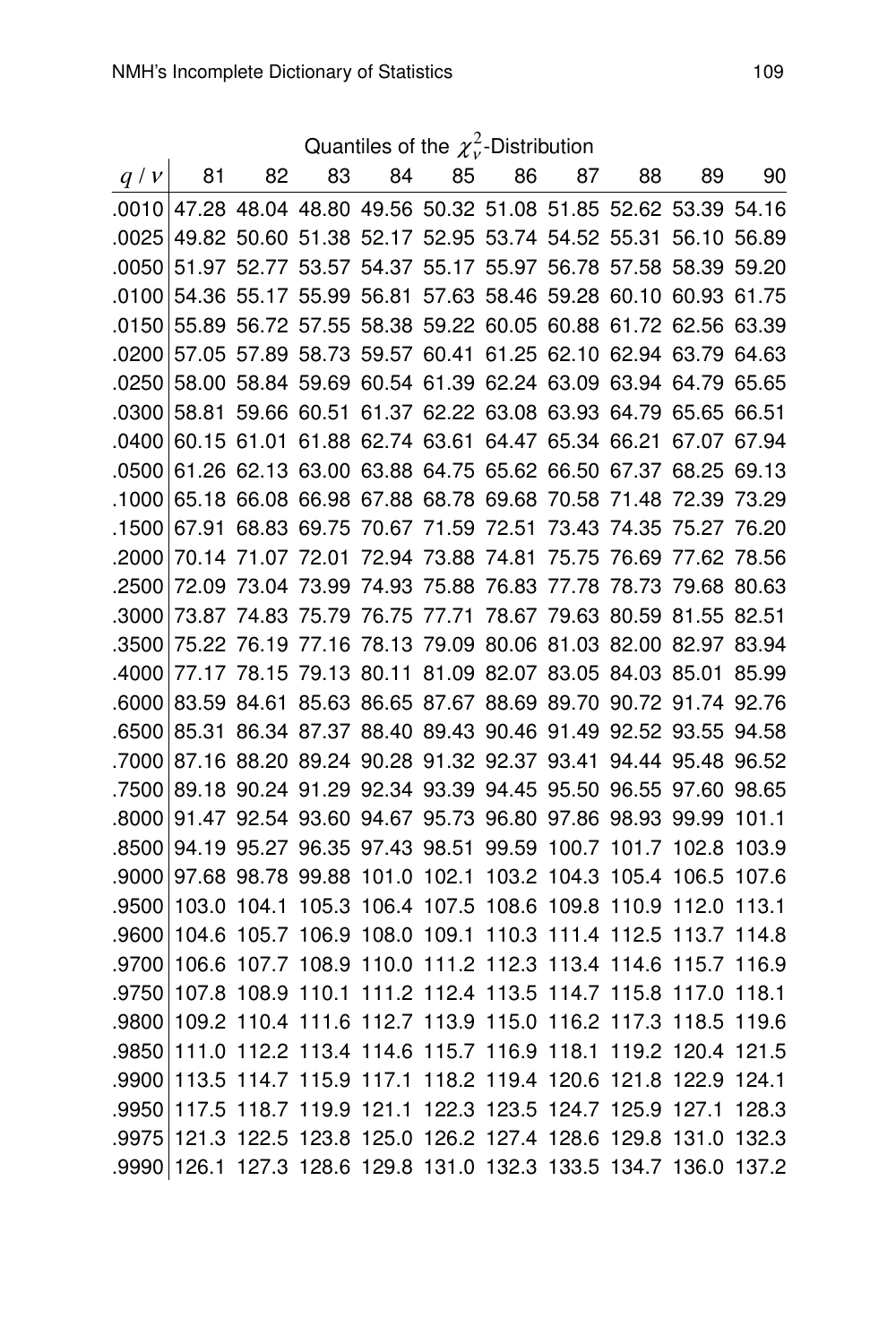Quantiles of the  $\chi^2_\nu$ -Distribution

| q/v   | 91          | 92          | 93                                                                | 94                                  | 95                      | 96 | 97          | 98    | 99                                  | 100         |
|-------|-------------|-------------|-------------------------------------------------------------------|-------------------------------------|-------------------------|----|-------------|-------|-------------------------------------|-------------|
|       |             |             | .0010 54.93 55.70 56.47 57.25 58.02 58.80 59.58 60.36 61.14 61.92 |                                     |                         |    |             |       |                                     |             |
| .0025 |             |             | 57.68 58.48 59.27 60.07 60.86 61.66 62.46 63.26 64.06 64.86       |                                     |                         |    |             |       |                                     |             |
| .0050 |             |             | 60.00 60.81 61.63 62.44 63.25 64.06 64.88 65.69 66.51 67.33       |                                     |                         |    |             |       |                                     |             |
| .0100 | 62.58 63.41 |             | 64.24 65.07 65.90 66.73 67.56 68.40 69.23 70.07                   |                                     |                         |    |             |       |                                     |             |
| .0150 |             |             | 64.23 65.07 65.91 66.75 67.60 68.44 69.28 70.13 70.97 71.82       |                                     |                         |    |             |       |                                     |             |
| .0200 |             |             | 65.48 66.33 67.18 68.03 68.88 69.73 70.58 71.43                   |                                     |                         |    |             |       | 72.29 73.14                         |             |
| .0250 |             |             | 66.50 67.36 68.21 69.07 69.92 70.78 71.64 72.50                   |                                     |                         |    |             |       | 73.36 74.22                         |             |
| .0300 |             |             | 67.37 68.23 69.09 69.95 70.82 71.68 72.54 73.41                   |                                     |                         |    |             |       | 74.28 75.14                         |             |
| .0400 | 68.81       |             | 69.68 70.55 71.43 72.30 73.17 74.05 74.92 75.80 76.67             |                                     |                         |    |             |       |                                     |             |
| .0500 | 70.00       |             | 70.88 71.76 72.64 73.52 74.40 75.28 76.16 77.05 77.93             |                                     |                         |    |             |       |                                     |             |
| .1000 | 74.20       |             | 75.10 76.01 76.91                                                 |                                     |                         |    |             |       | 77.82 78.73 79.63 80.54 81.45 82.36 |             |
| .1500 |             |             | 77.12 78.04 78.96 79.89 80.81 81.74 82.66 83.59 84.51 85.44       |                                     |                         |    |             |       |                                     |             |
| .2000 |             |             | 79.50 80.43 81.37 82.31 83.25 84.19 85.13 86.07 87.01 87.95       |                                     |                         |    |             |       |                                     |             |
| .2500 |             |             | 81.57 82.52 83.47 84.42 85.38 86.33 87.28 88.23 89.18 90.13       |                                     |                         |    |             |       |                                     |             |
| .3000 |             |             | 83.47 84.43 85.39 86.36 87.32 88.28 89.24 90.20 91.17 92.13       |                                     |                         |    |             |       |                                     |             |
| .3500 | 84.91       |             | 85.88 86.84 87.81 88.78 89.75 90.72 91.70 92.67 93.64             |                                     |                         |    |             |       |                                     |             |
| .4000 |             |             | 86.97 87.95 88.94 89.92 90.90 91.88 92.86 93.84 94.83 95.81       |                                     |                         |    |             |       |                                     |             |
| .6000 |             |             | 93.78 94.80 95.82 96.84 97.86 98.87 99.89 100.9 101.9 102.9       |                                     |                         |    |             |       |                                     |             |
| .6500 |             |             | 95.61 96.64 97.67 98.70 99.72 100.8 101.8 102.8                   |                                     |                         |    |             |       | 103.8 104.9                         |             |
| .7000 |             |             | 97.56 98.60 99.64 100.7 101.7 102.8 103.8 104.8                   |                                     |                         |    |             |       | 105.9 106.9                         |             |
| .7500 | 99.70       | 100.8       | 101.8 102.8 103.9 104.9 106.0 107.0                               |                                     |                         |    |             |       | 108.1                               | 109.1       |
| .8000 | 102.1       | 103.2       | 104.2 105.3 106.4 107.4 108.5 109.5                               |                                     |                         |    |             |       | 110.6 111.7                         |             |
| .8500 | 105.0       | 106.1       |                                                                   | 107.1 108.2 109.3 110.4 111.4 112.5 |                         |    |             |       | 113.6 114.7                         |             |
| .9000 | 108.7 109.8 |             | 110.9 111.9 113.0 114.1                                           |                                     |                         |    | 115.2 116.3 |       | 117.4 118.5                         |             |
| .9500 | 114.3       |             | 115.4 116.5 117.6 118.8 119.9 121.0 122.1                         |                                     |                         |    |             |       |                                     | 123.2 124.3 |
| .9600 | 115.9 117.1 |             | 118.2 119.3 120.5 121.6 122.7 123.8 125.0 126.1                   |                                     |                         |    |             |       |                                     |             |
| .9700 | 118.0       | 119.1       |                                                                   | 120.3 121.4 122.6 123.7 124.8 126.0 |                         |    |             |       | 127.1                               | 128.2       |
| .9750 | 119.3       | 120.4       | 121.6 122.7 123.9 125.0 126.1                                     |                                     |                         |    |             | 127.3 | 128.4 129.6                         |             |
| .9800 | 120.8       | 122.0       |                                                                   | 123.1 124.3 125.4 126.6 127.7 128.8 |                         |    |             |       | 130.0 131.1                         |             |
| .9850 |             | 122.7 123.9 | 125.0 126.2 127.3 128.5 129.7 130.8 132.0 133.1                   |                                     |                         |    |             |       |                                     |             |
| .9900 | 125.3 126.5 |             | 127.6 128.8 130.0 131.1 132.3 133.5 134.6 135.8                   |                                     |                         |    |             |       |                                     |             |
| .9950 |             |             | 129.5 130.7 131.9 133.1 134.2 135.4 136.6 137.8 139.0 140.2       |                                     |                         |    |             |       |                                     |             |
| .9975 | 133.5       |             | 134.7 135.9 137.1 138.3 139.5 140.7 141.9                         |                                     |                         |    |             |       | 143.1                               | 144.3       |
| .9990 |             |             | 138.4 139.7 140.9 142.1                                           |                                     | 143.3 144.6 145.8 147.0 |    |             |       | 148.2 149.4                         |             |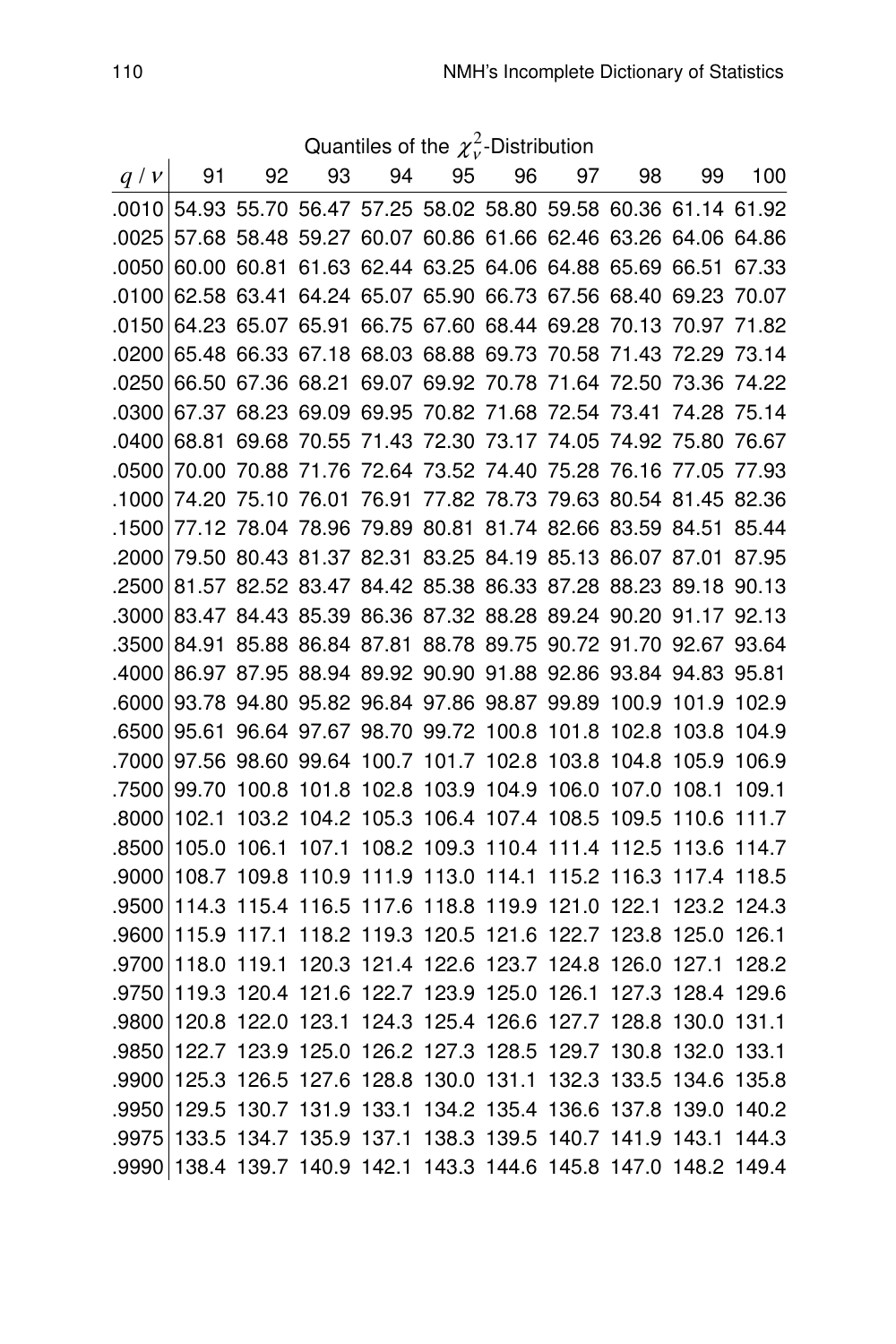|         |                                                                   |  |  | Quantiles of the $t_{\nu}$ -Distribution |  |                                                                   |  |
|---------|-------------------------------------------------------------------|--|--|------------------------------------------|--|-------------------------------------------------------------------|--|
| q/v     |                                                                   |  |  |                                          |  | 1 2 3 4 5 6 7 8 9 10                                              |  |
|         | 1289. 1293. 1297. 1303. 1311. 1322. 1338. 1584. 1421. 1584.       |  |  |                                          |  |                                                                   |  |
| .6000   |                                                                   |  |  |                                          |  | .2602 .2610 .2887 .2707 .2672 .2648 .2632 .2632 .2887 .2887       |  |
| .6500   |                                                                   |  |  |                                          |  | .3966. 3979. 3985. 4015. 4043. 4042. 4142. 4242. 4447. 5095.      |  |
| .7000   |                                                                   |  |  |                                          |  | .5415 .5435 .5491 .5534 .5594 .5534 .5594 .5594 .6172 .5844 .5686 |  |
| .7500   |                                                                   |  |  |                                          |  | 1.000 .8165 .7649 .7407 .7267 .7176 .7111 .7064 .8165 .000        |  |
| ا 8000. |                                                                   |  |  |                                          |  | 1.376 1.061 .9785 .9410 .9195 .9057 .8960 .8889 .8834 .8791       |  |
| .8500   |                                                                   |  |  |                                          |  | 1.963 1.386 1.250 1.190 1.156 1.134 1.119 1.108 1.100 1.093       |  |
| .8750   |                                                                   |  |  |                                          |  | 2.414 1.604 1.423 1.344 1.301 1.273 1.254 1.240 1.230 1.221       |  |
| .9000   |                                                                   |  |  |                                          |  | 3.078 1.886 1.638 1.533 1.476 1.440 1.415 1.397 1.383 1.372       |  |
| .9250   |                                                                   |  |  |                                          |  | 4.165 2.282 1.924 1.778 1.699 1.650 1.617 1.592 1.574 1.559       |  |
| .9500   |                                                                   |  |  |                                          |  | 6.314 2.920 2.353 2.132 2.015 1.943 1.895 1.860 1.833 1.812       |  |
| ا 9600. |                                                                   |  |  |                                          |  | 7.916 3.320 2.605 2.333 2.191 2.104 2.046 2.004 1.973 1.948       |  |
| .9700   |                                                                   |  |  |                                          |  | 10.58 3.896 2.951 2.601 2.422 2.313 2.241 2.189 2.150 2.120       |  |
| .9750   |                                                                   |  |  |                                          |  | 12.71 4.303 3.182 2.776 2.571 2.447 2.365 2.306 2.262 2.228       |  |
| .9800   |                                                                   |  |  |                                          |  | 15.89 4.849 3.482 2.999 2.757 2.612 2.517 2.449 2.398 2.359       |  |
| .9850   |                                                                   |  |  |                                          |  | 21.20 5.643 3.896 3.298 3.003 2.829 2.715 2.634 2.574 2.527       |  |
| .9900   |                                                                   |  |  |                                          |  | 31.82 6.965 4.541 3.747 3.365 3.143 2.998 2.896 2.821 2.764       |  |
| .9950   |                                                                   |  |  |                                          |  | 63.66 9.925 5.841 4.604 4.032 3.707 3.499 3.355 3.250 3.169       |  |
| .9975   |                                                                   |  |  |                                          |  | 127.3 14.09 7.453 5.598 4.773 4.317 4.029 3.833 3.690 3.581       |  |
|         | .9980 159.2 15.76 8.053 5.951 5.030 4.524 4.207 3.991 3.835 3.716 |  |  |                                          |  |                                                                   |  |

.9990 318.3 22.33 10.21 7.173 5.893 5.208 4.785 4.501 4.297 4.144

Quantiles of the  $t_v$ -Distribution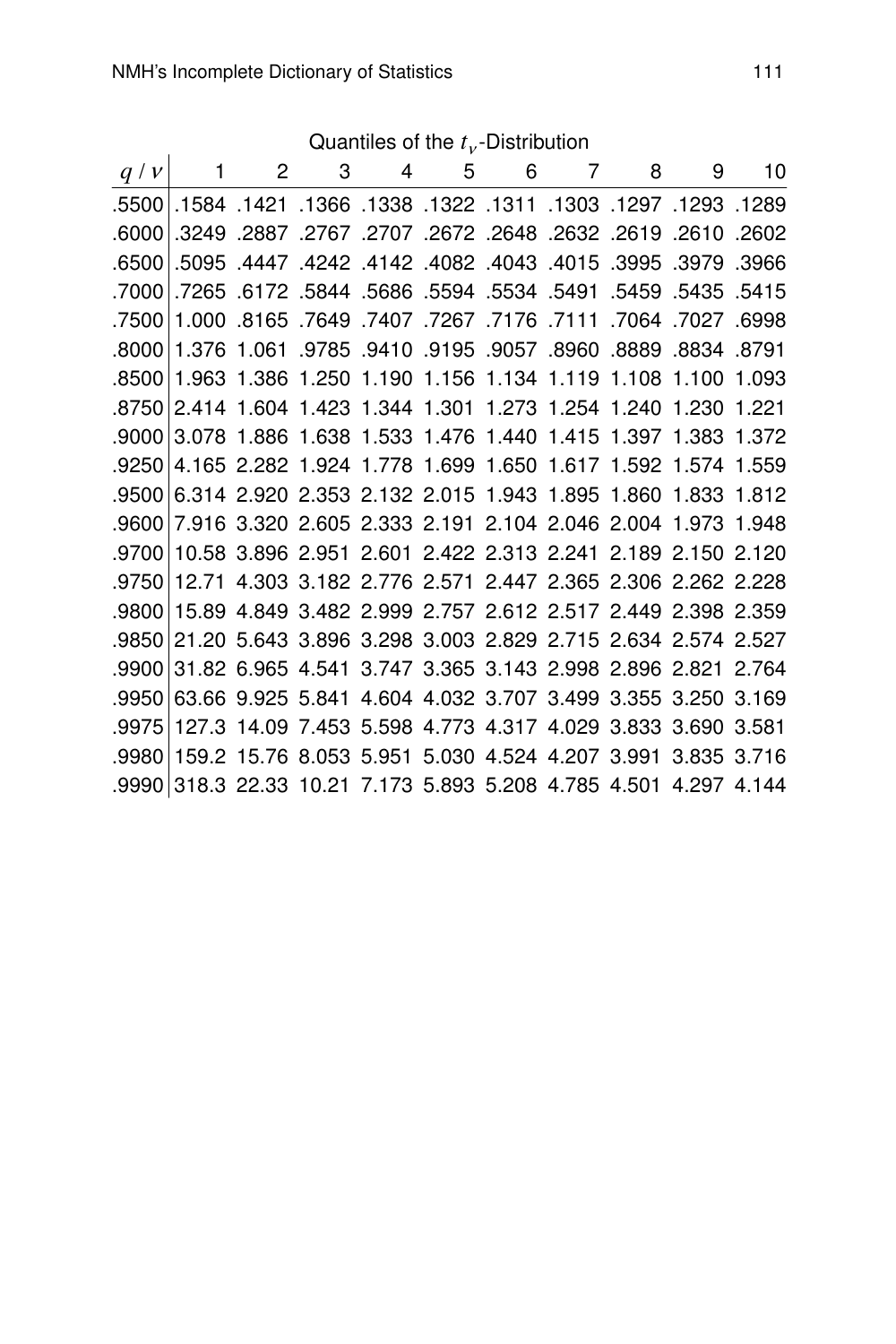|    |                                                                   |  | Quantiles of the $t_v$ -Distribution |  |  |       |
|----|-------------------------------------------------------------------|--|--------------------------------------|--|--|-------|
| 20 | $q/v$ 11 12 13 14 15 16 17 18 19                                  |  |                                      |  |  |       |
|    | 1273. 1274. 1274. 1276. 1277. 1278. 1280. 1281. 1283. 1286. 5500. |  |                                      |  |  |       |
|    | 2567. 2569. 2571. 2573. 2576. 2579. 2572. 2582. 2586. 2596. 2596. |  |                                      |  |  | .6000 |
|    | .3956 .3947 .3940 .3933 .3928 .3923 .3919 .3915 .3912 .3969.      |  |                                      |  |  | .6500 |
|    | .5329 .5323 .5375 .5357 .5350 .5350 .5344 .5399 .5386 .5375       |  |                                      |  |  | .7000 |
|    | .6869 .6876 .6974 .6912 .6901 .6901 .6992 .6974 .6955 .6938       |  |                                      |  |  | .7500 |
|    | .8609 .8609 .8726 .8701 .8662 .8647 .8633 .8738 .8755 .8755       |  |                                      |  |  | .8000 |
|    | 1.088 1.083 1.079 1.076 1.074 1.071 1.069 1.067 1.066 1.064       |  |                                      |  |  | .8500 |
|    | 1.214 1.209 1.204 1.200 1.197 1.194 1.191 1.189 1.187 1.185       |  |                                      |  |  | .8750 |
|    | 1.363 1.356 1.350 1.345 1.341 1.337 1.333 1.330 1.328 1.325       |  |                                      |  |  | .9000 |
|    | .9250 1.548 1.538 1.530 1.523 1.517 1.512 1.508 1.504 1.500 1.497 |  |                                      |  |  |       |
|    | 1.796 1.782 1.771 1.761 1.753 1.746 1.740 1.734 1.729 1.725       |  |                                      |  |  | .9500 |
|    | 1.928 1.912 1.899 1.887 1.878 1.869 1.862 1.855 1.850 1.844       |  |                                      |  |  | .9600 |
|    | .9700 2.096 2.076 2.060 2.046 2.034 2.024 2.015 2.007 2.000 1.994 |  |                                      |  |  |       |
|    | 2.201 2.179 2.160 2.145 2.131 2.120 2.110 2.101 2.093 2.086       |  |                                      |  |  | .9750 |
|    | 2.328 2.303 2.282 2.264 2.249 2.235 2.224 2.214 2.205 2.197       |  |                                      |  |  | .9800 |
|    | .9850 2.491 2.461 2.436 2.415 2.397 2.382 2.368 2.356 2.346 2.336 |  |                                      |  |  |       |
|    | 2.718 2.681 2.650 2.624 2.602 2.583 2.567 2.552 2.539 2.528       |  |                                      |  |  | .9900 |
|    | 3.106 3.055 3.012 2.977 2.947 2.921 2.898 2.878 2.861 2.845       |  |                                      |  |  | .9950 |
|    | 3.497 3.428 3.372 3.326 3.286 3.252 3.222 3.197 3.174 3.153       |  |                                      |  |  | .9975 |
|    | 3.624 3.550 3.489 3.438 3.395 3.358 3.326 3.298 3.273 3.251       |  |                                      |  |  | .9980 |
|    | .9990 4.025 3.930 3.852 3.787 3.733 3.686 3.646 3.610 3.579 3.552 |  |                                      |  |  |       |

Quantiles of the  $t_v$ -Distribution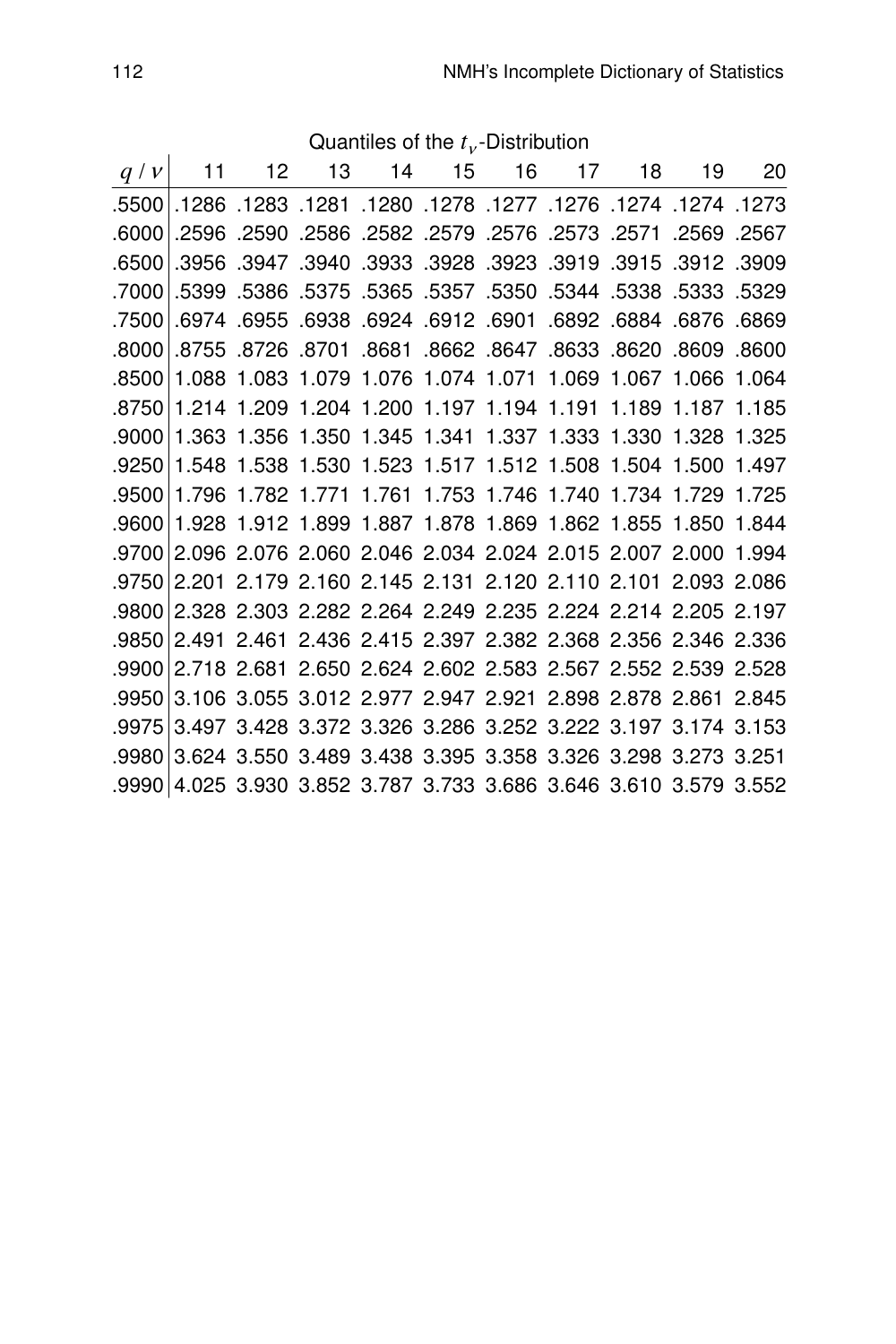Quantiles of the  $t_v$ -Distribution

| q/v    | 21    | 22    | 23 24 25 |                                                                    | 26 27 | 28 | 29 | 30    |
|--------|-------|-------|----------|--------------------------------------------------------------------|-------|----|----|-------|
|        |       |       |          | 1267. 1268. 1268. 1268. 1269. 1269. 1270. 1271. 1271. 1272. 15500. |       |    |    |       |
| .6000  |       |       |          | .2550 2557. 2568. 2559. 2559 2559. 2561. 2562. 2564. 2566. 2566.   |       |    |    |       |
| .6500  | .3906 |       |          | .3902 .3902 .3900 .3898 .3896 .3894 .3903 .3904 .3902              |       |    |    |       |
| .7000  |       |       |          | .5302 .5302 .5304 .5309 .5309 .5309 .5304 .5321 .5321 .5325.       |       |    |    |       |
| .7500  | .6863 |       |          | .6830 6833 6844 6840 6837 6833 6830                                |       |    |    | .6828 |
| .8000  | .8591 | .8583 |          | 8537. 842. 846. 8546. 8551. 8556. 8562. 8569. 8575.                |       |    |    |       |
| .8500  |       |       |          | 1.063 1.061 1.060 1.059 1.058 1.057 1.057 1.056 1.055 1.055        |       |    |    |       |
| .8750  |       |       |          | 1.183 1.182 1.180 1.179 1.178 1.177 1.176 1.175 1.174 1.173        |       |    |    |       |
| .9000  |       |       |          | 1.323 1.321 1.319 1.318 1.316 1.315 1.314 1.313 1.311              |       |    |    | 1.310 |
| .9250  |       |       |          | 1.494 1.492 1.489 1.487 1.485 1.483 1.482 1.480 1.479 1.477        |       |    |    |       |
| .9500  |       |       |          | 1.721 1.717 1.714 1.711 1.708 1.706 1.703 1.701 1.699 1.697        |       |    |    |       |
| .9600  | 1.840 |       |          | 1.835 1.832 1.828 1.825 1.822 1.819 1.817 1.814 1.812              |       |    |    |       |
| .9700  |       |       |          | 1.988 1.983 1.978 1.974 1.970 1.967 1.963 1.960 1.957 1.955        |       |    |    |       |
|        |       |       |          | .9750 2.080 2.074 2.069 2.064 2.060 2.056 2.052 2.048 2.045 2.042  |       |    |    |       |
| .9800. |       |       |          | 2.189 2.183 2.177 2.172 2.167 2.162 2.158 2.154 2.150 2.147        |       |    |    |       |
| .9850  |       |       |          | 2.328 2.320 2.313 2.307 2.301 2.296 2.291 2.286 2.282 2.278        |       |    |    |       |
|        |       |       |          | .9900 2.518 2.508 2.500 2.492 2.485 2.479 2.473 2.467 2.462 2.457  |       |    |    |       |
|        |       |       |          | .9950 2.831 2.819 2.807 2.797 2.787 2.779 2.771 2.763 2.756 2.750  |       |    |    |       |
| .9975  |       |       |          | 3.135 3.119 3.104 3.091 3.078 3.067 3.057 3.047 3.038 3.030        |       |    |    |       |
| .9980  |       |       |          | 3.231 3.214 3.198 3.183 3.170 3.158 3.147 3.136 3.127 3.118        |       |    |    |       |
|        |       |       |          | .9990 3.527 3.505 3.485 3.467 3.450 3.435 3.421 3.408 3.396 3.385  |       |    |    |       |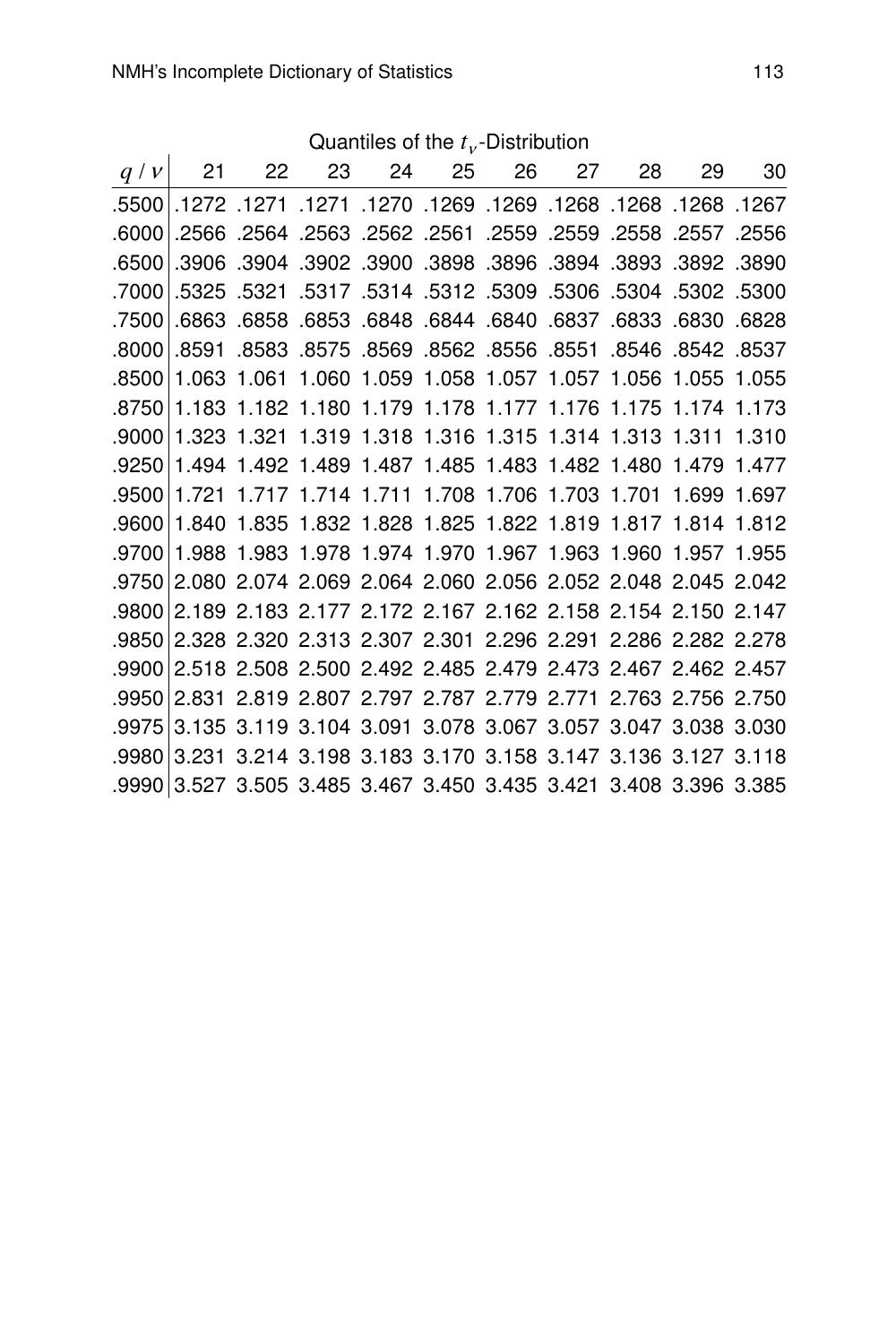| q/v   | 31    | 32 | 33                                               | 34 | 35 | 36 | 37 | 38    | 39                                                          | 40    |
|-------|-------|----|--------------------------------------------------|----|----|----|----|-------|-------------------------------------------------------------|-------|
| .5500 |       |    |                                                  |    |    |    |    |       | 1265. 1265. 1265. 1265. 1266. 1266. 1266. 1266. 1267. 1267. |       |
| .6000 |       |    | .2552 .2552 .2552 .2553 .2553 .2553 .2555. 2555. |    |    |    |    |       | .2551                                                       | .2550 |
| .6500 |       |    |                                                  |    |    |    |    |       | .3882 .3882 .3887 .3886 .3885 .3884 .3883 .3882 .3889 .3881 |       |
| .7000 |       |    |                                                  |    |    |    |    |       | .5286 5287 5298 5298. 5291 5292 5291 5289 5288. 5297 5298.  |       |
| .7500 | .6825 |    | .6812 .6820 .6818 .6816 .6814 .6812 .6820        |    |    |    |    |       | .6808.6807                                                  |       |
| .8000 |       |    |                                                  |    |    |    |    |       | 8509 8507 8533 8528 8528 8528 8528 8528 8548 8512 8509.     |       |
| .8500 |       |    | 1.054 1.054 1.053 1.052 1.052 1.052 1.051 1.051  |    |    |    |    |       | 1.050 1.050                                                 |       |
| .8750 |       |    |                                                  |    |    |    |    |       | 1.172 1.172 1.171 1.170 1.170 1.169 1.169 1.168 1.168 1.167 |       |
| .9000 |       |    |                                                  |    |    |    |    |       | 1.309 1.309 1.308 1.307 1.306 1.306 1.305 1.304 1.304 1.303 |       |
| .9250 |       |    | 1.476 1.475 1.474 1.473 1.472 1.471 1.470 1.469  |    |    |    |    |       | 1.468                                                       | 1.468 |
| .9500 |       |    | 1.696 1.694 1.692 1.691 1.690 1.688 1.687 1.686  |    |    |    |    |       | 1.685 1.684                                                 |       |
| .9600 |       |    | 1.810 1.808 1.806 1.805 1.803 1.802 1.800        |    |    |    |    | 1.799 | 1.798                                                       | 1.796 |
| .9700 |       |    |                                                  |    |    |    |    |       | 1.952 1.950 1.948 1.946 1.944 1.942 1.940 1.939 1.937 1.936 |       |
| .9750 |       |    |                                                  |    |    |    |    |       | 2.040 2.037 2.035 2.032 2.030 2.028 2.026 2.024 2.023 2.021 |       |
| .9800 |       |    |                                                  |    |    |    |    |       | 2.144 2.141 2.138 2.136 2.133 2.131 2.129 2.127 2.125 2.123 |       |
| .9850 |       |    |                                                  |    |    |    |    |       | 2.275 2.271 2.268 2.265 2.262 2.260 2.257 2.255 2.252 2.250 |       |
| .9900 |       |    |                                                  |    |    |    |    |       | 2.453 2.449 2.445 2.441 2.438 2.435 2.431 2.429 2.426 2.423 |       |
| .9950 |       |    |                                                  |    |    |    |    |       | 2.744 2.738 2.733 2.728 2.724 2.719 2.715 2.712 2.708 2.704 |       |
| .9975 |       |    |                                                  |    |    |    |    |       | 3.022 3.015 3.008 3.002 2.996 2.990 2.985 2.980 2.976 2.971 |       |
| .9980 |       |    |                                                  |    |    |    |    |       | 3.109 3.102 3.094 3.088 3.081 3.075 3.070 3.064 3.059 3.055 |       |
| .9990 |       |    |                                                  |    |    |    |    |       | 3.375 3.365 3.356 3.348 3.340 3.333 3.326 3.319 3.313 3.307 |       |

Quantiles of the  $t_v$ -Distribution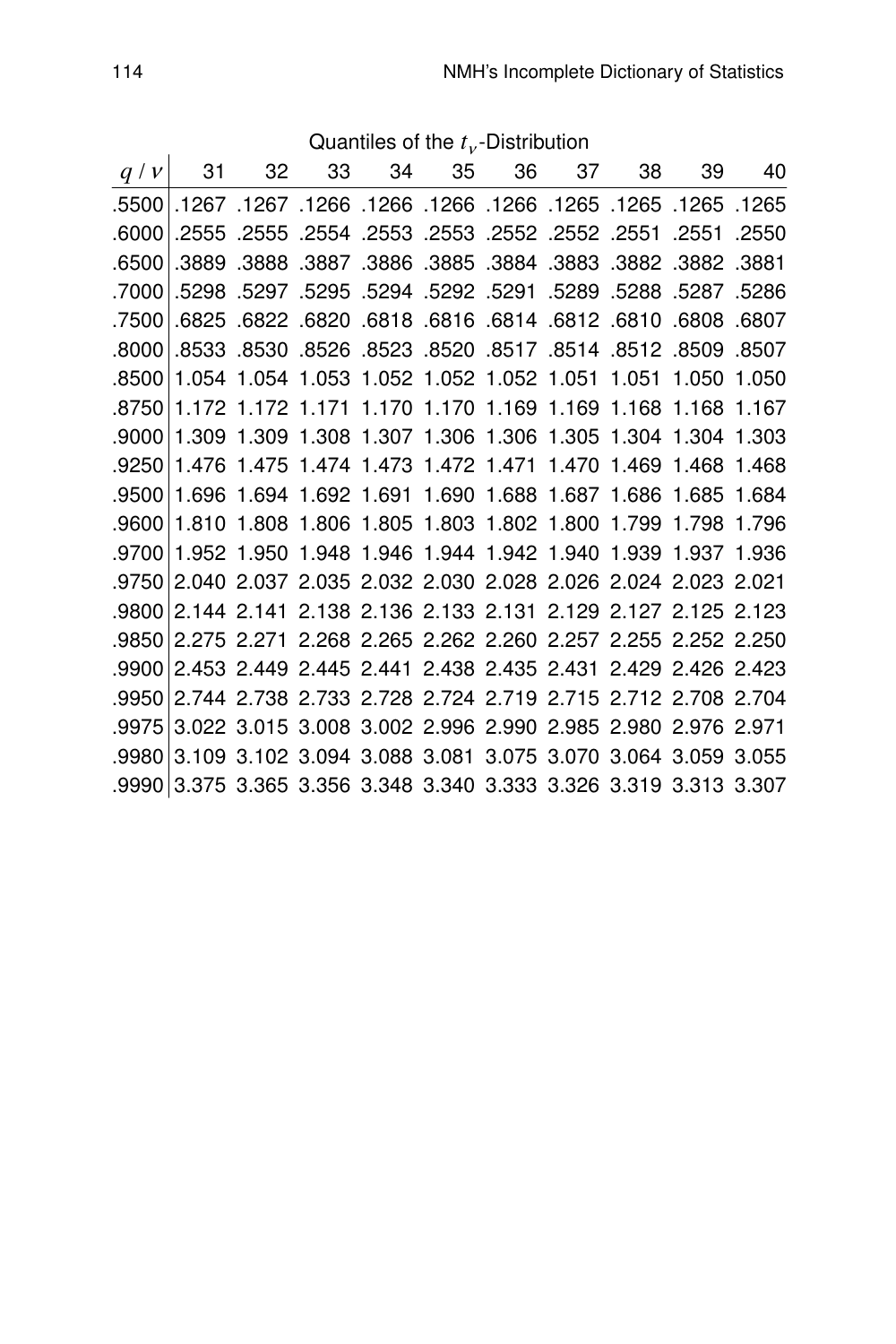Quantiles of the  $t_v$ -Distribution

| q/v     | 41    | 42 | 43 44 | 45 |                                           | 46 47 | 48 | 49                                                                     | 50 |
|---------|-------|----|-------|----|-------------------------------------------|-------|----|------------------------------------------------------------------------|----|
|         |       |    |       |    |                                           |       |    | 1263. 1263. 1263. 1263. 1264. 1264. 1264. 1264. 1264. 1264. 5500.      |    |
| .6000   |       |    |       |    |                                           |       |    | 2547. 2547. 2547. 2548. 2548. 2549. 2549. 2549. 2550. 2550. 2550.      |    |
| .6500   | .3880 |    |       |    |                                           |       |    | .3876. 3876. 3876. 3877. 3877. 3877. 3880. 3879. 3878.                 |    |
|         |       |    |       |    |                                           |       |    | .7000 5278. 5289. 5280 5281. 5281. 5282. 5282. 5284. 5284. 5285. 7000. |    |
| .7500   |       |    |       |    |                                           |       |    | 6795. 6795. 6796. 6797. 6799. 6799. 6801. 6802. 6804. 6805. 6805.      |    |
| .8000   | .8505 |    |       |    | .8493 .8494 .8499 .8497 .8495 .8493 .8503 |       |    | .8490 .8489                                                            |    |
| .8500   |       |    |       |    |                                           |       |    | 1.050 1.049 1.049 1.049 1.048 1.048 1.048 1.048 1.047 1.047            |    |
|         |       |    |       |    |                                           |       |    | .8750 1.167 1.166 1.166 1.166 1.165 1.165 1.165 1.164 1.164 1.164      |    |
| .9000   |       |    |       |    |                                           |       |    | 1.303 1.302 1.302 1.301 1.301 1.300 1.300 1.299 1.299 1.299            |    |
| ا 9250. |       |    |       |    |                                           |       |    | 1.467 1.466 1.466 1.465 1.465 1.464 1.463 1.463 1.462 1.462            |    |
|         |       |    |       |    |                                           |       |    | .9500 1.683 1.682 1.681 1.680 1.679 1.679 1.678 1.677 1.677 1.676      |    |
|         |       |    |       |    |                                           |       |    | .9600 1.795 1.794 1.793 1.792 1.791 1.790 1.789 1.789 1.788 1.787      |    |
|         |       |    |       |    |                                           |       |    | .9700 1.934 1.933 1.932 1.931 1.929 1.928 1.927 1.926 1.925 1.924      |    |
|         |       |    |       |    |                                           |       |    | .9750 2.020 2.018 2.017 2.015 2.014 2.013 2.012 2.011 2.010 2.009      |    |
|         |       |    |       |    |                                           |       |    | .9800 2.121 2.120 2.118 2.116 2.115 2.114 2.112 2.111 2.110 2.109      |    |
|         |       |    |       |    |                                           |       |    | .9850 2.248 2.246 2.244 2.243 2.241 2.239 2.238 2.237 2.235 2.234      |    |
|         |       |    |       |    |                                           |       |    | .9900 2.421 2.418 2.416 2.414 2.412 2.410 2.408 2.407 2.405 2.403      |    |
|         |       |    |       |    |                                           |       |    | .9950 2.701 2.698 2.695 2.692 2.690 2.687 2.685 2.682 2.680 2.678      |    |
| .9975   |       |    |       |    |                                           |       |    | 2.967 2.963 2.959 2.956 2.952 2.949 2.946 2.943 2.940 2.937            |    |
| ا 9980. |       |    |       |    |                                           |       |    | 3.050 3.046 3.042 3.038 3.034 3.030 3.027 3.024 3.021 3.018            |    |
|         |       |    |       |    |                                           |       |    | .9990 3.301 3.296 3.291 3.286 3.281 3.277 3.273 3.269 3.265 3.261      |    |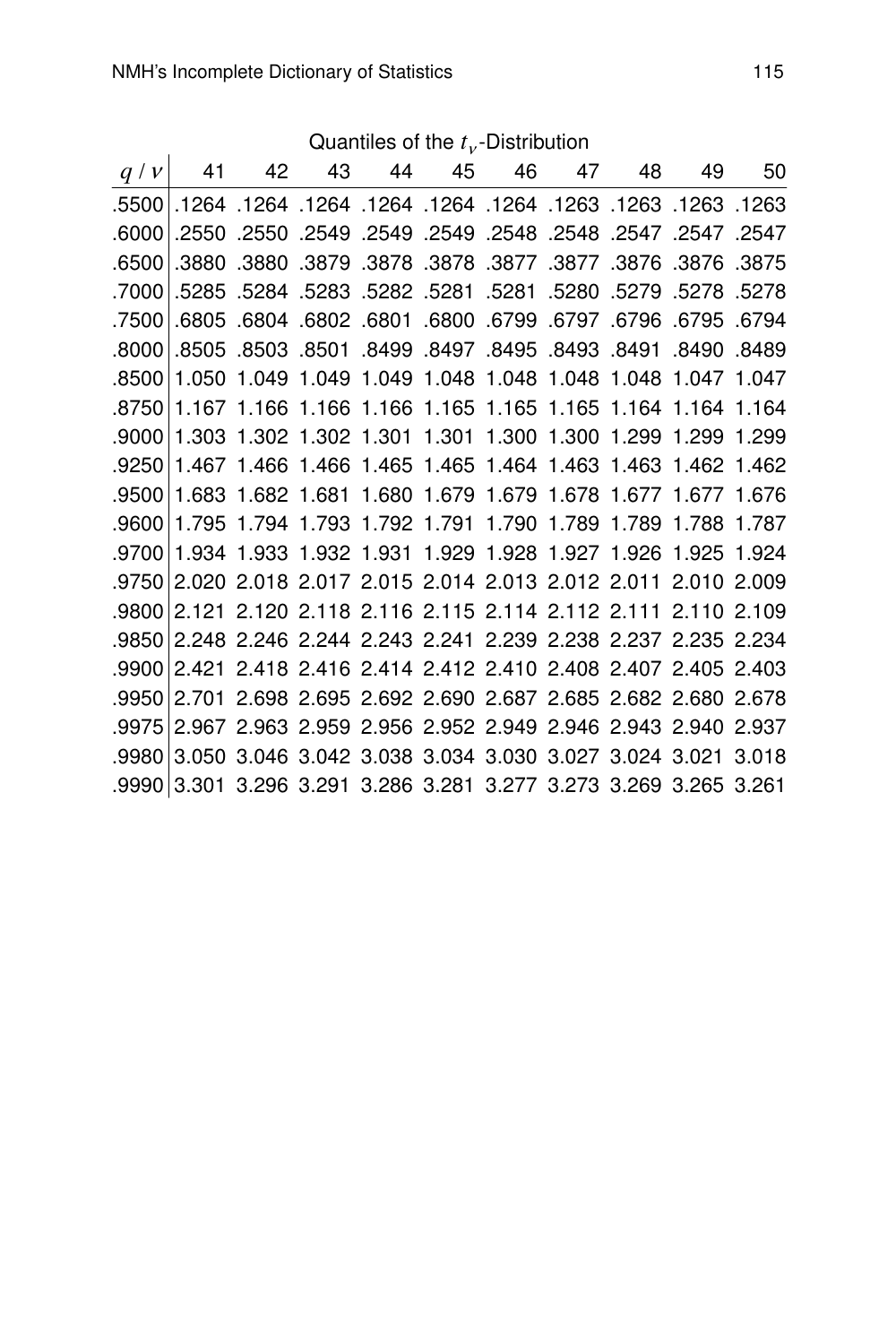| q/v   | 51          | 52         | 53 | 54 | 55 | 56                                                                 | 57 | 58    | 59    | 60     |
|-------|-------------|------------|----|----|----|--------------------------------------------------------------------|----|-------|-------|--------|
| .5500 |             |            |    |    |    | 1262. 1262. 1262. 1262. 1262. 1262. 1263. 1263. 1263. 1263.        |    |       |       |        |
| .6000 |             | .2547.2546 |    |    |    | .2546 .2546 .2546 .2546 .2546                                      |    | .2545 | .2545 | 2545   |
| .6500 |             |            |    |    |    | .3875 .3875 .3874 .3874 .3873 .3873 .3873 .3872 .3872 .3875 .3874  |    |       |       |        |
| .7000 |             |            |    |    |    | .5272 .5272 .5273 .5273 .5274 .5275 .5275 .5275 .5276 .5277. 5277. |    |       |       |        |
| .7500 |             |            |    |    |    | 6787. 6787. 6788. 6789. 6790. 6791. 6791. 6793. 6793. 6793.        |    |       |       | 6786   |
| .8000 | .8487       |            |    |    |    | .8480 8481 8483 8482 8481 8480                                     |    | .8479 | .8478 | .8476  |
| .8500 |             |            |    |    |    | 1.047 1.047 1.047 1.046 1.046 1.046 1.046 1.046 1.046              |    |       |       | 1.045  |
| .8750 |             |            |    |    |    | 1.164 1.163 1.163 1.163 1.163 1.162 1.162 1.162 1.162 1.162        |    |       |       |        |
| .9000 |             |            |    |    |    | 1.298 1.298 1.298 1.297 1.297 1.297 1.297 1.296                    |    |       | 1.296 | 1.296  |
| .9250 | 1.462 1.461 |            |    |    |    | 1.461 1.460 1.460 1.460 1.459 1.459                                |    |       | 1.459 | 1.458  |
| .9500 |             |            |    |    |    | 1.675 1.675 1.674 1.674 1.673 1.673 1.672 1.672 1.671              |    |       |       | 1.671  |
| .9600 |             |            |    |    |    | 1.786 1.786 1.785 1.784 1.784 1.783 1.782 1.782 1.781              |    |       |       | 1 781  |
| .9700 |             |            |    |    |    | 1.924 1.923 1.922 1.921 1.920 1.920 1.919 1.918 1.918              |    |       |       | 1.917  |
| .9750 |             |            |    |    |    | 2.008 2.007 2.006 2.005 2.004 2.003 2.002 2.002 2.001              |    |       |       | 2.000  |
| .9800 |             |            |    |    |    | 2.108 2.107 2.106 2.105 2.104 2.103 2.102 2.101 2.100 2.099        |    |       |       |        |
| .9850 |             |            |    |    |    | 2.233 2.231 2.230 2.229 2.228 2.227 2.226 2.225 2.224 2.223        |    |       |       |        |
| .9900 |             |            |    |    |    | 2.402 2.400 2.399 2.397 2.396 2.395 2.394 2.392 2.391              |    |       |       | -2.390 |
| .9950 |             |            |    |    |    | 2.676 2.674 2.672 2.670 2.668 2.667 2.665 2.663 2.662 2.660        |    |       |       |        |
| .9975 |             |            |    |    |    | 2.934 2.932 2.929 2.927 2.925 2.923 2.920 2.918 2.916 2.915        |    |       |       |        |
| .9980 |             |            |    |    |    | 3.015 3.012 3.009 3.007 3.005 3.002 3.000 2.998 2.996 2.994        |    |       |       |        |
| .9990 |             |            |    |    |    | 3.258 3.255 3.251 3.248 3.245 3.242 3.239 3.237 3.234 3.232        |    |       |       |        |

Quantiles of the  $t_v$ -Distribution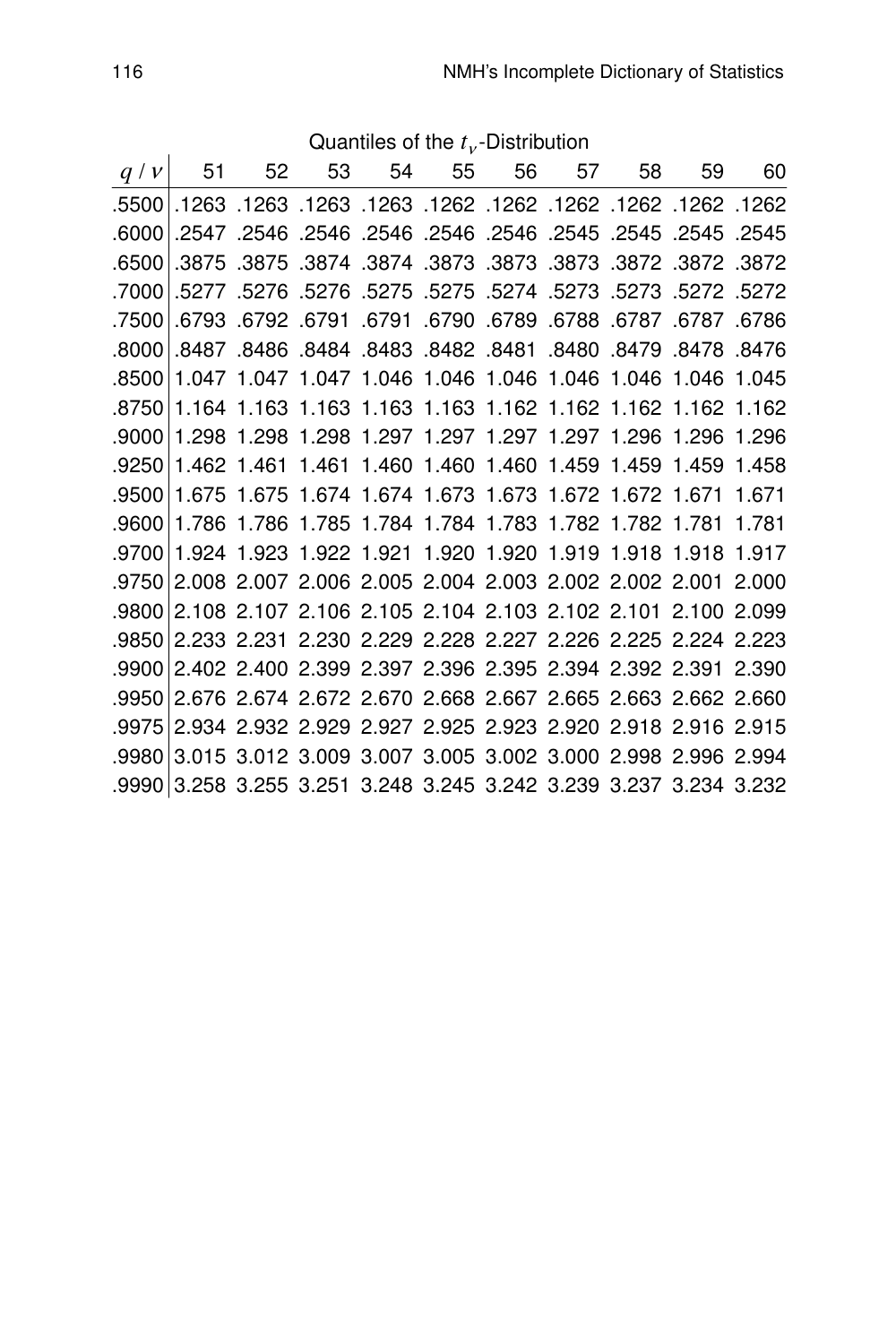|                                                                   |  |  | U |  |         |
|-------------------------------------------------------------------|--|--|---|--|---------|
| $q/v$ 61 62 63 64 65 66 67 68 69 70                               |  |  |   |  |         |
| 1261. 1261. 1261. 1261. 1261. 1262. 1262. 1262. 1262. 1262. 5500. |  |  |   |  |         |
| 2543. 2543. 2543. 2544. 2544. 2544. 2544. 2544. 2544. 2545. 2545. |  |  |   |  | .6000   |
| .3870 .3870 .3870 .3870 .3870 .3870 .3870 .3871 .3871 .3871       |  |  |   |  | .6500   |
| .5268 .5268 .5270 .5269 .5269 .5269 .5270 .5271 .5271 .5271       |  |  |   |  | ا 7000. |
| .6781 .6781 .6781 .6782 .6782 .6783 .6783 .6784 .6785 .6785       |  |  |   |  | .7500   |
| 8469. 8469. 8479. 8470. 8471. 8472. 8474. 8478. 8476. 8476. 8476. |  |  |   |  | .8000   |
| .8500 1.045 1.045 1.045 1.045 1.045 1.045 1.045 1.044 1.044 1.044 |  |  |   |  |         |
| 1.161 1.161 1.161 1.161 1.161 1.161 1.160 1.160 1.160 1.160       |  |  |   |  | .8750   |
| .9000 1.295 1.295 1.295 1.295 1.295 1.294 1.294 1.294 1.294 1.294 |  |  |   |  |         |
| .9250 1.458 1.458 1.457 1.457 1.457 1.456 1.456 1.456 1.456 1.456 |  |  |   |  |         |
| 1.670 1.670 1.669 1.669 1.669 1.668 1.668 1.668 1.667 1.667       |  |  |   |  | .9500   |
| 1.780 1.780 1.779 1.779 1.778 1.778 1.778 1.777 1.777 1.776       |  |  |   |  | .9600   |
| .9700 1.916 1.916 1.915 1.915 1.914 1.914 1.913 1.913 1.912 1.912 |  |  |   |  |         |
| 2.000 1.999 1.998 1.998 1.997 1.997 1.996 1.995 1.995 1.994       |  |  |   |  | .9750   |
| 2.099 2.098 2.097 2.096 2.096 2.095 2.095 2.094 2.093 2.093       |  |  |   |  | .9800   |
| 2.222 2.221 2.220 2.220 2.219 2.218 2.217 2.217 2.216 2.215       |  |  |   |  | .9850   |
| 2.389 2.388 2.387 2.386 2.385 2.384 2.383 2.382 2.382 2.381       |  |  |   |  | .9900   |
| 2.659 2.657 2.656 2.655 2.654 2.652 2.651 2.650 2.649 2.648       |  |  |   |  | .9950   |
| 2.913 2.911 2.909 2.908 2.906 2.904 2.903 2.902 2.900 2.899       |  |  |   |  | .9975   |
| 2.992 2.990 2.988 2.986 2.984 2.983 2.981 2.980 2.978 2.977       |  |  |   |  | .9980   |
| .9990 3.229 3.227 3.225 3.223 3.220 3.218 3.216 3.214 3.213 3.211 |  |  |   |  |         |

Quantiles of the  $t_v$ -Distribution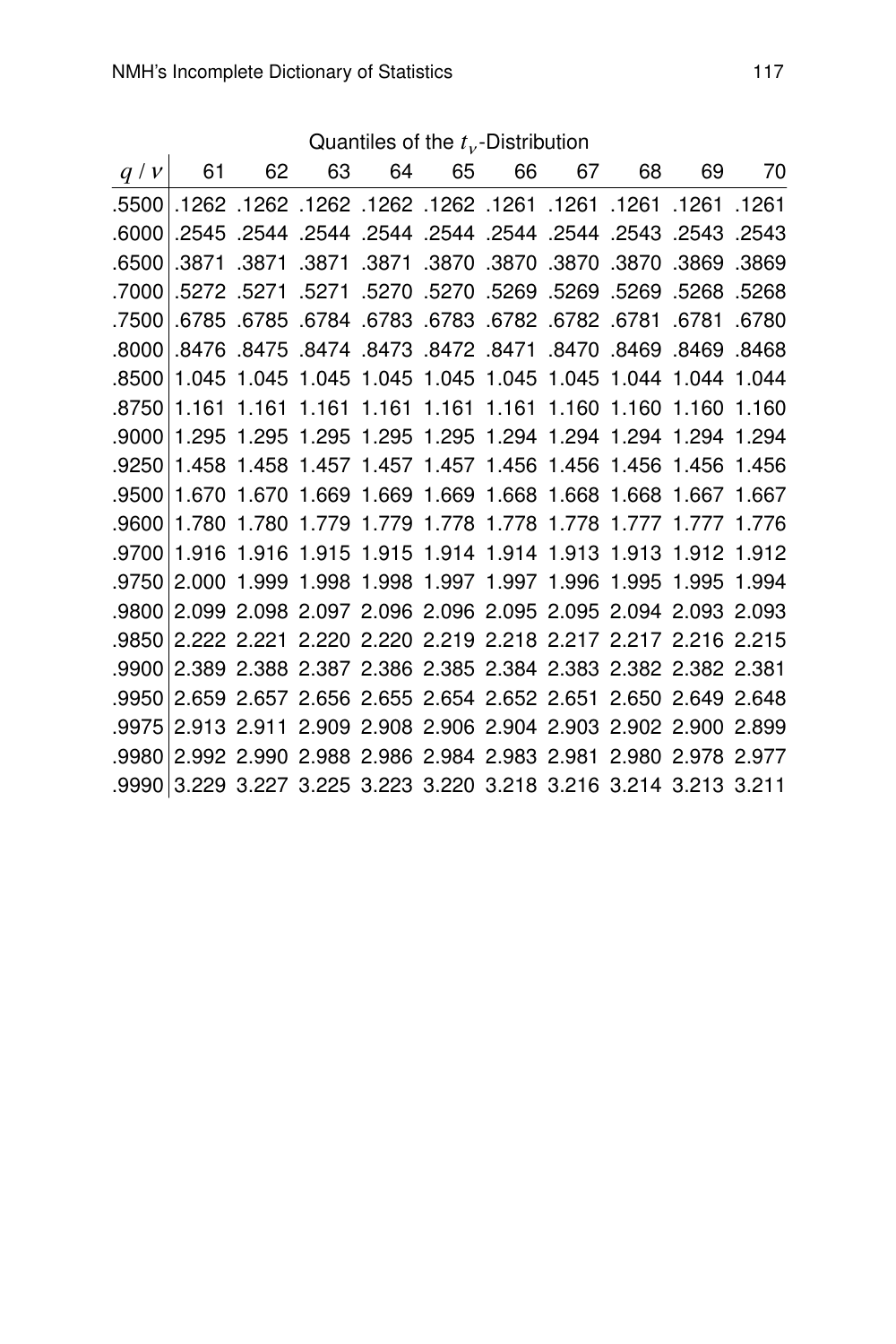|                                                                   |  | Quantiles of the $t_v$ -Distribution |  |  |       |
|-------------------------------------------------------------------|--|--------------------------------------|--|--|-------|
| $q/v$ 71 72 73 74 75 76 77 78 79 80                               |  |                                      |  |  |       |
| 1261. 1261. 1261. 1261. 1261. 1261. 1261. 1261. 1261. 1261. 1261. |  |                                      |  |  |       |
| 2542. 2542. 2542. 2542. 2542. 2542. 2543. 2543. 2543. 2543. 2543. |  |                                      |  |  | .6000 |
| .3867 .3867 .3868 .3868 .3868 .3868 .3868 .3869 .3869 .3869       |  |                                      |  |  | .6500 |
| .5265 .5265 .5265 .5266 .5266 .5266 .5266 .5267 .5267 .5267 .5267 |  |                                      |  |  | .7000 |
| .6776 6778 6779. 6777 777. 6777 6778 6778. 6779 6779. 6779.       |  |                                      |  |  | .7500 |
| 8462. 8462. 8468. 8463. 8464. 8464. 8465. 8466. 8466. 8466. 8466. |  |                                      |  |  | .8000 |
| 8500 1.044 1.044 1.044 1.044 1.044 1.044 1.043 1.043 1.043 1.043  |  |                                      |  |  |       |
| 1.160 1.160 1.160 1.159 1.159 1.159 1.159 1.159 1.159 1.159       |  |                                      |  |  | .8750 |
| 1.293 1.293 1.293 1.293 1.293 1.293 1.293 1.292 1.292 1.292       |  |                                      |  |  | .9000 |
| 1.455 1.455 1.455 1.454 1.454 1.454 1.454 1.454 1.453 1.453       |  |                                      |  |  | .9250 |
| 1.666 1.666 1.666 1.666 1.665 1.665 1.665 1.665 1.664 1.664       |  |                                      |  |  | .9500 |
| 1.776 1.776 1.775 1.775 1.775 1.774 1.774 1.774 1.773 1.773       |  |                                      |  |  | .9600 |
| .9700 1.911 1.911 1.910 1.910 1.910 1.909 1.909 1.909 1.908 1.908 |  |                                      |  |  |       |
| 1.994 1.993 1.993 1.993 1.992 1.992 1.991 1.991 1.990 1.990       |  |                                      |  |  | .9750 |
| 2.092 2.092 2.091 2.091 2.090 2.090 2.089 2.089 2.088 2.088       |  |                                      |  |  | .9800 |
| 2.215 2.214 2.213 2.213 2.212 2.212 2.211 2.211 2.210 2.209       |  |                                      |  |  | .9850 |
| 2.380 2.379 2.379 2.378 2.377 2.376 2.376 2.375 2.374 2.374       |  |                                      |  |  | .9900 |
| 2.647 2.646 2.645 2.644 2.643 2.642 2.641 2.640 2.640 2.639       |  |                                      |  |  | .9950 |
| 2.897 2.896 2.895 2.894 2.892 2.891 2.890 2.889 2.888 2.887       |  |                                      |  |  | .9975 |
| 2.975 2.974 2.972 2.971 2.970 2.969 2.967 2.966 2.965 2.964       |  |                                      |  |  | .9980 |
| .9990 3.209 3.207 3.206 3.204 3.202 3.201 3.199 3.198 3.197 3.195 |  |                                      |  |  |       |

Quantiles of the  $t_v$ -Distribution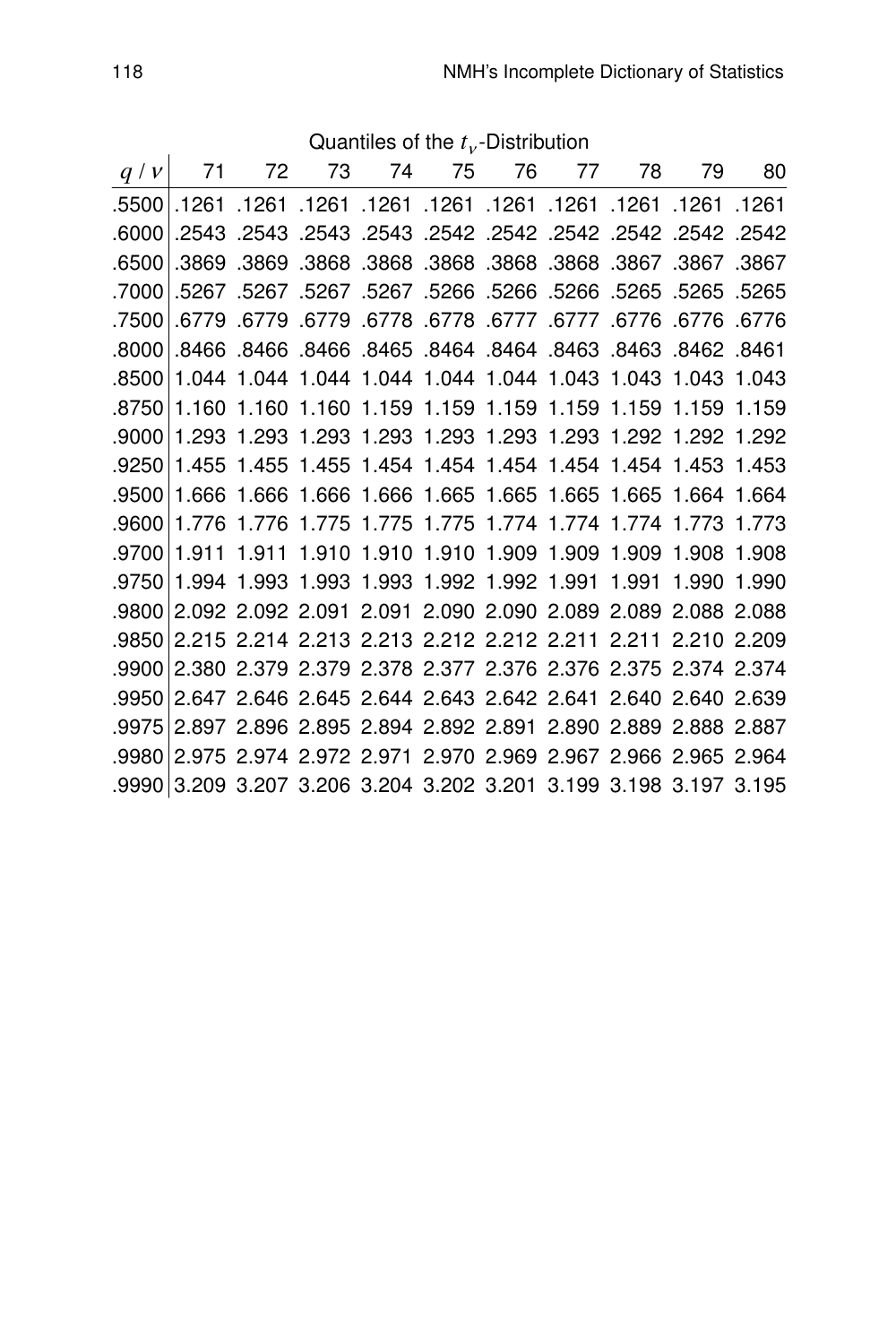Quantiles of the  $t_v$ -Distribution

| q/v     |       |  |  | 81 82 83 84 85 86 87                                              | 88 | 89    | 90    |
|---------|-------|--|--|-------------------------------------------------------------------|----|-------|-------|
|         |       |  |  | 1260. 1260. 1260. 1260. 1260. 1260. 1260. 1260. 1261. 1261. 5500. |    |       |       |
| .6000   |       |  |  | 2541. 2541. 2541. 2541. 2541. 2541. 2542. 2542. 2542. 2542. 2542. |    |       |       |
| .6500   |       |  |  | .3866. 3866. 3866. 3866. 3866. 3867. 3867. 3867.                  |    | .3866 | .3866 |
|         |       |  |  | .7000 5263. 5263. 5263. 5263. 5264. 5264. 5264. 5264. 5265. 7000. |    |       |       |
|         |       |  |  | 6772. 6773. 6773. 6773. 6774. 6774. 6774. 6775. 6775. 6775. 6775. |    |       |       |
| .8000   | .8461 |  |  | 8450. 8457. 8457. 8458. 8458. 8458. 8459. 8460. 8460.             |    |       |       |
| .8500 l |       |  |  | 1.043 1.043 1.043 1.043 1.043 1.043 1.043 1.043 1.043 1.042       |    |       |       |
|         |       |  |  | .8750 1.159 1.159 1.158 1.158 1.158 1.158 1.158 1.158 1.158 1.158 |    |       |       |
|         |       |  |  | .9000 1.292 1.292 1.292 1.292 1.292 1.291 1.291 1.291 1.291 1.291 |    |       |       |
| .9250   |       |  |  | 1.453 1.453 1.453 1.453 1.453 1.452 1.452 1.452 1.452 1.452       |    |       |       |
|         |       |  |  | .9500 1.664 1.664 1.663 1.663 1.663 1.663 1.663 1.662 1.662 1.662 |    |       |       |
| .9600   |       |  |  | 1.773 1.773 1.772 1.772 1.772 1.772 1.771 1.771 1.771 1.771       |    |       |       |
| .9700   |       |  |  | 1.908 1.907 1.907 1.907 1.906 1.906 1.906 1.905 1.905 1.905       |    |       |       |
|         |       |  |  | .9750 1.990 1.989 1.989 1.989 1.988 1.988 1.988 1.987 1.987 1.987 |    |       |       |
|         |       |  |  | .9800 2.087 2.087 2.087 2.086 2.086 2.085 2.085 2.085 2.084 2.084 |    |       |       |
|         |       |  |  | .9850 2.209 2.209 2.208 2.208 2.207 2.207 2.206 2.206 2.205 2.205 |    |       |       |
|         |       |  |  | .9900 2.373 2.373 2.372 2.372 2.371 2.370 2.370 2.369 2.369 2.368 |    |       |       |
|         |       |  |  | .9950 2.638 2.637 2.636 2.636 2.635 2.634 2.634 2.633 2.632 2.632 |    |       |       |
| .9975   |       |  |  | 2.886 2.885 2.884 2.883 2.882 2.881 2.880 2.880 2.879 2.878       |    |       |       |
|         |       |  |  | .9980 2.963 2.962 2.961 2.960 2.959 2.958 2.957 2.956 2.955 2.954 |    |       |       |
|         |       |  |  | .9990 3.194 3.193 3.191 3.190 3.189 3.188 3.187 3.185 3.184 3.183 |    |       |       |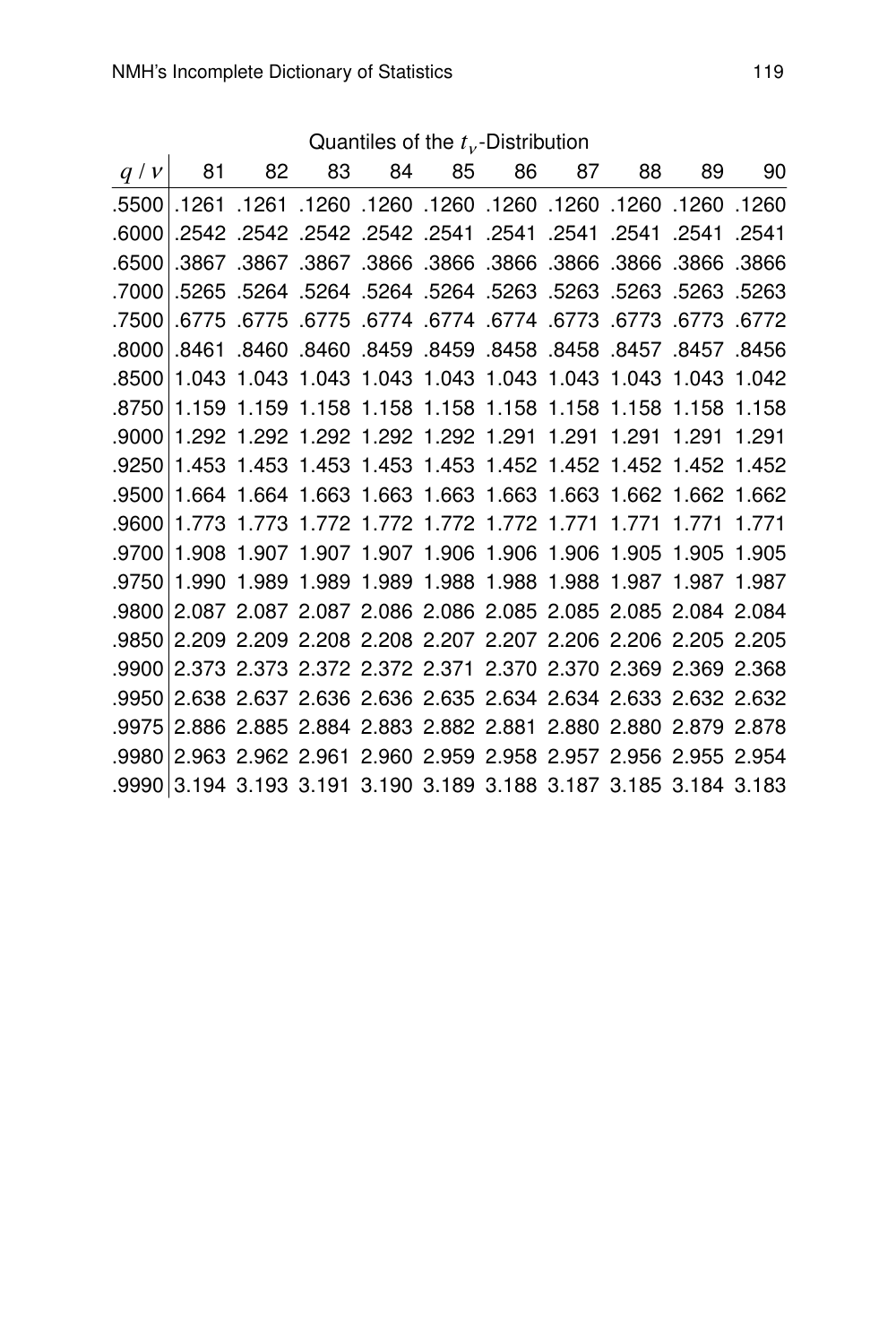| q/v   | 91 | 92 | 93 | 94 | 95 | 96                                                                | 97 | 98    | 99          | 100   |
|-------|----|----|----|----|----|-------------------------------------------------------------------|----|-------|-------------|-------|
| .5500 |    |    |    |    |    | .1260 1260. 1260 1260 1260 1260. 1260 1260. 1260. 1260. 1260      |    |       |             |       |
| .6000 |    |    |    |    |    | .2540 2540. 2541. 2541. 2541. 2541. 2541. 2541.                   |    |       | .2540.2540  |       |
| .6500 |    |    |    |    |    | .3865 .3865 .3865 .3865 .3865 .3865 .3864 .3865                   |    |       | .3864 .3864 |       |
| .7000 |    |    |    |    |    | .5261 .5261 .5261 .5261 .5262 .5262 .5262 .5262 .5262 .5262. 5262 |    |       |             |       |
| .7500 |    |    |    |    |    | .6770 .6770 .6771 .6771 .6771 .6771 .6772 .6772 .6772             |    |       | .6770       | .6769 |
| .8000 |    |    |    |    |    | 8452 8453 8453 8454 8454 8454 8452 8453 8455 8455 8455.           |    |       |             |       |
| .8500 |    |    |    |    |    | 1.042 1.042 1.042 1.042 1.042 1.042 1.042 1.042 1.042 1.042       |    |       |             |       |
| .8750 |    |    |    |    |    | 1.158 1.158 1.158 1.157 1.157 1.157 1.157 1.157 1.157 1.157       |    |       |             |       |
| .9000 |    |    |    |    |    | 1.291 1.291 1.291 1.291 1.290 1.290 1.290 1.290 1.290 1.290       |    |       |             |       |
| .9250 |    |    |    |    |    | 1.452 1.452 1.451 1.451 1.451 1.451 1.451 1.451                   |    |       | 1.451 1.451 |       |
| .9500 |    |    |    |    |    | 1.662 1.662 1.661 1.661 1.661 1.661 1.660 1.660                   |    |       | 1.660 1.660 |       |
| .9600 |    |    |    |    |    | 1.770 1.770 1.770 1.770 1.770 1.769 1.769                         |    | 1.769 | 1.769       | 1.769 |
| .9700 |    |    |    |    |    | 1.905 1.904 1.904 1.904 1.904 1.903 1.903 1.903 1.903 1.902       |    |       |             |       |
| .9750 |    |    |    |    |    | 1.986 1.986 1.986 1.986 1.985 1.985 1.985 1.984 1.984 1.984       |    |       |             |       |
| .9800 |    |    |    |    |    | 2.084 2.083 2.083 2.083 2.082 2.082 2.082 2.081 2.081 2.081       |    |       |             |       |
| .9850 |    |    |    |    |    | 2.205 2.204 2.204 2.204 2.203 2.203 2.203 2.202 2.202 2.201       |    |       |             |       |
| .9900 |    |    |    |    |    | 2.368 2.368 2.367 2.367 2.366 2.366 2.365 2.365 2.365 2.364       |    |       |             |       |
| .9950 |    |    |    |    |    | 2.631 2.630 2.630 2.629 2.629 2.628 2.628 2.627 2.626 2.626       |    |       |             |       |
| .9975 |    |    |    |    |    | 2.877 2.876 2.876 2.875 2.874 2.873 2.873 2.872 2.871 2.871       |    |       |             |       |
| .9980 |    |    |    |    |    | 2.953 2.952 2.952 2.951 2.950 2.949 2.949 2.948 2.947 2.946       |    |       |             |       |
| .9990 |    |    |    |    |    | 3.182 3.181 3.180 3.179 3.178 3.177 3.176 3.175 3.175 3.174       |    |       |             |       |

Quantiles of the  $t_v$ -Distribution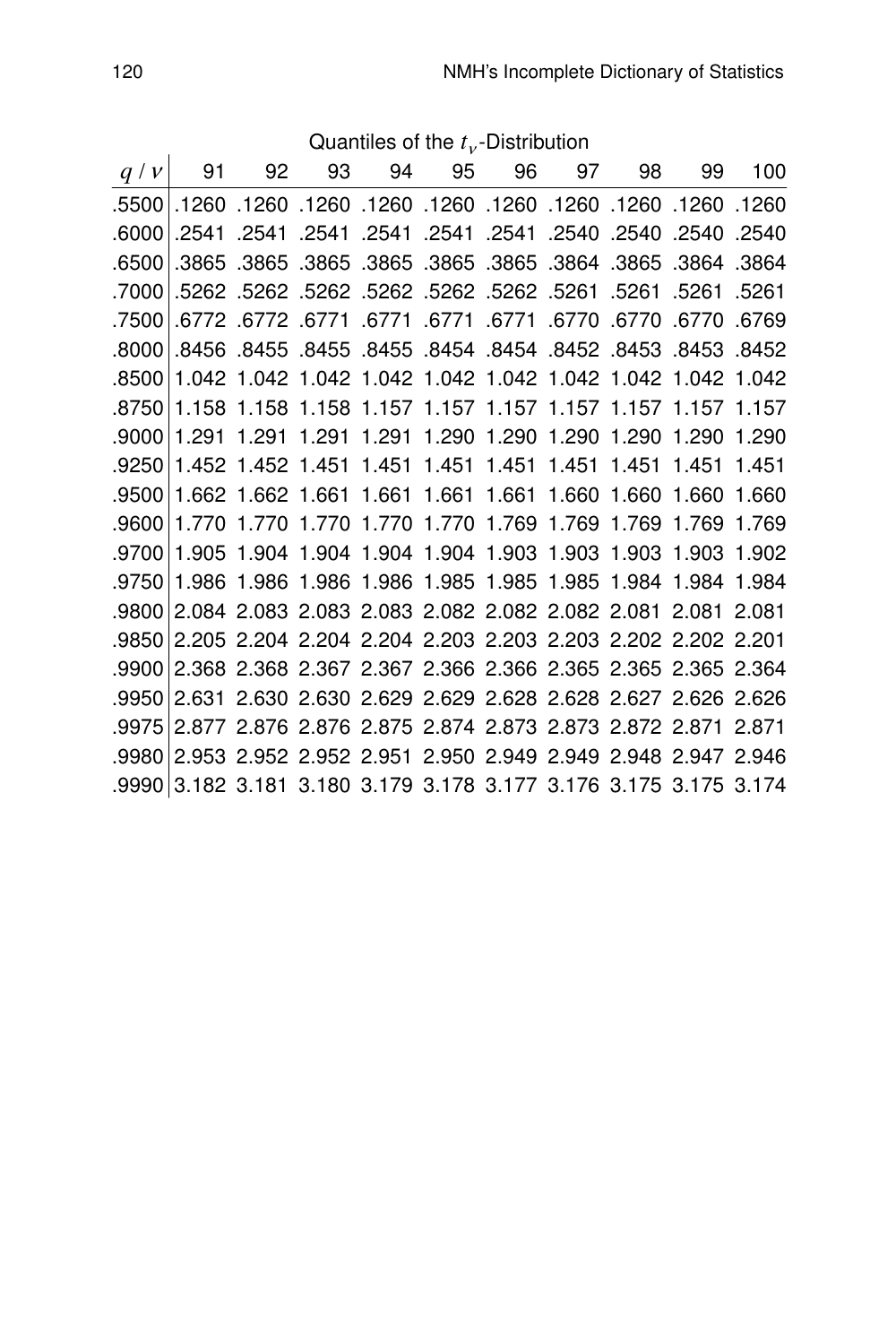## Appendix: Greek Alphabet

- $A \alpha$  alpha I *i* iota P  $\rho$  rho
	-
- 
- 
- 
- 
- 
- 
- Ε ε epsilon  $N$  v nu  $\Phi$  φ phi
- $Z \zeta$  zeta  $\Sigma \xi$  xi  $X \chi$  chi
- H η eta  $\overline{O}$  *o* omicron  $\Psi$   $\psi$  psi<br>  $\overline{O}$  *θ* theta  $\overline{H}$  π pi  $\Omega$  *ω* ome
	-
- 
- B  $β$  beta K  $κ$  kappa Σ  $σ$  sigma
- Γ  $γ$  gamma  $Λ$   $λ$  lambda  $T$   $τ$  tau
- $\Delta \delta$  delta  $M \mu$  mu  $\gamma$  v upsilon
	-
	-
	-
- Θ θ theta Π π pi  $\Omega$  ω omega